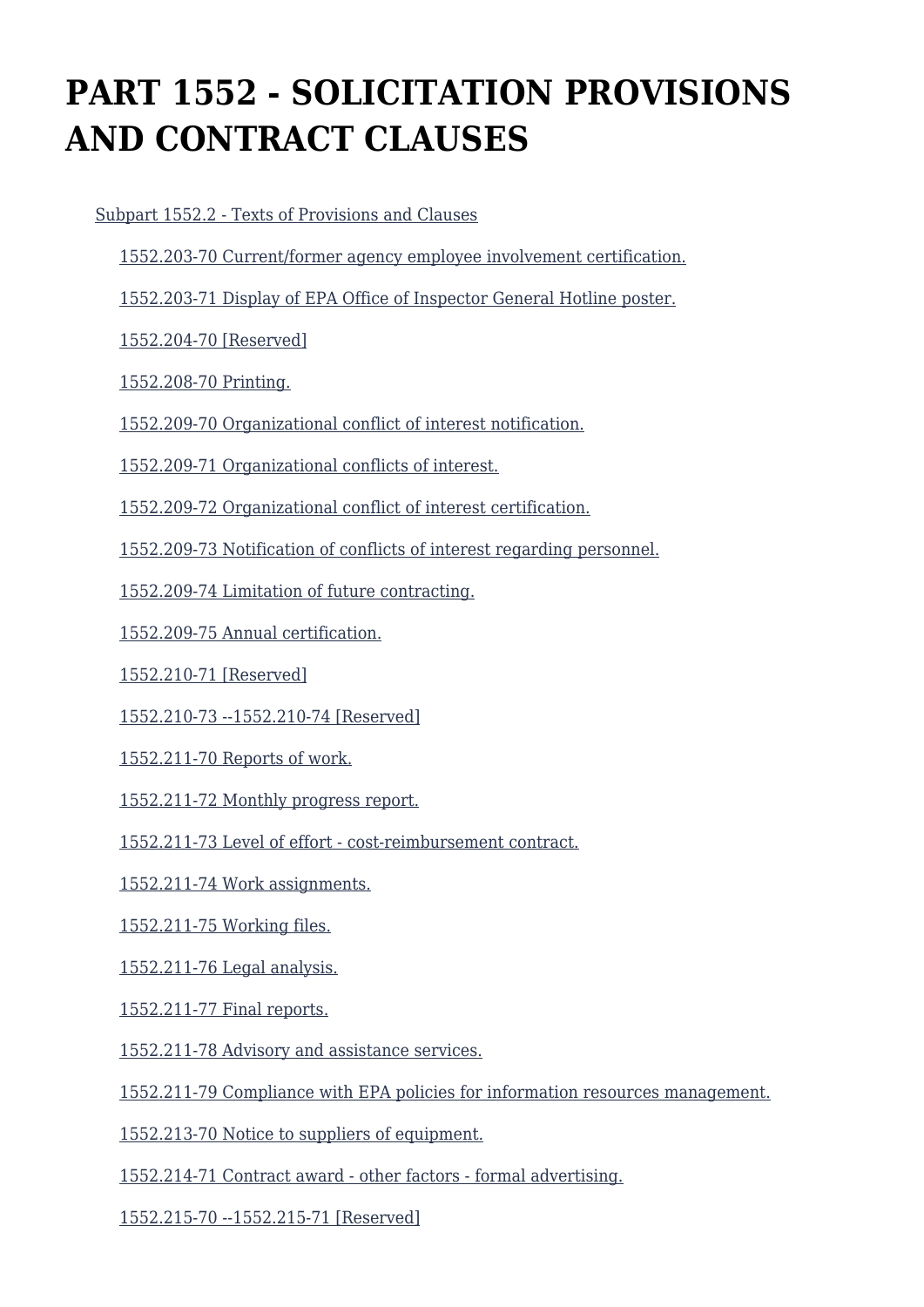[1552.215-72 Instructions for the Preparation of Proposals.](https://origin-www.acquisition.gov/%5Brp:link:epaar-part-1552%5D#Section_1552_215_72_T48_6018371125)

[1552.215-73 General financial and organizational information.](https://origin-www.acquisition.gov/%5Brp:link:epaar-part-1552%5D#Section_1552_215_73_T48_6018371126)

[1552.215-74 Advanced understanding - uncompensated time.](https://origin-www.acquisition.gov/%5Brp:link:epaar-part-1552%5D#Section_1552_215_74_T48_6018371127)

[1552.215-75 Past performance information.](https://origin-www.acquisition.gov/%5Brp:link:epaar-part-1552%5D#Section_1552_215_75_T48_6018371128)

[1552.215-76 \[Reserved\]](https://origin-www.acquisition.gov/%5Brp:link:epaar-part-1552%5D#Section_1552_215_76_T48_6018371129)

[1552.216-70 Award Fee.](https://origin-www.acquisition.gov/%5Brp:link:epaar-part-1552%5D#Section_1552_216_70_T48_6018371130)

[1552.216-71 Date of incurrence of cost.](https://origin-www.acquisition.gov/%5Brp:link:epaar-part-1552%5D#Section_1552_216_71_T48_6018371131)

[1552.216-72 Ordering - by designated ordering officers.](https://origin-www.acquisition.gov/%5Brp:link:epaar-part-1552%5D#Section_1552_216_72_T48_6018371132)

[1552.216-73 Fixed rates for services - indefinite delivery/indefinite quantity contract.](https://origin-www.acquisition.gov/%5Brp:link:epaar-part-1552%5D#Section_1552_216_73_T48_6018371133)

[1552.216-74 Payment of fee.](https://origin-www.acquisition.gov/%5Brp:link:epaar-part-1552%5D#Section_1552_216_74_T48_6018371134)

[1552.216-75 Base fee and award fee proposal.](https://origin-www.acquisition.gov/%5Brp:link:epaar-part-1552%5D#Section_1552_216_75_T48_6018371135)

[1552.216-76 Estimated cost and cost-sharing.](https://origin-www.acquisition.gov/%5Brp:link:epaar-part-1552%5D#Section_1552_216_76_T48_6018371136)

[1552.216-77 Award term incentive.](https://origin-www.acquisition.gov/%5Brp:link:epaar-part-1552%5D#Section_1552_216_77_T48_6018371137)

[1552.216-78 Award term incentive plan.](https://origin-www.acquisition.gov/%5Brp:link:epaar-part-1552%5D#Section_1552_216_78_T48_6018371138)

[1552.216-79 Award term availability of funds.](https://origin-www.acquisition.gov/%5Brp:link:epaar-part-1552%5D#Section_1552_216_79_T48_6018371139)

[1552.217-70 Evaluation of contract options.](https://origin-www.acquisition.gov/%5Brp:link:epaar-part-1552%5D#Section_1552_217_70_T48_6018371140)

[1552.217-71 Option to extend the term of the contract - cost-type contract.](https://origin-www.acquisition.gov/%5Brp:link:epaar-part-1552%5D#Section_1552_217_71_T48_6018371141)

[1552.217-72 Option to extend the term of the contract - cost-plus-award-fee contract.](https://origin-www.acquisition.gov/%5Brp:link:epaar-part-1552%5D#Section_1552_217_72_T48_6018371142)

[1552.217-73 Option for increased quantity - cost-type contract.](https://origin-www.acquisition.gov/%5Brp:link:epaar-part-1552%5D#Section_1552_217_73_T48_6018371143)

[1552.217-74 Option for increased quantity - cost-plus-award-fee contract.](https://origin-www.acquisition.gov/%5Brp:link:epaar-part-1552%5D#Section_1552_217_74_T48_6018371144)

 [1552.217-75 Option to extend the effective period of the contract - time and materials or](https://origin-www.acquisition.gov/%5Brp:link:epaar-part-1552%5D#Section_1552_217_75_T48_6018371145) [labor hour contract.](https://origin-www.acquisition.gov/%5Brp:link:epaar-part-1552%5D#Section_1552_217_75_T48_6018371145)

 [1552.217-76 Option to extend the effective period of the contract - indefinite](https://origin-www.acquisition.gov/%5Brp:link:epaar-part-1552%5D#Section_1552_217_76_T48_6018371146) [delivery/indefinite quantity contract.](https://origin-www.acquisition.gov/%5Brp:link:epaar-part-1552%5D#Section_1552_217_76_T48_6018371146)

[1552.217-77 Option to extend the term of the contract fixed price.](https://origin-www.acquisition.gov/%5Brp:link:epaar-part-1552%5D#Section_1552_217_77_T48_6018371147)

[1552.219-70 --1552.219-74 \[Reserved\]](https://origin-www.acquisition.gov/%5Brp:link:epaar-part-1552%5D#Section_1552_219_70_1552_219_74_T48_6018371148)

[1552.223-70 Protection of human subjects.](https://origin-www.acquisition.gov/%5Brp:link:epaar-part-1552%5D#Section_1552_223_70_T48_6018371149)

[1552.223-71 EPA Green Meetings and Conferences.](https://origin-www.acquisition.gov/%5Brp:link:epaar-part-1552%5D#Section_1552_223_71_T48_6018371150)

[1552.223-72 Use and care of laboratory animals.](https://origin-www.acquisition.gov/%5Brp:link:epaar-part-1552%5D#Section_1552_223_72_T48_6018371151)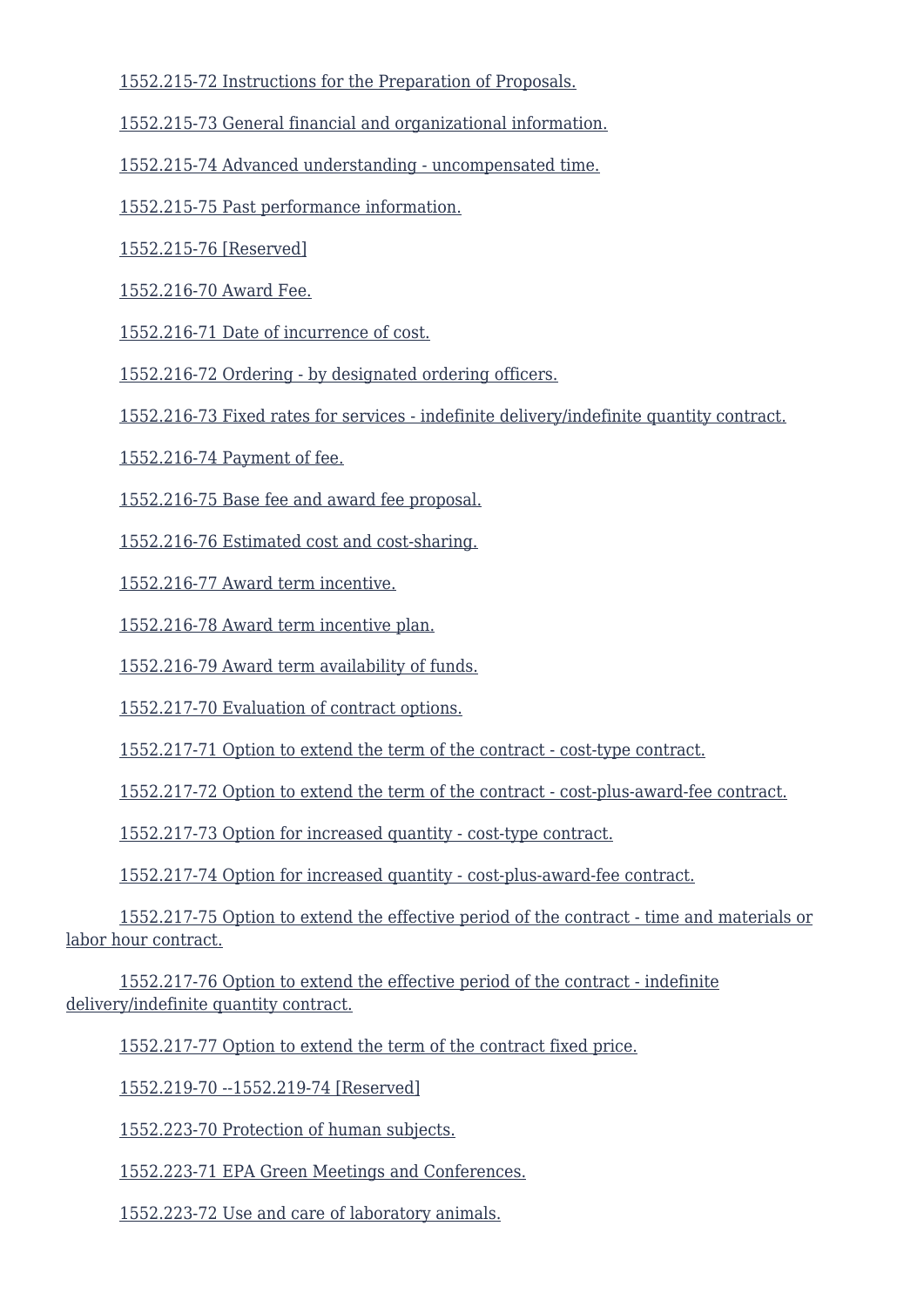[1552.224-70 Social security numbers of consultants and certain sole proprietors and Privacy](https://origin-www.acquisition.gov/%5Brp:link:epaar-part-1552%5D#Section_1552_224_70_T48_6018371152) [Act statement.](https://origin-www.acquisition.gov/%5Brp:link:epaar-part-1552%5D#Section_1552_224_70_T48_6018371152)

[1552.227-76 Project employee confidentiality agreement.](https://origin-www.acquisition.gov/%5Brp:link:epaar-part-1552%5D#Section_1552_227_76_T48_6018371153)

[1552.228-70 Insurance liability to third persons.](https://origin-www.acquisition.gov/%5Brp:link:epaar-part-1552%5D#Section_1552_228_70_T48_6018371154)

[1552.229-70 \[Reserved\]](https://origin-www.acquisition.gov/%5Brp:link:epaar-part-1552%5D#Section_1552_229_70_T48_6018371155)

[1552.232-70 Submission of invoices.](https://origin-www.acquisition.gov/%5Brp:link:epaar-part-1552%5D#Section_1552_232_70_T48_6018371156)

[1552.232-71 --1552.232-73 \[Reserved\]](https://origin-www.acquisition.gov/%5Brp:link:epaar-part-1552%5D#Section_1552_232_71_1552_232_73_T48_6018371157)

[1552.232-74 Payments - simplified acquisition procedures financing.](https://origin-www.acquisition.gov/%5Brp:link:epaar-part-1552%5D#Section_1552_232_74_T48_6018371158)

[1552.233-70 Notice of filing requirements for agency protests.](https://origin-www.acquisition.gov/%5Brp:link:epaar-part-1552%5D#Section_1552_233_70_T48_6018371159)

[1552.235-70 Screening business information for claims of confidentiality.](https://origin-www.acquisition.gov/%5Brp:link:epaar-part-1552%5D#Section_1552_235_70_T48_6018371160)

[1552.235-71 Treatment of confidential business information.](https://origin-www.acquisition.gov/%5Brp:link:epaar-part-1552%5D#Section_1552_235_71_T48_6018371161)

[1552.235-72 \[Reserved\]](https://origin-www.acquisition.gov/%5Brp:link:epaar-part-1552%5D#Section_1552_235_72_T48_6018371162)

 [1552.235-73 Access to Federal Insecticide, Fungicide, and Rodenticide Act Confidential](https://origin-www.acquisition.gov/%5Brp:link:epaar-part-1552%5D#Section_1552_235_73_T48_6018371163) [Business Information \(APR 1996\).](https://origin-www.acquisition.gov/%5Brp:link:epaar-part-1552%5D#Section_1552_235_73_T48_6018371163)

[1552.235-74 \[Reserved\]](https://origin-www.acquisition.gov/%5Brp:link:epaar-part-1552%5D#Section_1552_235_74_T48_6018371164)

 [1552.235-75 Access to Toxic Substances Control Act Confidential Business Information \(APR](https://origin-www.acquisition.gov/%5Brp:link:epaar-part-1552%5D#Section_1552_235_75_T48_6018371165) [1996\).](https://origin-www.acquisition.gov/%5Brp:link:epaar-part-1552%5D#Section_1552_235_75_T48_6018371165)

[1552.235-76 Treatment of Confidential Business Information \(APR 1996\).](https://origin-www.acquisition.gov/%5Brp:link:epaar-part-1552%5D#Section_1552_235_76_T48_6018371166)

 [1552.235-77 Data Security for Federal Insecticide, Fungicide and Rodenticide Act](https://origin-www.acquisition.gov/%5Brp:link:epaar-part-1552%5D#Section_1552_235_77_T48_6018371167) [Confidential Business Information \(DEC 1997\).](https://origin-www.acquisition.gov/%5Brp:link:epaar-part-1552%5D#Section_1552_235_77_T48_6018371167)

 [1552.235-78 Data Security for Toxic Substances Control Act Confidential Business](https://origin-www.acquisition.gov/%5Brp:link:epaar-part-1552%5D#Section_1552_235_78_T48_6018371168) [Information \(DEC 1997\).](https://origin-www.acquisition.gov/%5Brp:link:epaar-part-1552%5D#Section_1552_235_78_T48_6018371168)

[1552.235-79 Release of contractor confidential business information.](https://origin-www.acquisition.gov/%5Brp:link:epaar-part-1552%5D#Section_1552_235_79_T48_6018371169)

[1552.235-80 Access to confidential business information.](https://origin-www.acquisition.gov/%5Brp:link:epaar-part-1552%5D#Section_1552_235_80_T48_6018371170)

 [1552.235-81 Institutional oversight of life sciences dual use research of concern -](https://origin-www.acquisition.gov/%5Brp:link:epaar-part-1552%5D#Section_1552_235_81_T48_6018371171) [Representation.](https://origin-www.acquisition.gov/%5Brp:link:epaar-part-1552%5D#Section_1552_235_81_T48_6018371171)

[1552.235-82 Institutional oversight of life sciences dual use research of concern.](https://origin-www.acquisition.gov/%5Brp:link:epaar-part-1552%5D#Section_1552_235_82_T48_6018371172)

[1552.236-70 Samples and certificates.](https://origin-www.acquisition.gov/%5Brp:link:epaar-part-1552%5D#Section_1552_236_70_T48_6018371173)

[1552.237-70 Contract publication review procedures.](https://origin-www.acquisition.gov/%5Brp:link:epaar-part-1552%5D#Section_1552_237_70_T48_6018371174)

[1552.237-71 Technical direction.](https://origin-www.acquisition.gov/%5Brp:link:epaar-part-1552%5D#Section_1552_237_71_T48_6018371175)

[1552.237-72 Key personnel.](https://origin-www.acquisition.gov/%5Brp:link:epaar-part-1552%5D#Section_1552_237_72_T48_6018371176)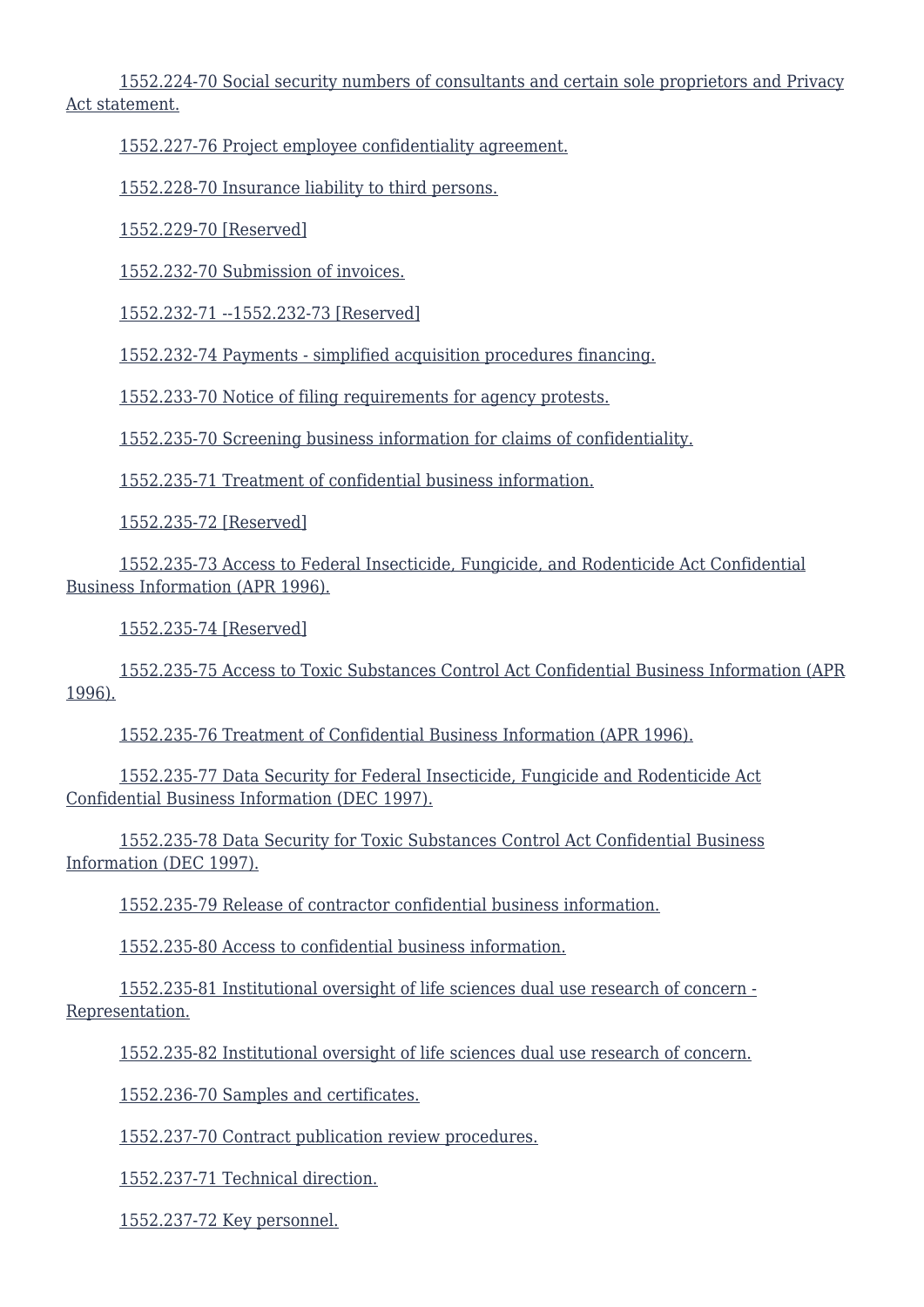[1552.237-73 \[Reserved\]](https://origin-www.acquisition.gov/%5Brp:link:epaar-part-1552%5D#Section_1552_237_73_T48_6018371177)

[1552.237-74 Publicity.](https://origin-www.acquisition.gov/%5Brp:link:epaar-part-1552%5D#Section_1552_237_74_T48_6018371178)

[1552.237-75 Paperwork Reduction Act.](https://origin-www.acquisition.gov/%5Brp:link:epaar-part-1552%5D#Section_1552_237_75_T48_6018371179)

[1552.237-76 Government-Contractor Relations.](https://origin-www.acquisition.gov/%5Brp:link:epaar-part-1552%5D#Section_1552_237_76_T48_6018371180)

[1552.239-71 Open Source Software.](https://origin-www.acquisition.gov/%5Brp:link:epaar-part-1552%5D#Section_1552_239_71)

[1552.242-70 Indirect costs.](https://origin-www.acquisition.gov/%5Brp:link:epaar-part-1552%5D#Section_1552_242_70_T48_6018371181)

[1552.242-72 Financial administrative contracting officer.](https://origin-www.acquisition.gov/%5Brp:link:epaar-part-1552%5D#Section_1552_242_72_T48_6018371182)

[1552.245-70 Government property.](https://origin-www.acquisition.gov/%5Brp:link:epaar-part-1552%5D#Section_1552_245_70_T48_6018371183)

[1552.245-71 Government-furnished data.](https://origin-www.acquisition.gov/%5Brp:link:epaar-part-1552%5D#Section_1552_245_71_T48_6018371184)

## **Subpart 1552.2 - Texts of Provisions and Clauses**

## **1552.203-70 Current/former agency employee involvement certification.**

As prescribed in [1503.670,](https://origin-www.acquisition.gov/%5Brp:link:epaar-part-1503%5D#Section_1503_670_T48_60114215) insert the following provision in all EPA solicitations for sole-source acquisitions.

Current/Former Agency Employee Involvement Certification (JUL 2016)

The offeror (quoter) hereby certifies that:

(a) He/She is [ ] is not [ ] a former employee or special government employee whose EPA employment terminated within one year prior to submission of this offer (quote).

(b) He/She does [ ] does not [ ] employ or propose to employ a current/former employee or special government employee whose EPA employment terminated within one year prior to submission of this offer (quote) and who has been or will be involved, directly or indirectly, in developing or negotiating this offer (quote) for the offeror (quoter), or in the management, administration or performance of any contract resulting from this offer (quote).

(c) He/She does [ ] does not [ ] employ or propose to employ as a consultant or subcontractor under any contract resulting from this offer (quote) a current/former employee or special government employee whose EPA employment terminated within one year prior to submission of this offer (quote).

(d) A former employee or special government employee whose EPA employment terminated within one year prior to submission of this offer (quote) or such former employee's spouse or minor child does [ ] does not [ ] own or substantially own or control the offeror's (quoter's) firm.

(e) See EPAAR [1503.600-71](https://origin-www.acquisition.gov/%5Brp:link:epaar-part-1503%5D#Section_1503_600_71_T48_60114212) for definitions of the terms "employee" and "special government employee."

(End of provision)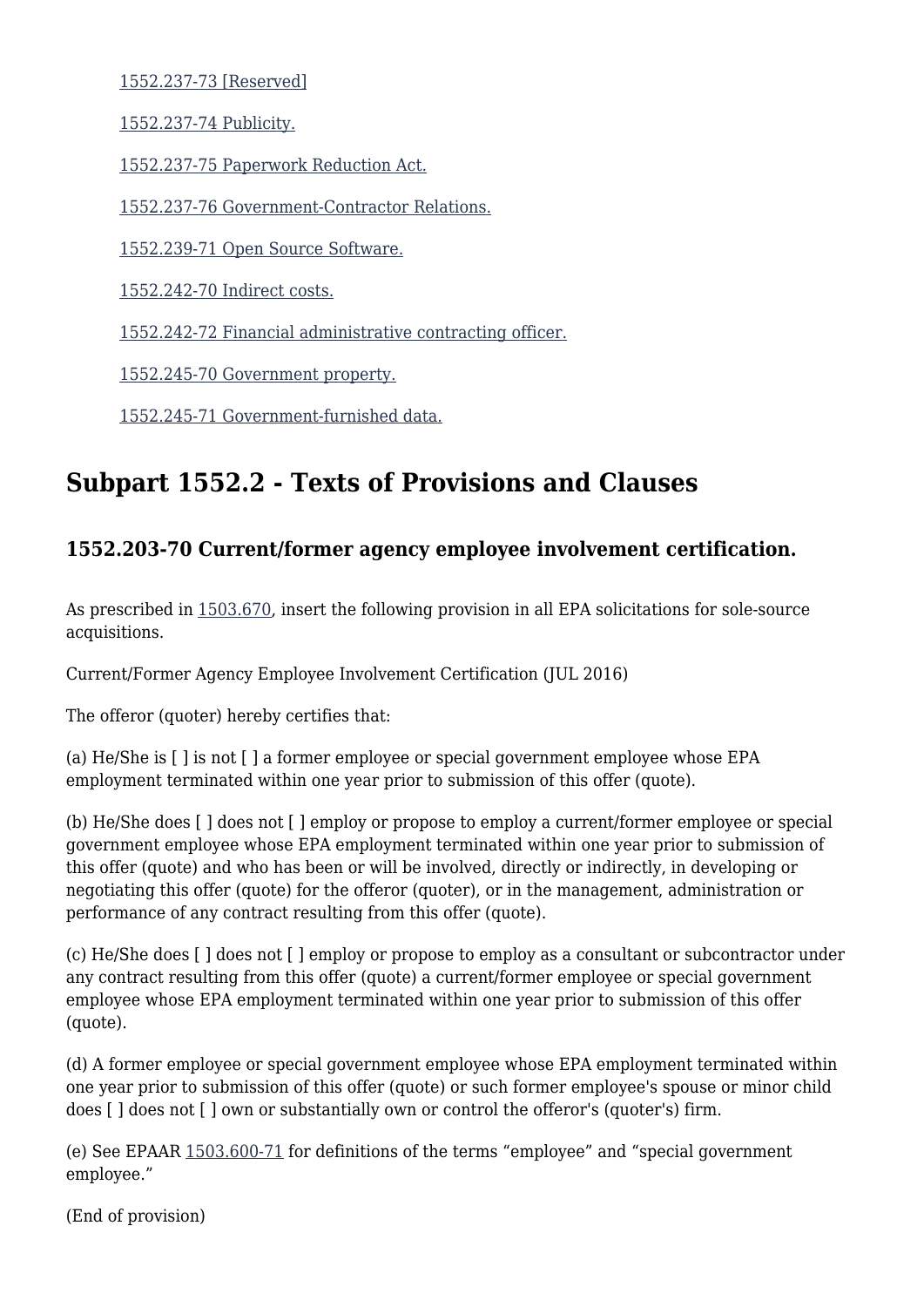## **1552.203-71 Display of EPA Office of Inspector General Hotline poster.**

As prescribed in [1503.1004](https://origin-www.acquisition.gov/%5Brp:link:epaar-part-1503%5D#Section_1503_1004_T48_60114413), insert the following clause in all contracts valued at \$1,000,000 or more including all contract options.

Display of EPA Office of Inspector General Hotline Poster (JUL 2016)

(a) For EPA contracts valued at \$1,000,000 or more including all contract options, the contractor shall prominently display EPA Office of Inspector General Hotline posters in contractor facilities where the work is performed under the contract.

(b) Office of Inspector General hotline posters may be obtained from the EPA Office of Inspector General, ATTN: OIG Hotline (2443), 1200 Pennsylvania Avenue NW., Washington, DC 20460, or by accessing the OIG Web site at: *<http://www.epa.gov/oig/hotline.html>.*

(c) The Contractor need not comply with paragraph (a) of this clause if it has established a mechanism, such as a hotline, by which employees may report suspected instances of improper conduct, and has provided instructions that encourage employees to make such reports.

(End of clause)

## **1552.204-70 [Reserved]**

#### **1552.208-70 Printing.**

As prescribed in [1508.870,](https://origin-www.acquisition.gov/%5Brp:link:epaar-part-1508%5D#Section_1508_870_T48_60128111) insert the following clause:

Printing (SEP 2012)

(a) *Definitions.* "Printing" is the process of composition, plate making, presswork, binding and microform; or the end items produced by such processes and equipment. Printing services include newsletter production and periodicals which are prohibited under EPA contracts.

"Composition" applies to the setting of type by hot-metal casting, photo typesetting, or electronic character generating devices for the purpose of producing camera copy, negatives, a plate or image to be used in the production of printing or microform.

"Camera copy" (or "camera-ready copy") is a final document suitable for printing/duplication.

"Desktop Publishing" is a method of composition using computers with the final output or generation of a camera copy done by a color inkjet or color laser printer. This is not considered "printing." However, if the output from desktop publishing is being sent to a typesetting device (i.e., Linotronic) with camera copy being produced in either paper or negative format, these services are considered "printing."

"Microform" is any product produced in a miniaturized image format, for mass or general distribution and as a substitute for conventionally printed material. Microform services are classified as printing services and include microfiche and microfilm. The contractor may make up to two sets of microform files for archival purposes at the end of the contract period of performance.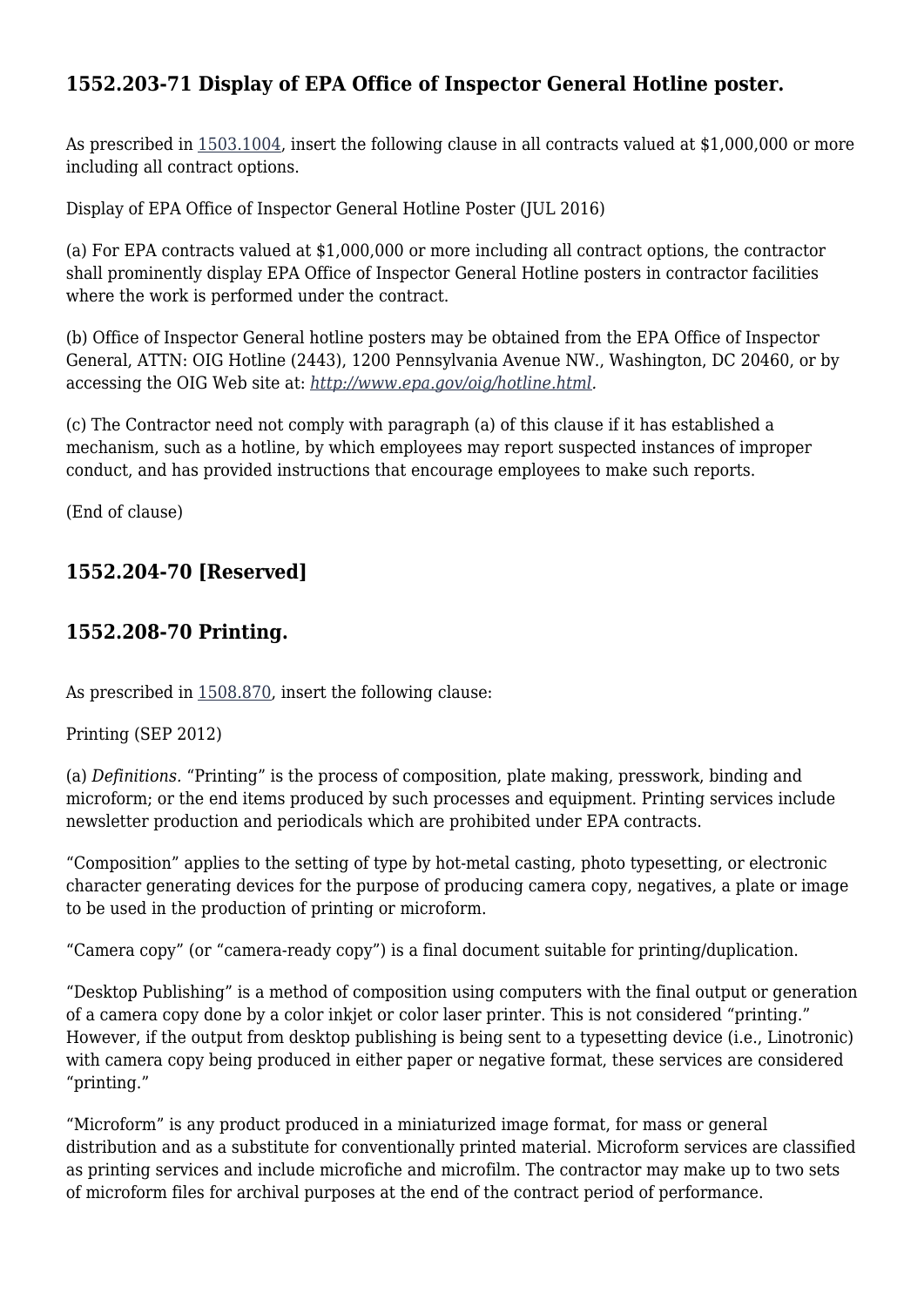"Duplication" means the making of copies on photocopy machines employing electrostatic, thermal, or other processes without using an intermediary such as a negative or plate.

"Requirement" means an individual photocopying task. (There may be multiple requirements under a Work Assignment or Delivery Order. Each requirement would be subject to the duplication limitation of 5,000 copies of one page or 25,000 copies of multiple pages in the aggregate per requirement).

"Incidental" means a draft and/or proofed document (not a final document) that is not prohibited from printing under EPA contracts.

#### (b) *Prohibition.*

(1) The contractor shall not engage in, nor subcontract for, any printing in connection with the performance of work under this contract. Duplication of more than 5,000 copies of one page or more than 25,000 copies of multiple pages in the aggregate per requirement constitutes printing. The intent of the printing limitation is to eliminate duplication of final documents.

(2) In compliance with EPA Order 2200.4a, EPA Publication Review Procedure, the Office of Communications, Education, and Media Relations is responsible for the review of materials generated under a contract published or issued by the Agency under a contract intended for release to the public.

#### (c) *Affirmative Requirements.*

(1) Unless otherwise directed by the contracting officer, the contractor shall use double-sided copying to produce any progress report, draft report or final report.

(2) Unless otherwise directed by the contracting officer, the contractor shall use recycled paper for reports delivered to the Agency which meet the minimum content standards for paper and paper products as set forth in EPA's Web site for the Comprehensive Procurement Guidelines at: *[http://www.epa.gov/cpg/.](http://www.epa.gov/cpg/)*

#### (d) *Permitted Contractor Activities.*

(1) The prohibitions contained in paragraph (b) do not preclude writing, editing, or preparing manuscript copy, or preparing related illustrative material to a final document (camera-ready copy) using desktop publishing.

(2) The contractor may perform a requirement involving the duplication of less than 5,000 copies of only one page, or less than 25,000 copies of multiple pages in the aggregate, using one color (black), such pages shall not exceed the maximum image size of 10 3/4 by 14 1/4 inches, or 11 by 17 paper stock. Duplication services below these thresholds are not considered printing. If performance of the contract will require duplication in excess of these thresholds, contractors must immediately notify the contracting officer in writing and a waiver must be obtained. Only the Joint Committee on Printing has the authority to grant waivers to the printing requirements. All Agency waiver requests must be coordinated with EPA's Headquarters Printing Management Team, Facilities and Services Division, and with the Office of General Counsel. Duplication services of "incidentals" in excess of the thresholds are allowable.

(3) The contractor may perform a requirement involving the multi-color duplication of no more than 100 pages in the aggregate using color copier technology, such pages shall not exceed the maximum image size of 10 3/4 by 14 1/4 inches, or 11 by 17 paper stock. Duplication services below these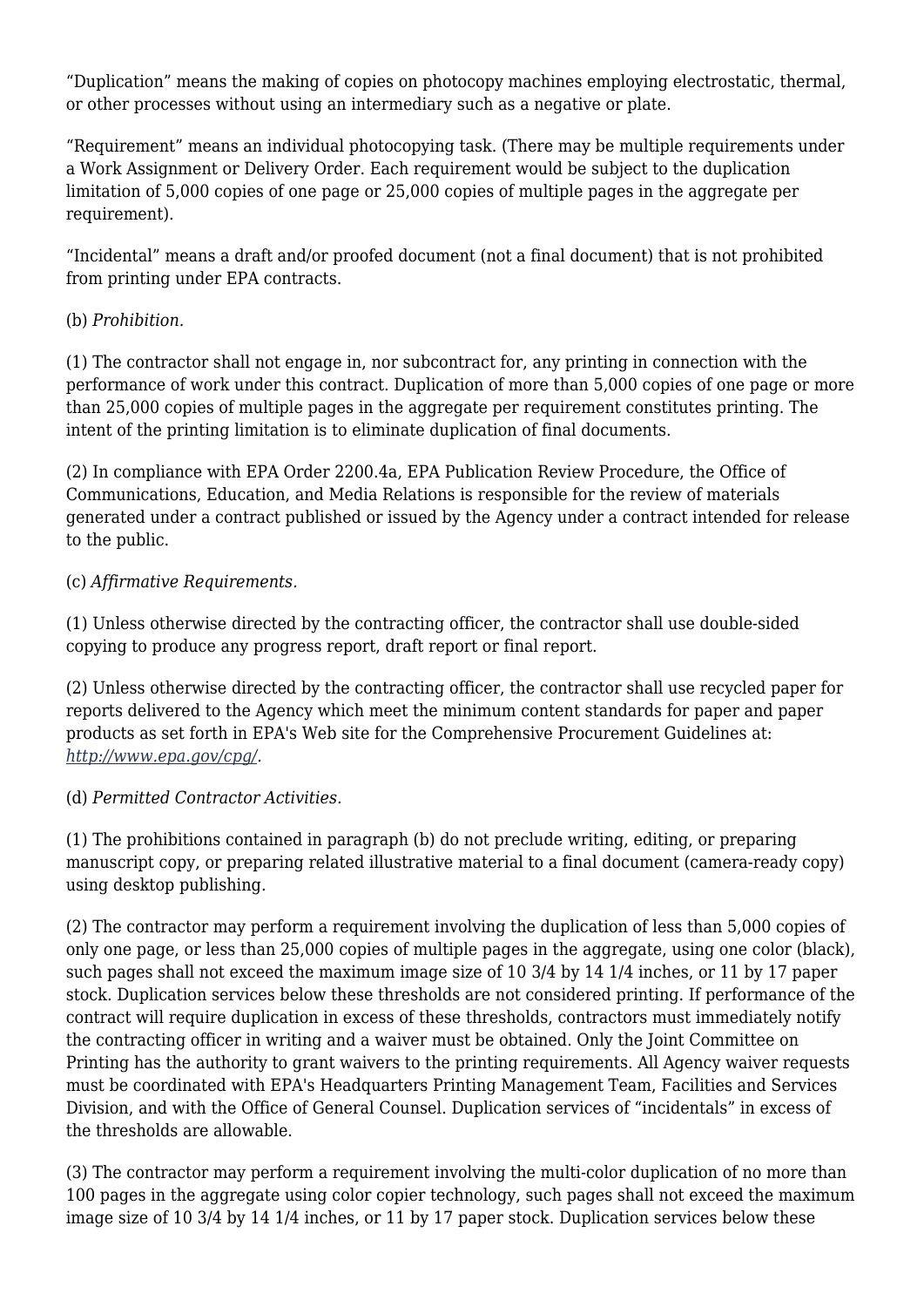thresholds are not considered printing. If performance of the contract will require duplication in excess of these limits, contractors must immediately notify the contracting officer in writing and a waiver must be obtained. Only the Joint Committee on Printing has the authority to grant waivers to the printing requirements. All Agency waiver requests must be coordinated with EPA's Headquarters Printing Management Team, Facilities and Services Division, and with the Office of General Counsel.

(4) The contractor may perform the duplication of no more than a total of 500 units of an electronic information storage device (e.g., CD-ROMs, DVDs, thumb drives  $^{\rm l}$ ) (including labeling and packaging) per work assignment or task order/delivery order per contract year. Duplication services below these thresholds are not considered printing. If performance of the contract will require duplication in excess of these thresholds, contractors must immediately notify the contracting officer in writing and a waiver must be obtained. Only the Joint Committee on Printing has the authority to grant waivers to the printing requirements. All Agency waiver requests must be coordinated with EPA's Headquarters Printing Management Team, Facilities and Services Division, and with the Office of General Counsel.

1 Pursuant to the July 2008 guidance *Promotional Communications for EPA,* a thumb drive can be used as a promotional item, but it also must be an information medium in itself. Namely, it must have substantive EPA information already loaded into the drive. Due to its intrinsic material value, it may not be used simply or primarily to display an EPA message on the exterior of the drive.

(e) *Violations.* The contractor may not engage in, nor subcontract for, any printing in connection with the performance of work under the contract. The cost of any printing services in violation of this clause will be disallowed, or not accepted by the Government.

(f) *Flowdown Clause.* The contractor shall include in each subcontract which may involve a requirement for any printing/duplicating/copying a provision substantially the same as this clause.

(End of clause)

## **1552.209-70 Organizational conflict of interest notification.**

As prescribed in [1509.507-1\(](https://origin-www.acquisition.gov/%5Brp:link:epaar-part-1509%5D#Section_1509_507_1_T48_60129216)b) insert the following solicitation provision in all solicitations.

Organizational Conflict of Interest Notification (APR 1984)

(a) The prospective Contractor certifies, to the best of its knowledge and belief, that it is not aware of any information bearing on the existence of any potential organizational conflict of interest. If the prospective Contractor cannot so certify, it shall provide a disclosure statement in its proposal which describes all relevant information concerning any past, present, or planned interests bearing on whether it (including its chief executives and directors, or any proposed consultant or subcontractor) may have a potential organizational conflict of interest.

(b) Prospective Contractors should refer to FAR subpart 9.5 and EPAAR part 1509 for policies and procedures for avoiding, neutralizing, or mitigating organizational conflicts of interest.

(c) If the Contracting Officer determines that a potential conflict exists, the prospective Contractor shall not receive an award unless the conflict can be avoided or otherwise resolved through the inclusion of a special contract clause or other appropriate means. The terms of any special clause are subject to negotiation.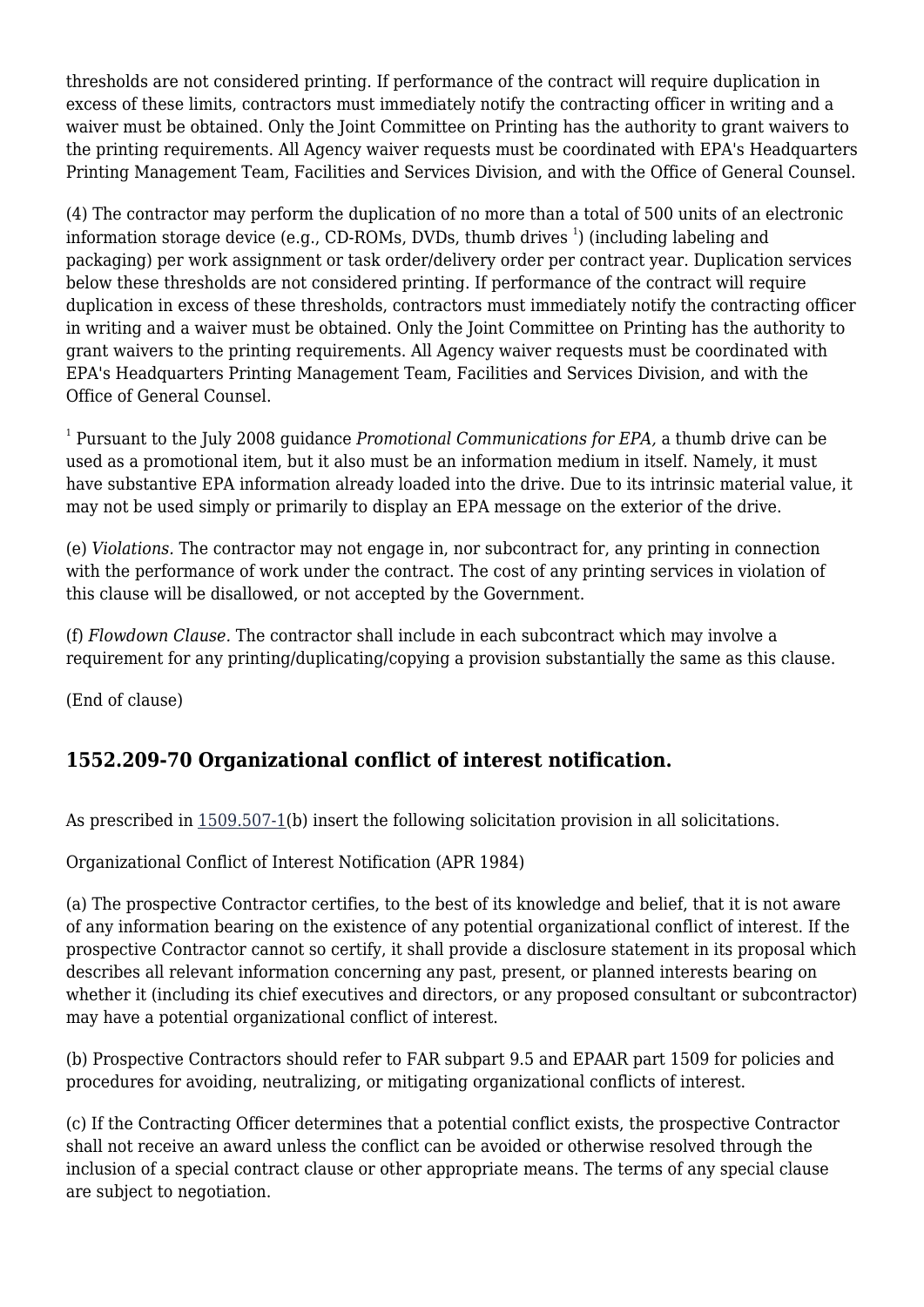## **1552.209-71 Organizational conflicts of interest.**

As prescribed in [1509.507-2,](https://origin-www.acquisition.gov/%5Brp:link:epaar-part-1509%5D#Section_1509_507_2_T48_60129217) insert the following contract clause in all contracts except:

(a) When specific clauses are required per EPAAR part 1509;

(b) When the procurement is with another Federal agency (however, the provision is included in contracts with SBA and its subcontractor under the 8(a) program); and

(c) When the procurement is accomplished through simplified acquisition procedures, use of the clause is optional.

Organizational Conflicts of Interest (MAY 1994)

(a) The Contractor warrants that, to the best of the Contractor's knowledge and belief, there are no relevant facts or circumstances which could give rise to an organizational conflict of interest, as defined in FAR subpart 9.5, or that the Contractor has disclosed all such relevant information.

(b) Prior to commencement of any work, the Contractor agrees to notify the Contracting Officer immediately that, to the best of its knowledge and belief, no actual or potential conflict of interest exists or to identify to the Contracting Officer any actual or potential conflict of interest the firm may have. In emergency situations, however, work may begin but notification shall be made within five (5) working days.

(c) The Contractor agrees that if an actual or potential organizational conflict of interest is identified during performance, the Contractor will immediately make a full disclosure in writing to the Contracting Officer. This disclosure shall include a description of actions which the Contractor has taken or proposes to take, after consultation with the Contracting Officer, to avoid, mitigate, or neutralize the actual or potential conflict of interest. The Contractor shall continue performance until notified by the Contracting Officer of any contrary action to be taken.

(d) Remedies - The EPA may terminate this contract for convenience, in whole or in part, if it deems such termination necessary to avoid an organizational conflict of interest. If the Contractor was aware of a potential organizational conflict of interest prior to award or discovered an actual or potential conflict after award and did not disclose it or misprepresented relevant information to the Contracting officer, the Government may terminate the contract for default, debar the Contractor from Government contracting, or pursue such other remedies as may be permitted by law or this contract.

(e) The Contractor agrees to insert in each subcontract or consultant agreement placed hereunder, except for subcontracts or consultant agreements for well drilling, fence erecting, plumbing, utility hookups, security guard services, or electrical services, provisions which shall conform substantially to the language of this clause, including this paragraph (e), unless otherwise authorized by the Contracting Officer.

#### (End of clause)

*Alternate I* (SEP 1998). Contracts for other than Superfund work shall include Alternate I in this clause in lieu of paragraph (e).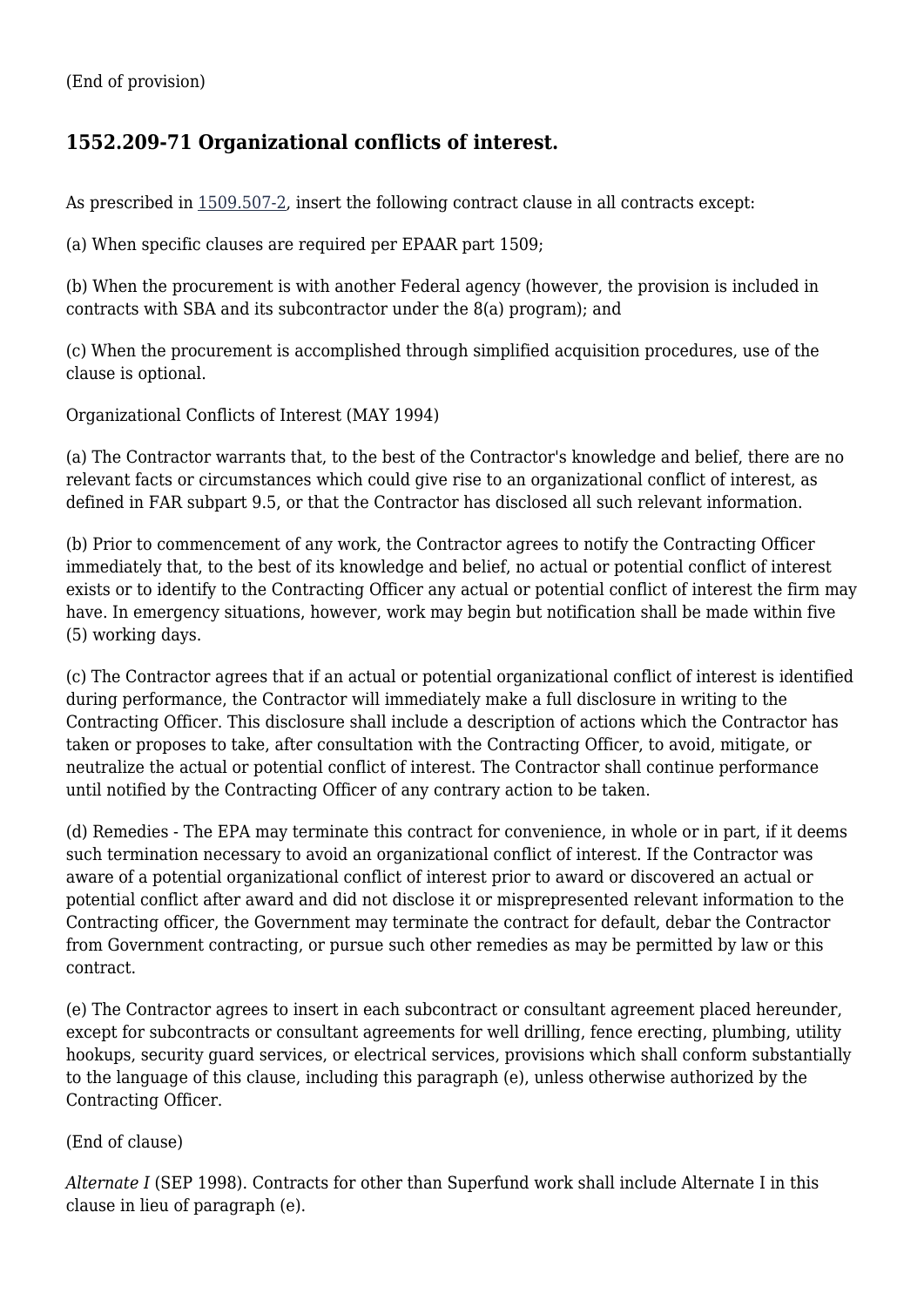(e) The Contractor agrees to insert in each subcontract or consultant agreement placed hereunder provisions which shall conform substantially to the language of this clause, including this paragraph, unless otherwise authorized by the contracting officer.

## **1552.209-72 Organizational conflict of interest certification.**

As prescribed in [1509.507-1\(](https://origin-www.acquisition.gov/%5Brp:link:epaar-part-1509%5D#Section_1509_507_1_T48_60129216)b), insert the following provision in all solicitation documents when applicable.

Organizational Conflict of Interest Certification (APR 1984)

The offeror  $\lceil \cdot \rceil$  is  $\lceil \cdot \rceil$  is not aware of any information bearing on the existence of any potential organizational conflict of interest. If the offeror is aware of information bearing on whether a potential conflict may exist, the offeror shall provide a disclosure statement describing this information. (See section L of the solicitation for further information.)

(End of provision)

## **1552.209-73 Notification of conflicts of interest regarding personnel.**

As prescribed in [1509.507-2\(](https://origin-www.acquisition.gov/%5Brp:link:epaar-part-1509%5D#Section_1509_507_2_T48_60129217)b) insert the following clause:

Notification of Conflicts of Interest Regarding Personnel (MAY 1994)

(a) In addition to the requirements of the contract clause entitled "Organizational Conflicts of Interest," the following provisions with regard to employee personnel performing under this contract shall apply until the earlier of the following two dates: the termination date of the affected employee(s) or the expiration date of the contract.

(b) The Contractor agrees to notify immediately the EPA Contracting Officer's Representative and the Contracting Officer of

(1) any actual or potential personal conflict of interest with regard to any of its employees working on or having access to information regarding this contract, or (2) any such conflicts concerning subcontractor employees or consultants working on or having access to information regarding this contract, when such conflicts have been reported to the Contractor. A personal conflict of interest is defined as a relationship of an employee, subcontractor employee, or consultant with an entity that may impair the objectivity of the employee, subcontractor employee, or consultant in performing the contract work.

(c) The Contractor agrees to notify each Contracting Officer's Representative and Contracting Officer prior to incurring costs for that employee's work when an employee may have a personal conflict of interest. In the event that the personal conflict of interest does not become known until after performance on the contract begins, the Contractor shall immediately notify the Contracting Officer of the personal conflict of interest. The Contractor shall continue performance of this contract until notified by the Contracting Officer of the appropriate action to be taken.

(d) The Contractor agrees to insert in any subcontract or consultant agreement placed hereunder, except for subcontracts or consultant agreements for well drilling, fence erecting, plumbing, utility hookups, security guard services, or electrical services, provisions which shall conform substantially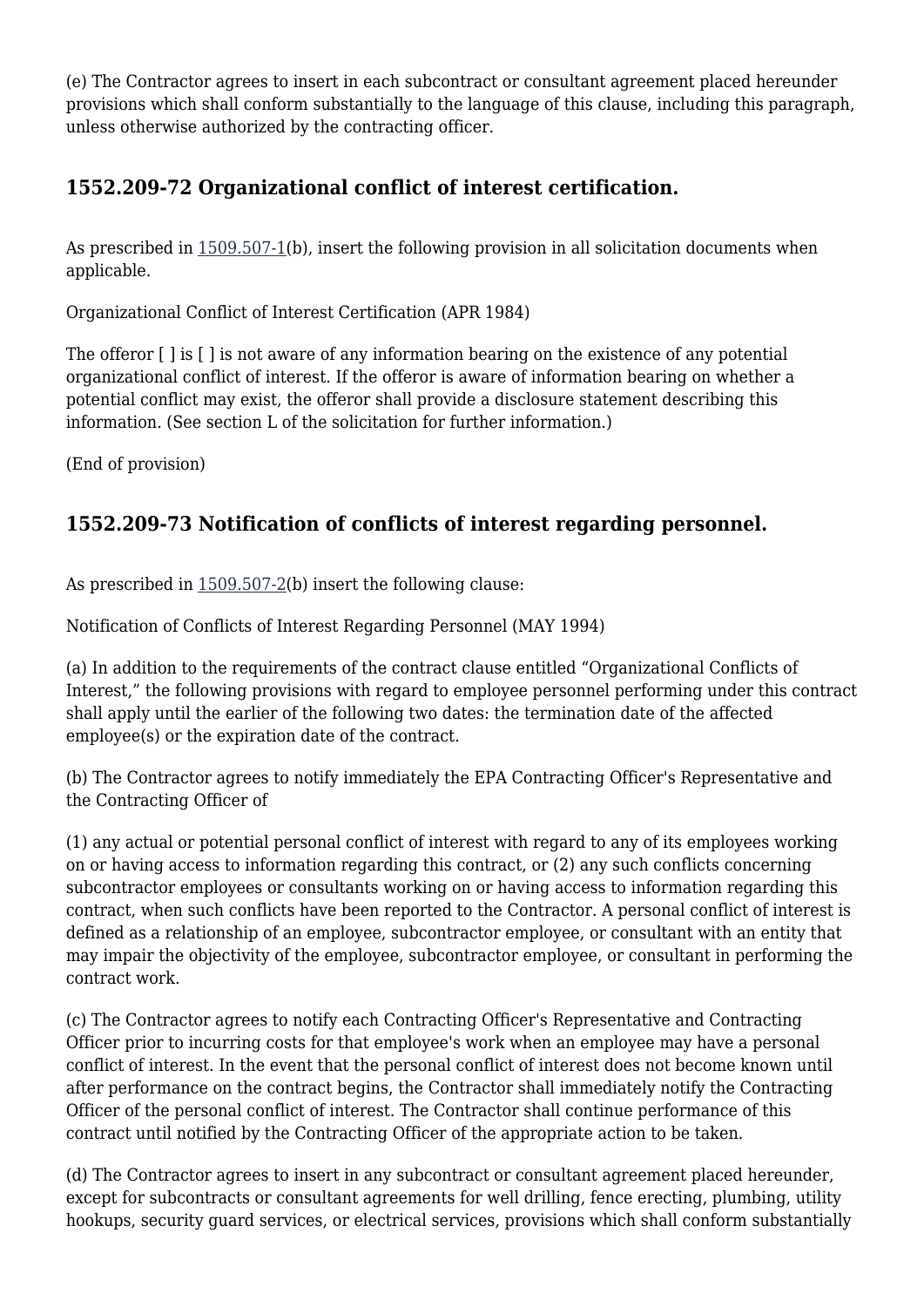to the language of this clause, including this paragraph (d), unless otherwise authorized by the Contracting Officer.

*Alternate I* (JAN 2015). Contracts for other than Superfund work shall include Alternate I in this clause in lieu of paragraph (d).

(d) The Contractor agrees to insert in each subcontract or consultant agreement placed hereunder provisions which shall conform substantially to the language of this clause, including this paragraph (d), unless otherwise authorized by the Contracting Officer.

(End of clause)

## **1552.209-74 Limitation of future contracting.**

As prescribed in  $1509.507-2(c)$  $1509.507-2(c)$ , insert the following clause or alternate:

Limitation of Future Contracting (RAC) (APR 2004)

(a) The parties to this contract agree that the Contractor will be restricted in its future contracting in the manner described below. Except as specifically provided in this clause, the Contractor shall be free to compete for contracts on an equal basis with other companies.

(b) The Contractor will be ineligible to enter into a contract for remedial action projects for which the Contractor has developed the statement of work or the solicitation package.

(c) The following applies when work is performed under this contract: Unless prior written approval is obtained from the cognizant EPA Contracting Officer, the Contractor, during the life of the work assignment, task order, or tasking document and for a period of five (5) years after the completion of the work assignment, task order, or tasking document, agrees not to enter into a contract with or to represent any party, other than EPA, with respect to:

(1) Any work relating to CERCLA activities which pertain to a site where the Contractor previously performed work for EPA under this contract; or (2) any work that may jeopardize CERCLA enforcement actions which pertain to a site where the Contractor previously performed work for the EPA under this contract.

(d) The Contractor and any subcontractors, during the life of this contract, shall be ineligible to enter into an EPA contract or a subcontract under an EPA contract, which supports EPA's performance of Superfund Headquarters policy work including support for the analysis and development of regulations, policies, or guidance that govern, affect, or relate to the conduct of response action activities, unless otherwise authorized by the Contracting Officer. Examples of such contracts include, but are not limited to, Superfund Management and Analytical support contracts, and Superfund Technical and Analytical support contracts.

(e) The Contractor agrees in advance that if any bids/proposals are submitted for any work that would require written approval of the Contracting Officer prior to entering into a contract subject to the restrictions of this clause, then the bids/proposals are submitted at the Contractor's own risk. Therefore, no claim shall be made against the Government to recover bid/proposal costs as a direct cost whether the request for authorization to enter into the contract is denied or approved.

(f) To the extent that the work under this contract requires access to proprietary or confidential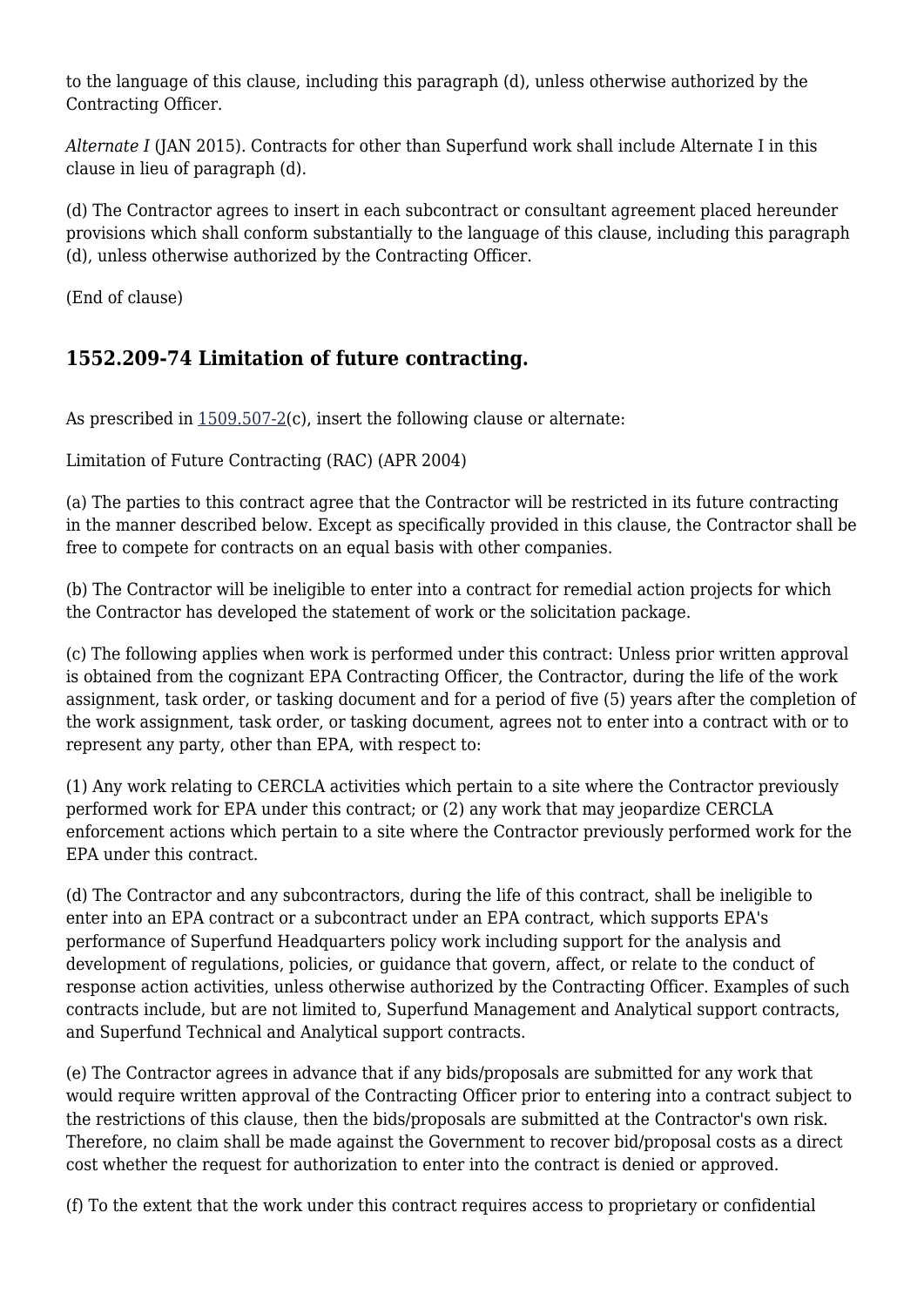business or financial data of other companies, and as long as such data remains proprietary or confidential, the Contractor shall protect such data from unauthorized use and disclosure.

(g) The Contractor agrees to insert in each subcontract or consultant agreement placed hereunder, except for subcontracts or consultant agreements for nondiscretionary technical or engineering services, including treatability studies, well drilling, fence erecting, plumbing, utility hookups, security guard services, or electrical services, provisions which shall conform substantially to the language of this clause, including this paragraph (g) unless otherwise authorized by the Contracting Officer. The Contractor may request in writing that the Contracting Officer exempt from this clause a particular subcontract or consultant agreement for nondiscretionary technical or engineering services not specifically listed above, including laboratory analysis. The Contracting Officer will review and evaluate each request on a case-by-case basis before approving or disapproving the request.

(h) If the Contractor seeks an expedited decision regarding its initial future contracting request, the Contractor may submit its request to both the Contracting Officer and the next administrative level within the Contracting Officer's organization.

(i) A review process available to the Contractor when an adverse determination is received shall consist of a request for reconsideration to the Contracting Officer or a request for review submitted to the next administrative level within the Contracting Officer's organization. An adverse determination resulting from a request for reconsideration by the Contracting Officer will not preclude the contractor from requesting a review by the next administrative level. Either a request for review or a request for reconsideration must be submitted to the appropriate level within 30 calendar days after receipt of the initial adverse determination.

(End of clause)

Limitation of Future Contracting Alternate I (ERRS) (APR 2004)

(a) The parties to this contract agree that the Contractor will be restricted in its future contracting in the manner described below. Except as specifically provided in this clause, the Contractor shall be free to compete for contracts on an equal basis with other companies.

(b) If the Contractor, under the terms of this contract, or through the performance of work pursuant to this contract, is required to develop specifications or statements of work and such specifications or statements of work are incorporated into an EPA solicitation, the Contractor shall be ineligible to perform the work described in that solicitation as a prime Contractor or subcontractor under an ensuing EPA contract.

(c) Unless prior written approval is obtained from the cognizant EPA Contracting Officer, the Contractor, during the life of the delivery order or tasking document and for a period of five (5) years after the completion of the delivery order or tasking document, agrees not to enter into a contract with or to represent any party, other than EPA, with respect to:

(1) any work relating to CERCLA activities which pertain to a site where the Contractor previously performed work for EPA under this contract; or (2) any work that may jeopardize CERCLA enforcement actions which pertain to a site where the Contractor previously performed work for the EPA under this contract.

(d) During the life of this contract, including any options, the Contractor agrees that unless otherwise authorized by the Contracting Officer: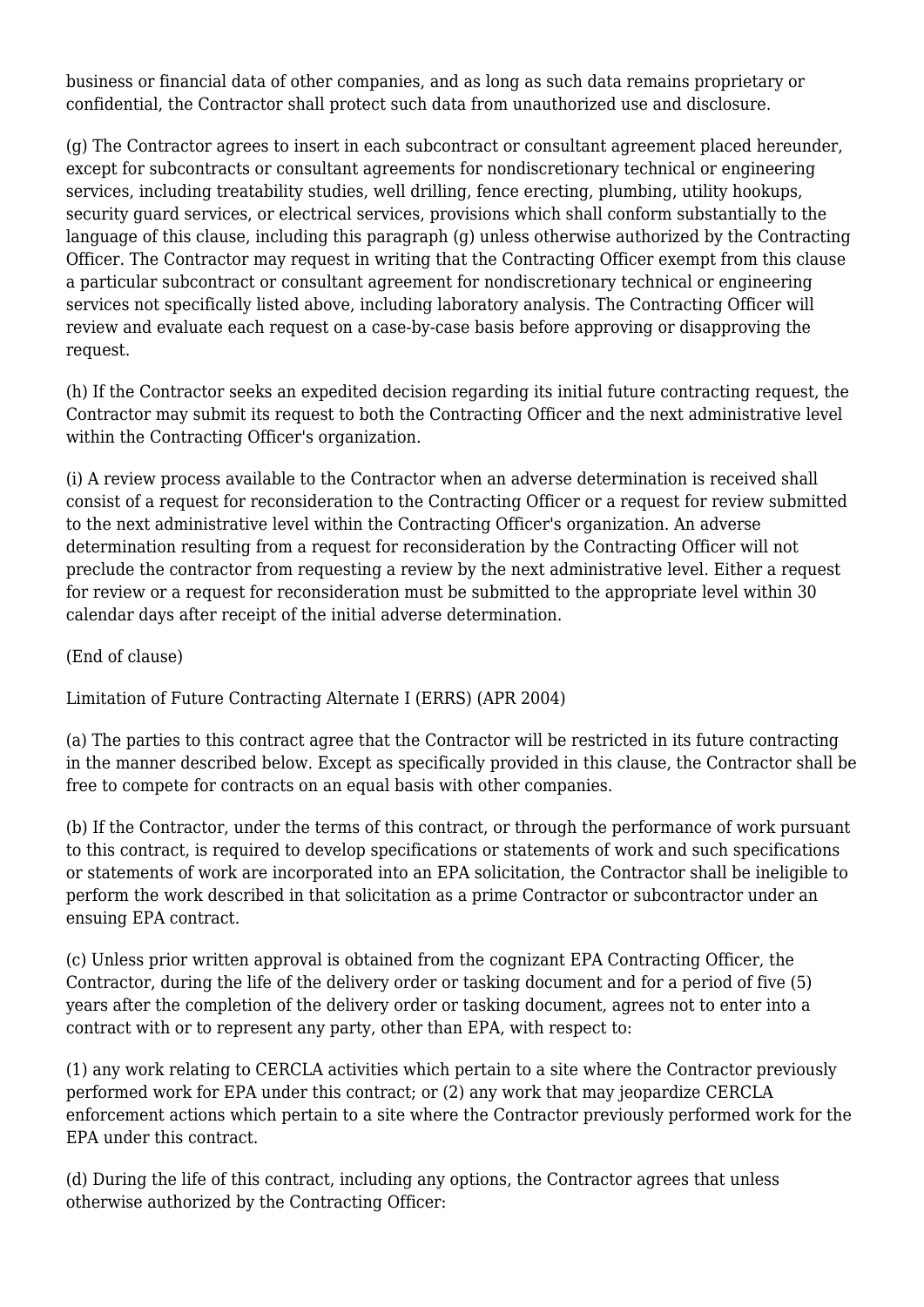(1) It will not provide any Superfund Technical Assistance and Removal Team (START); type activities (e.g., START contracts) to EPA within the Contractor's ERRS assigned geographical area(s), either as a prime contractor, subcontractor, or consultant.

(2) It will not provide any START type activities (e.g., START contracts) to EPA as a prime contractor, subcontractor or consultant at a site where it has performed or plans to perform ERRS work.

(3) It will be ineligible for award of START type activities contracts for sites within its respective ERRS assigned geographical area(s) which result from a CERCLA administrative order, a CERCLA or RCRA consent decree or a court order.

(e) The Contractor and any subcontractors, during the life of this contract, shall be ineligible to enter into an EPA contract or a subcontract under an EPA contract, which supports EPA's performance of Superfund Headquarters policy work including support for the analysis and development of regulations, policies, or guidance that govern, affect, or relate to the conduct of response action activities, unless otherwise authorized by the Contracting Officer. Examples of such contracts include, but are not limited to, Superfund Management and Analytical support contracts, and Superfund Technical and Analytical support contracts.

(f) The Contractor agrees in advance that if any bids/proposals are submitted for any work that would require written approval of the Contracting Officer prior to entering into a contract subject to the restrictions of this clause, then the bids/proposals are submitted at the Contractor's own risk. Therefore, no claim shall be made against the Government to recover bid/proposal costs as a direct cost whether the request for authorization to enter into the contract is denied or approved.

(g) To the extent that the work under this contract requires access to proprietary or confidential business or financial data of other companies, and as long as such data remains proprietary or confidential, the Contractor shall protect such data from unauthorized use and disclosure.

(h) The Contractor agrees to insert in each subcontract or consultant agreement placed hereunder, except for subcontracts or consultant agreements for nondiscretionary technical or engineering services, including treatability studies, well drilling, fence erecting, plumbing, utility hookups, security guard services, or electrical services, provisions which shall conform substantially to the language of this clause, including this paragraph (h) unless otherwise authorized by the Contracting Officer. The Contractor may request in writing that the Contracting Officer exempt from this clause a particular subcontract or consultant agreement for nondiscretionary technical or engineering services not specifically listed above, including laboratory analysis. The Contracting Officer will review and evaluate each request on a case-by-case basis before approving or disapproving the request.

(i) If the Contractor seeks an expedited decision regarding its initial future contracting request, the Contractor may submit its request to both the Contracting Officer and the next administrative level within the Contracting Officer's organization.

(j) A review process available to the Contractor when an adverse determination is received shall consist of a request for reconsideration to the Contracting Officer or a request for review submitted to the next administrative level within the Contracting Officer's organization. An adverse determination resulting from a request for reconsideration by the Contracting Officer will not preclude the Contractor from requesting a review by the next administrative level. Either a request for review or a request for reconsideration must be submitted to the appropriate level within 30 calendar days after receipt of the initial adverse determination.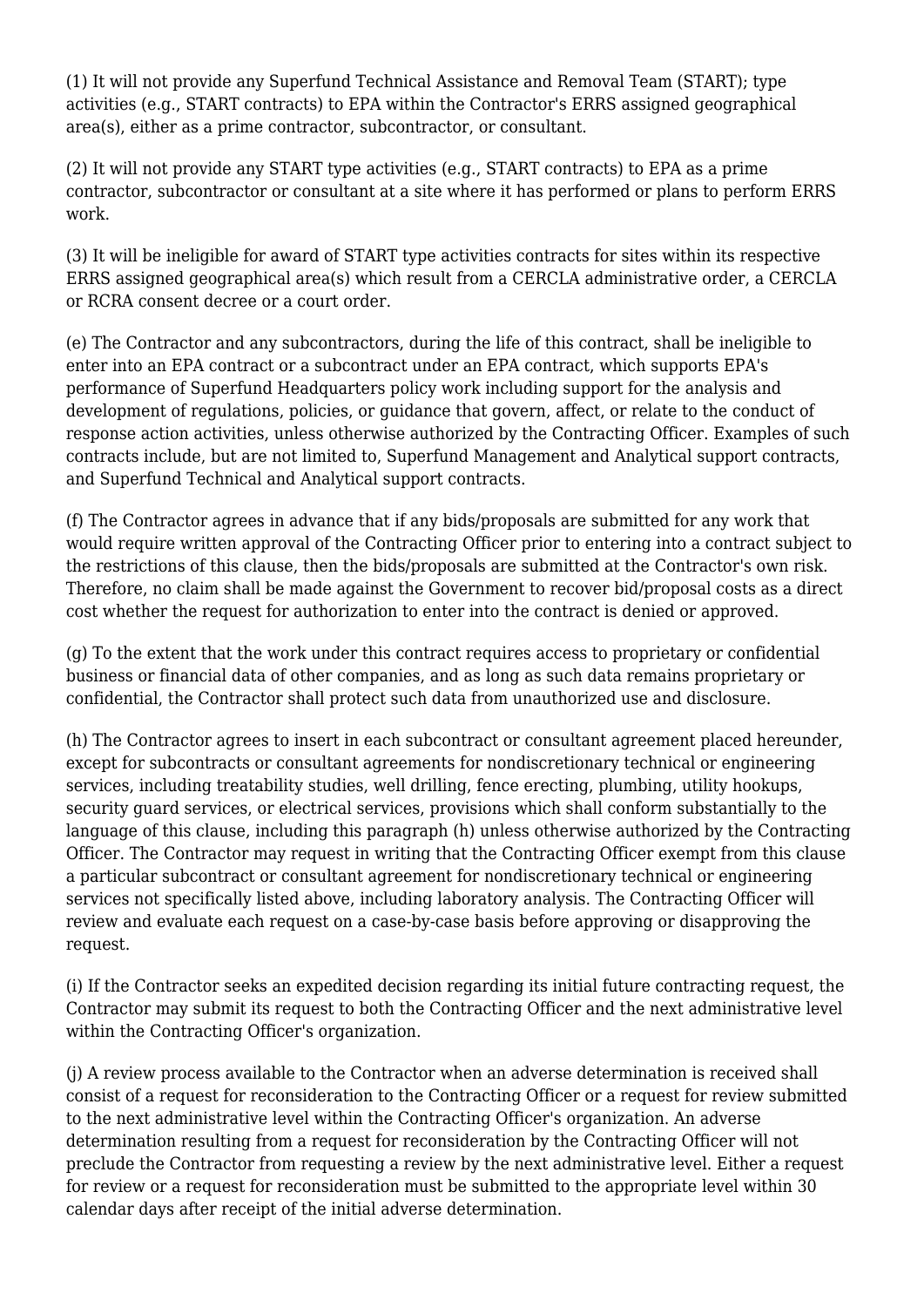#### (End of clause)

Limitation of Future Contracting Alternate II (Start) (APR 2004)

(a) The parties to this contract agree that the Contractor will be restricted in its future contracting in the manner described below. Except as specifically provided in this clause, the Contractor shall be free to compete for contracts on an equal basis with other companies.

(b) If the Contractor, under the terms of this contract, or through the performance of work pursuant to this contract, is required to develop specifications or statements of work and such specifications or statements of work are incorporated into an EPA solicitation, the Contractor shall be ineligible to perform the work described in that solicitation as a prime Contractor or subcontractor under an ensuing EPA contract.

(c) Unless prior written approval is obtained from the cognizant EPA Contracting Officer, the Contractor, during the life of the technical direction document and for a period of five (5) years after the completion of the technical direction document, agrees not to enter into a contract with or to represent any party, other than EPA, with respect to:

(1) Any work relating to CERCLA activities which pertain to a site where the Contractor previously performed work for EPA under this contract; or (2) any work that may jeopardize CERCLA enforcement actions which pertain to a site where the Contractor previously performed work for the EPA under this contract.

(d) During the life of this contract, including any options, the Contractor agrees that unless otherwise authorized by the Contracting Officer:

(1) It will not provide to EPA cleanup services (e.g., Emergency and Rapid Response Services (ERRS) contracts) within the Contractor's START assigned geographical area(s), either as a prime Contractor, subcontractor, or consultant.

(2) Unless an individual design for the site has been prepared by a third party, it will not provide to EPA as a prime contractor, subcontractor or consultant any remedial construction services at a site where it has performed or plans to perform START work. This clause will not preclude START contractors from performing construction management services under other EPA contracts.

(3) It will be ineligible for award of ERRS type activities contracts for sites within its respective START assigned geographical area(s) which result from a CERCLA administrative order, a CERCLA or RCRA consent decree or a court order.

(e) The Contractor and any subcontractors, during the life of this contract, shall be ineligible to enter into an EPA contract or a subcontract under an EPA contract, which supports EPA's performance of Superfund Headquarters policy work including support for the analysis and development of regulations, policies, or guidance that govern, affect, or relate to the conduct of response action activities, unless otherwise authorized by the Contracting Officer. Examples of such contracts include, but are not limited to, Superfund Management and Analytical support contracts, and Superfund Technical and Analytical support contracts.

(f) The Contractor agrees in advance that if any bids/proposals are submitted for any work that would require written approval of the Contracting Officer prior to entering into a contract subject to the restrictions of this clause, then the bids/proposals are submitted at the Contractor's own risk. Therefore, no claim shall be made against the Government to recover bid/proposal costs as a direct cost whether the request for authorization to enter into the contract is denied or approved.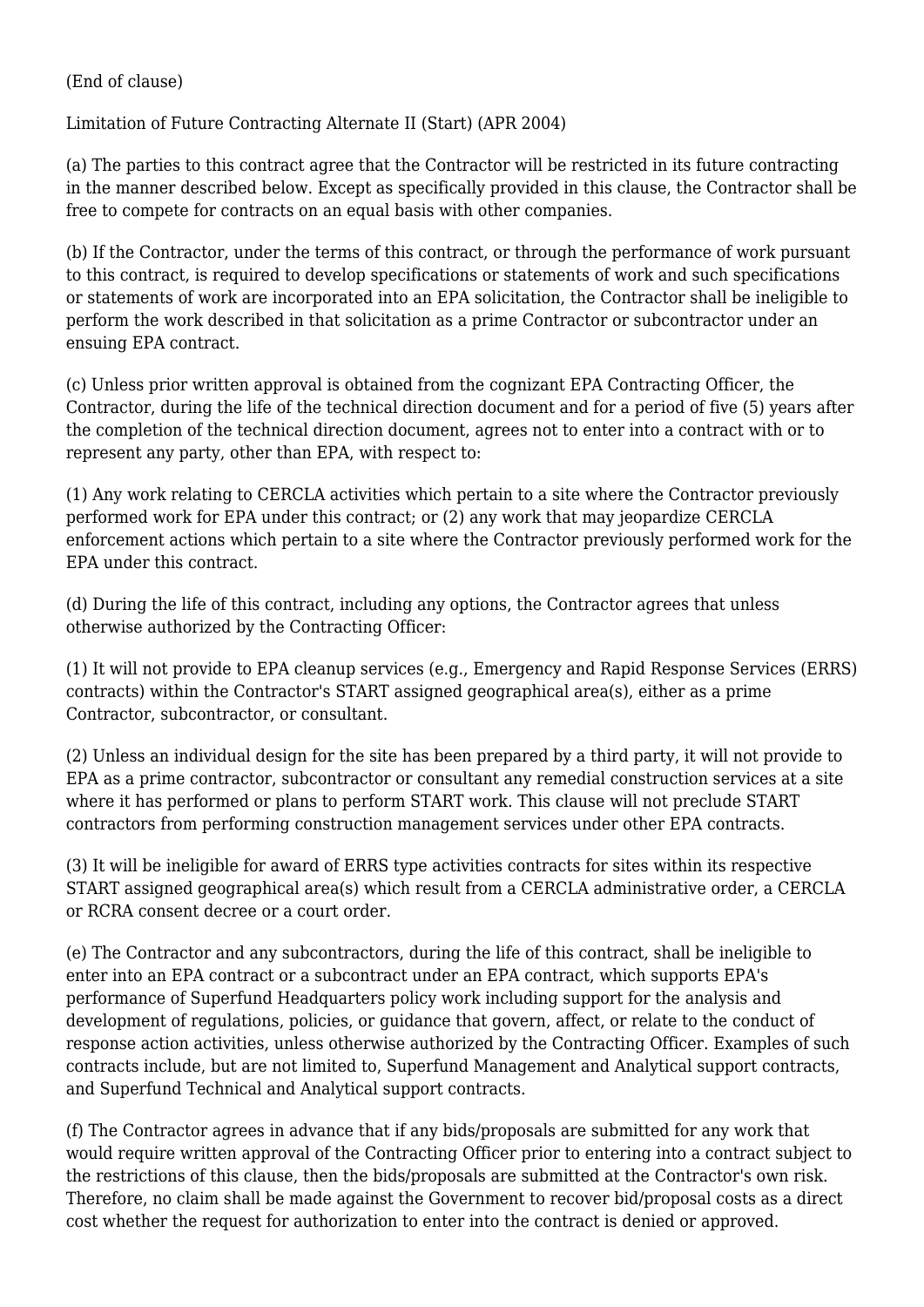(g) To the extent that the work under this contract requires access to proprietary or confidential business or financial data of other companies, and as long as such data remains proprietary or confidential, the Contractor shall protect such data from unauthorized use and disclosure.

(h) The Contractor agrees to insert in each subcontract or consultant agreement placed hereunder, except for subcontracts or consultant agreements for nondiscretionary technical or engineering services, including treatability studies, well drilling, fence erecting, plumbing, utility hookups, security guard services, or electrical services, provisions which shall conform substantially to the language of this clause, including this paragraph (h) unless otherwise authorized by the Contracting Officer. The Contractor may request in writing that the Contracting Officer exempt from this clause a particular subcontract or consultant agreement for nondiscretionary technical or engineering services not specifically listed above, including laboratory analysis. The Contracting Officer will review and evaluate each request on a case-by-case basis before approving or disapproving the request.

(i) If the Contractor seeks an expedited decision regarding its initial future contracting request, the Contractor may submit its request to both the Contracting Officer and the next administrative level within the Contracting Officer's organization.

(j) A review process available to the Contractor when an adverse determination is received shall consist of a request for reconsideration to the Contracting Officer or a request for review submitted to the next administrative level within the Contracting Officer's organization. An adverse determination resulting from a request for reconsideration by the Contracting Officer will not preclude the Contractor from requesting a review by the next administrative level. Either a request for review or a request for reconsideration must be submitted to the appropriate level within 30 calendar days after receipt of the initial adverse determination.

(End of clause)

Limitation of Future Contracting Alternate III (ESAT) (APR 2004)

(a) The parties to this contract agree that the Contractor will be restricted in its future contracting in the manner described below. Except as specifically provided in this clause, the Contractor shall be free to compete for contracts on an equal basis with other companies.

(b) If the Contractor, under the terms of this contract, or through the performance of work pursuant to this contract, is required to develop specifications or statements of work and such specifications or statements of work are incorporated into an EPA solicitation, the Contractor shall be ineligible to perform the work described in that solicitation as a prime Contractor or subcontractor under an ensuing EPA contract.

(c) The Contractor and any subcontractors, during the life of this contract, shall be ineligible to enter into an EPA contract or a subcontract under an EPA contract, which supports EPA's performance of Superfund Headquarters policy work including support for the analysis and development of regulations, policies, or guidance that govern, affect, or relate to the conduct of response action activities, unless otherwise authorized by the Contracting Officer. Examples of such contracts include, but are not limited to, Superfund Management and Analytical support contracts, and Superfund Technical and Analytical support contracts.

(d) To the extent that the work under this contract requires access to proprietary or confidential business or financial data of other companies, and as long as such data remains proprietary or confidential, the Contractor shall protect such data from unauthorized use and disclosure.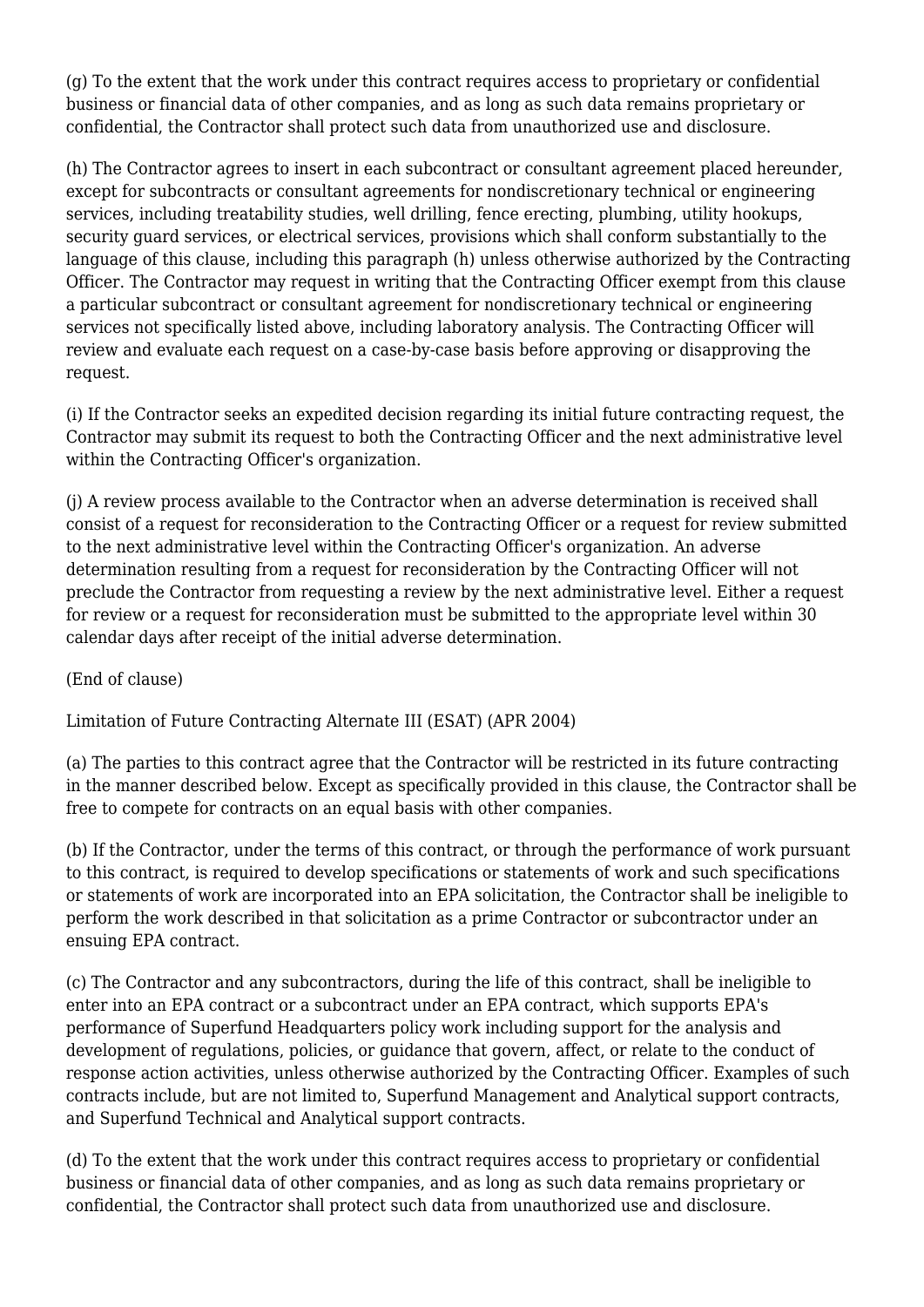(e) The Contractor agrees to insert in each subcontract or consultant agreement placed hereunder, except for subcontracts or consultant agreements for nondiscretionary technical or engineering services, including treatability studies, well drilling, fence erecting, plumbing, utility hookups, security guard services, or electrical services, provisions which shall conform substantially to the language of this clause, including this paragraph (e) unless otherwise authorized by the Contracting Officer. The Contractor may request in writing that the Contracting Officer exempt from this clause a particular subcontract or consultant agreement for nondiscretionary technical or engineering services not specifically listed above, including laboratory analysis. The Contracting Officer will review and evaluate each request on a case-by-case basis before approving or disapproving the request.

(f) If the Contractor seeks an expedited decision regarding its initial future contracting request, the contractor may submit its request to both the Contracting Officer and the next administrative level within the Contracting Officer's organization.

(g) A review process available to the Contractor when an adverse determination is received shall consist of a request for reconsideration to the Contracting Officer or a request for review submitted to the next administrative level within the Contracting Officer's organization. An adverse determination resulting from a request for reconsideration by the Contracting Officer will not preclude the Contractor from requesting a review by the next administrative level. Either a request for review or a request for reconsideration must be submitted to the appropriate level within 30 calendar days after receipt of the initial adverse determination.

(End of clause)

Limitation of Future Contracting, Alternate IV (ESS) (SEP 2013)

(a) The parties to this contract agree that the Contractor will be restricted in its future contracting in the manner described below. Except as specifically provided in this clause, the Contractor shall be free to compete for contracts on an equal basis with other companies.

(b) During the performance period of this contract, the Contractor will be ineligible to enter into any contract for remedial planning and/or implementation projects for sites within the assigned geographical area(s) covered by this contract without the prior written approval of the EPA Contracting Officer.

(c) If the Contractor, under the terms of this contract, or through the performance of work pursuant to this contract, is required to develop specifications or statements of work and such specifications or statements of work are incorporated into an EPA solicitation, the Contractor shall be ineligible to perform the work described in that solicitation as a prime Contractor or subcontractor under an ensuing EPA contract.

(d) Unless prior written approval is obtained from the cognizant EPA Contracting Officer, the Contractor, during the life of the work assignment and for a period of seven (7) years after the completion of the work assignment, agrees not to enter into a contract with or to represent any party, other than EPA, with respect to:

(1) Any work relating to CERCLA activities which pertain to a site where the Contractor previously performed work for EPA under this contract; or (2) any work that may jeopardize CERCLA enforcement actions which pertain to a site where the Contractor previously performed work for the EPA under this contract.

(e) The Contractor and any subcontractors, during the life of this contract, shall be ineligible to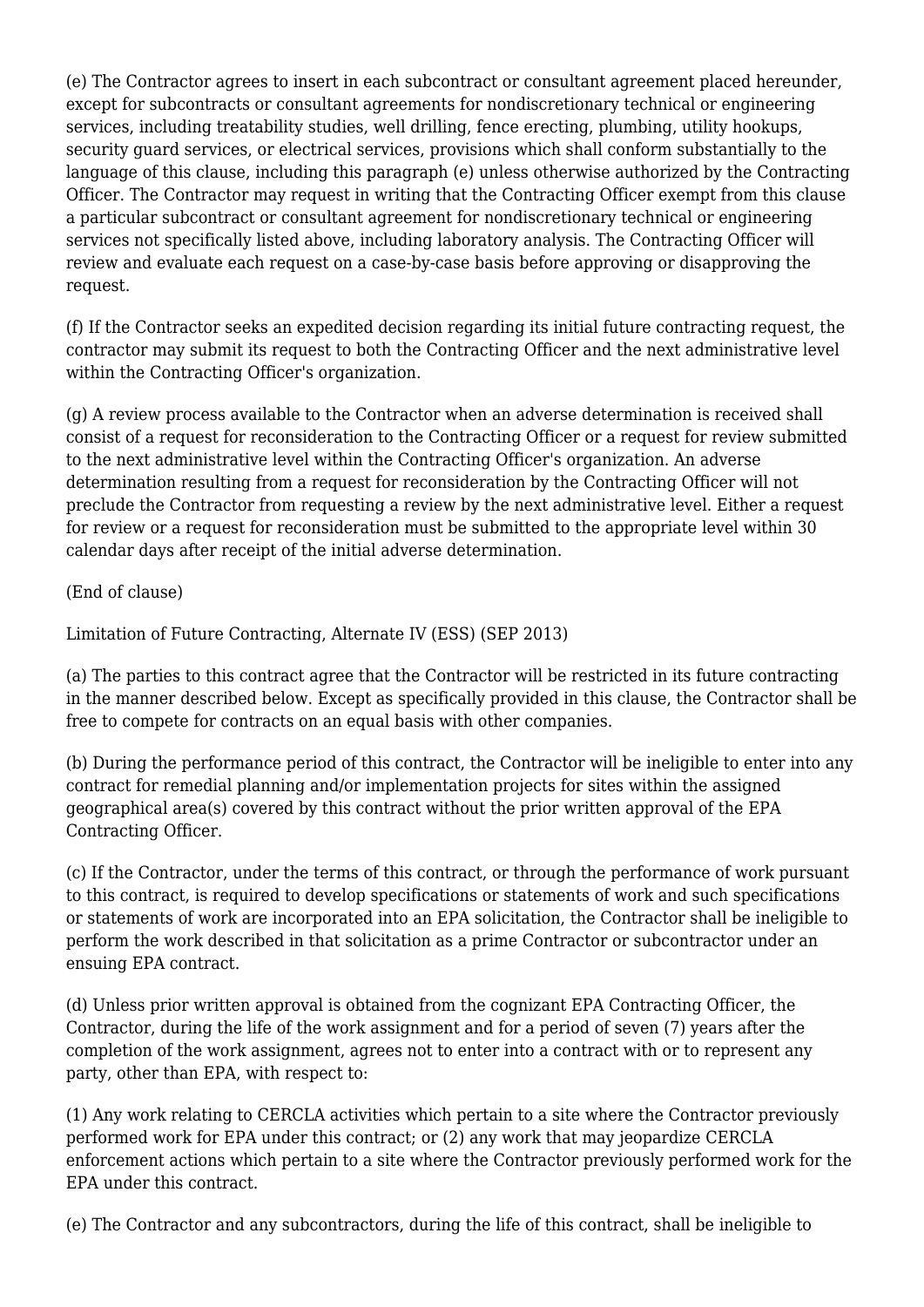enter into an EPA contract or a subcontract under an EPA contract, which supports EPA's performance of Superfund Headquarters policy work including support for the analysis and development of regulations, policies, or guidance that govern, affect, or relate to the conduct of response action activities, unless otherwise authorized by the Contracting Officer. Examples of such contracts include, but are not limited to, Superfund Management and Analytical support contracts, and Superfund Technical and Analytical support contracts.

(f) The Contractor agrees in advance that if any bids/proposals are submitted for any work that would require written approval of the Contracting Officer prior to entering into a contract subject to the restrictions of this clause, then the bids/proposals are submitted at the Contractor's own risk. Therefore, no claim shall be made against the Government to recover bid/proposal costs as a direct cost whether the request for authorization to enter into the contract is denied or approved.

(g) To the extent that the work under this contract requires access to proprietary or confidential business or financial data of other companies, and as long as such data remains proprietary or confidential, the Contractor shall protect such data from unauthorized use and disclosure.

(h) The Contractor agrees to insert in each subcontract or consultant agreement placed hereunder, except for subcontracts or consultant agreements for nondiscretionary technical or engineering services, including treatability studies, well drilling, fence erecting, plumbing, utility hookups, security guard services, or electrical services, provisions which shall conform substantially to the language of this clause, including this paragraph (h) unless otherwise authorized by the Contracting Officer. The Contractor may request in writing that the Contracting Officer exempt from this clause a particular subcontract or consultant agreement for nondiscretionary technical or engineering services not specifically listed above, including laboratory analysis. The Contracting Officer will review and evaluate each request on a case-by-case basis before approving or disapproving the request.

(i) If the Contractor seeks an expedited decision regarding its initial future contracting request, the Contractor may submit its request to both the Contracting Officer and the next administrative level within the Contracting Officer's organization.

(j) A review process available to the Contractor when an adverse determination is received shall consist of a request for reconsideration to the Contracting Officer or a request for review submitted to the next administrative level within the Contracting Officer's organization. An adverse determination resulting from a request for reconsideration by the Contracting Officer will not preclude the Contractor from requesting a review by the next administrative level. Either a request for review or a request for reconsideration must be submitted to the appropriate level within 30 calendar days after receipt of the initial adverse determination.

(End of clause)

Limitation of Future Contracting, Alternate V (Headquarters Support) (APR 2004)

(a) The parties to this contract agree that the Contractor will be restricted in its future contracting in the manner described below. Except as specifically provided in this clause, the Contractor shall be free to compete for contracts on an equal basis with other companies.

(b) If the Contractor, under the terms of this contract, or through the performance of work pursuant to this contract, is required to develop specifications or statements of work and such specifications or statements of work are incorporated into an EPA solicitation, the Contractor shall be ineligible to perform the work described in that solicitation as a prime Contractor or subcontractor under an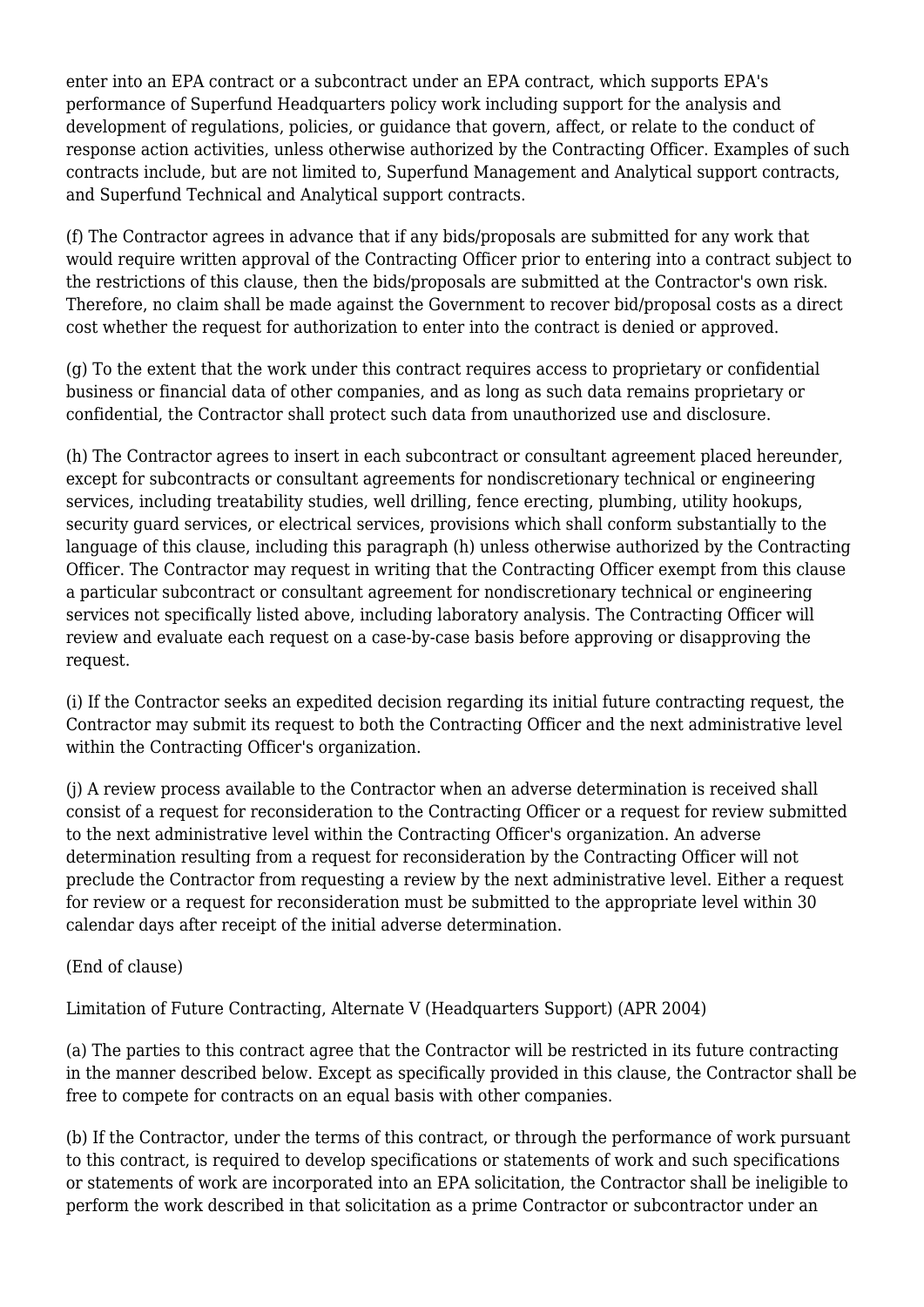ensuing EPA contract.

(c) The Contractor, during the life of this contract, will be ineligible to enter into a contract with EPA to perform response action work (e.g., Response Action Contract (RAC), Emergency and Rapid Response Services (ERRS), Superfund Technical Assistance and Removal Team (START), and Enforcement Support Services (ESS) contracts), unless otherwise authorized by the Contracting Officer.

(d) The Contractor agrees in advance that if any bids/proposals are submitted for any work that would require written approval of the Contracting Officer prior to entering into a contract subject to the restrictions of this clause, then the bids/proposals are submitted at the Contractor's own risk. Therefore, no claim shall be made against the Government to recover bid/proposal costs as a direct cost whether the request for authorization to enter into the contract is denied or approved.

(e) To the extent that the work under this contract requires access to proprietary or confidential business or financial data of other companies, and as long as such data remains proprietary or confidential, the Contractor shall protect such data from unauthorized use and disclosure.

(f) The Contractor agrees to insert in each subcontract or consultant agreement placed hereunder, except for subcontracts or consultant agreements for nondiscretionary technical or engineering services, including treatability studies, well drilling, fence erecting, plumbing, utility hookups, security guard services, or electrical services, provisions which shall conform substantially to the language of this clause, including this paragraph (f) unless otherwise authorized by the Contracting Officer. The Contractor may request in writing that the Contracting Officer exempt from this clause a particular subcontract or consultant agreement for nondiscretionary technical or engineering services not specifically listed above, including laboratory analysis. The Contracting Officer will review and evaluate each request on a case-by-case basis before approving or disapproving the request.

(g) If the Contractor seeks an expedited decision regarding its initial future contracting request, the Contractor may submit its request to both the Contracting Officer and the next administrative level within the Contracting Officer's organization.

(h) A review process available to the Contractor when an adverse determination is received shall consist of a request for reconsideration to the Contracting Officer or a request for review submitted to the next administrative level within the Contracting Officer's organization. An adverse determination resulting from a request for reconsideration by the Contracting Officer will not preclude the Contractor from requesting a review by the next administrative level. Either a request for review or a request for reconsideration must be submitted to the appropriate level within 30 calendar days after receipt of the initial adverse determination.

(End of clause)

Limitation of Future Contracting; Alternate VI (Site Specific) (APR 2004)

(a) The parties to this contract agree that the Contractor will be restricted in its future contracting in the manner described below. Except as specifically provided in this clause, the Contractor shall be free to compete for contracts on an equal basis with other companies.

(b) If the Contractor, under the terms of this contract, or through the performance of work pursuant to this contract, is required to develop specifications or statements of work and such specifications or statements of work are incorporated into an EPA solicitation, the Contractor shall be ineligible to perform the work described in that solicitation as a prime contractor or subcontractor under an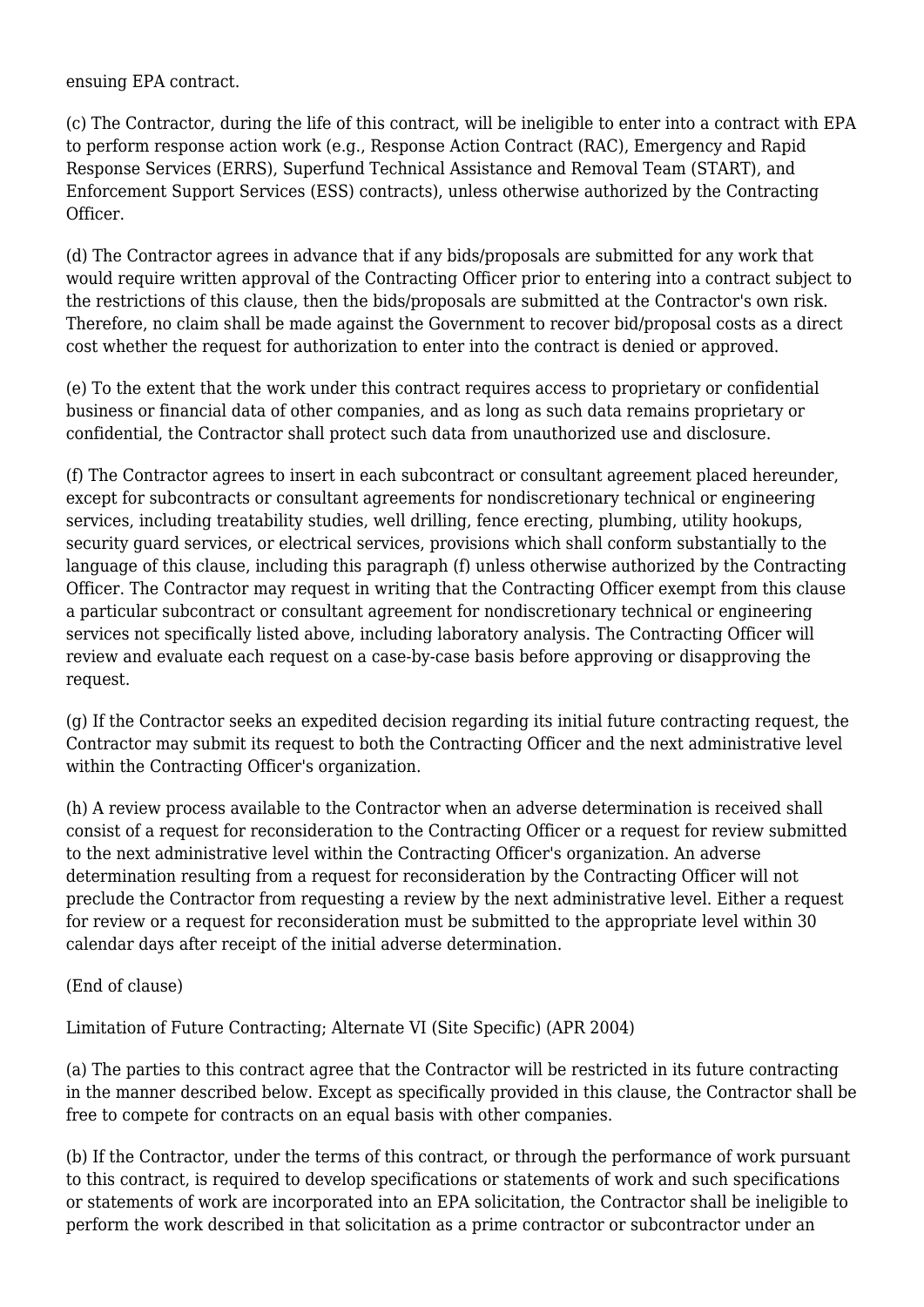ensuing EPA contract.

(c) Unless prior written approval is obtained from the cognizant EPA Contracting Officer, the Contractor, during the life of the contract and for a period of five (5) years after the expiration of the contract agrees not to enter into a contract with or to represent any party, other than EPA, with respect to:

(1) any work relating to CERCLA activities which pertain to the site where the Contractor previously performed work for EPA under this contract; or (2) any work that may jeopardize CERCLA enforcement actions which pertain to the site where the Contractor previously performed work for the EPA under this contract.

(d) During the life of this contract, including any options, the Contractor agrees that unless otherwise authorized by the Contracting Officer:

(1) It will not provide any Superfund Technical Assistance and Removal Team (START) type activities (e.g., START contracts) to EPA on the site either as a prime contractor, subcontractor, or consultant.

(2) It will be ineligible for award of contracts pertaining to this site which result from a CERCLA administrative order, a CERCLA or RCRA consent decree or a court order.

(e) The Contractor and any subcontractors, during the life of this contract, shall be ineligible to enter into an EPA contract or a subcontract under an EPA contract, which supports EPA's performance of Superfund Headquarters policy work including support for the analysis and development of regulations, policies, or guidance that govern, affect, or relate to the conduct of response action activities, unless otherwise authorized by the Contracting Officer. Examples of such contracts include, but are not limited to, Superfund Management and Analytical support contracts, and Superfund Technical and Analytical support contracts.

(f) The Contractor agrees in advance that if any bids/proposals are submitted for any work that would require written approval of the Contracting Officer prior to entering into a contract subject to the restrictions of this clause, then the bids/proposals are submitted at the Contractor's own risk. Therefore, no claim shall be made against the Government to recover bid/proposal costs as a direct cost whether the request for authorization to enter into the contract is denied or approved.

(g) To the extent that the work under this contract requires access to proprietary or confidential business or financial data of other companies, and as long as such data remains proprietary or confidential, the Contractor shall protect such data from unauthorized use and disclosure.

(h) Contractors who are performing nondiscretionary technical or engineering services, including construction work, may request a waiver from or modification to this clause by submitting a written request to the Contracting Officer. The Contracting Officer shall make the determination regarding whether to waive or modify the clause on a case-by-case basis.

(i) The Contractor agrees to insert in each subcontract or consultant agreement placed hereunder, except for subcontracts or consultant agreements for nondiscretionary technical or engineering services, including treatability studies, well drilling, fence erecting, plumbing, utility hookups, security guard services, or electrical services, provisions which shall conform substantially to the language of this clause, including this paragraph (i) unless otherwise authorized by the Contracting Officer. The Contractor may request in writing that the Contracting Officer exempt from this clause a particular subcontract or consultant agreement for nondiscretionary technical or engineering services not specifically listed above, including laboratory analysis. The Contracting Officer will review and evaluate each request on a case-by-case basis before approving or disapproving the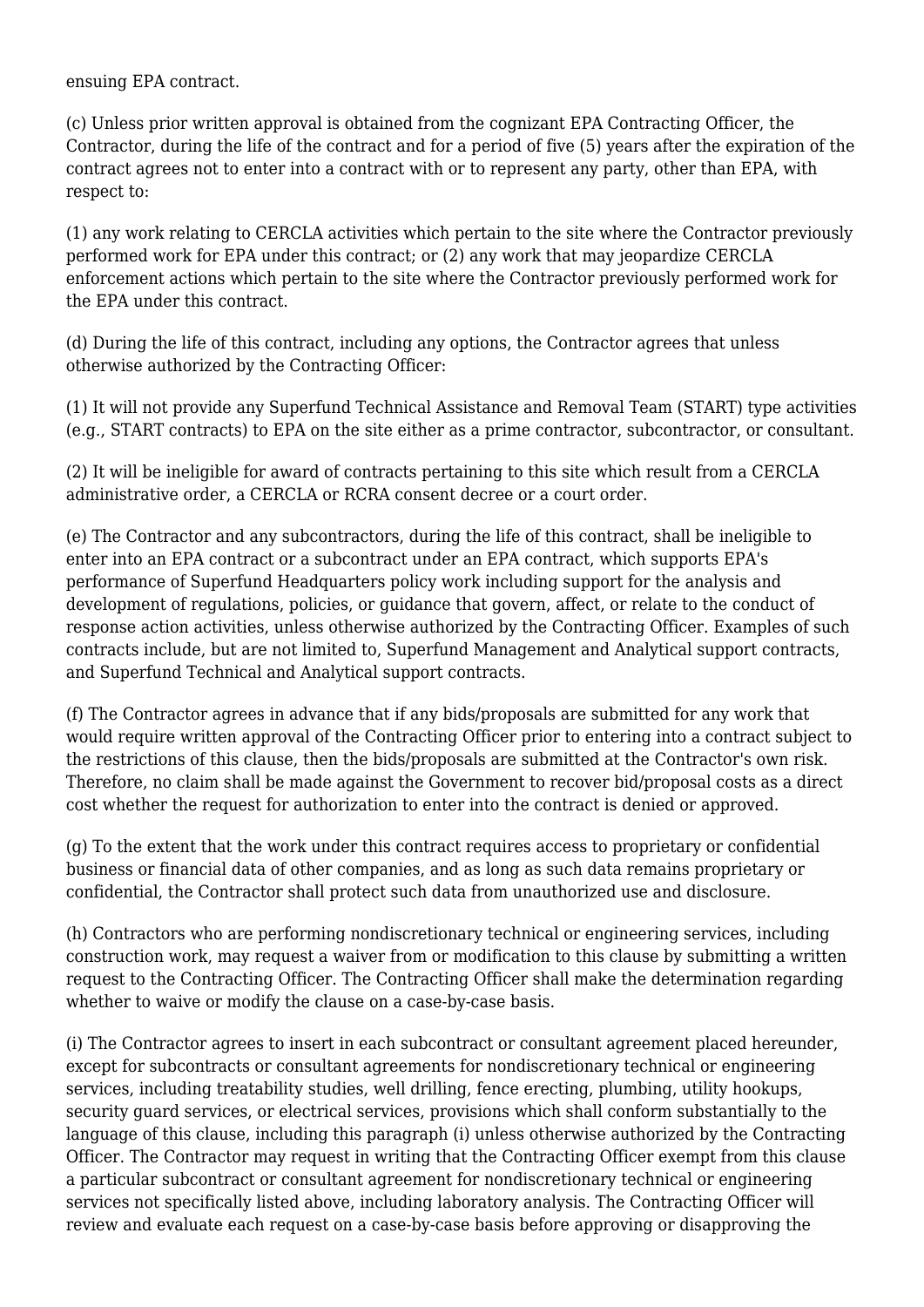request.

(j) If the Contractor seeks an expedited decision regarding its initial future contracting request, the Contractor may submit its request to both the Contracting Officer and the next administrative level within the Contracting Officer's organization.

(k) A review process available to the Contractor when an adverse determination is received shall consist of a request for reconsideration to the Contracting Officer or a request for review submitted to the next administrative level within the Contracting Officer's organization. An adverse determination resulting from a request for reconsideration by the Contracting Officer will not preclude the Contractor from requesting a review by the next administrative level. Either a request for review or a request for reconsideration must be submitted to the appropriate level within 30 calendar days after receipt of the initial adverse determination.

(End of clause)

#### **1552.209-75 Annual certification.**

As prescribed in  $1509.507-2(d)$  $1509.507-2(d)$ , insert the following clause:

Annual Certification (MAY 1994)

The Contractor shall submit an annual conflict of interest certification to the Contracting Officer. In this certification, the Contractor shall certify annually that, to the best of the Contractor's knowledge and belief, all actual or potential organizational conflicts of interest have been reported to EPA. In addition, in this annual certification, the Contractor shall certify that it has informed its personnel who perform work under EPA contracts or relating to EPA contracts of their obligation to report personal and organizational conflicts of interest to the Contractor. Such certification must be signed by a senior executive of the company and submitted in accordance with instructions provided by the Contracting Officer. The initial certification shall cover the one-year period from the date of contract award, and all subsequent certifications shall cover successive annual periods thereafter, until expiration or termination of the contract. The certification must be received by the Contracting Officer no later than 45 days after the close of the certification period covered.

(End of clause)

## **1552.210-71 [Reserved]**

#### **1552.210-73--1552.210-74 [Reserved]**

#### **1552.211-70 Reports of work.**

As prescribed in [1511.011-70,](https://origin-www.acquisition.gov/%5Brp:link:epaar-part-1511%5D#Section_1511_011_70_T48_601210013) insert one of the contract clauses in this subsection when the contract requires the delivery of reports, including plans, evaluations, studies, analyses and manuals. The basic clause should be used when reports are specified in a contract attachment. Alternate I is to be used to specify reports in the contract schedule.

Reports of Work (OCT 2000)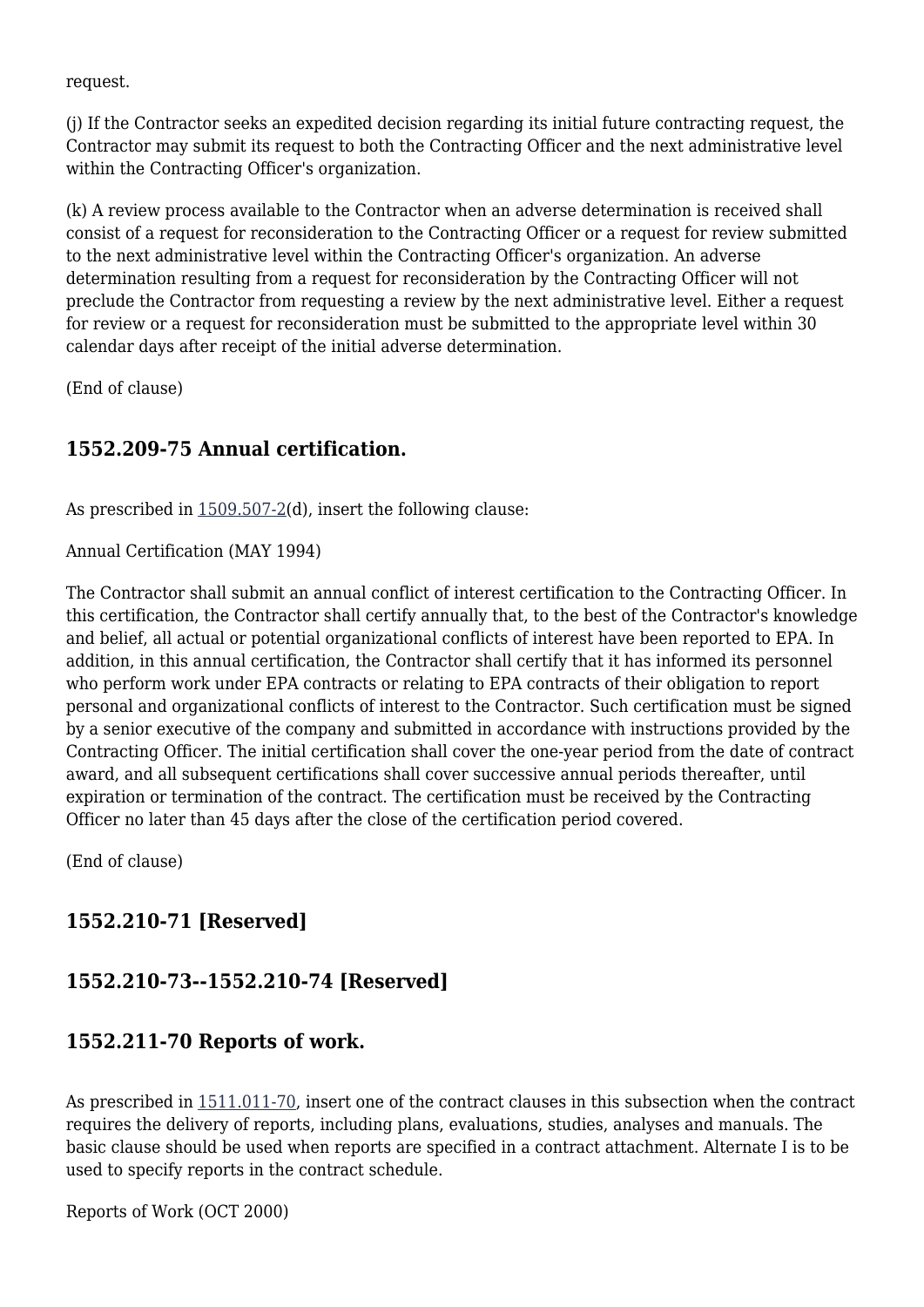The Contractor shall prepare and deliver reports, including plans, evaluations, studies, analyses and manuals in accordance with Attachment . Each report shall cite the contract number, identify the U.S. Environmental Protection Agency as the sponsoring agency, and identify the name of the Contractor preparing the report.

The OMB clearance number for progress reports delivered under this contract is 2030-0005.

(End of clause)

*Alternate I* (OCT 2000). The Contractor shall prepare and deliver the below listed reports, including plans, evaluations, studies, analyses and manuals to the designated addressees. Each report shall cite the contract number, identify the U.S. Environmental Protection Agency as the sponsoring agency, and identify the name of the Contractor preparing the report.

The OMB clearance number for progress reports delivered under this contract is 2030-0005. Required reports are:

**Reports description No. copies Addressees**

(End of clause)

#### **1552.211-72 Monthly progress report.**

As prescribed in [1511.011-72,](https://origin-www.acquisition.gov/%5Brp:link:epaar-part-1511%5D#Section_1511_011_72_T48_601210015) insert the following clause:

Monthly Progress Report (JUN 1996)

(a) The Contractor shall furnish copies of the combined monthly technical and financial progress report stating the progress made, including the percentage of the project completed, and a description of the work accomplished to support the cost. If the work is ordered using work assignments or delivery orders, include the estimated percentage of task completed during the reporting period for each work assignment or delivery order.

(b) Specific discussions shall include difficulties encountered and remedial action taken during the reporting period, and anticipated activity with a schedule of deliverables for the subsequent reporting period.

(c) The Contractor shall provide a list of outstanding actions awaiting Contracting Officer authorization, noted with the corresponding work assignment, such as subcontractor consents, overtime approvals, and work plan approvals.

(d) The report shall specify financial status at the contract level as follows:

(1) For the current reporting period, display the amount claimed.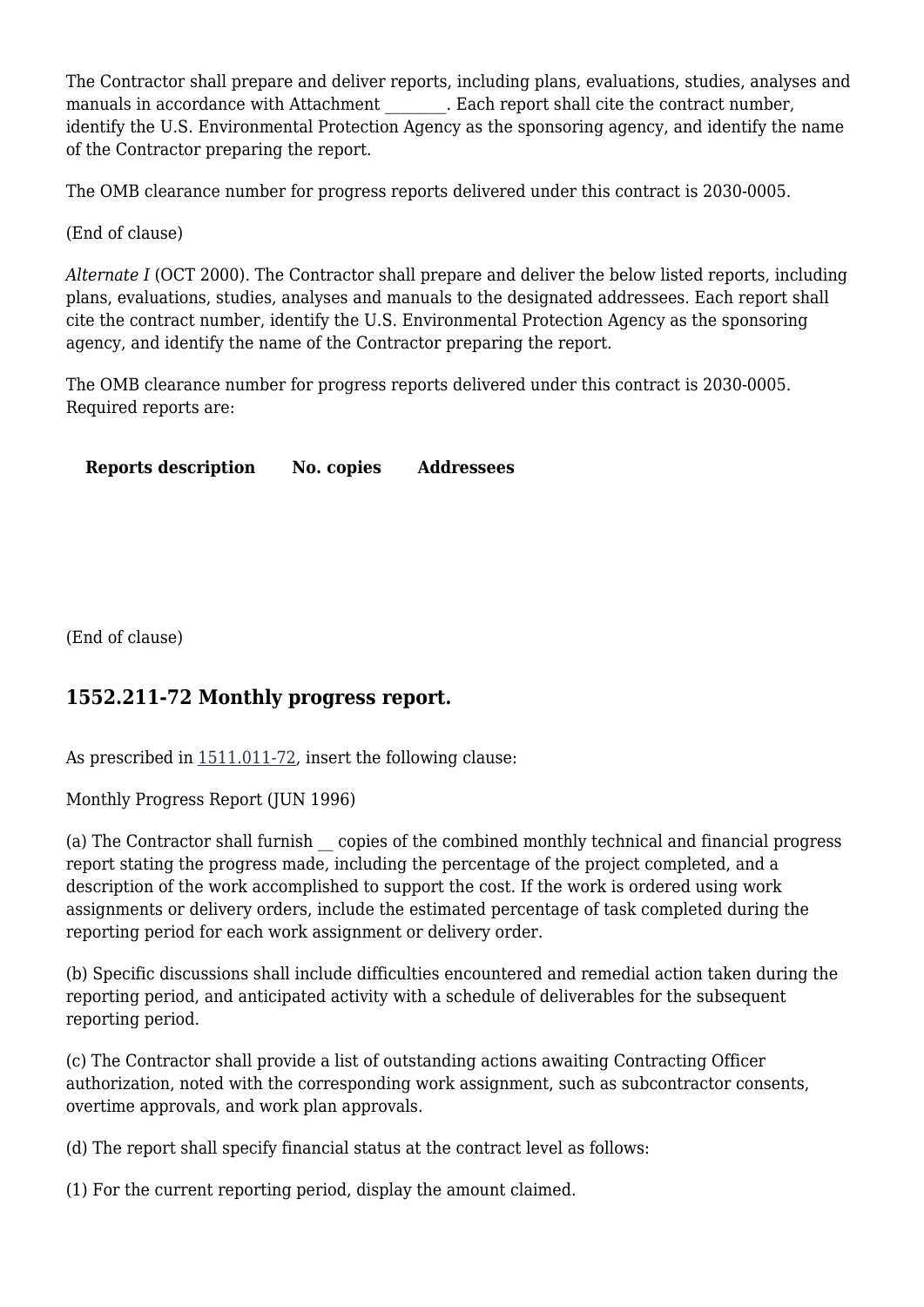(2) For the cumulative period and the cumulative contract life display: the amount obligated, amount originally invoiced, amount paid, amount suspended, amount disallowed, and remaining approved amount. The remaining approved amount is defined as the total obligated amount, less the total amount originally invoiced, plus total amount disallowed.

(3) Labor hours.

(i) A list of employees, their labor categories, and the numbers of hours worked for the reporting period.

(ii) For the current reporting period display the expended direct labor hours (by EPA contract labor category), and the total loaded direct labor costs.

(iii) For the cumulative contract period display: The negotiated and expended direct labor hours (by EPA labor category) and the total loaded direct labor costs.

(iv) Display the estimated direct labor hours and costs to be expended during the next reporting period.

(4) Display the current dollar ceilings in the contract, net amount invoiced, and remaining amounts for the following categories: Direct labor hours, total estimated cost, award fee pool (if applicable), subcontracts by individual subcontractor, travel, program management, and Other Direct Costs (ODCs).

(5) Unbilled allowable costs. Display the total costs incurred but unbilled for the current reporting period and cumulative for the contract.

(6) Average total cost per labor hour. For the current contract period, compare the actual cost per hour to date with the average total cost per hour of the approved work plans.

(e) The report shall specify financial status at the work assignment or delivery order level as follows:

(1) For the current period, display the amount claimed.

(2) For the cumulative period display: amount shown on workplan, or latest work assignment/delivery order amendment amount (whichever is later); amount currently claimed; amount paid; amount suspended; amount disallowed; and remaining approved amount. The remaining approved amount is defined as: the workplan amount or latest work assignment or delivery order amount (whichever is later), less total amounts originally invoiced, plus total amount disallowed.

(3) Labor hours.

(i) A list of employees, their labor categories, and the number of hours worked for the reporting period.

(ii) For the current reporting period display the expended direct labor hours (by EPA contract labor category), and the total loaded direct labor hours.

(iii) For the cumulative reporting period and the cumulative contract period display: The negotiated and expended direct labor hours (by EPA labor hour category) and the loaded direct labor rate.

(iv) Display the estimated direct labor hours and costs to be expended during the next reporting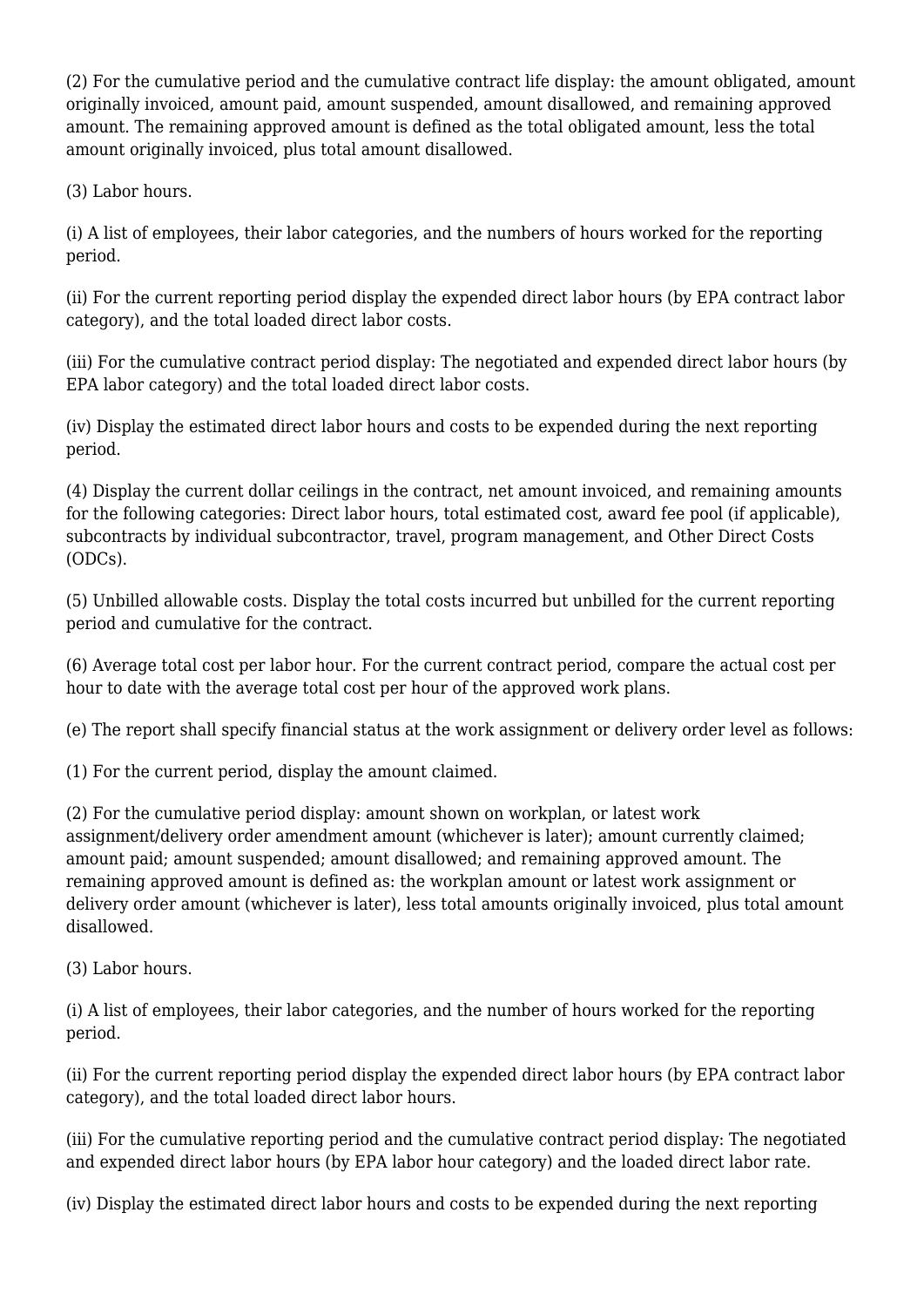period.

(v) Display the estimates of remaining direct labor hours and costs required to complete the work assignment or delivery order.

(4) Unbilled allowable costs. Display the total costs incurred but unbilled for the current reporting period and cumulative for the work assignment.

(5) Average total cost labor hour. For the current contract period, compare the actual total cost per hour to date with the average total cost per hour of the approved workplans.

(6) A list of deliverables for each work assignment or delivery order during the reporting period.

(f) This submission does not change the notification requirements of the "Limitation of Cost" or "Limitation of Funds" clauses requiring separate written notice to the Contracting Officer.

(g) The reports shall be submitted to the following addresses on or before the \_\_ of each month following the first complete reporting period of the contract. See EPAAR [1552.232-70](https://origin-www.acquisition.gov/%5Brp:link:epaar-part-1552%5D#Section_1552_232_70_T48_6018371156), Submission of Invoices, paragraph (e), for details on the timing of submittals. Distribute reports as follows:

**No. of copies Addressee Address (email and/or shipping)**

Contracting Officer's Representative.

Contracting Officer

(End of clause)

#### **1552.211-73 Level of effort - cost-reimbursement contract.**

As prescribed in [1511.011-73,](https://origin-www.acquisition.gov/%5Brp:link:epaar-part-1511%5D#Section_1511_011_73_T48_601210016) the contracting officer shall insert the following contract clause in cost-reimbursement contracts including cost contracts without fee, cost-sharing contracts, cost-plusfixed-fee (CPFF) contracts, cost-plus-incentive-fee contracts (CPIF), and cost-plus-award-fee contracts (CPAF).

Level of Effort - Cost-Reimbursement Contract (MAY 2016)

(a) The Contractor shall perform all work and provide all required reports within the level of effort specified below. The Contractor shall provide up to direct labor hours for the base period. The Government's best estimate of the level of effort to fulfill these requirements is provided for advisory and estimating purposes. The Government is only obligated to pay for direct labor hours ordered and corresponding fixed fee for labor hours completed.

(b) Direct labor includes personnel such as engineers, scientists, draftsmen, technicians, statisticians, and programmers, and not support personnel such as company management or data entry/word processing/accounting personnel even though such support personnel are normally treated as direct labor by the Contractor. The level of effort specified in paragraph (a) of this section includes Contractor, subcontractor, and consultant non-support labor hours.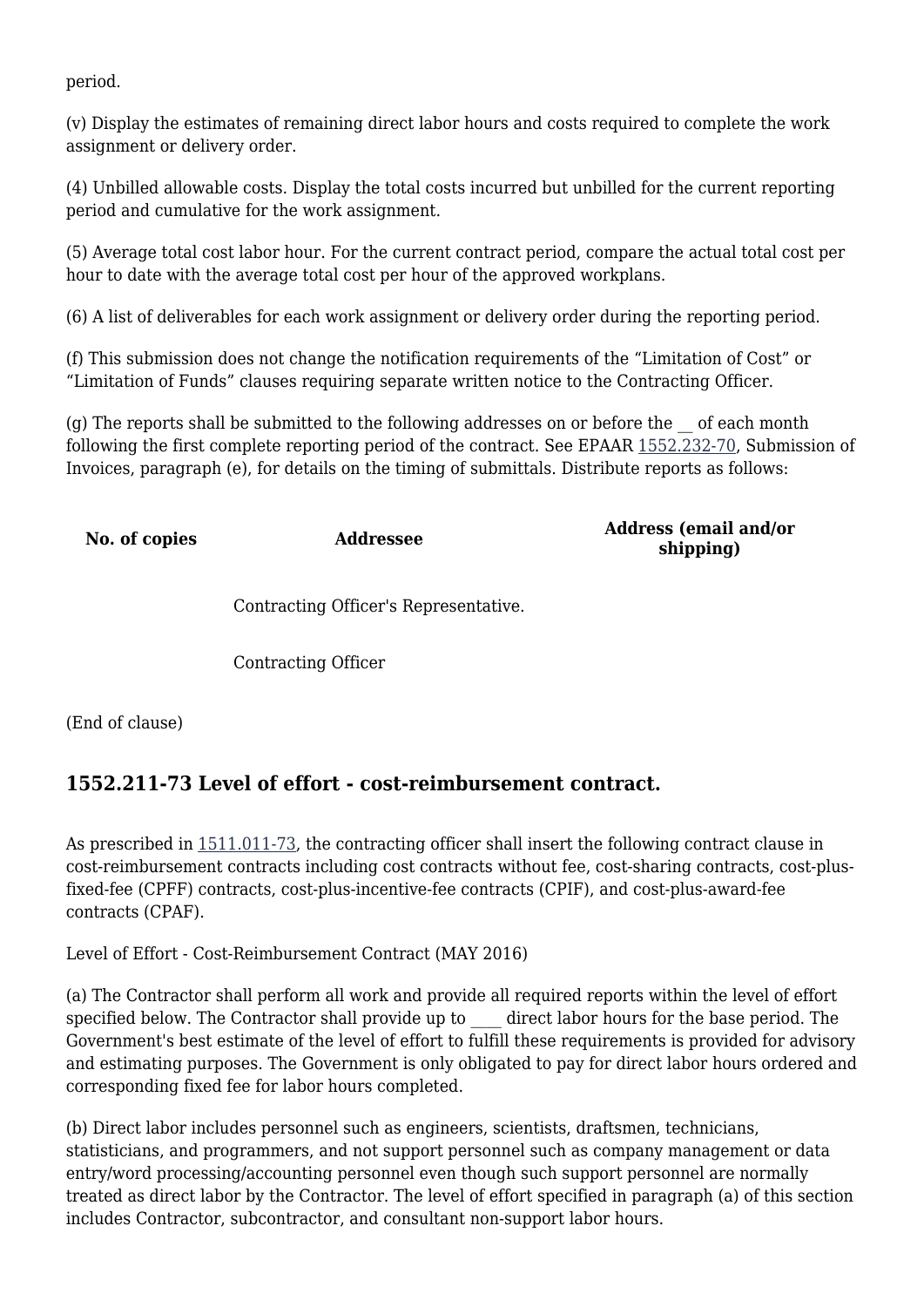(c) If the Contractor provides less than 90 percent of the level of effort specified for the base period or any optional period exercised, an equitable downward adjustment of the fixed fee, if any, for that period will be made. The downward adjustment will reduce the fixed fee by the percentage by which the total expended level of effort is less than 100% of that specified in paragraph (a). (For instance, if a hypothetical base-period LOE of 100,000 hours is being reduced to 70,000, the fixed fee shall also be reduced by the same 30%. Using a corresponding hypothetical base-period fixed fee pool of \$300,000, the reduced fixed-fee amount is calculated as:  $$300,000 \times (70,000 \text{ hours}/100,000 \text{ hours})$  $=$  \$210,000.)

(d) The Government may require the Contractor to provide additional effort up to 110 percent of the level of effort for any period until the estimated cost for that period has been reached. However, this additional effort shall not result in any increase in the fixed fee, if any.

(e) If this is a cost-plus-incentive-fee (CPIF) contract, the term "fee" in paragraphs (c) and (d) of this section means "base fee and incentive fee." If this is a cost-plus-award-fee (CPAF) contract, the term "fee" in paragraphs (c) and (d) means "base fee and award fee."

(f) If the level of effort specified to be ordered during a given base or option period is not ordered during that period, that level of effort may not be accumulated and ordered during a subsequent period.

(g) These terms and conditions do not supersede the requirements of either the "Limitation of Cost" or "Limitation of Funds" clauses.

(End of clause)

#### **1552.211-74 Work assignments.**

As prescribed in [1511.011-74,](https://origin-www.acquisition.gov/%5Brp:link:epaar-part-1511%5D#Section_1511_011_74_T48_601210017) insert the following contract clause in cost-reimbursement contracts when work assignments are to be used.

Work Assignments (DEC 2014)

(a) The contractor shall perform work under this contract as specified in written work assignments issued by the Contracting Officer.

(b) Each work assignment may include

(1) a numerical designation, (2) approved workplan labor hours or an estimated initial level of effort provided in accordance with [1511.011-74,](https://origin-www.acquisition.gov/%5Brp:link:epaar-part-1511%5D#Section_1511_011_74_T48_601210017) (3) the period of performance and schedule of deliverables, and (4) the description of the work.

(c) The Contractor shall acknowledge receipt of each work assignment by returning to the Contracting Officer a signed copy of the work assignment within \_ calendar days after its receipt. The Contractor shall begin working on a work plan immediately upon receipt of a work assignment. Within calendar days after receipt of a work assignment, the Contractor shall submit copies of a work plan to the Contract-level Contracting Officer's Representative and \_ copies to the Contracting Officer. The work plan shall include a detailed technical and staffing plan and a detailed cost estimate. Within calendar days after receipt of the work plan, the Contracting Officer will provide written approval or disapproval of it to the Contractor. The Contractor is not authorized to start work without an approved work plan unless approved by the Contracting Officer or otherwise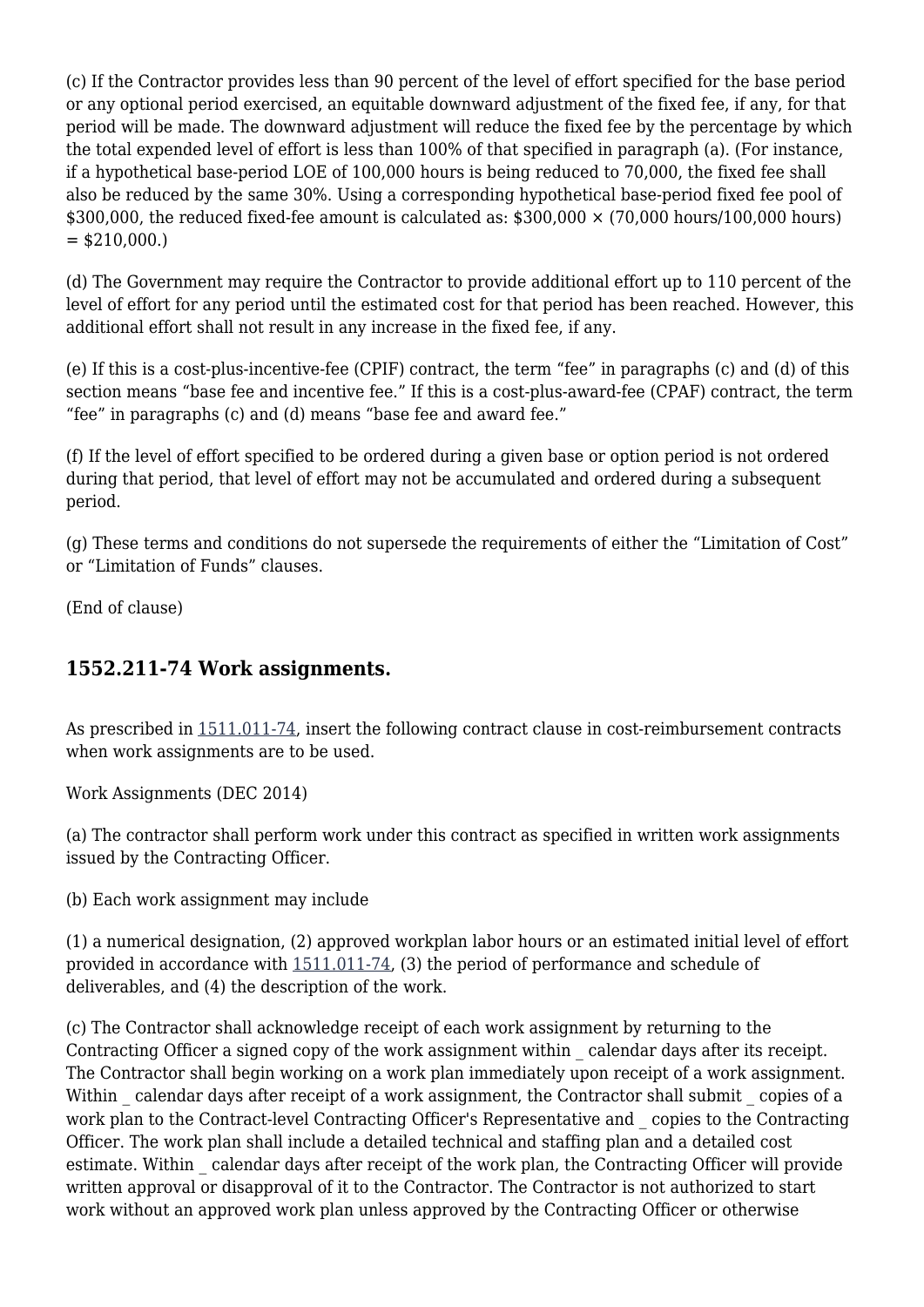specified. Also, if the Contracting Officer disapproves a work plan, the Contractor shall stop work until the problem causing the disapproval is resolved. In either case, the Contractor shall resume work only when the Contracting Officer approves the work plan.

(d) This clause does not change the requirements of the "Level of Effort" clause, nor the notification requirements of either the "Limitation of Cost" or "Limitation of Funds" clauses.

(e) Work assignments shall not allow for any change to the terms or conditions of the contract. Where any language in the work assignment may suggest a change to the terms or conditions, the Contractor shall immediately notify the Contracting Officer.

(End of clause)

*Alternate I* (APR 1984). As prescribed in [1511.011-74\(](https://origin-www.acquisition.gov/%5Brp:link:epaar-part-1511%5D#Section_1511_011_74_T48_601210017)b)(1), modify the existing clause by adding the following paragraph (f) to the basic clause:

(f) Within 20 days of receipt of the work assignment or similar tasking document, the Contractor shall provide a conflict of interest (COI) certification. Where work assignments or similar tasking documents are issued under this contract for work on or directly related to a site, the Contractor is only required to provide a COI certification for the first work assignment issued for that site. For all subsequent work on that site under this contract, the Contractor has a continuing obligation to search and report any actual or potential COIs, but no additional COI certifications are required.

Before submitting the COI certification, the Contractor shall search its records accumulated, at a minimum, over the past three years immediately prior to the receipt of the work assignment or similar tasking document. In the COI certification, the Contractor must certify to the best of the Contractor's knowledge and belief that all actual or potential organizational COIs have been reported to the Contracting Officer, or that to the best of the Contractor's knowledge and belief, no actual or potential organizational COIs exist. In addition, the Contractor must certify that its personnel who perform work under this work assignment or relating to this work assignment have been informed of their obligation to report personal and organizational COIs to the Contractor. The COI certification shall also include a statement that the Contractor recognizes its continuing obligation to identify and report any actual or potential COI arising during performance of this work assignment or other work related to this site.

*Alternate II* (APR 1984). As prescribed in  $1511.011-74(b)(1)$ , modify the existing clause by adding the following paragraph (f) to the basic clause:

(f) Within 20 days of receipt of the work assignment or similar tasking document, the Contractor shall provide a conflict of interest (COI) certification. Where work assignments or similar tasking documents are issued under this contract for work on or directly related to a site, the Contractor is only required to provide a COI certification for the first work assignment issued for that site. For all subsequent work on that site under this contract, the Contractor has a continuing obligation to search and report any actual or potential COIs, but no additional COI certifications are required.

Before submitting the COI certification, the Contractor shall initially search through all of its available records to identify any actual or potential COIs. During the first three years of this contract, the Contractor shall search through all records created since the beginning of the contract plus the records of the Contractor prior to the award of the contract until a minimum of three years of records are accumulated. Once three years of records have accumulated, prior to certifying, the Contractor shall search its records accumulated, at a minimum, over the past three years immediately prior to the receipt of the work assignment or similar tasking document. In the COI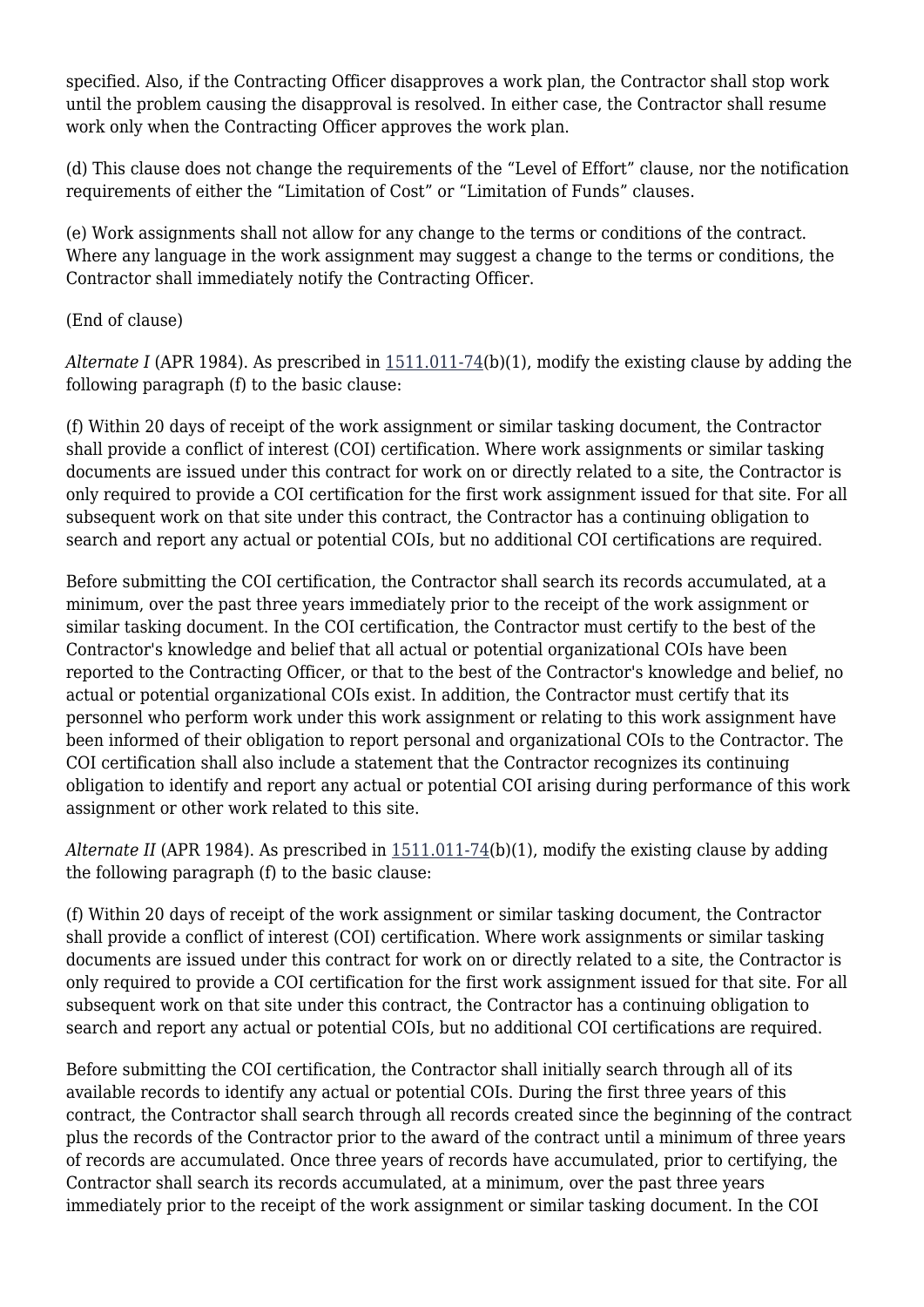certification, the Contractor must certify to the best of the Contractor's knowledge and belief, that all actual or potential organizational COIs have been reported to the Contracting Officer, or that to the best of the Contractor's knowledge and belief, no actual or potential organizational COIs exist. In addition, the Contractor must certify that its personnel who perform work under this work assignment or relating to this work assignment have been informed of their obligation to report personal and organizational COIs to the Contractor. The COI certification shall also include a statement that the Contractor recognizes its continuing obligation to identify and report any actual or potential COI arising during performance of this work assignment or other work related to this site.

*Alternate III* (DEC 2014). As prescribed in  $1511.011-74(b)(2)$  $1511.011-74(b)(2)$ , modify the existing clause by adding the following paragraph (f) to the basic clause:

(f) Within 20 days of receipt of the work assignment or similar tasking document, the Contractor shall provide a conflict of interest (COI) certification.

Before submitting the COI certification, the Contractor shall search its records accumulated, at a minimum, over the past three years immediately prior to the receipt of the work assignment or similar tasking document. In the COI certification, the Contractor must certify to the best of the Contractor's knowledge and belief that all actual or potential organizational COIs have been reported to the Contracting Officer, or that to the best of the Contractor's knowledge and belief, no actual or potential organizational COIs exist. In addition, the Contractor must certify that its personnel who perform work under this work assignment or relating to this work assignment have been informed of their obligation to report personal and organizational COIs to the Contractor. The COI certification shall also include a statement that the Contractor recognizes its continuing obligation to identify and report any actual or potential COI arising during performance of this work assignment.

*Alternate IV* (DEC 2014). As prescribed in  $1511.011-74(b)(2)$ , modify the existing clause by adding the following paragraph (f) to the basic clause:

(f) Within 20 days of receipt of the work assignment or similar tasking document, the Contractor shall provide a conflict of interest (COI) certification.

Before submitting the COI certification, the Contractor shall initially search through all of its available records to identify any actual or potential COIs. During the first three years of this contract, the Contractor shall search through all records created since the beginning of the contract plus records of the Contractor prior to the award of the contract until a minimum of three years of records have accumulated. Once three years of records have accumulated, prior to certifying, the Contractor shall search its records, at a minimum, over the past three years immediately prior to the receipt of the work assignment or similar tasking document. In the COI certification, the Contractor must certify to the best of the Contractor's knowledge and belief that all actual or potential organizational COIs have been reported to the Contracting Officer, or that to the best of the Contractor's knowledge and belief, no actual or potential organizational COIs exist. In addition, the Contractor must certify that its personnel who perform work under this work assignment or relating to this work assignment have been informed of their obligation to report personal and organizational COIs to the Contractor. The COI certification shall also include a statement that the Contractor recognizes its continuing obligation to identify and report any actual or potential COI arising during performance of this work assignment.

(End of clause)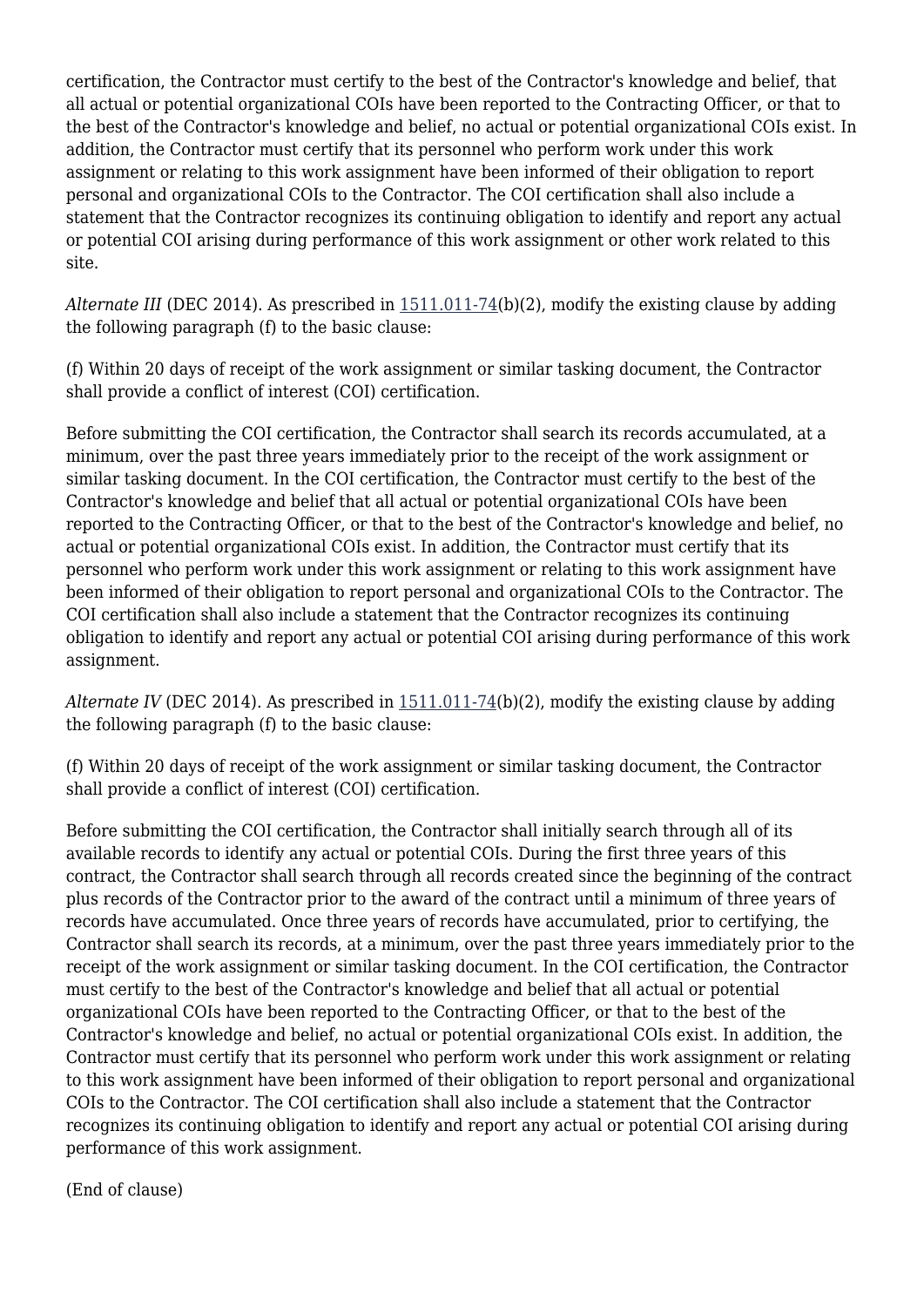## **1552.211-75 Working files.**

As prescribed in [1511.011-75,](https://origin-www.acquisition.gov/%5Brp:link:epaar-part-1511%5D#Section_1511_011_75_T48_601210018) insert the following clause in all applicable EPA contracts.

Working Files (APR 1984)

The Contractor shall maintain accurate working files (by task or work assignment) on all work documentation including calculations, assumptions, interpretations of regulations, sources of information, and other raw data required in the performance of this contract. The Contractor shall provide the information contained in the contractor's working files upon request of the Contracting Officer.

(End of clause)

#### **1552.211-76 Legal analysis.**

As prescribed in [1511.011-76,](https://origin-www.acquisition.gov/%5Brp:link:epaar-part-1511%5D#Section_1511_011_76_T48_601210019) insert this contract clause when it is determined that the contract involves legal analysis.

Legal Analysis (APR 1984)

The Contractor shall furnish to the Contracting Officer's Representative one

(1) copy of any draft legal analysis. The Government will provide a response to the Contractor within thirty (30) calendar days after receipt. The Contractor shall not finalize the analysis until the Government has given approval.

(End of clause)

#### **1552.211-77 Final reports.**

As prescribed in [1511.011-77,](https://origin-www.acquisition.gov/%5Brp:link:epaar-part-1511%5D#Section_1511_011_77_T48_6012100110) insert this contract clause when a contract requires both a draft and a final report.

Final Reports (SEP 2013)

(a) "Draft Report" The Contractor shall submit a copy of the draft final report on or before (date) to the Contracting Officer's Representative and Contracting Officer in electronic format, unless specified otherwise by the Government. The draft shall be double-spaced or space-and-a-half and shall include all pertinent material required in the final report. The Government will review for approval or disapproval the draft and provide a response to the Contractor within \_\_ calendar days after receipt. If the Government does not provide a response within the allotted review time, the Contractor immediately shall notify the Contracting Officer in writing.

(b) "Final Report" - The Contractor shall deliver a final report on or before the last day of the period of performance specified in the contract. Distribution is as follows: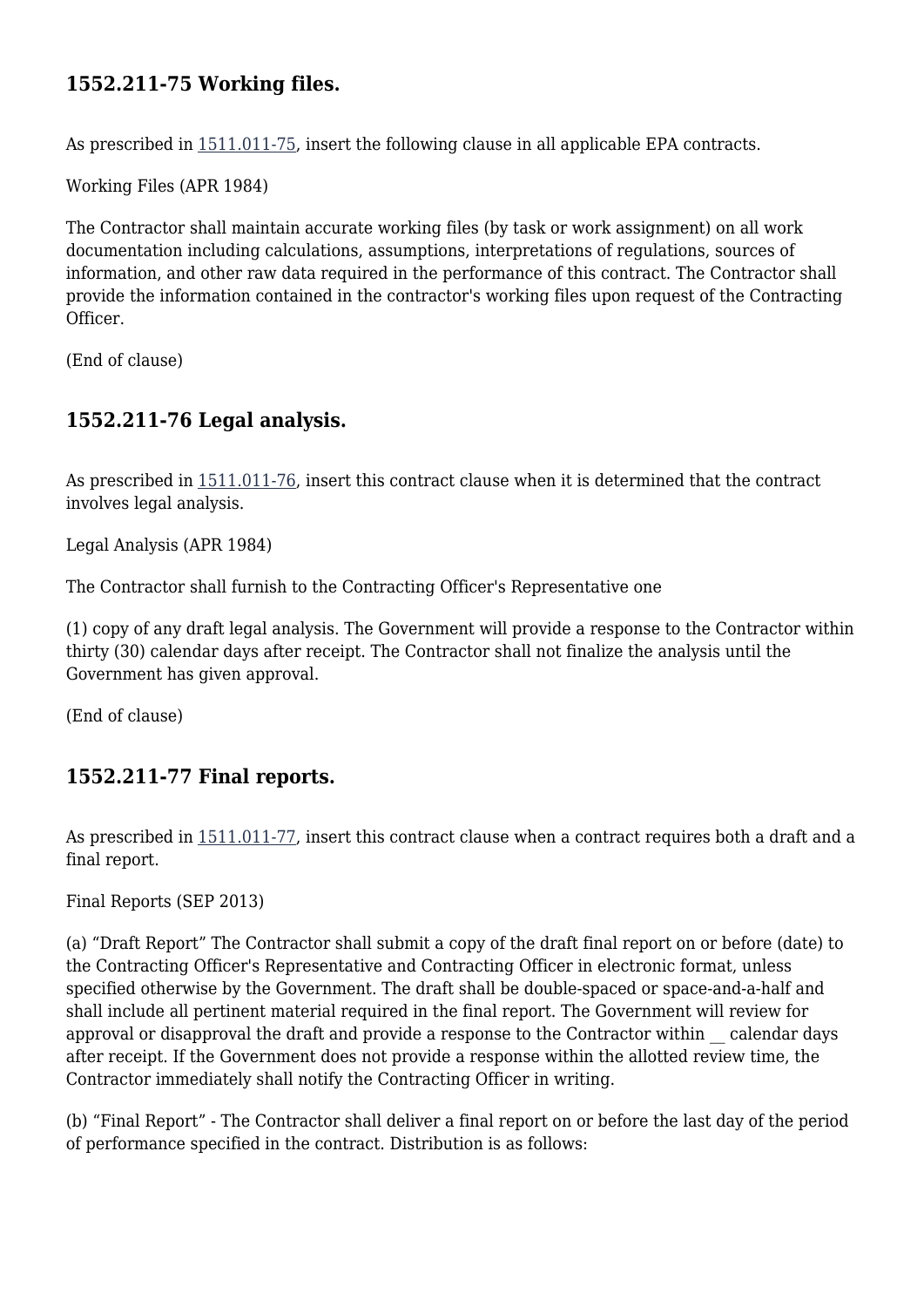| No. of copies | Addressee                            | Address (email and/or shipping) |
|---------------|--------------------------------------|---------------------------------|
|               | EPA Library                          |                                 |
|               | Contracting Officer                  |                                 |
|               | Contracting Officer's Representative |                                 |

(c) The electronic format of the draft and final report shall be in accordance with the current EPA policy and procedures.

(End of clause)

## **1552.211-78 Advisory and assistance services.**

As prescribed in  $1511.011-78$ , insert the following contract clause in all contracts for advisory and assistance services.

Advisory and Assistance Services (JUL 2016)

All reports containing recommendations to the Environmental Protection Agency shall include the following information on the cover of each report: (a) Name and business address of the contractor; (b) contract number; (c) contract dollar amount; (d) whether the contract was subject to full and open competition or a sole source acquisition; (e) name of the EPA Contracting Officer's Representative (COR) and the COR's office identification and location; and (f) date of report.

(End of clause)

## **1552.211-79 Compliance with EPA policies for information resources management.**

As prescribed in [1511.011-79,](https://origin-www.acquisition.gov/%5Brp:link:epaar-part-1511%5D#Section_1511_011_79_T48_6012100112) insert the following clause:

Compliance With EPA Policies for Information Resources Management (JUL 2016)

(a) *Definition.* Information Resources Management (IRM) is defined as any planning, budgeting, organizing, directing, training, promoting, controlling, and managing activities associated with the burden, collection, creation, use and dissemination of information. IRM includes both information itself and the management of information and related resources such as personnel, equipment, funds, and technology. Examples of these services include but are not limited to the following:

(1) The acquisition, creation, or modification of a computer program or automated data base for delivery to EPA or use by EPA or contractors operating EPA programs.

(2) The analysis of requirements for, study of the feasibility of, evaluation of alternatives for, or design and development of a computer program or automated data base for use by EPA or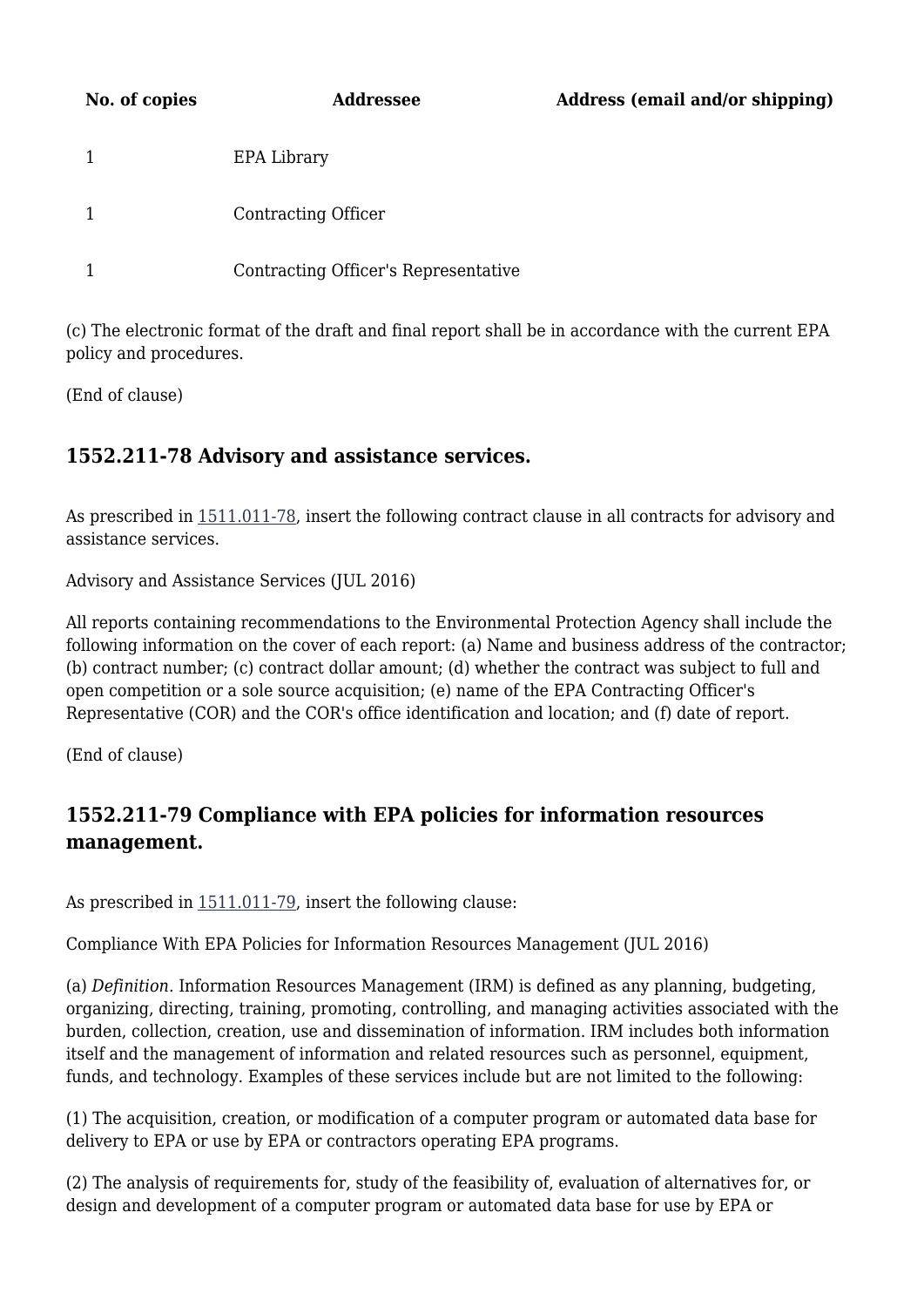contractors operating EPA programs.

(3) Services that provide EPA personnel access to or use of computer or word processing equipment, software, or related services.

(4) Services that provide EPA personnel access to or use of: Data communications; electronic messaging services or capabilities; electronic bulletin boards, or other forms of electronic information dissemination; electronic record-keeping; or any other automated information services.

(b) *General.* The Contractor shall perform any IRM-related work under this contract in accordance with the IRM policies, standards, and procedures set forth on the Office of Environmental Information policy Web site. Upon receipt of a work request (*i.e.* delivery order, task order, or work assignment), the Contractor shall check this listing of directives. The applicable directives for performance of the work request are those in effect on the date of issuance of the work request. The 2100 Series (2100-2199) of the Agency's Directive System contains the majority of the Agency's IRM policies, standards, and procedures.

(c) *Section 508 requirements (accessibility).* Contract deliverables are required to be compliant with Section 508 requirements (accessibility for people with disabilities). The Environmental Protection Agency policy for 508 compliance can be found at *[www.epa.gov/accessibility](http://www.epa.gov/accessibility).*

(d) *Electronic access.* A complete listing, including full text, of documents included in the 2100 Series of the Agency's Directive System is maintained on the EPA Public Access Server on the Internet at *<http://www2.epa.gov/irmpoli8/current-information-directives>.*

(End of clause)

#### **1552.213-70 Notice to suppliers of equipment.**

As prescribed in  $1513.507(b)$  $1513.507(b)$ , the Contracting Officer shall insert the following contract clause in orders for or lease of commercially available equipment.

Notice to Suppliers of Equipment (APR 1984)

(a) It is the general policy of the Environmental Protection Agency that Contractor or vendor prescribed leases or maintenance agreements for equipment will NOT be executed.

(b) Performance in accordance with the terms and conditions of the vendor's commercial lease, or customer service maintenance agreement, unless specified in the Schedule, may render the vendor's performance unacceptable, thereby permitting the Government to apply such contractual remedies as may be permitted by law, regulation, or the terms of this order.

(End of clause)

#### **1552.214-71 Contract award - other factors - formal advertising.**

As prescribed in [1514.201-6\(](https://origin-www.acquisition.gov/%5Brp:link:epaar-part-1514%5D#Section_1514_201_6_T48_601312112)b), insert the following solicitation provision in invitations for bids (IFB) when it is appropriate to describe other factors that will be used in evaluating bids for award. This provision is used to describe the other factors mentioned in the solicitation provisions "Contract Award - Formal Advertising" (FAR 52.214-10), and "Contract Award - Construction" (FAR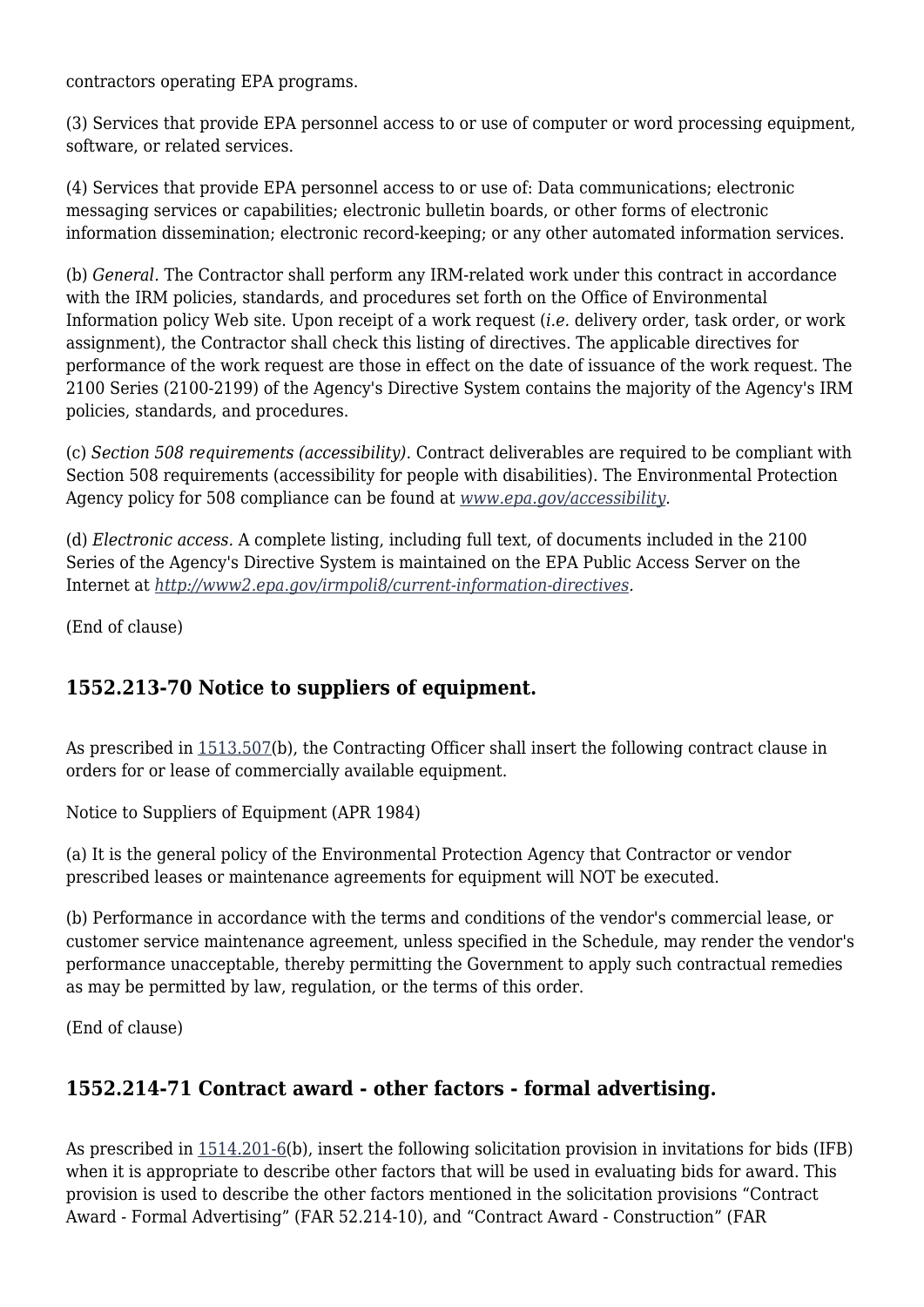52.214-19). All other evaluation provisions in the IFB (e.g., evaluation of options) should be crossreferenced in this provision. The other factors set forth in the provision should represent a consolidated statement of the exact basis upon which bids will be evaluated for award.

Contract Award - Other Factors - Formal Advertising (APR 1984)

The Government will award a contract resulting from this solicitation as stated in the "Contract Award" provision. The other factors that will be considered are:

(End of provision)

## **1552.215-70--1552.215-71 [Reserved]**

## **1552.215-72 Instructions for the Preparation of Proposals.**

As prescribed in [1515.408\(](https://origin-www.acquisition.gov/%5Brp:link:epaar-part-1515%5D#Section_1515_408_T48_601313218)a)

(1) insert the following provision:

Instructions for the Preparation of Proposals (AUG 1999)

(a) *Other than cost proposal instructions.*

(1) Submit proposal for than cost factors as a separate part of the total proposal package. Omit all cost or pricing details from this proposal.

(2) Special proposal instructions:

(b) *Cost or pricing proposal instructions.* The offeror shall prepare and submit cost or pricing information data and supporting attachments in accordance with Table 15-2 of FAR 15.408. In addition to a hard copy of the information, to expedite review of the proposal, submit an IBMcompatible software or storage device (e.g., USB flash drive or card reader) containing the financial data required, if this information is available using a commercial spreadsheet program on a personal computer. Submit this information using Microsoft Exchange 365, if available. Identify which version of Microsoft Exchange used. If the offeror used another spreadsheet program, indicate the software program used to create this information. Offerors should include the formulas and factors used in calculating the financial data. Although submission of a compatible software or device will expedite review, failure to submit a disk will not affect consideration of the proposal.

(1) General - Submit cost or pricing information prepared in accordance with FAR Table 15-2, Instructions for Submitting Cost/Price Proposals When Cost or Pricing Information Are Required and the following:

(i) Clearly identify separate cost or pricing information associated with any:

- (A) Options to extend the term of the contract;
- (B) Options for the Government to order incremental quantities; and/or
- (C) Major tasks, if required by the special instructions.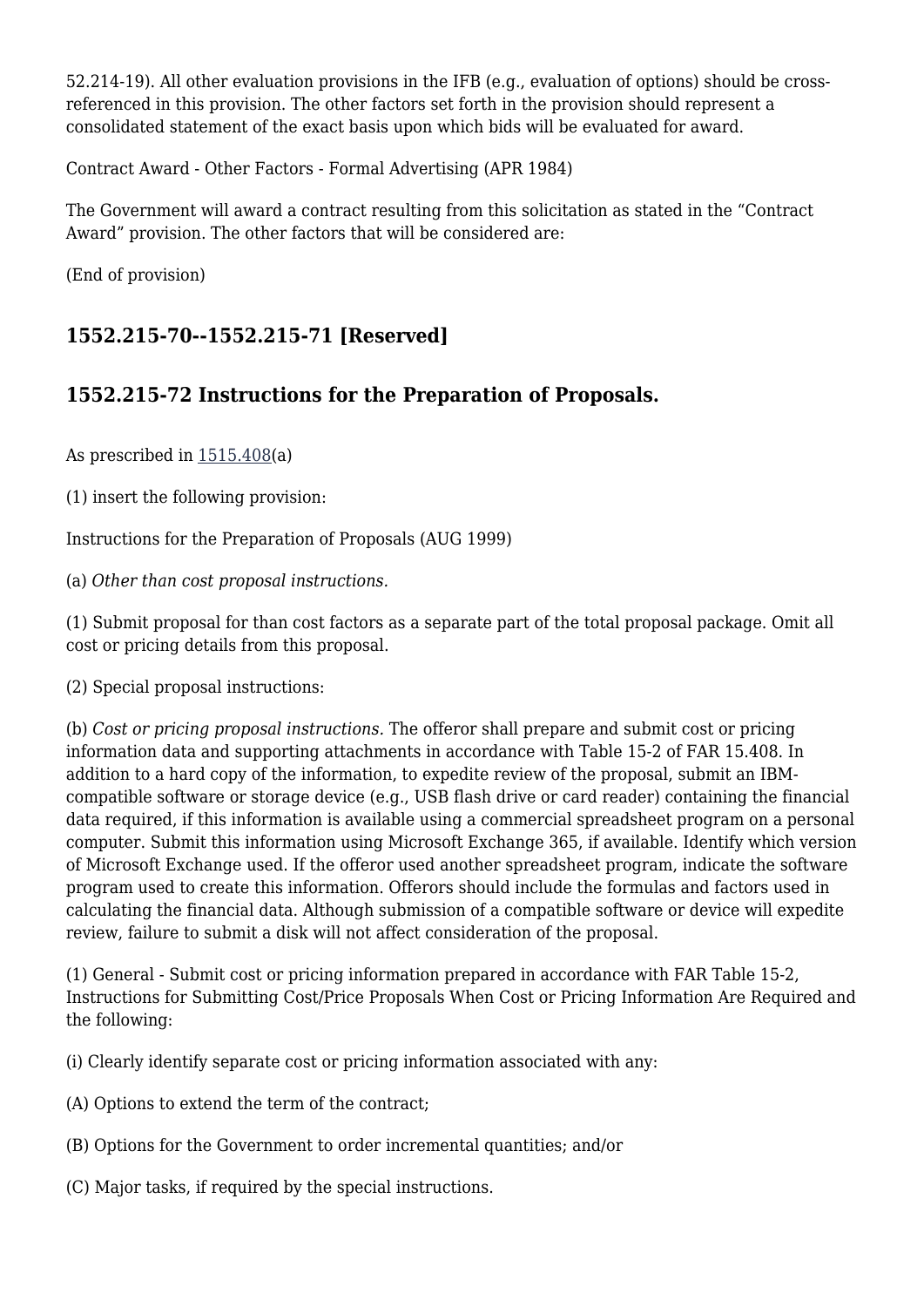(ii) If the contract schedule includes a "Fixed Rate for Services" clause, please provide in the cost proposal a schedule duplicating the format in the clause and include proposed fixed hourly rates per labor category for the base and any optional contract periods.

(iii) If the contract includes the clause at FAR 52.232-7, "Payments Under Time and Materials and Labor-Hour Contracts," include in the cost proposal the estimated costs and burden rate to be applied to materials, other direct costs, or subcontracts. The Government will include these costs as part of its cost proposal evaluation.

(iv) If other divisions, subsidiaries, a parent or affiliated companies will perform work, provide the name and location of such affiliate and offeror's intercompany pricing policy. Separately identify costs and supporting data for each entity proposed.

(v) The realism of costs, including personnel compensation rates (including effective hourly rates due to uncompensated overtime) will be part of the proposal evaluation. Any reductions to proposed costs or differences between proposed and known EPA/DCAA recommended rates must be fully explained. If an offeror makes a reduction which makes its offer or portions of its offer below anticipated costs, the offeror shall identify where (i.e., which elements of costs) the proposed reductions will be made. Unsubstantiated rates may result in an upward or downward adjustment of the cost proposals to reflect more realistic costs. Based on this analysis, a projected cost for the offeror will be calculated to reflect the Government's estimate of the offeror's probable costs. Any inconsistency, whether real or apparent, between the promised performance and cost or price should be explained. The burden of proof for cost credibility rests with the offeror.

(2) *Direct labor.* (i) The direct technical labor hours (level-of-effort) appearing in the solicitation are for professional and technical labor only. These hours do not include management at a level higher than project management, e.g., corporate and day-to-day management, nor do they include clerical and support staff at a level lower than technician. If it is the offeror's normal practice to charge these types of costs as direct costs, include these costs along with an estimate of the directly chargeable labor-hours for these personnel. These direct charges are to be shown separately from the technical (level-of-effort) effort. If this type of effort is normally included in the offeror's indirect cost allocations, no estimate is required. However, direct charging of these on any resulting contract will not be allowed. Additionally the direct technical labor hours are the workable hours required by the Government and do not include release time (i.e., holidays, vacation, etc.) Submit the proposal utilizing the labor categories and distribution of the level-of-effort specified in the solicitation. These are approximate distribution levels and do not necessarily represent the actual levels which may be experienced during contract performance.

(ii) Explain the basis of the proposed labor rates, including a complete justification for all judgmental factors used to develop weights applied to company's category or individual rates that comprise the rates for labor categories specified in the solicitation. This explanation should describe how technical approach coincides with the proposed costs. If the proposed direct labor rates are based on an average of the individuals proposed to work on the contract, provide a list of the individuals proposed and the hours associated with each individual in deriving the rates. If the proposed direct labor rates are based on an average of company category rates, identify and describe the labor categories and the percentages associated with each category in deriving the rates, explaining in detail the basis for the percentages assigned.

(iii) Describe for each labor category proposed, the company's qualifications and experience requirements. If individual rates are used, provide the employee's name. If specific individuals are identified in the technical proposal, correlate these individuals with the labor categories specified in the solicitation.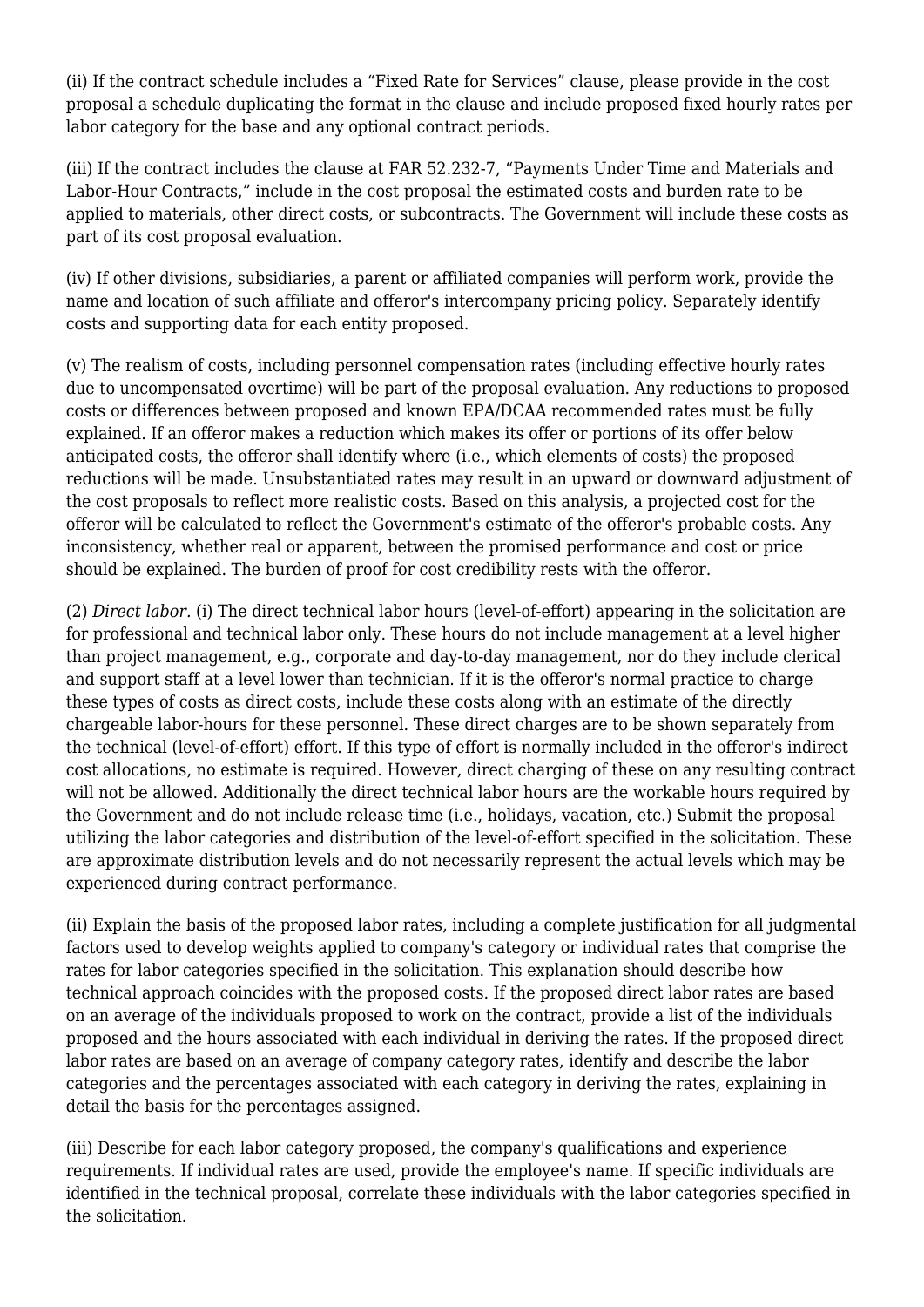(iv) Provide a matrix summarizing the effort proposed, including the subcontracts, by professional and technical level specified in the solicitation.

(v) Indicate whether current rates or escalated rates are used. If escalation is included, state the degree (percent) and methodology. The methodology shall include the effective date of the base rates and the policy on salary reviews (e.g. anniversary date of employee or salary reviews for all employees on a specific date).

(vi) State whether any additional direct labor (new hire or temporary hires) will be required during the performance period of this acquisition. If so, state the number required, the professional or technical level and the methodology used to estimate proposed labor rates.

(vii) With respect to educational institutions, include the following information for those professional staff members whose salary is expected to be covered by a stipulated salary support agreement pursuant to OMB Circular A-21.

(A) Individual's name;

(B) Annual salary and the period for which the salary is applicable;

(C) List of other research Projects or proposals for which salaries are allocated, and the proportionate time charged to each; and

(D) Other duties, such as teaching assignments, administrative assignments, and other institutional activities. Show the proportionate time charged to each. (Show proportionate time charges as a percentage of 100% of time for the entire academic year, exclusive of vacation or sabbatical leave.)

(viii) Uncompensated overtime. The decision to propose uncompensated overtime is the offeror's decision. Should the offeror, however, elect to propose uncompensated overtime, the offeror must propose a methodology that is consistent with their cost accounting practices and company policy. If proposed, provide an estimate of any uncompensated overtime proposed for exempt personnel working at the offeror's facilities. This estimate should identify the number of uncompensated labor hours and the percentage of compensated labor. Uncompensated labor hours are defined as hours for exempt personnel in excess of regular hours for a pay period which are actually worked and recorded in accordance with company policy. Provide a copy of the company policy on uncompensated overtime. Provide historical percentages of uncompensated overtime for the past three years. If proposed for subcontractors, provide separately with subcontractor information.

(ix) For labor rate contracts, for each fixed labor rate, offerors shall identify the basis for the loaded fixed hourly rate for each contract period for example, the rate might consist of the following cost elements: raw wage or salary rate, plus fringe benefits (if applicable), plus overhead rate (if applicable), plus G&A expense rate (if applicable), plus profit.

When determining the composite raw wage for a labor category, the offeror shall:

(A) provide in narrative form the basis for the raw wage for each labor category. If actual wages of current employees are used, the basis for the projections should be explained.

(B) If employees are subject to the Service Contract Act or Davis Bacon Act, they must be compensated at least at the minimum wage rate required by the applicable Wage Determination.

(3) *Indirect costs (fringe, overhead, general, and administrative expenses).* (i) If the rates have been recently approved, include a copy of the rate agreement. If the agreement does not cover the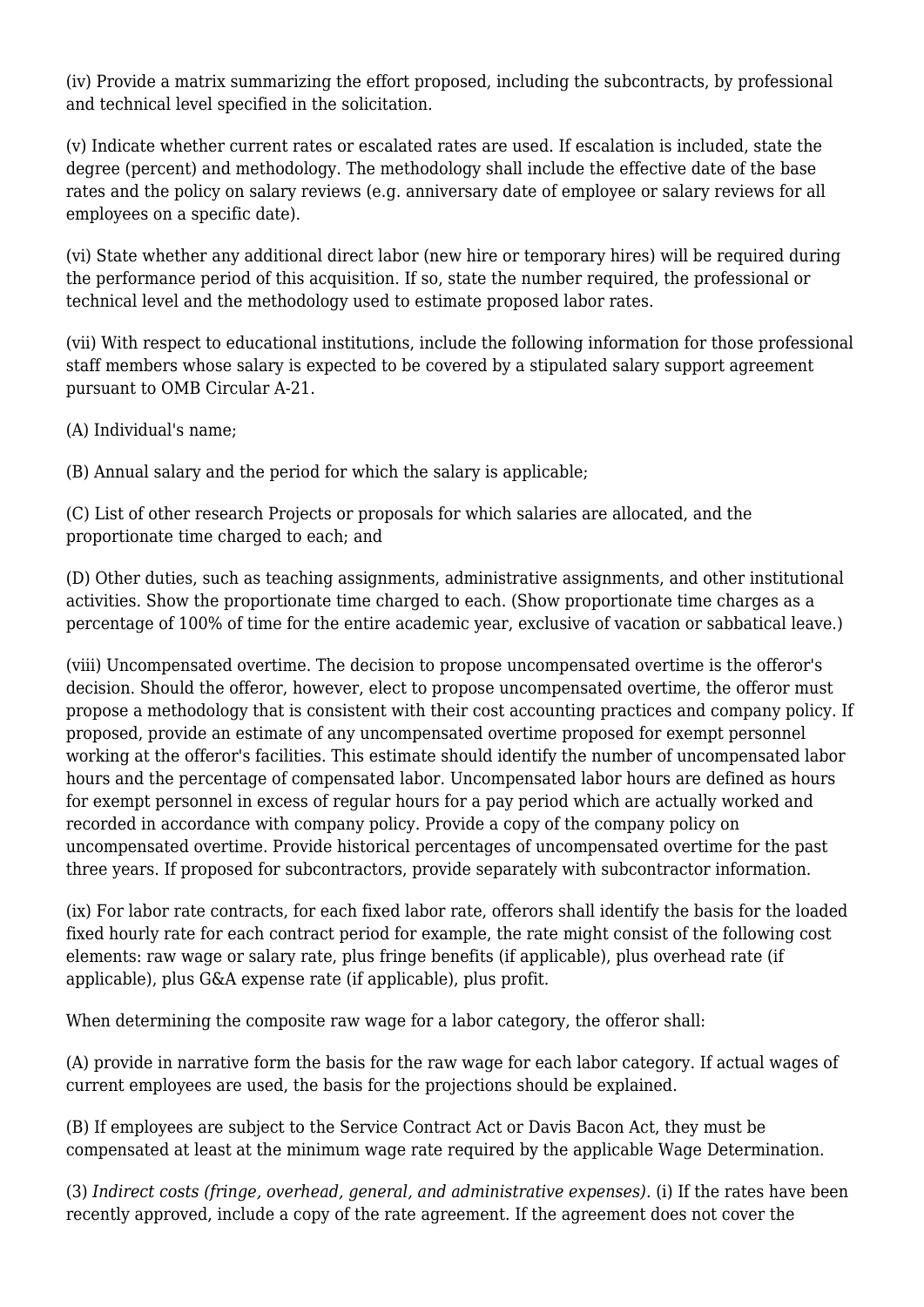projected performance period of the proposed effort, provide the rationale and any estimated rate calculations for the proposed performance period.

(ii) Submit supporting documentation for rates which have not been approved or audited. Indicate whether computations are based upon historical or projected data.

(iii) Provide actual pool expenses, base dollars, or hours (as applicable for the past five years). Include the actual indirect rates for the past five years including the indirect rates proposed, the actual indirect rates experienced and, if available, the final negotiated rate. Indicate the amount of unallowable costs included in the historical data.

(iv) Offerors who propose indirect rates for new or substantially reorganized cost centers should consider offering to accept ceilings on the indirect rates at the proposed rates. Similarly, offerors whose subcontractors propose indirect rates for new or substantially reorganized cost centers should likewise consider offering to accept ceilings on the subcontractors' indirect rates at the proposed rates.

#### **Note to paragraph ()(3)():**

The Government reserves the right to adjust an offeror's or its subcontractor's estimated indirect costs for evaluation purposes based on the Agency's judgment of the most probable costs up to the amount of any stated ceiling.

(v) If the employees are subject to the Service Contract Act or Davis Bacon Act, employees must receive the minimum level of benefits stated in the applicable Wage Determination.

(4) *Travel expense.* (i) If the solicitation specifies the amount of travel costs, this amount is exclusive of any applicable indirect costs and fee.

(ii) If the solicitation does not specify the amount of travel costs, attach a schedule illustrating how travel was computed. Include a breakdown indicating number of trips, number of travelers, destinations from and to, purpose and cost, e.g., mileage, transportation costs, subsistence rates.

(5) *Equipment, facilities and special equipment, including tooling.* (i) If direct charges for use of existing contractor equipment are proposed, provide a description of these items, including estimated usage hours, rates, and total costs.

(ii) If equipment purchases are proposed, provide a description of these items, and a justification as to why the Government should furnish the equipment or allow its purchase with contract funds. (Unless specified elsewhere in this solicitation, FAR 45.302-1 requires contractors to furnish all facilities in performance of contracts with certain limited exceptions.)

(iii) Identify Government-owned property in the possession of the offeror or proposed to be used in the performance of the contract, and the Government agency which has cognizance over the property.

(iv) Submit proposed rates or use charges for equipment, along with documentation to support those rates.

(v) If special purposes facilities or equipment are being proposed, provide a description of these items, details for the proposed costs including competitive prices, and justification as to why the Government should furnish the equipment or allow its purchase with contract funds.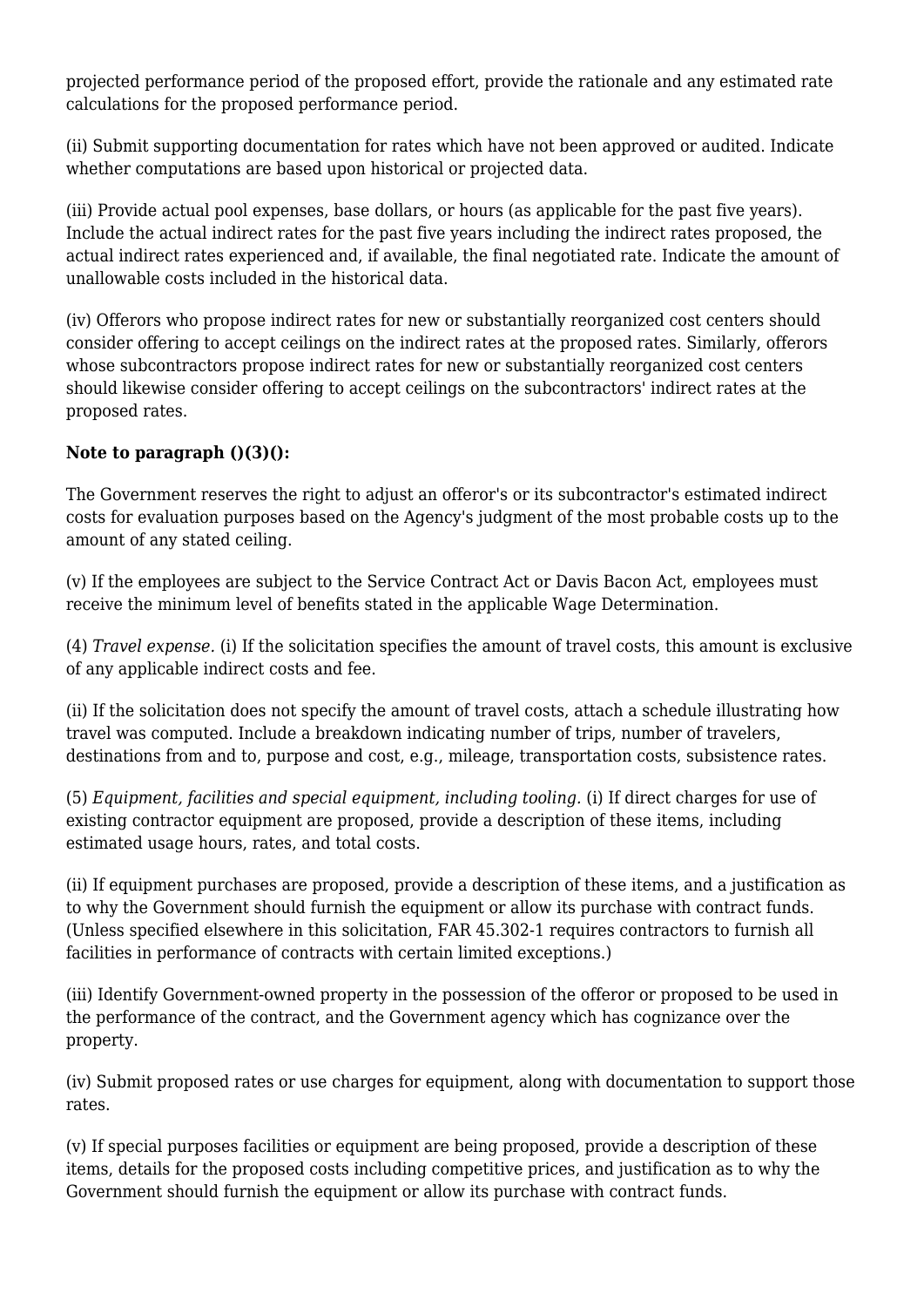(vi) If fabrication by the prime contractor is contemplated, include details of material, labor, and overhead.

(6) *Other Direct Costs (ODC).* (i) If the solicitation specifies the amount of other direct costs, this amount is exclusive of any applicable indirect cost and fee.

(ii) If the amount is not specified in the solicitation, attach a schedule detailing how other direct costs were computed. Identify the major ODC items that under the accounting system would be a direct charge on any resulting contract.

(iii) If any of the cost elements identified as part of the specified other direct costs are recovered as an indirect cost, in accordance with the offeror's accounting system, those costs should not be included as a direct cost. Complete explanation of this adjustment and the contractor's practice should be provided.

(iv) Provide historical other direct costs dollars per level of effort hour on similar contracts or work assignments.

(7) *Team subcontracts.* When the cost of a subcontract is substantial (5 percent of the total estimated contract dollar value or \$100,000, whichever is less), the offeror shall include the following subcontractor information:

(i) Provide details of subcontract costs in the same format as the prime contractor's costs. This detailed information may be provided separately to the EPA if the subcontractor does not wish to provide this data to the prime contractor. Cost data provided separately by a contractor must be received by the time, date and at the location specified for the receipt of proposals. The subcontractor's package should be clearly marked with the RFP number, the name of the prime offeror, and a statement that the package is subcontractor data relevant to the proposal from the prime offeror. If submitted with the prime contractor's proposal, identify the subcontractors. State the amount of service estimated to be required and the quoted daily or hourly rate. Offerors are encouraged to provide letters of intent, signed by subcontractors, agreeing to a specified rate for life of the contract. Include a cost or price analysis of the subcontractor cost showing the reasons why the costs are considered reasonable;

(ii) Describe how the prospective team subcontractors were chosen as part of the offeror's proposed team; and rationale for selection;

(iii) Describe the necessity for the subcontractor's effort as either a supplement or complement to the offeror's in-house expertise;

(iv) Identify the areas of the scope of work and the level of effort the subcontractors are anticipated to perform. Provide a reconciliation summary of the proposed hours and ODCs for the prime contractor and proposed subcontractor(s).

(v) Describe the prime contractor's management structure and internal controls to ensure efficient and quality performance of team subcontractors.

(8) *Facilities Capital Cost of Money (FCCM).* When an offeror elects to claim FCCM as an allowable cost, the offeror must submit Form CASB-CNF and show calculation of the proposed amount. FCCM will be an allowable cost under the contemplated contract, if the criteria for allowability at FAR 31.205-10(a)(2) are met.

(End of provision)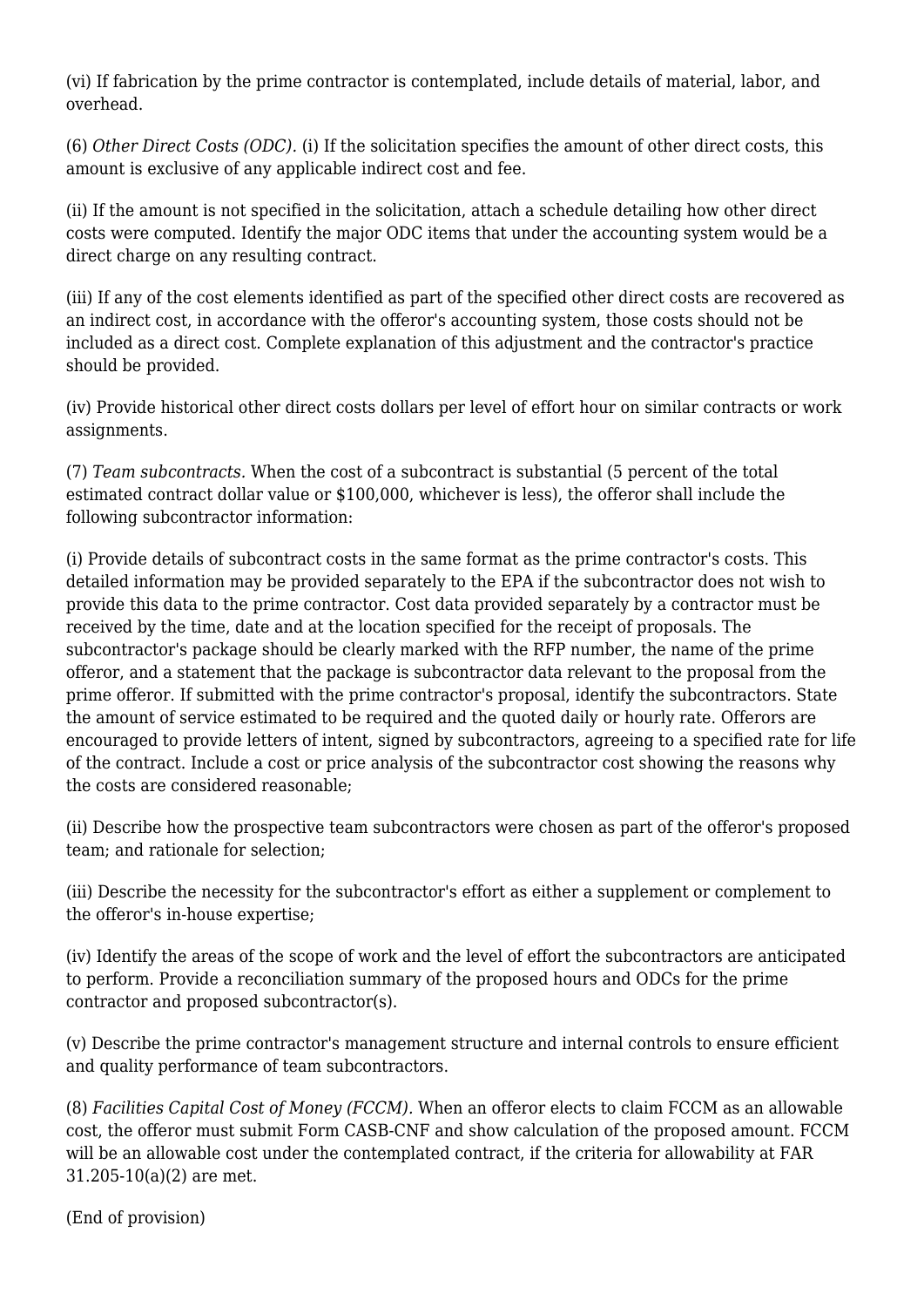*Alternate I* (AUG 1999). If the Government's requirement is a fully dedicated staff person for a twelve month period(s) for each specified position and performance is on a Government facility, add the following paragraph  $(b)(2)(x)$  to the basic provision:

(x) The level of effort for each position is to be proposed in work years. A work year is considered to consist of 2080 hours inclusive of direct and indirect time (40 hours per week  $\times$  52 weeks per year = 2080 hours). The proposal must identify proposed work years and clearly identify how many hours in each work year are direct (i.e., productive working hours) and how many are indirect (i.e., paid absences). If the company policy includes a different base work week, the total available hours would be different. For example, if the company's policy calls for a 37.5 hour work week, offeror would deduct paid absences from 1950 hour (37.5 hours/week  $\times$  52 weeks/year = 1950 hours). Offeror should clearly identify the paid absences as to how many hours are for holiday and how many hours are for vacation and sick leave. The amount of indirect time (paid absences) identified in the proposal must be consistent with company policy and must allow for the ten Federal government holidays.

*Alternate II* (AUG 1999). If the Government's requirement is a fully dedicated staff person for a twelve month period(s) for each specified position and performance is not on a Government facility; add the following paragraph  $(b)(2)(x)$  to the basic provision:

(x) The level of effort for each position is to be proposed in work years. A work year is considered to consist of 2080 hours inclusive of direct and indirect time (40 hours per week  $\times$  52 weeks per year = 2080 hours). The proposal must identify proposed work years and clearly identify how many hours in each work year are direct (i.e., productive working hours) and how many are indirect (i.e., paid absences). If the company policy includes a different base work week, the total available hours would be different. For example, if the company's policy calls for a 37.5 hour work week, offeror would deduct paid absences from 1950 hour (37.5 hours/week  $\times$  52 weeks/year = 1950 hours). Offeror should clearly identify the paid absences as to how many hours are for holiday and how many hours are for vacation and sick leave.

*Alternate III* (AUG 1999). If the requirement is for the acquisition of supplies or equipment, substitute the following paragraphs (a)(iv)-(viii) and add (a)(ix) and (b).

(iv) Provide information as to how the proposed supplies or equipment meet the salient characteristics required by the contract line item;

- (v) Provide published brochures, catalogs, or other technical literature by contract line item;
- (vi) Meet any interface or compatibility requirements by contract line item;
- (vii) Describe warranty services and how delivered by contract line item;
- (viii) Assumptions, deviations and exceptions (as necessary); and
- (ix) Additional information.
- (b) Supplies Provide unit pricing by contract line items for:
- (i) each line item;
- (ii) delivery;
- (iii) installation;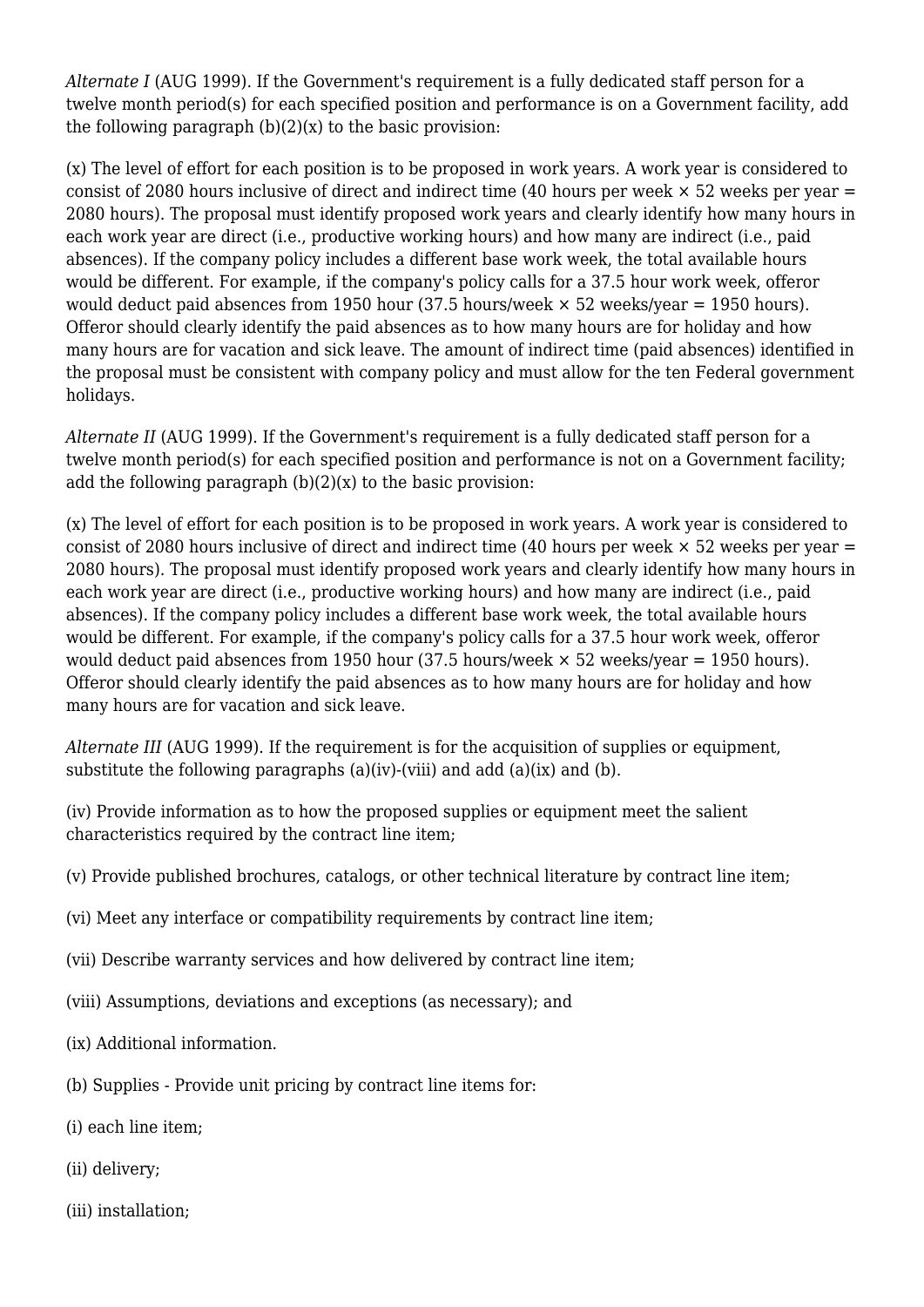(iv) sets of operating manuals;

(v) training;

(vi) warranty;

(vii) maintenance; and

(viii) volume discounts.

## **1552.215-73 General financial and organizational information.**

As prescribed in  $1515.408(a)(2)$  $1515.408(a)(2)$ , insert the following provision:

General Financial and Organizational Information: (AUG 1999)

Offerors or quoters are requested to provide information regarding the following items in sufficient detail to allow a full and complete business evaluation. If the question indicated is not applicable or the answer is none, it should be annotated. If the offeror has previously submitted the information, it should certify the validity of that data currently on file at EPA and to whom and where it was submitted or update all outdated information on file.

(a) Contractor's Name:

(b) Address (If financial records are maintained at some other location, show the address of the place where the records are kept):

(c) Telephone Number:

- (d) Individual(s) to contact re. this proposal:
- (e) Cognizant Government:

Audit Agency:

Address:

Auditor:

(f)

(1) Work Distribution for the Last Completed Fiscal Accounting Period:

Sales:

Government cost-reimbursement type prime contracts and subcontracts  $\quad \$ 

Government fixed-price prime contracts and subcontracts  $\$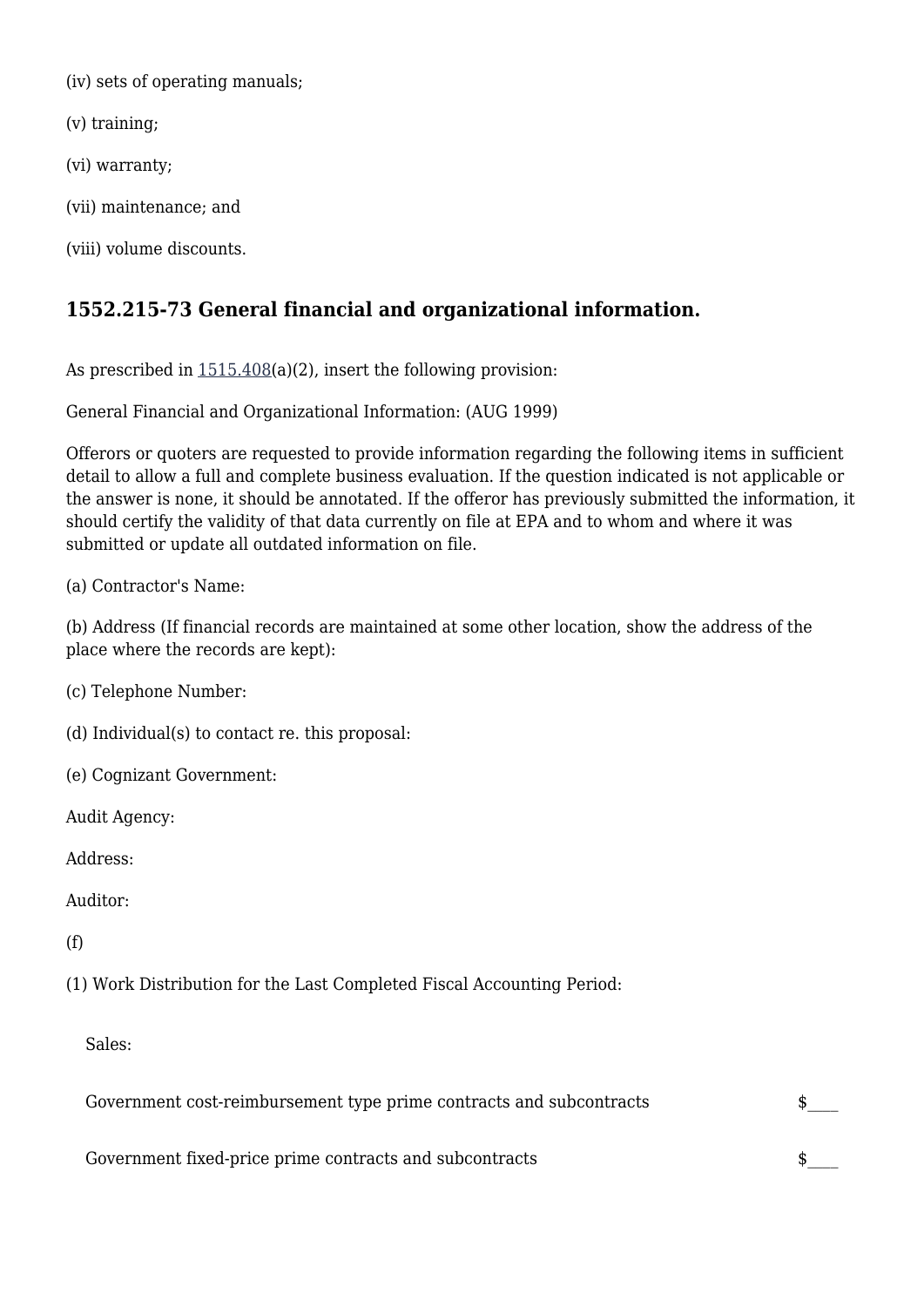#### Commercial Sales \$\_\_\_\_

#### Total Sales  $\qquad \qquad \bullet$

(2) Total Sales for first and second fiscal years immediately preceding last completed fiscal year.

| Total Sales for First Preceding Fiscal Year |  |
|---------------------------------------------|--|
|---------------------------------------------|--|

Total Sales for Second Preceding Fiscal Year \$

(g) Is company a separate rate entity or division?

Yes \_

No \_

If a division or subsidiary corporation, name parent company:

(h) Date Company Organized:

(i) Manpower:

Total Employees:

Direct:

Indirect:

Standard Work Week (Hours):

(j) Commercial Products:

(k) Attach a current organizational chart of the company.

(l) Description of Contractor's system of estimating and accumulating costs under Government contracts. (Check appropriate blocks.)

#### **Estimated/actual cost Standard cost**

Estimating System:

Job Order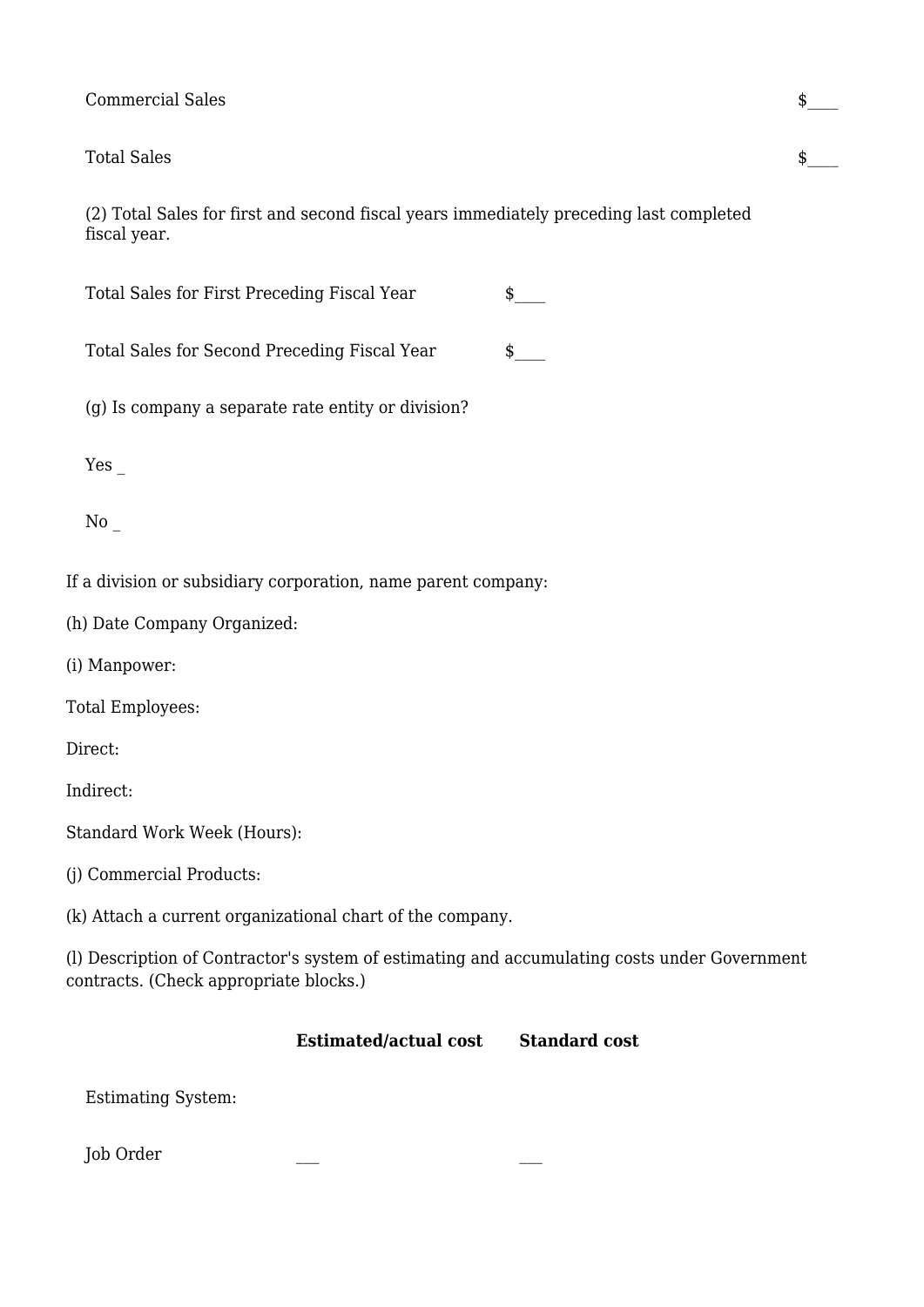| Process                     |                                                                   |                                                                           |  |
|-----------------------------|-------------------------------------------------------------------|---------------------------------------------------------------------------|--|
| <b>Accumulating System:</b> |                                                                   |                                                                           |  |
| Job Order                   |                                                                   |                                                                           |  |
| Process                     |                                                                   |                                                                           |  |
|                             |                                                                   | Has your cost estimating system been approved by any Government agency?   |  |
| $Yes$ No $_{-}$             |                                                                   |                                                                           |  |
|                             | If yes, give name, date or approval, and location of agency:      |                                                                           |  |
|                             |                                                                   | Has your cost accumulation system been approved by any Government agency? |  |
| $Yes$ No                    |                                                                   |                                                                           |  |
|                             | If yes, give name, date of approval, and address of agency:       |                                                                           |  |
|                             | (m) What is your fiscal year period? (Give month-to-month dates): |                                                                           |  |
|                             |                                                                   | What were the indirect cost rates for your last completed fiscal year?    |  |
| <b>Fiscal year</b>          | Indirect cost rate                                                | <b>Basis of allocation</b>                                                |  |
| <b>Fringe Benefits</b>      |                                                                   |                                                                           |  |

Overhead

G&A Expense

Other \_\_\_ \_\_\_

(n) Have the proposed indirect cost rate(s) been evaluated and accepted by any Government agency?

 $Yes$   $No$   $\overline{\phantom{a}}$ 

If yes, give name, date of approval, and location of the Government agency:

Date of last preaward audit review by a Government agency: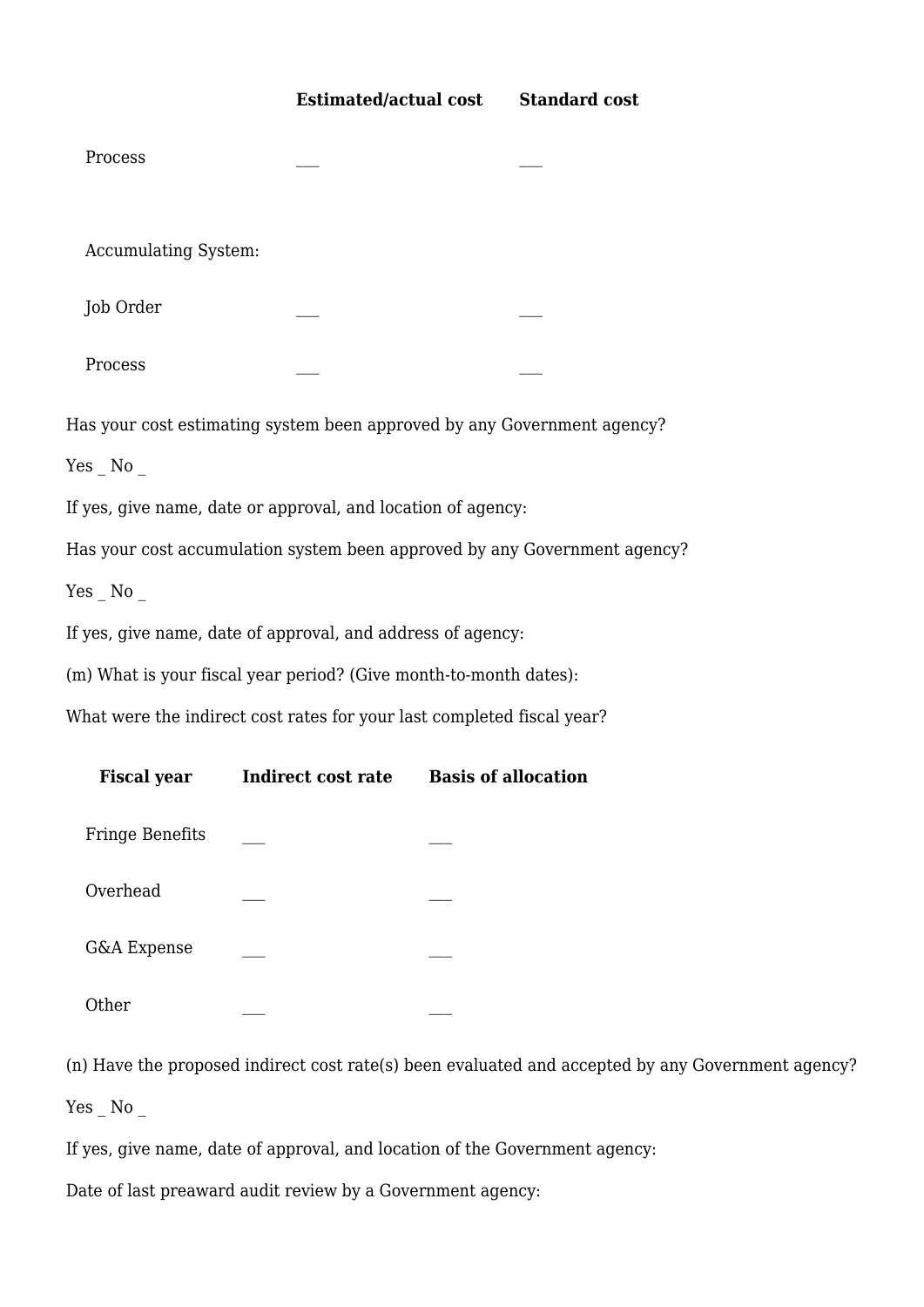If the answer is no, data supporting the proposed rates must accompany the cost or price proposal. A breakdown of the items comprising overhead and G&A must be furnished.

(o) Cost estimating is performed by:

Accounting Department

Contracting Department

Other (describe)

(p) Has system of control of Government property been approved by a Government agency?

Yes No

If yes, give name, date of approval, and location of the Government agency:

(q) Purchasing System: FAR 44.302 requires EPA, where it is the cognizant Government agency, to conduct a Contractor Purchasing System Review for each contractor whose sales to the Government, using other than sealed bid procedures, are expected to exceed \$25 million (annual billings) during the next twelve months. The \$25 million sales threshold is comprised of prime contracts, subcontractors under Government prime contracts, and modifications (except when the negotiated price is based on established catalog or market prices or is set by law or regulation).

Has your purchasing system been approved by a Government agency?

Yes No

If yes, name and location of the Government agency:

Period of Approval:

If no, do you estimate that your negotiated sales to the Government during the next twelve months will meet the \$25 million threshold? Yes No

If you responded yes to the \$25 million threshold question, is EPA the cognizant agency for your organization based on the preponderance of Government contract dollars?

Yes No

If EPA is not your cognizant Government agency, provide the name and location of the cognizant agency \_\_\_\_\_\_\_\_\_\_\_\_\_\_\_\_\_

Are your purchasing policies and procedures written?

Yes No

(r) Does your firm have an established written incentive compensation or bonus plan?

Yes No

(s) Additionally, offerors shall submit current financial statements, including a Balance Sheet, Statement of Income (Loss), and Cash Flow for the last two completed fiscal years. Specify resources available to perform the contract without assistance from any outside source. If sufficient resources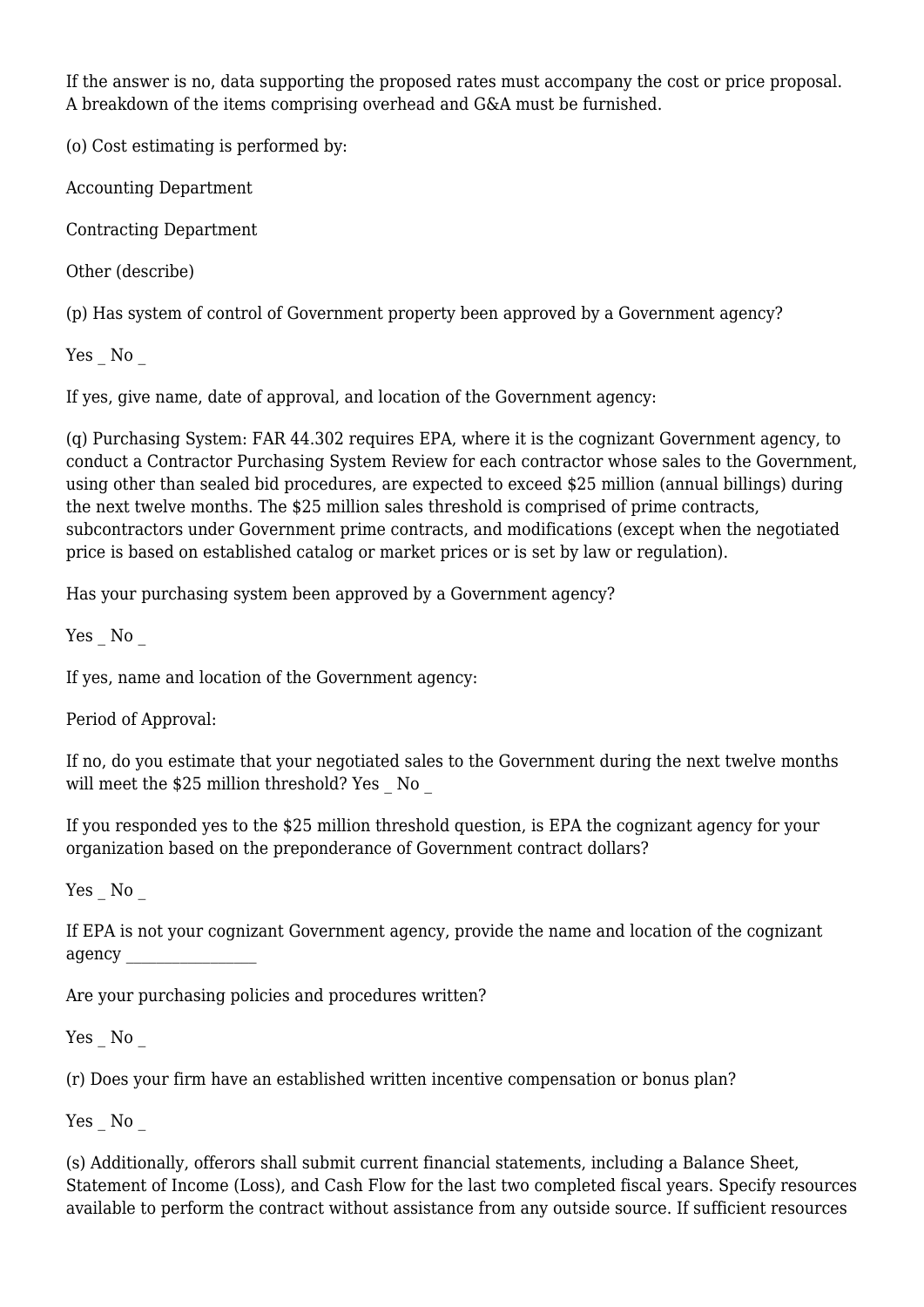are not available, indicate in proposal the amount required and the anticipated source (i.e., bank loans, letter or lines of credit, etc.).

(End of provision)

# **1552.215-74 Advanced understanding - uncompensated time.**

As prescribed in [1515.408\(](https://origin-www.acquisition.gov/%5Brp:link:epaar-part-1515%5D#Section_1515_408_T48_601313218)b), insert the following provision or one substantially the same as the following provision:

Advanced Understanding - Uncompensated Time (AUG 1999)

(a) The estimated cost of this contract is based upon the Contractor's proposal which specified that exempt personnel identified to work at the Contractor's facilities will provide uncompensated labor hours to the contract totaling percent of compensated labor. (Note: the commitment for uncompensated time, and the formula elements in paragraph (b) below, apply only to exempt personnel working at the Contractor's facilities and does not include non-exempt personnel or exempt personnel working at other facilities.) Uncompensated labor hours are defined as hours of exempt personnel in excess of regular hours for a \_\_ pay period which are actually worked and recorded in accordance with the company policy, entitled,

(b) Recognizing that the probable cost to the Government for the labor provided under this contract is calculated assuming a proposed level of uncompensated labor hours, it is hereby agreed that in the event the proposed level of uncompensated labor hours are not provided, an adjustment, calculated in accordance with the following formula will be made to the contract amount.

Formula:

Adjustment equals estimated value of uncompensated time hours not provided.

Target uncompensated time percent minus \_\_ percent.

Shortage of uncompensated time percent minus actual cost percent.

Estimated value of uncompensated time hours not provided equals shortage of uncompensated time percent times total exempt applicable direct labor costs (including applicable indirect costs).

(c) Within three weeks after the end of the contract, the Contractor shall submit a statement concerning the amount of uncompensated time hours delivered during the contract. In the event there is a shortage of uncompensated time hours provided, a calculation, utilizing the above formula will be made and this calculation will be the basis for an adjustment in the contract amount.

(d) In the event adjustments are made to the contract, the adjusted amounts shall not be allowable as a direct or indirect cost to this or any other Government contract.

(End of clause)

## **1552.215-75 Past performance information.**

As prescribed in [1515.209\(](https://origin-www.acquisition.gov/%5Brp:link:epaar-part-1515%5D#Section_1515_209_T48_601313111)c), insert the following clause: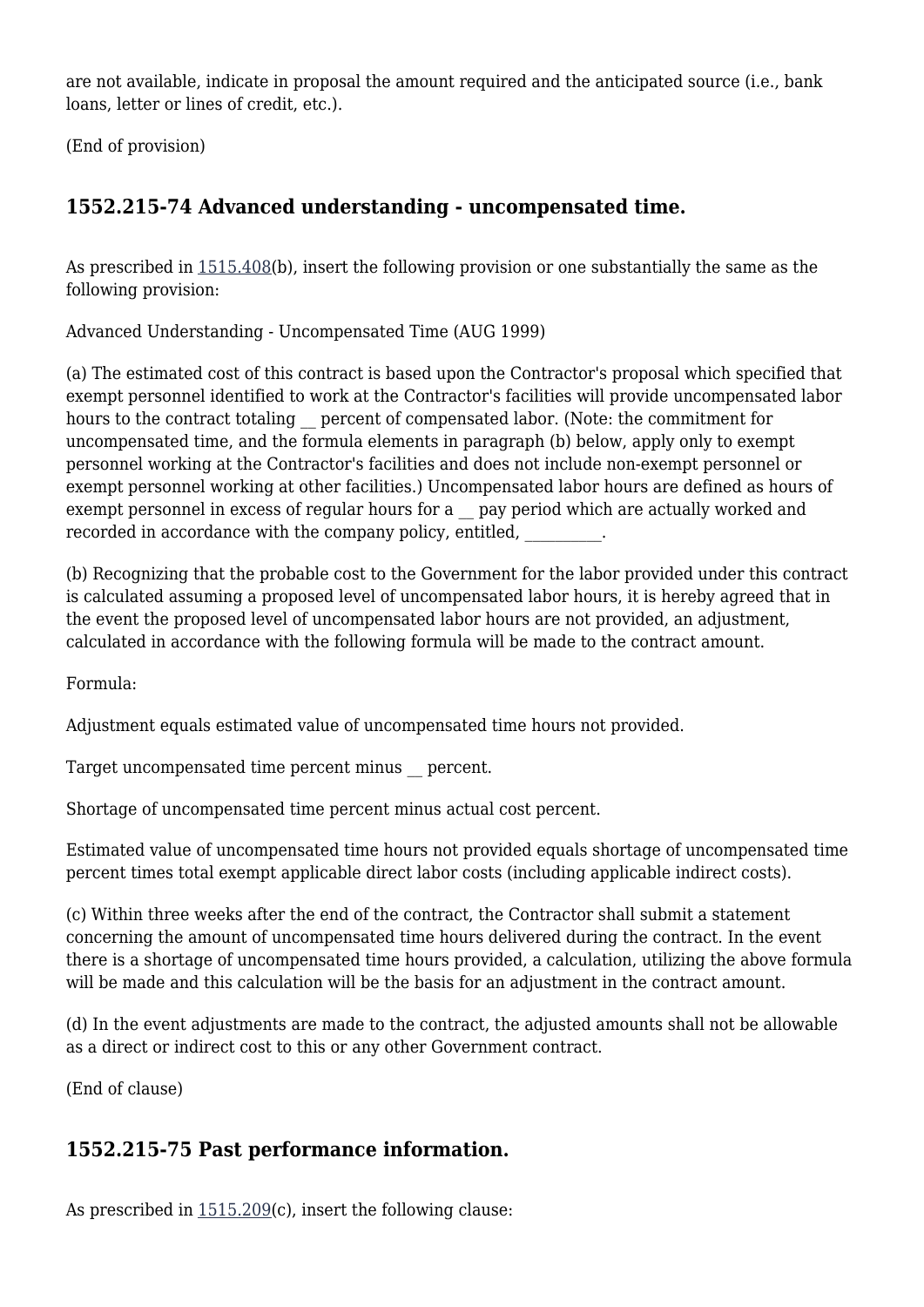Past Performance Information (OCT 2000)

(a) Offerors shall submit the information requested below as part of their proposal for both the offeror and any proposed subcontractors for subcontracts expected to exceed \$ \* . The information may be submitted prior to other parts of the proposal in order to assist the Government in reducing the evaluation period.

(b) Offerors shall submit a list of all or at least \* contracts and subcontracts completed in the last \* years, and all contracts and subcontracts currently in process, which are similar in nature to this requirement.

(1) The contracts and subcontracts listed may include those entered into with Federal, State and local governments, and commercial businesses, which are of similar scope, magnitude, relevance, and complexity to the requirement which is described in the RFP. Include the following information for each contract and subcontract listed:

- (a) Name of contracting activity.
- (b) Contract number.
- (c) Contract title.
- (d) Contract type.
- (e) Brief description of contract or subcontract and relevance to this requirement.
- (f) Total contract value.
- (g) Period of performance.
- (h) Contracting officer, telephone number, and E-mail address (if available).

(i) Program manager/project officer, telephone number, and E-mail address (if available).

(j) Administrative Contracting officer, if different from (h) above, telephone number, and E-mail address (if available).

(k) List of subcontractors (if applicable).

(l) Compliance with subcontracting plan goals for small disadvantaged business concerns, monetary targets for small disadvantaged business participation, and the notifications submitted under FAR 19.1202-4 (b), if applicable.

(c) Offerors should not provide general information on their performance on the identified contracts and subcontracts. General performance information will be obtained from the references.

(1) Offerors may provide information on problems encountered and corrective actions taken on the identified contracts and subcontracts.

(2) References that may be contacted by the Government include the contracting officer, program manager/project officer, or the administrative contracting officer identified above.

(3) If no response is received from a reference, the Government will make an attempt to contact another reference identified by the offeror, to contact a reference not identified by the offeror, or to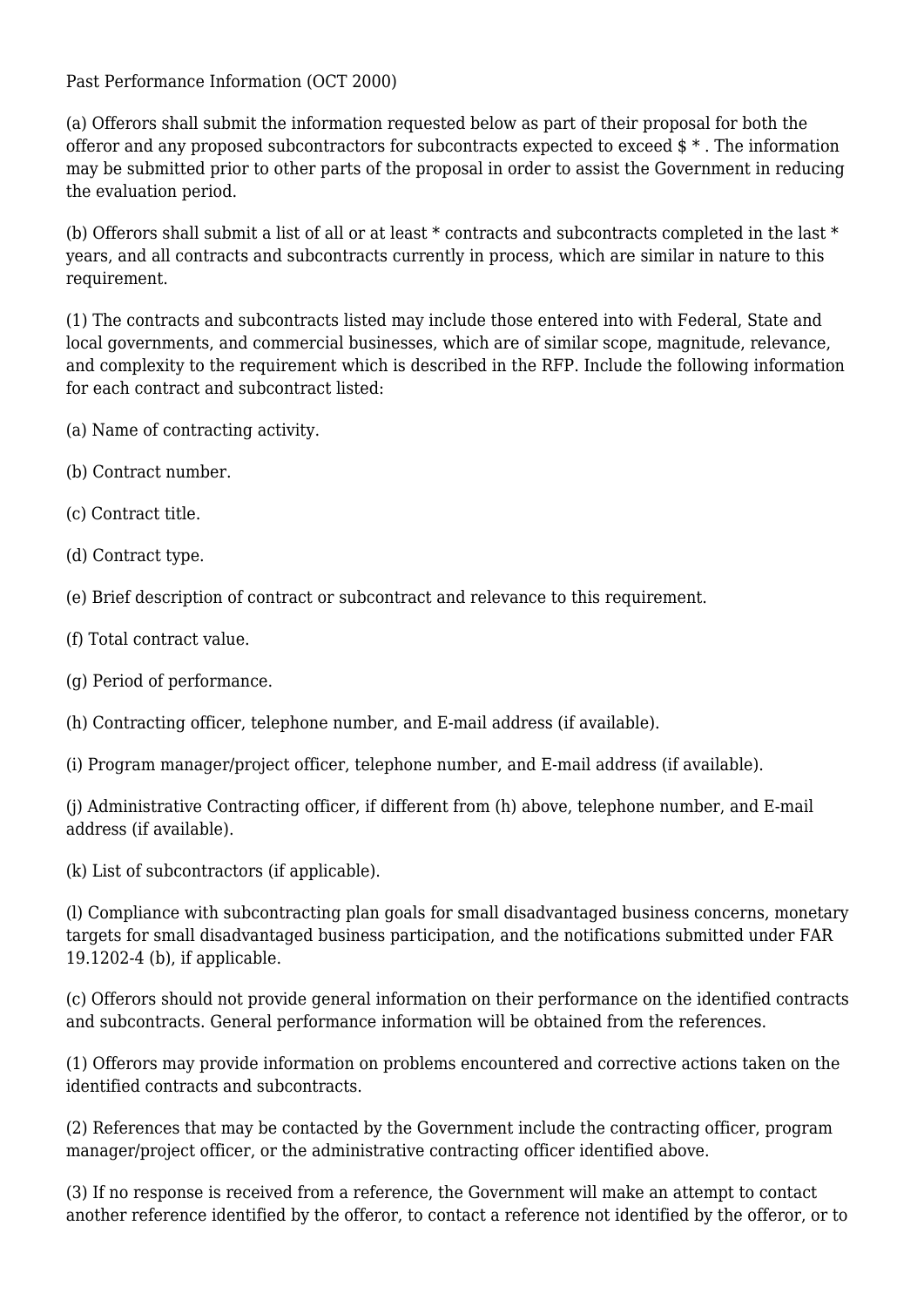complete the evaluation with those references who responded. The Government shall consider the information provided by the references, and may also consider information obtained from other sources, when evaluating an offeror's past performance.

(4) Attempts to obtain responses from references will generally not go beyond two telephonic messages and/or written requests from the Government, unless otherwise stated in the solicitation. The Government is not obligated to contact all of the references identified by the offeror.

(d) If negative feedback is received from an offeror's reference, the Government will compare the negative response to the responses from the offeror's other references to note differences. A score will be assigned appropriately to the offeror based on the information. The offeror will be given the opportunity to address adverse past performance information obtained from references on which the offeror has not had a previous opportunity to comment, if that information makes a difference in the Government's decision to include the offeror in or exclude the offeror from the competitive range. Any past performance deficiency or significant weakness will be discussed with offerors in the competitive range during discussions.

(e) Offerors must send Client Authorization Letters (see Section J of the solicitation) to each reference listed in their proposal to assist in the timely processing of the past performance evaluation. Offerors are encouraged to consolidate requests whenever possible (i.e., if the same reference has several contracts, send that reference a single notice citing all applicable contracts). Offerors may send Client Authorization Letters electronically to references with copies forwarded to the contracting officer.

(1) If an offeror has no relevant past performance history, an offeror must affirmatively state that it possesses no relevant past performance history.

(2) Client Authorization Letters should be mailed or E-mailed to individual references no later than five (5) working days after proposal submission. The offeror should forward a copy of the Client Authorization Letter to the contracting officer simultaneously with mailing to references.

(f) Each offeror may describe any quality awards or certifications that indicate the offeror possesses a high-quality process for developing and producing the product or service required. Such awards or certifications include, for example, the Malcolm Baldrige Quality Award, other Government quality awards, and private sector awards or certifications.

(1) Identify the segment of the company (one division or the entire company) which received the award or certification.

(2) Describe when the award or certification was bestowed. If the award or certification is over three years old, present evidence that the qualifications still apply.

(g) Past performance information will be used for both responsibility determinations and as an evaluation factor for award. The Past Performance Questionnaire identified in section J will be used to collect information on an offeror's performance under existing and prior contracts/subcontracts for products or services similar in scope, magnitude, relevance, and complexity to this requirement in order to evaluate offerors consistent with the past performance evaluation factor set forth in section M. References other than those identified by the offeror may be contacted by the Government and used in the evaluation of the offeror's past performance.

(h) Any information collected concerning an offeror's past performance will be maintained in the official contract file.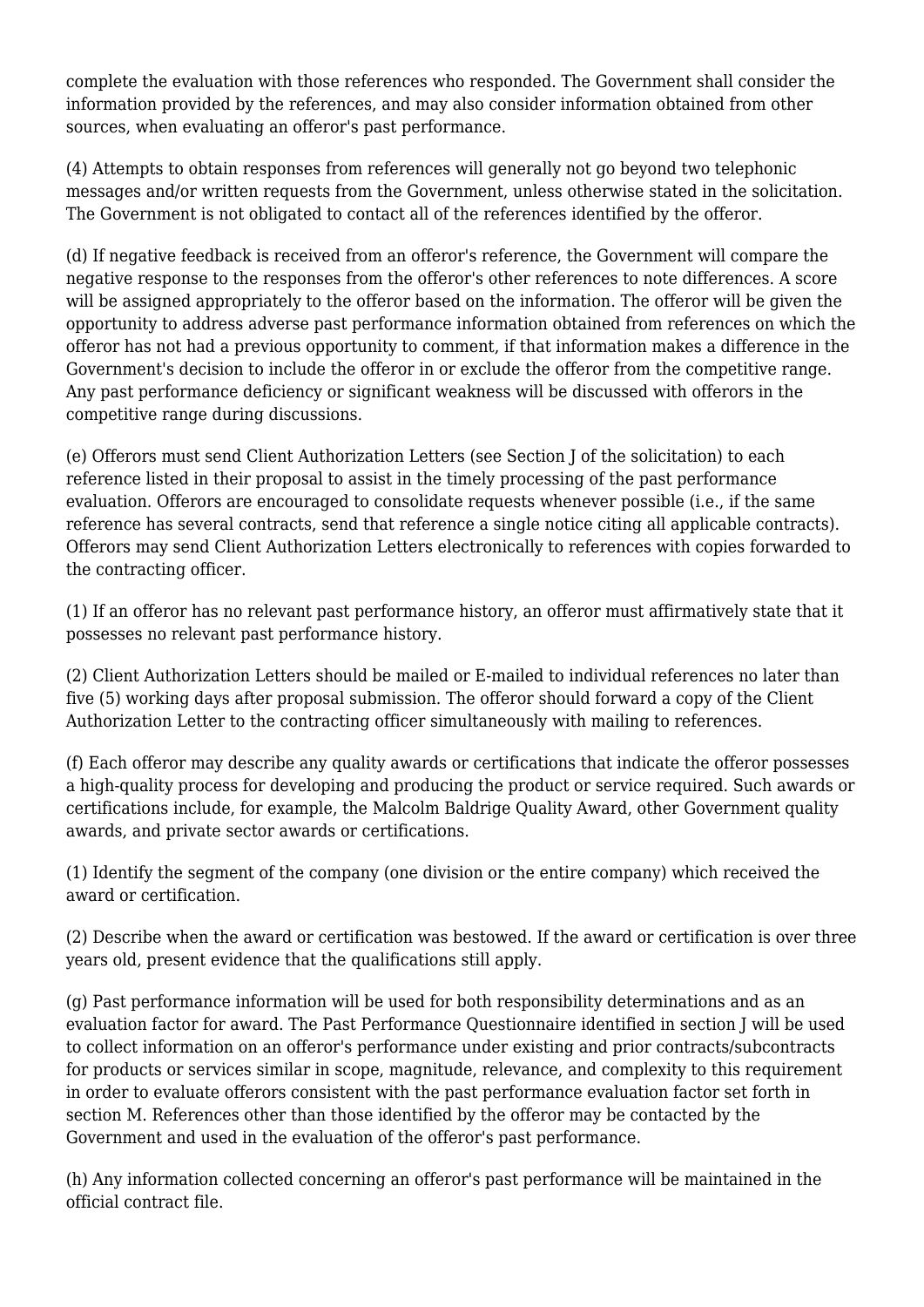(i) In accordance with FAR 15.305 (a) (2) (iv), offerors with no relevant past performance history, or for whom information on past performance is not available, will be evaluated neither favorably nor unfavorably on past performance.

\* Indicates that the contracting officer inserts applicable dollar figure and number.

(End of clause)

# **1552.215-76 [Reserved]**

## **1552.216-70 Award Fee.**

As prescribed in [1516.406\(](https://origin-www.acquisition.gov/%5Brp:link:epaar-part-1516%5D#Section_1516_406_T48_601314218)a), insert the following clause:

Award Fee (MAY 2000)

(a) The Government shall pay the contractor a base fee, if any, and such additional fee as may be earned, as provided in the award fee plan incorporated into the Schedule.

(b) Award fee determinations made by the Government under this contract are unilaterally determined by the Fee Determination Official (FDO). The amount of the award fee to be paid is determined by the Government's judgmental evaluation of the contractor's performance in terms of the criteria stated in the contract. This determination and the methodology for determining the award fee are unilateral decisions made solely at the discretion of the Government.

(c) The Government may unilaterally change the award fee plan at any time, via contract modification, at least thirty (30) calendar days prior to the beginning of the applicable evaluation period. Changes issued in a unilateral modification are not subject to equitable adjustments, consideration, or any other renegotiation of the contract.

(End of clause)

# **1552.216-71 Date of incurrence of cost.**

At prescribed in [1516.307,](https://origin-www.acquisition.gov/%5Brp:link:epaar-part-1516%5D#Section_1516_307_T48_6013141110) insert the following contract clause in cost-reimbursement contracts when an anticipatory cost letter has been issued on the project. The beginning dates and the not-toexceed amount to be inserted in the clause should be those in the anticipatory cost letter.

Date of Incurrence of Cost (APR 1984)

The Contractor is entitled to reimbursement for allowable, allocable costs incurred during the period of \_\_\_\_\_\_\_\_\_ to the award date of this contract in an amount not to exceed

\$

All terms and conditions of this contract are in effect from

(End of clause)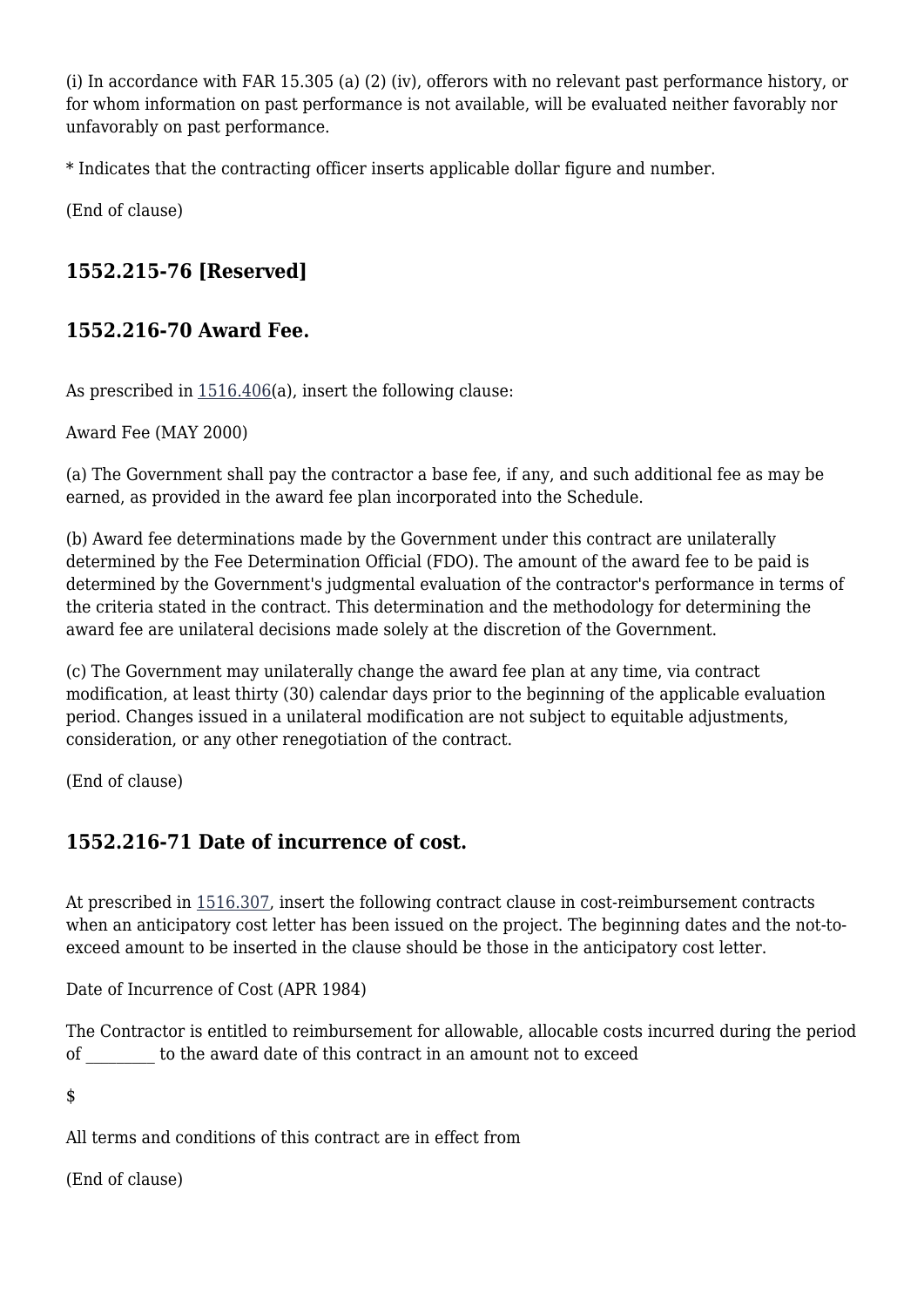# **1552.216-72 Ordering - by designated ordering officers.**

As prescribed in [1516.505\(](https://origin-www.acquisition.gov/%5Brp:link:epaar-part-1516%5D#Section_1516_505_T48_601314311)a), insert the subject clause, or a clause substantially similar to the subject clause, in indefinite delivery/indefinite quantity type solicitations and contracts.

### ORDERING - BY DESIGNATED ORDERING OFFICERS (JUL 2014)

(a) The Government will order any supplies and services to be furnished under this contract by issuing task/delivery orders on Optional Form 347, or an agency prescribed form, from through \_\_\_. In addition to the Contracting Officer, the following individuals are authorized ordering officers.

(b) A Standard Form 30 will be the method of amending task/delivery orders.

(c) The Contractor shall acknowledge receipt of each order by having an authorized company officer sign either a copy of a transmittal letter or signature block on page 3 of the task/delivery order, depending upon which is provided, within calendar days of receipt.

(d) Prior to the placement of any task/delivery order, the Contractor will be provided with a proposed Performance Work Statement/Statement of Work and will be asked to respond with detailed technical and cost proposals within \_\_ calendar days or less. The technical proposal will delineate the Contractor's interpretation for the execution of the PWS/SOW, and the pricing proposal will be the Contractor's best estimate for the hours, labor categories and all costs associated with the execution. The proposals are subject to negotiation. The Ordering Officer and the Contractor shall reach agreement on all the material terms of each order prior to the order being issued.

(e) Each task/delivery order issued will incorporate the Contractor's technical and cost proposals as negotiated with the Government, and will have a ceiling price which the contractor shall not exceed. When the Contractor has reason to believe that the labor payment and support costs for the order which will accrue in the next thirty (30) days will bring total cost to over 85 percent of the ceiling price specified in the order, the Contractor shall notify the Ordering Officer.

(f) Under no circumstances will the Contractor start work prior to the issue date of the task/delivery order unless specifically authorized to do so by the Ordering Officer. Any verbal authorization will be confirmed in writing by the Ordering Officer or Contracting Officer within calendar days.

(End of clause)

*Alternate I* (JUL 2014). As prescribed in [1516.505](https://origin-www.acquisition.gov/%5Brp:link:epaar-part-1516%5D#Section_1516_505_T48_601314311)(a), insert the subject clause, or a clause substantially similar to the subject clause, in indefinite delivery/indefinite quantity contracts when formal input from the Contractor will not be obtained prior to order issuance.

(a) The Government will order any supplies and services to be furnished under this contract by issuing task/delivery orders on Optional Form 347, or any agency prescribed form, from through \_\_. In addition to the Contracting Officer, the following individuals are authorized ordering officers:

(b) A Standard Form 30 will be the method of amending task/delivery orders.

(c) The Contractor shall acknowledge receipt of each order and shall prepare and forward to the Ordering Officer within calendar days the proposed staffing plan for accomplishing the assigned task within the period specified.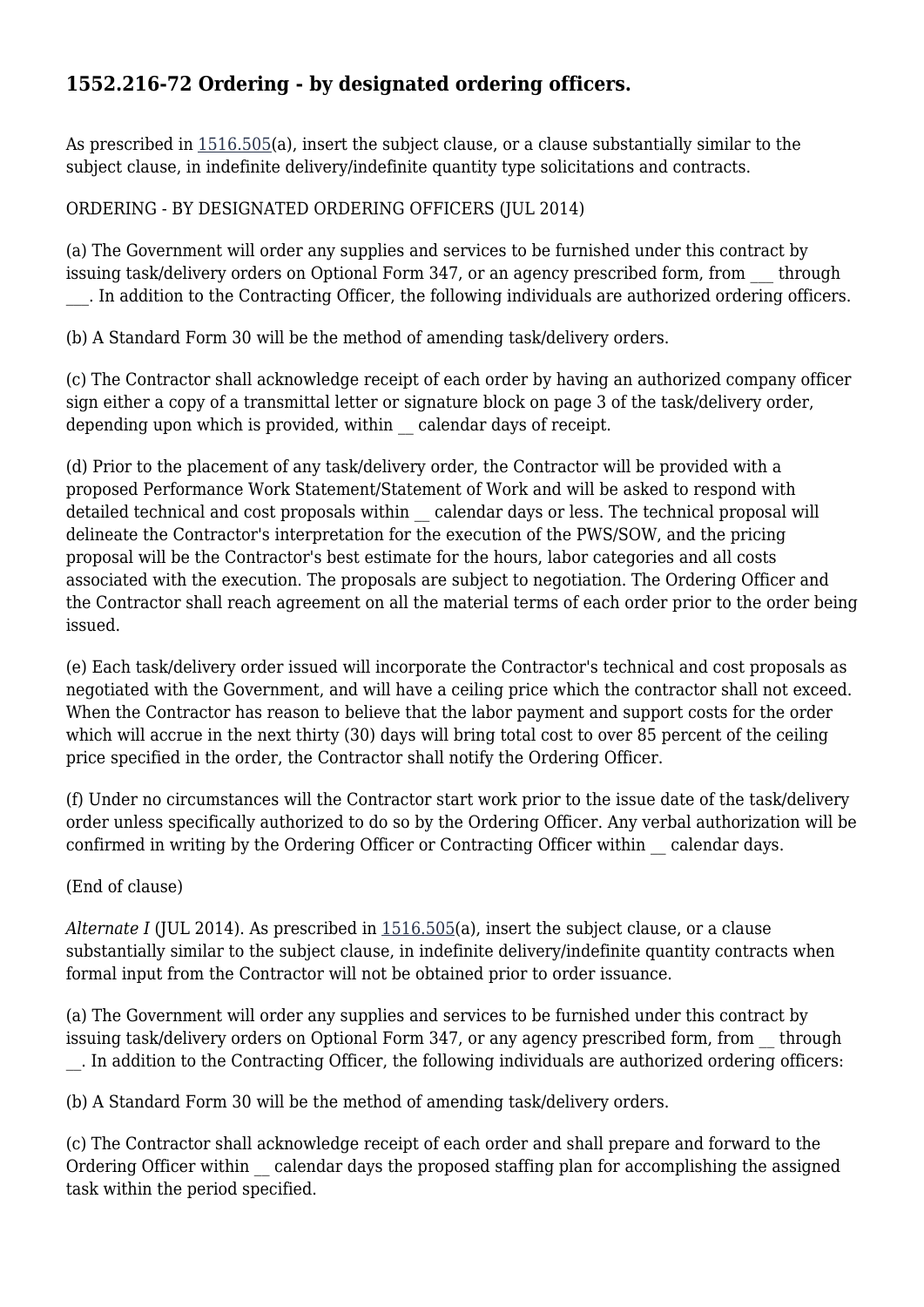(d) If the Contractor considers the estimated labor hours or specified work completion date to be unreasonable, the Contractor shall promptly notify the Ordering Officer and Contracting Officer in writing within calendar days, stating why the estimated labor hours or specified completion date is considered unreasonable.

(e) Each task/delivery order will have a ceiling price, which the Contractor may not exceed. When the Contractor has reason to believe that the labor payment and support costs for the order, which will accrue in the next thirty (30) days, will bring total cost to over 85 percent of the ceiling price specified in the order, the Contractor shall notify the Ordering Officer.

(f) Paragraphs (c), (d), and (e) of this clause apply only when services are being ordered.

(End of clause)

# **1552.216-73 Fixed rates for services - indefinite delivery/indefinite quantity contract.**

As prescribed in [1516.505\(](https://origin-www.acquisition.gov/%5Brp:link:epaar-part-1516%5D#Section_1516_505_T48_601314311)b), insert the following clause to specify fixed rates for services in indefinite delivery/indefinite quantity contracts. When the contract contains options, the clause should be modified to reflect the information and data for the base period and any option periods.

Fixed Rates for Services - Indefinite Delivery/Indefinite Quantity Contract (APR 1984)

The following fixed rates shall apply for payment purposes for the duration of the contact.

**Personnel**

**classification constant in Skill level Estimated direct** classification **labor hours**

**Fixed hourly rate Total**

The rate, or rates, set forth above cover all expenses, including report preparation, salaries, overhead, general and administrative expenses, and profit.

The Contractor shall voucher for only the time of the personnel whose services are applied directly to the work called for in individual Delivery Orders and accepted by the EPA Project Officer. The Government shall pay the Contractor for the life of a delivery order at rates in effect when the delivery order was issued, even if performance under the delivery order crosses into another period. The Contractor shall maintain time and labor distribution records for all employees who work under the contract. These records must document time worked and work performed by each individual on all Delivery Orders.

(End of clause)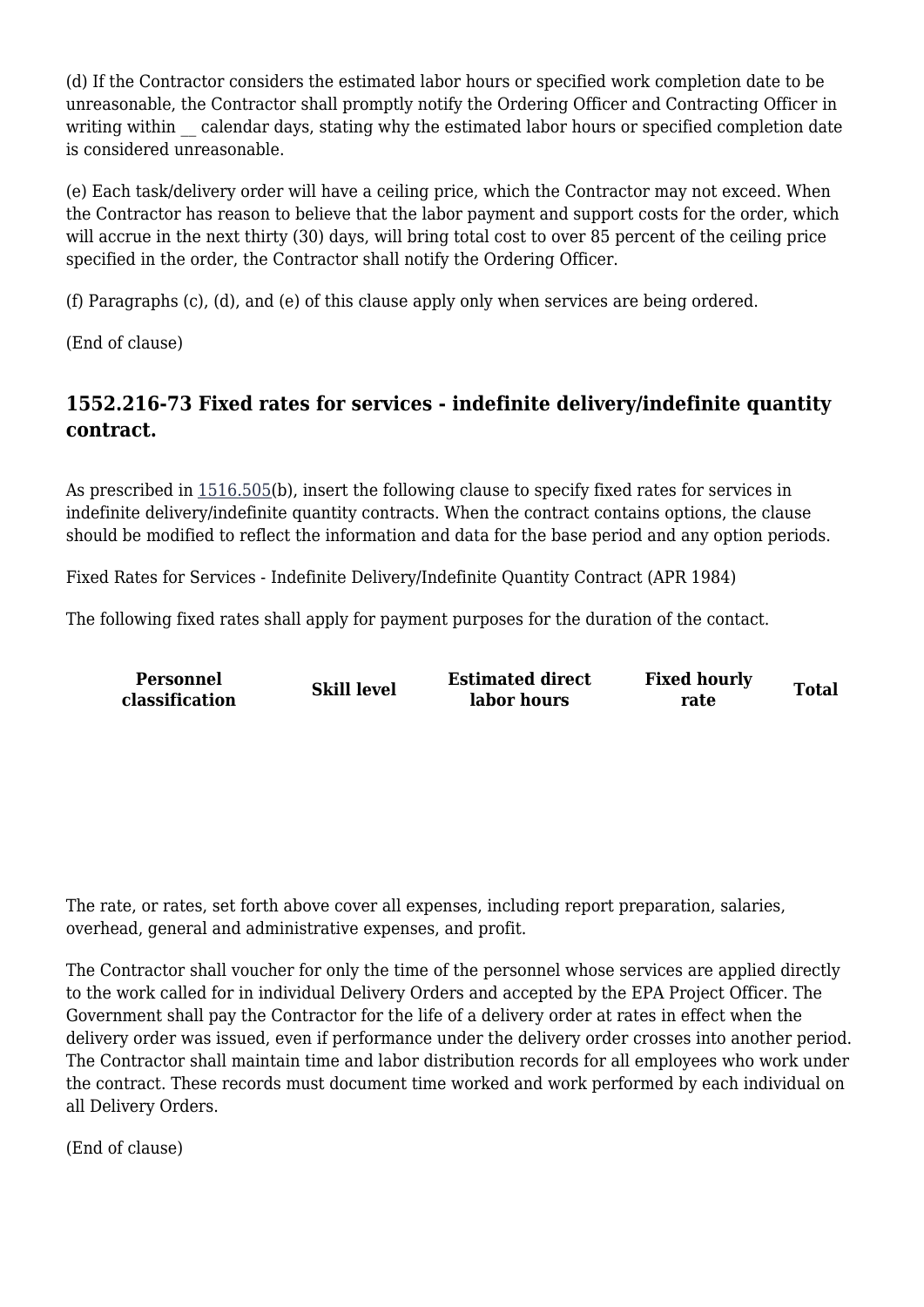## **1552.216-74 Payment of fee.**

As prescribed in [1516.307\(](https://origin-www.acquisition.gov/%5Brp:link:epaar-part-1516%5D#Section_1516_307_T48_6013141110)b), insert the following clause:

Payment of Fee (MAY 1991)

(a) The term *fee* in this clause refers to either the fixed fee under a cost-plus-fixed-fee type contract, or the base fee under a cost-plus-award-fee type contract.

(b) The Government will make provisional fee payments on the basis of percentage of work completed. Percentage of work completed is the ratio of direct labor hours performed to the direct labor hours set forth in clause [1552.211-73](https://origin-www.acquisition.gov/%5Brp:link:epaar-part-1552%5D#Section_1552_211_73_T48_6018371115), *Level of Effort - Cost-Reimbursement Term Contract.*

(End of clause)

## **1552.216-75 Base fee and award fee proposal.**

As prescribed in  $1516.406(b)$  $1516.406(b)$ , insert the following provision:

Base Fee and Award Fee Proposal (FEB 1999)

For the purpose of this solicitation, offerors shall propose a combination of base fee and award fee. Base fee shall not exceed 3% of the estimated cost, excluding fee, and the award fee shall not be less than \_\_% of the total estimated cost, excluding fee. The combined percentages of base and award fee shall not exceed % of the total estimated cost, excluding fee.

(End of provision)

## **1552.216-76 Estimated cost and cost-sharing.**

As prescribed in [1516.307\(](https://origin-www.acquisition.gov/%5Brp:link:epaar-part-1516%5D#Section_1516_307_T48_6013141110)c), insert the following clause:

Estimated Cost and Cost-Sharing (APR 1996)

(a) The total estimated cost of performing the work under this contract is \$ \_\_\_. The Contractor's share of this cost shall not exceed  $\frac{1}{2}$ . The Government's share of this cost shall not exceed  $\frac{1}{2}$ 

(b) For performance of the work under the contract, the Contractor shall be reimbursed for not more than percent of the cost of performance determined to be allowable under the Allowable Cost and Payment clause. The remaining balance of allowable cost shall constitute the Contractor's share.

(c) Fee shall not be paid to the prime contractor under this cost-sharing contract.

(d) The Contractor shall maintain records of all costs incurred and claimed for reimbursement as well as any other costs claimed as part of its cost share. Those records shall be subject to audit by the Government.

(e) Costs contributed by the Contractor shall not be charged to the Government under any other contract, grant or agreement (including allocation to other contracts as part of an independent research and development program) nor be included as contributions under any other Federal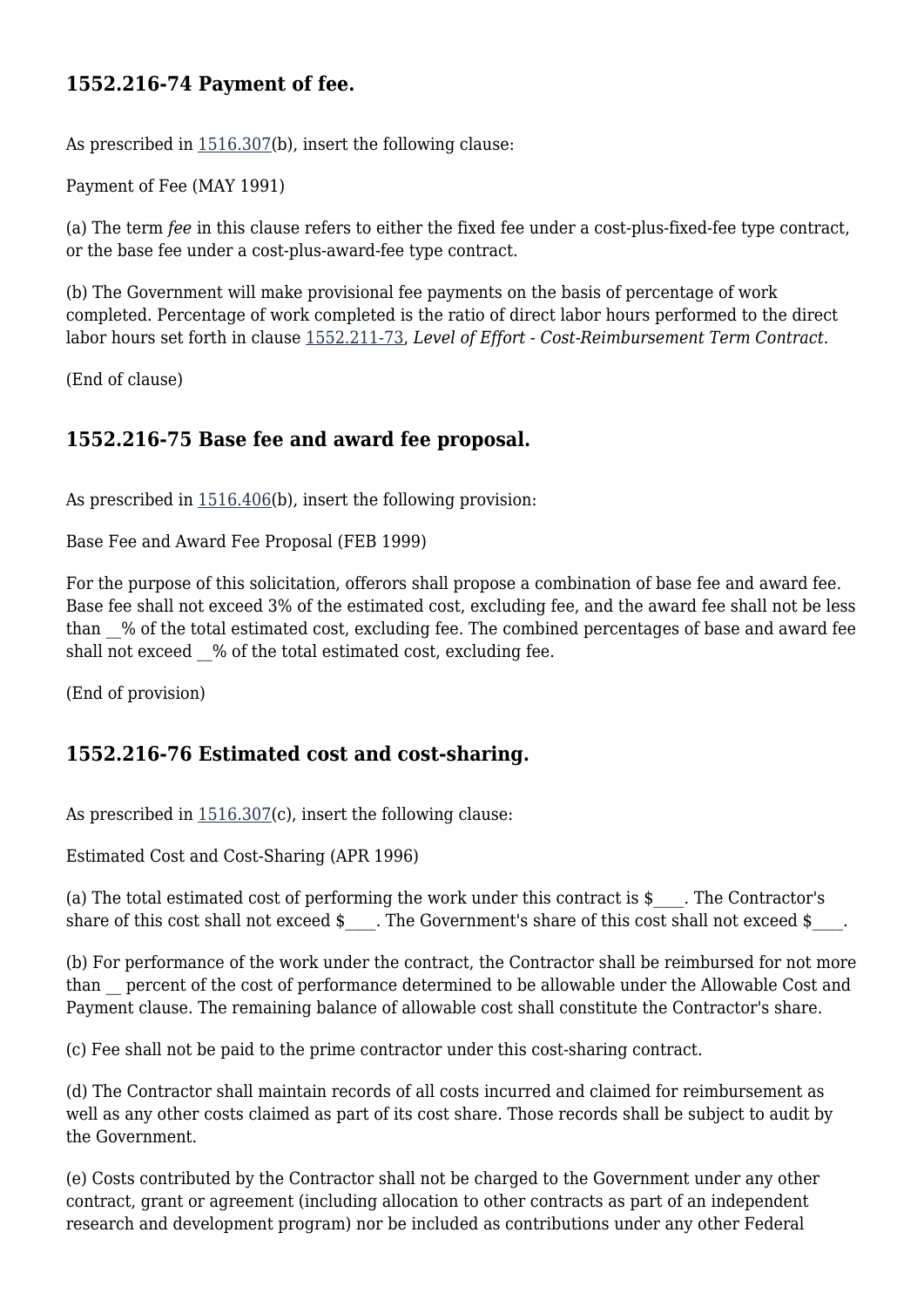contract.

(End of clause)

## **1552.216-77 Award term incentive.**

As prescribed in  $1516.406(c)$  $1516.406(c)$ , insert a clause substantially the same as follows:

Award Term Incentive (FEB 2008)

(a) *General.* This contract may be extended as set forth in paragraph (b) based on overall contractor performance as evaluated in accordance with the Clause entitled "Award Term Incentive Plan," provided the Agency has a need for the effort at or before the time an award term is to commence, and if the contractor receives notice of the availability of funding for an award term period pursuant to the "Award Term Availability of Funds" clause. The Contracting Officer is responsible for the overall award term evaluation and award term decision. The Contracting Officer will unilaterally decide whether or not the contractor is eligible for an award term extension, and in conjunction with the Contracting Officer's Representative, will determine the need for continued performance and funding availability.

(b) *Period of performance.* Provided the contractor has achieved the performance measures, e.g., acceptable quality levels, set forth in the clause "Award Term Incentive Plan," the Contracting Officer may extend the contract by exercising [insert the total award term incentive periods] additional award term incentive period(s) of [insert the award term incentive period] months each. The total maximum period of performance under this contract, if the Government exercises any option periods and all award term incentive periods is [insert the total of the base period, option periods (if any), and award term incentive periods] years.

(c) *Right not to grant or cancel the award term incentive.*

(1) The Government has the unilateral right not to grant or to cancel award term incentive periods and the associated award term incentive plans if -

(i) The Contracting Officer has failed to initiate an award term incentive period, regardless of whether the contractor's performance permitted the Contracting Officer to consider initiating the award term incentive period; or

(ii) The contractor has failed to achieve the performance measures for the corresponding evaluation period; or

(iii) The Government notifies the contractor in writing it does not have funds available for the award term incentive periods; or

(iv) The Government no longer has a need for the award term incentive period at or before the time an award term incentive period is to commence.

(2) When an award term incentive period is not granted or cancelled, any -

(i) Prior award term incentive periods for which the contractor remains otherwise eligible are unaffected.

(ii) Subsequent award term incentive periods are thereby also cancelled.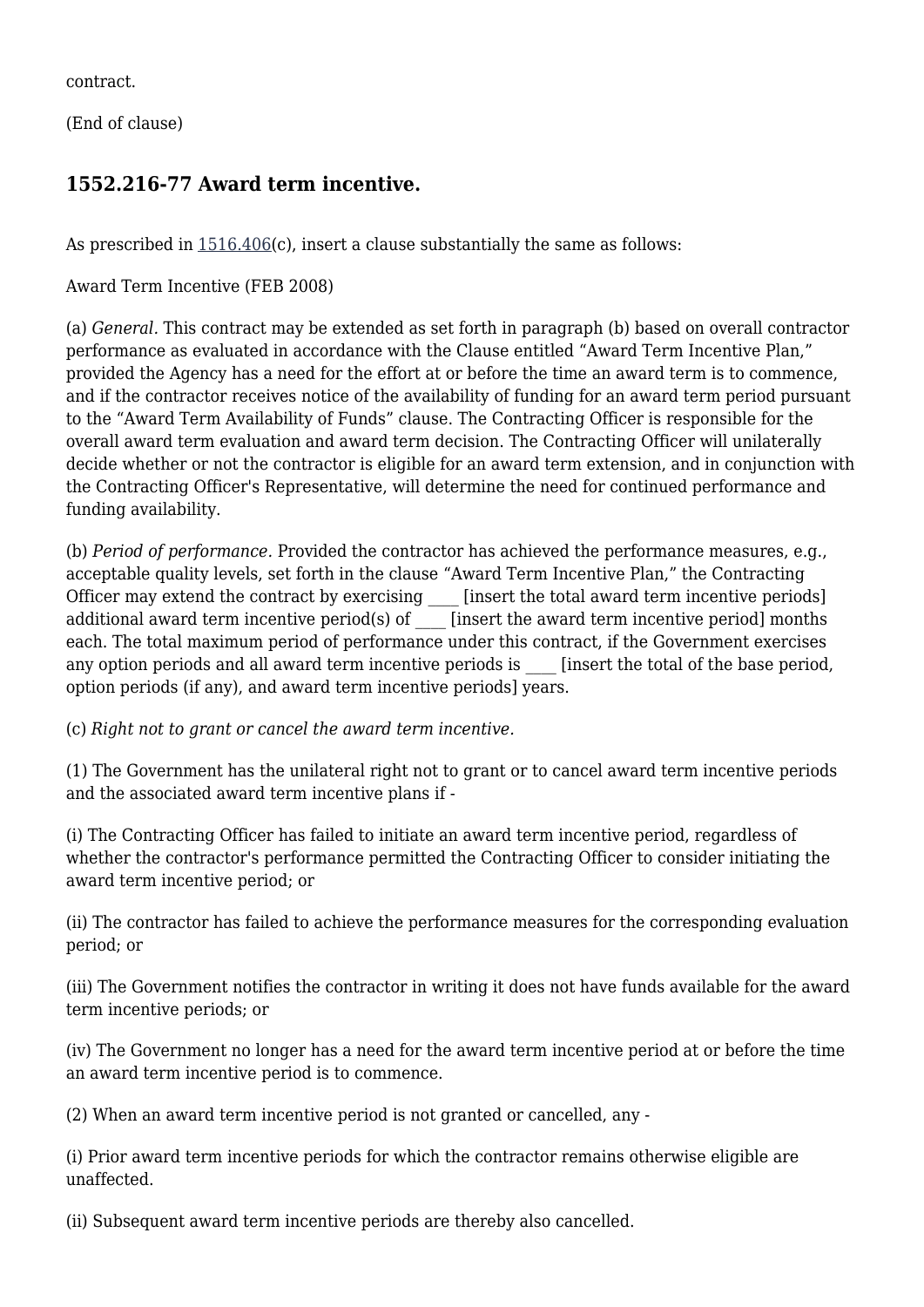(d) Cancellation of an award term incentive period that has not yet commenced for any of the reasons set forth in paragraph (c) of this clause shall not be considered either a termination for convenience or termination for default, and shall not entitle the contractor to any termination settlement or any other compensation. If the award term incentive is cancelled, a unilateral modification will cite this clause as the authority.

(e) *Award term incentive administration.* The award term incentive evaluation(s) will be completed in accordance with the schedule in the Award Term Incentive Plan. The contractor will be notified of the results and their eligibility to be considered for the respective award term incentive no later than 120 days after an evaluation period.

(f) *Review process.* The contractor may request a review of an award term incentive evaluation which has resulted in the contractor being ineligible for the award term incentive. The request shall be submitted in writing to the Contracting Officer within 15 days after notification of the results of the evaluation.

(End of clause)

# **1552.216-78 Award term incentive plan.**

As prescribed in  $1516.406(c)$  $1516.406(c)$ , insert a clause substantially the same as follows:

Award Term Incentive Plan (FEB 2008)

(a) The Award Term Incentive Plan provides for the evaluation of performance, and, together with Agency need and availability of funding, serves as the basis for award term decisions. The Award Term Incentive Plan may be unilaterally revised by the Government. Any changes to the Award Term Incentive Plan will be made in writing and incorporated into the contract through a unilateral modification citing this clause. The Government will consult with the contractor prior to the issuance of a revised Award Term Incentive Plan, but is not required to obtain the contractor's consent to the revisions.

(b) [describe the evaluation periods and associated award term incentive periods, e.g., months 1-18 for award term incentive period I, and months 19-36 for award term incentive period II]

(c) [describe the evaluation schedule, e.g., 90 days after the end of the evaluation period]

(d) In order to be eligible for an award term incentive period the contractor must achieve all of the acceptable quality levels (AQL) for the evaluated tasks, both individual and aggregate. for that evaluation period. Failure to achieve any AQL renders the contractor ineligible for the associated award term incentive period. [identify the most significant tasks. Describe the AQL for each task as well as an overall AQL for the associated evaluation periods, e.g., an AQL of 90% each for tasks 1 and 3, and an AQL of 85% for task 7, and an overall AQL of 90% for the months 1-18 evaluation period]

(e) [If the contract will contain a quality assurance surveillance plan (QASP), reference the QASP, *e.g.,* attachment 2. Typically, the performance standards and AQLs will be defined in the QASP]

(End of clause)

*Alternate 1* (FEB 2008) As prescribed in [1516.406\(](https://origin-www.acquisition.gov/%5Brp:link:epaar-part-1516%5D#Section_1516_406_T48_601314218)d), substitute paragraphs substantially the same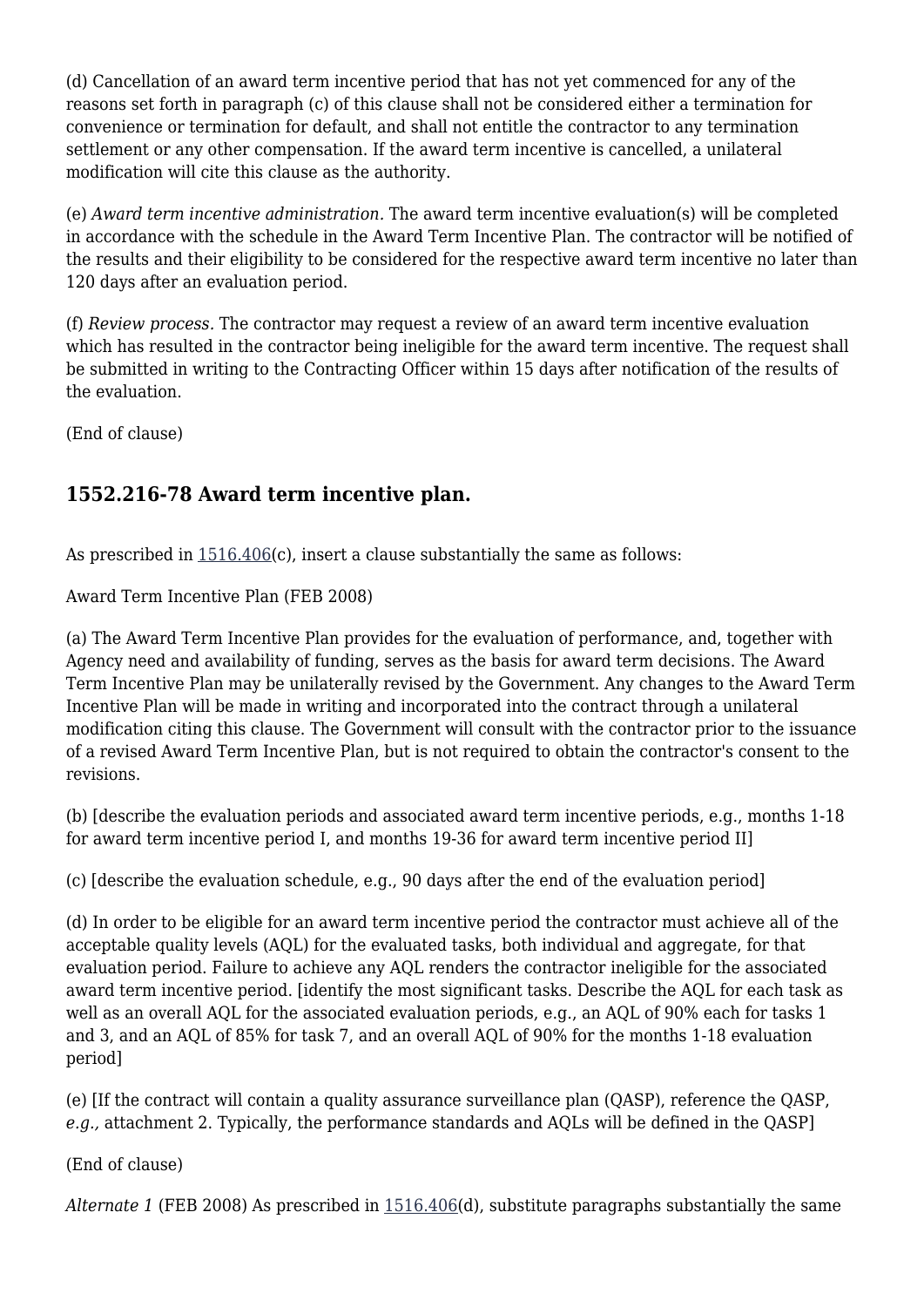as following paragraphs (b) through (e) for paragraphs (b) through (e) in the basic clause:

(b) At the conclusion of each contract year, an average contract rating shall be determined by using the numerical ratings entered into the Department of Defense Contractor Performance Assessment Reporting System (CPARS) for this contract. The CPARS is an interactive database located on the Internet which EPA uses to record contractor performance evaluations.

(c) The contract year average rating shall be obtained by dividing the combined ratings by the number of ratings, for example:

| Criteria                             | Rating                                |
|--------------------------------------|---------------------------------------|
| <b>Quality of Product or Service</b> | 5.                                    |
| Cost Control                         | 4.                                    |
| <b>Timeliness of Performance</b>     | 4.                                    |
| <b>Business Relations</b>            | 5.                                    |
|                                      | 18 (combined rating).                 |
|                                      | / 4 (number of ratings).              |
|                                      | $= 4.5$ contract year average rating. |

(d) The contractor shall be evaluated for performance from the start of the contract through Year \_\_ [identify the evaluation period, e.g., year three]. The average rating for each contract year (as derived in paragraph (c) above) will be combined and divided by [insert the number of evaluation periods] to obtain an overall average rating, for example:

| <b>Evaluation period</b> | <b>Average rating</b>               |
|--------------------------|-------------------------------------|
| Year One                 | 4.5.                                |
| Year Two                 | 4.75.                               |
| Year Three               | 4.75.                               |
|                          | 14 (combined average rating).       |
|                          | / 3 (number of evaluation periods). |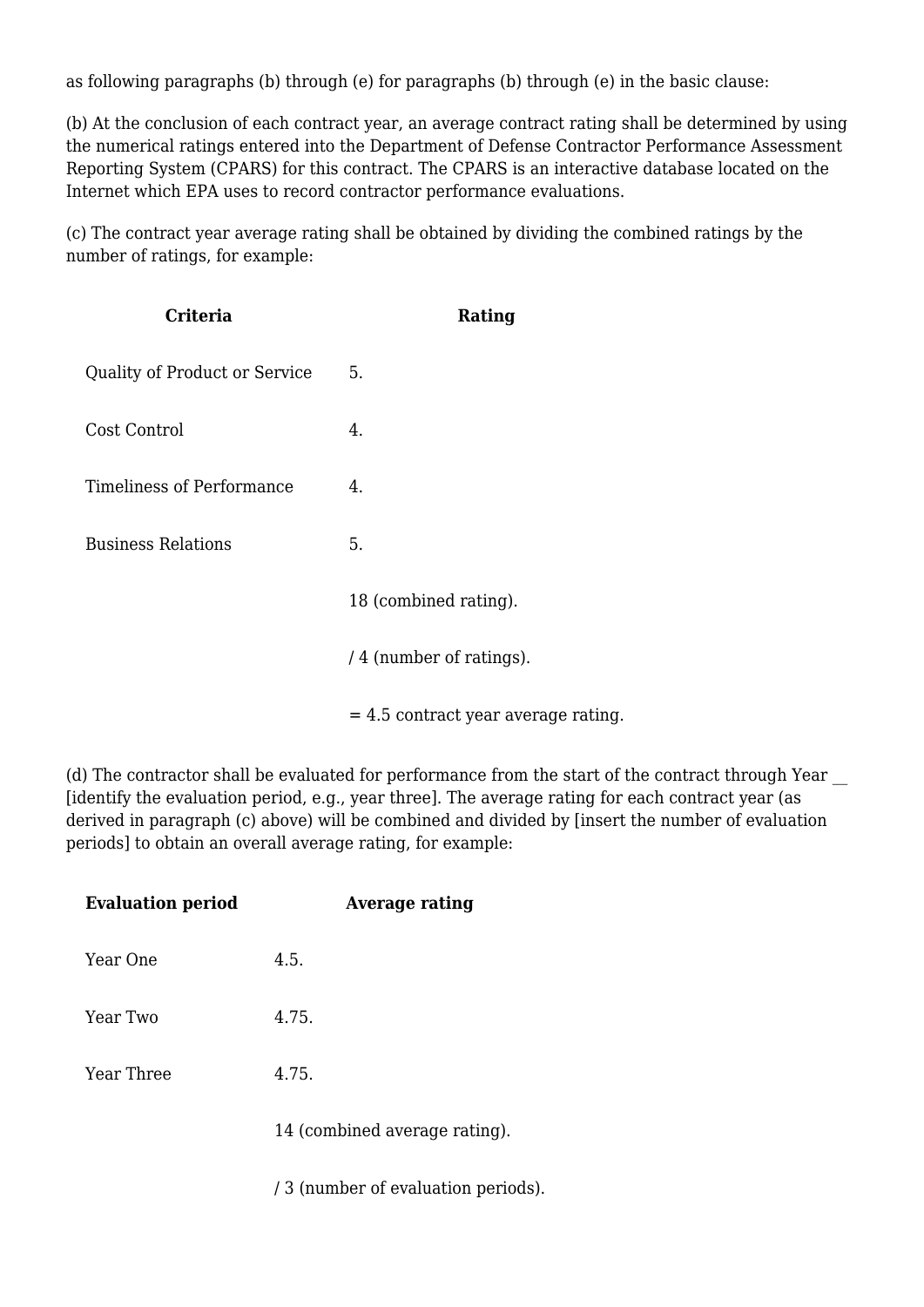**Evaluation period Average rating**

 $= 4.66$  overall average rating.

(e) Based on the overall average rating as determined under paragraph (d), provided that no individual rating, i.e., Quality of Product or Service, Cost Control, Timeliness of Performance, or Business Relations is below a 3, the contractor shall be eligible for the following award term periods:

(1) Overall average rating of 4.6 to 5.0 - Two award term incentive periods of  $\Box$  [insert the number of months] months.

(2) Overall average rating of 4.0 to 4.6 - One award term incentive period of \_\_ [insert the number of months] months.

## **1552.216-79 Award term availability of funds.**

As prescribed in [1516.406\(](https://origin-www.acquisition.gov/%5Brp:link:epaar-part-1516%5D#Section_1516_406_T48_601314218)c), insert the following clause:

Award Term Availability of Funds (FEB 2008)

Funds are not presently available for any award term. The Government's obligation under any award term is contingent upon the availability of appropriated funds from which payment can be made. No legal liability on the part of the Government for any award term payment may arise until funds are made available to the Contracting Officer for an award term and until the Contractor receives notice of such availability, to be confirmed in writing by the Contracting Officer.

(End of clause)

## **1552.217-70 Evaluation of contract options.**

As prescribed in [1517.208\(](https://origin-www.acquisition.gov/%5Brp:link:epaar-part-1517%5D#Section_1517_208_T48_601315113)a), insert the following solicitation provision in Requests for Proposals when the solicitation contains options.

Evaluation of Contract Options (APR 1984)

For award purposes, in addition to an offeror's response to the basic requirement, the Government will evaluate its response to all options, both technical and cost. Evaluation of options will not obligate the Government to exercise the options. For this solicitation the options are as specified in section H.

(End of provision)

## **1552.217-71 Option to extend the term of the contract - cost-type contract.**

As prescribed in [1517.208\(](https://origin-www.acquisition.gov/%5Brp:link:epaar-part-1517%5D#Section_1517_208_T48_601315113)b), insert this contract clause in cost-reimbursement type term form contracts when applicable. If only one option period is used, enter "NA" in the proper places of the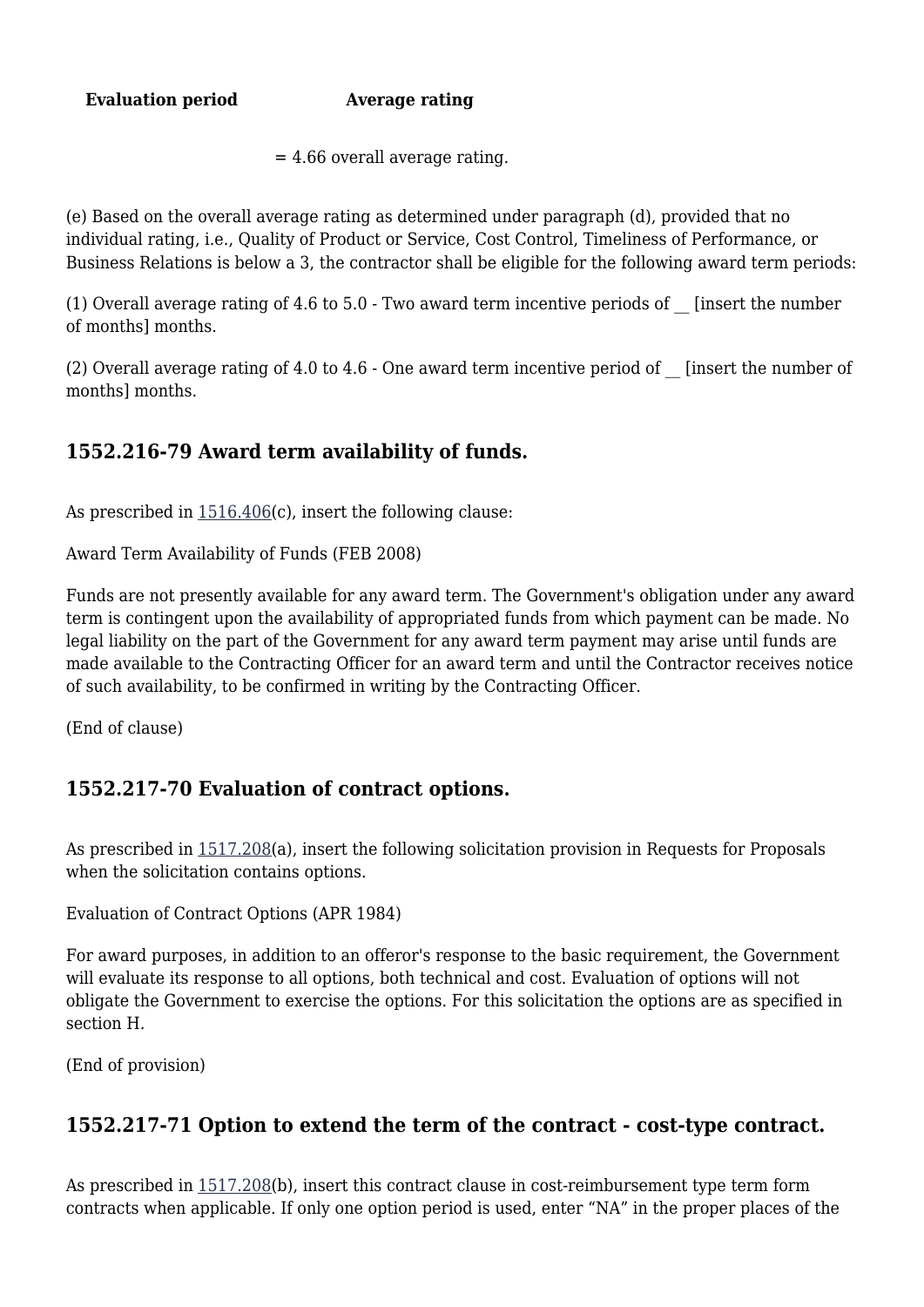clause. If more than two option periods apply, the clause may be modified accordingly.

Option To Extend the Term of the Contract - Cost-Type Contract (APR 1984)

The Government has the option to extend the term of this contract for additional period(s). If more than 60 days remain in the contract period of performance, the Government, without prior written notification, may exercise this option by issuing a contract modification. To exercise this option within the last 60 days of the period of performance, the Government must provide to the Contractor written notification prior to that last 60-day period. This preliminary notification does not commit the Government to exercising the option. The Government's estimated level of effort is direct labor hours for the first option period and \_\_\_ for the second. Use of an option will result in the following contract modifications:

| (a) The "Period of Performance" clause will be amended to cover a base period from |  |     |  |
|------------------------------------------------------------------------------------|--|-----|--|
| and option periods from                                                            |  | and |  |

(b) Paragraph (a) of the "Level of Effort" clause will be amended to reflect a new and separate level of effort of  $\qquad \qquad$  for the first option period and a new and separate level of effort of for the second option period.

(c) The "Estimated Cost and Fixed Fee" clause will be amended to reflect increased estimated costs and fixed fee for each option period as follows:

#### **Option 1 Option 2**

Estimated cost

Fixed fee

 $\mathcal{L}=\mathcal{L}^{\text{max}}$ 

Total

(d) If the contract contains "not to exceed amounts" for elements of other direct costs (ODC), those amounts will be increased as follows:

**Other direct cost item Option 1 Option 2**

(End of clause)

## **1552.217-72 Option to extend the term of the contract - cost-plus-award-fee**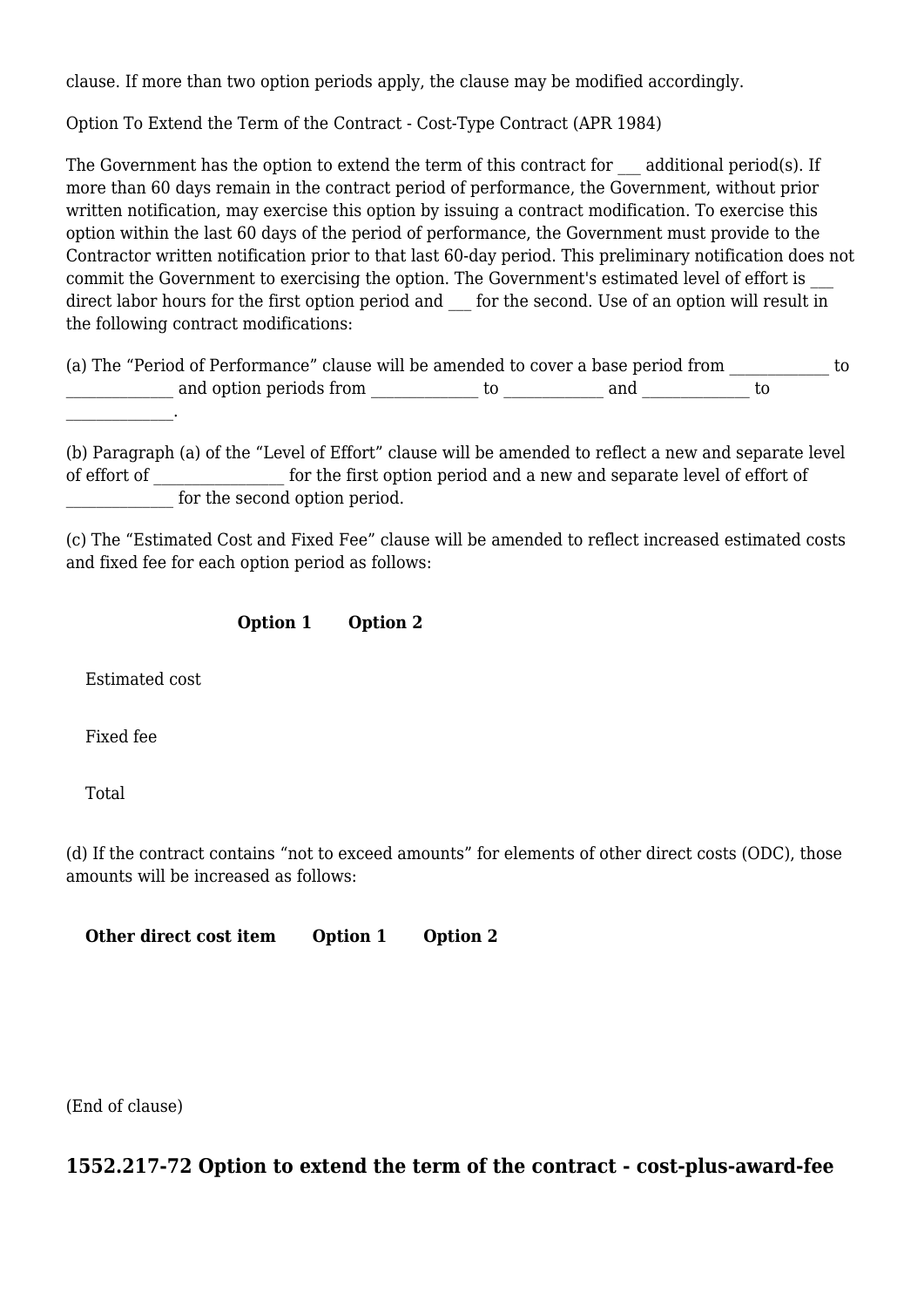#### **contract.**

As prescribed in  $1517.208(c)$  $1517.208(c)$ , insert this contract clause in cost-plus-award-fee term contracts when applicable. If only one option period is used, enter "NA" in the proper places of the clause. If more than two option periods apply, modify the clause accordingly.

Option To Extend the Term of the Contract - Cost-Plus-Award-Fee Contract (APR 1984)

(a) The Government has the option to extend the term of this contract for \_\_ additional periods. If more than 60 days remain in the contract period of performance, the Government, without prior written notification, may exercise this option by issuing a contract modification. To exercise this option within the last 60 days of the period of performance, the Government must provide to the Contractor written notification prior to that last 60-day period. This preliminary notification does not commit the Government to exercising the option. The Government's estimated level of effort is direct labor hours for the first option period and \_\_ for the second. Use of an option will result in the following contract modifications:

(b) The "Period of Performance" clause will be amended to cover a base period from to and option periods from \_\_\_\_\_\_\_\_\_\_\_ to \_\_\_\_\_\_\_\_\_\_ and \_\_\_\_\_\_\_\_\_\_\_ to \_\_\_\_\_\_\_\_\_.

(c) Paragraph (a) of the "Level of Effort" clause will be amended to reflect a new and separate level of effort of  $\qquad$  for the first option period and a new and separate level of effort of  $\qquad$  for the second option period.

(d) The "Estimated Cost Base Fee and Award Fee" clause will be amended to reflect increased estimated costs and base fee and award fee pool for each option period as follows:

#### **Option 1 Option 2**

Estimated cost

Base fee

Award fee pool

Total

(e) If this contract contains "not to exceed amounts" for elements of other direct costs (ODC), those amounts will be increased as follows:

**Other direct cost item Option 1 Option 2**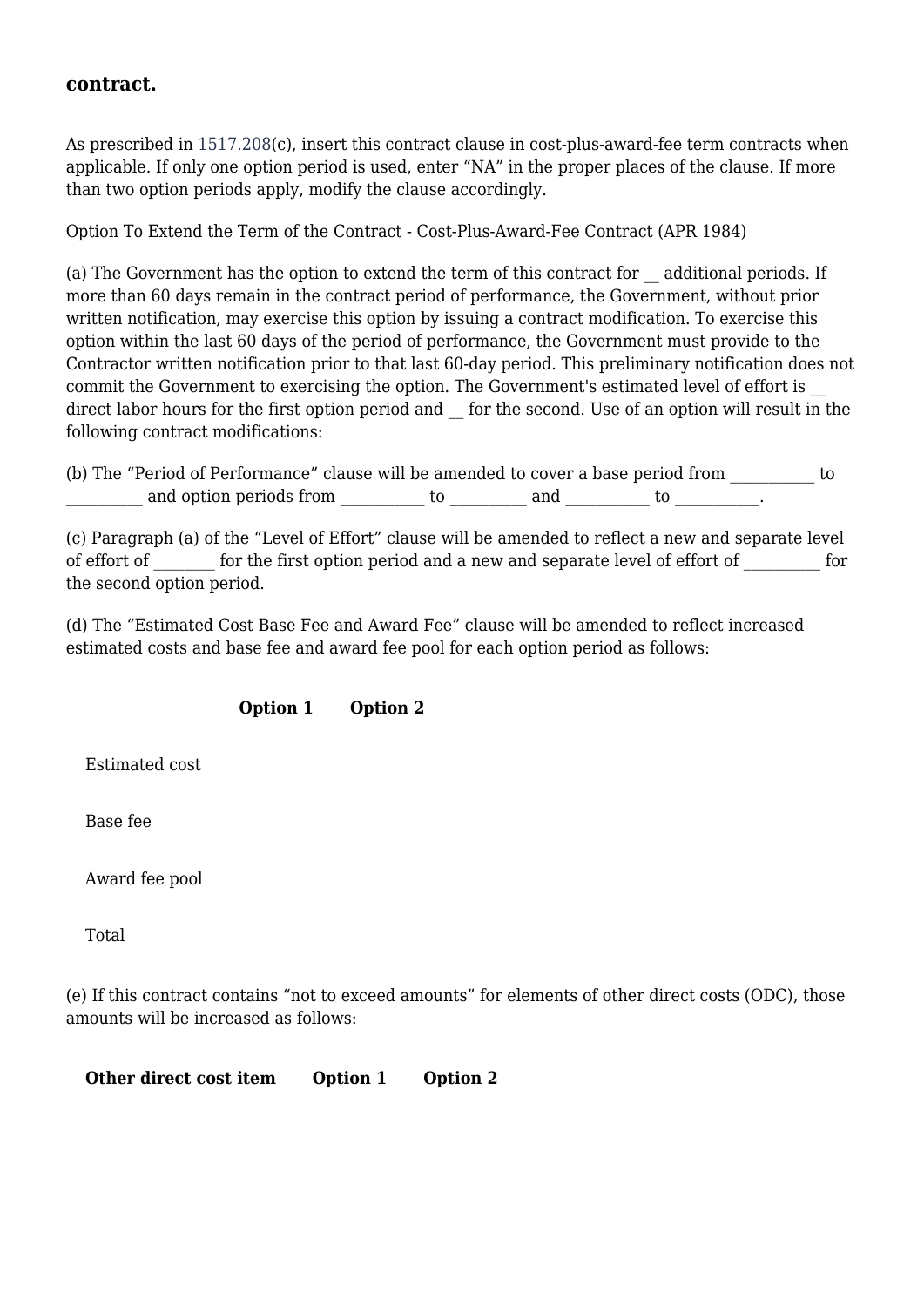**Other direct cost item Option 1 Option 2**

(End of clause)

## **1552.217-73 Option for increased quantity - cost-type contract.**

As prescribed in [1517.208\(](https://origin-www.acquisition.gov/%5Brp:link:epaar-part-1517%5D#Section_1517_208_T48_601315113)d), insert this contract clause in cost-reimbursement type term form contracts when applicable. If only one option period is used, enter "NA" in the proper places of the clause. If more than two option periods apply, modify the clause accordingly.

Option for Increased Quantity - Cost-Type Contract (JUN 1997)

(a) By issuing a contract modification, the Government may increase the estimated level of effort by \_\_ direct labor hours during the base period, \_\_ during the first option period, and \_\_ during the second option period. The Government may issue a maximum of orders to increase the level of effort in blocks of \_\_ hours during any given period. The estimated cost and fixed fee of each block of hours is as follows:

#### **Base period Option 1 Option 2**

Estimated cost

Fixed fee

Total

(b) When these options are exercised, paragraph (a) of the "Level of Effort" clause and the "Estimated Cost and Fixed Fee" clause will be modified accordingly.

(c) If this contract contains "not to exceed amounts" for elements of other direct costs (ODCs), those amounts will be increased as follows:

**Other direct cost item Option 1 Option 2**

(End of clause)

#### **1552.217-74 Option for increased quantity - cost-plus-award-fee contract.**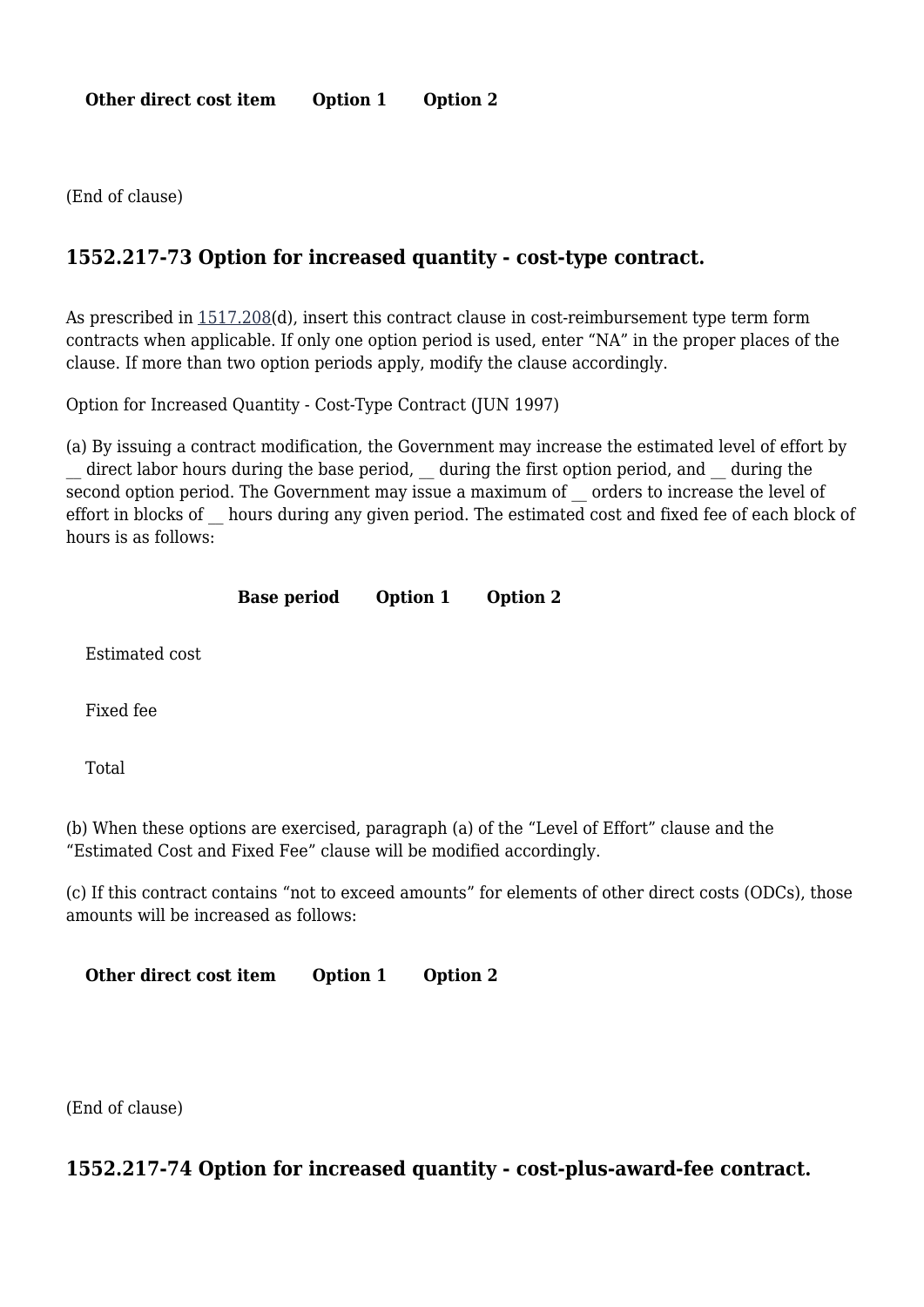As prescribed in [1517.208\(](https://origin-www.acquisition.gov/%5Brp:link:epaar-part-1517%5D#Section_1517_208_T48_601315113)e), insert this contract clause in cost-plus-award-fee term contracts when applicable. If only one option period is used, enter "NA" in the proper places of the clause. If more than two option periods apply, the clause may be modified accordingly.

Option for Increased Quantity - Cost-Plus-Award-Fee Contract (JUN 1997)

(a) By issuing a contract modification, the Government may increase the estimated level of effort by \_\_ direct labor hours during the base period, \_\_ during the first option period, and \_\_ during the second option period. The Government may issue a maximum of orders to increase the level of effort in blocks of \_\_ hours during any given period. The estimated cost, base fee, and award fee pool of each block of hours is as follows:

|                | <b>Base period</b> | Option 1 | <b>Option 2</b> |
|----------------|--------------------|----------|-----------------|
| Estimated cost |                    |          |                 |
| Base fee       |                    |          |                 |
| Award fee pool |                    |          |                 |
| Total          |                    |          |                 |
|                |                    |          |                 |

(b) When these options are exercised, paragraph (a) of the "Level of Effort" clause and the "Estimated Cost, Base Fee, and Award Fee" clause will be modified accordingly.

(c) If this contract contains "not to exceed amounts" for elements of other direct costs (ODCs), those amounts will be increased as follows:

**Other direct cost item Option 1 Option 2**

(End of clause)

# **1552.217-75 Option to extend the effective period of the contract - time and materials or labor hour contract.**

As prescribed in  $1517.208(f)$  $1517.208(f)$ , insert this clause in time and materials or labor hour type contracts when applicable. This clause will be modified to reflect the actual number of option periods for the acquisition. If only one option period is used, modify (c) accordingly.

Option To Extend the Effective Period of the Contract - Time and Materials or Labor Hour Contract (APR 1984)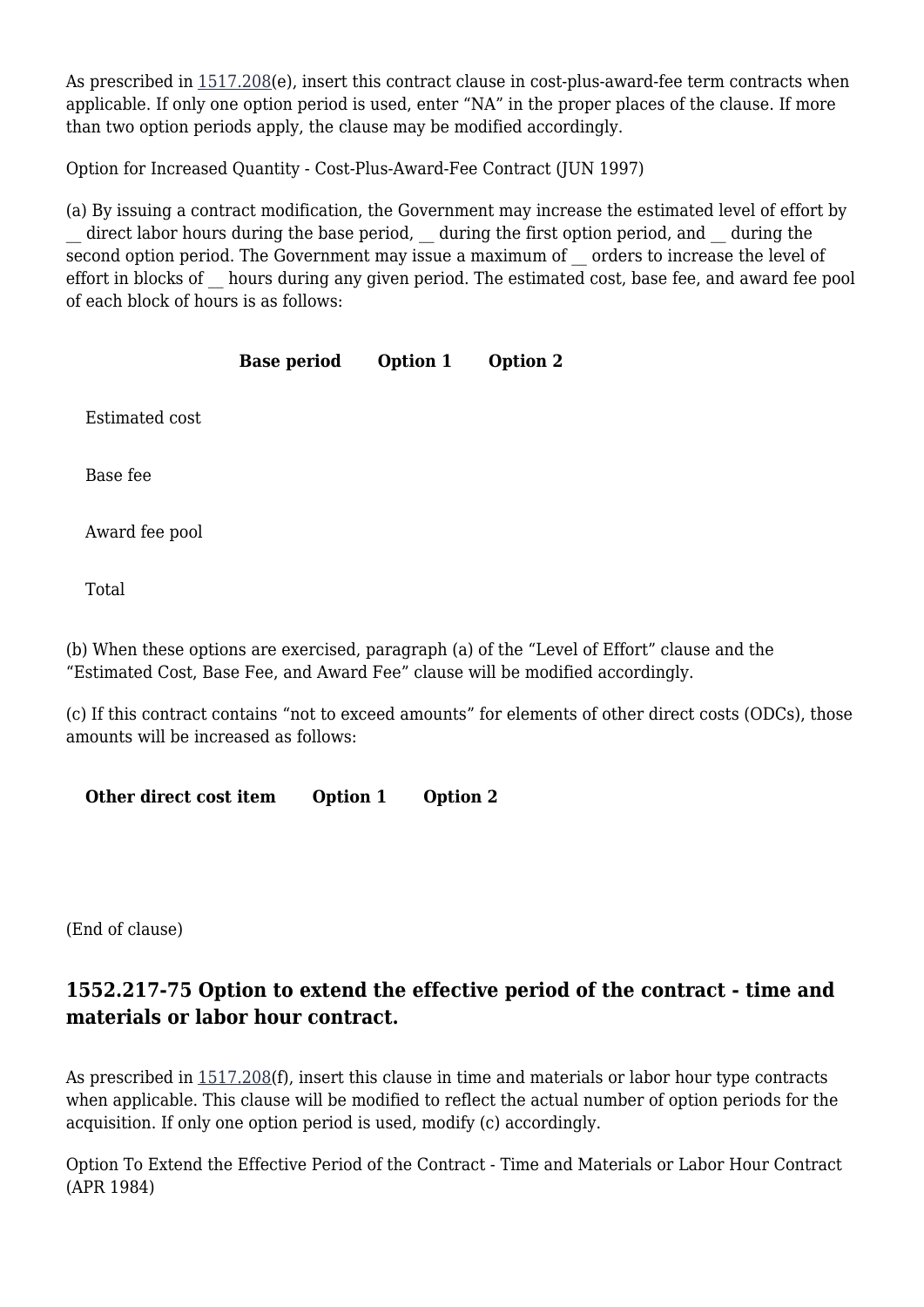(a) The Government has the option to extend the effective period of this contract for \_\_ additional period(s). If more than sixty (60) days remain in the contract effective period, the Government, without prior written notification, may exercise this option by issuing a contract modification. To unilaterally exercise this option within the last 60 days of the effective period, the Government must issue written notification of its intent to exercise the option prior to that last 60-day period. This preliminary notification does not commit the Government to exercising the option.

(b) If the option(s) are exercised, the "Ceiling Price" clause will be modified to reflect a new and separate ceiling price of  $\frac{1}{2}$  for the first option period and a new and separate ceiling price of \$ for the second option period.

(c) The "Effective Period of the Contract" clause will be modified to cover a base period from to and option periods from to and to  $\cdots$ 

(End of clause)

## **1552.217-76 Option to extend the effective period of the contract - indefinite delivery/indefinite quantity contract.**

As prescribed in [1517.208\(](https://origin-www.acquisition.gov/%5Brp:link:epaar-part-1517%5D#Section_1517_208_T48_601315113)g), the following is used in indefinite delivery/indefinite quantity type contracts with options to extend the effective period of the contract. The clause may be adjusted depending upon the number of options. If only one option period is used, modify (b) and (c) accordingly.

Option To Extend the Effective Period of the Contract - Indefinite Delivery/Indefinite Quantity Contract (MAR 1984)

(a) The Government has the option to extend the effective period of this contract for \_\_ additional period(s). If more than sixty (60) days remain in the contract effective period, the Government, without prior written notification, may exercise this option by issuing a contract modification. To unilaterally exercise this option within the last 60 days of the effective period, the Government must issue written notification of its intent to exercise the option prior to that last 60-day period. This preliminary notification does not commit the Government to exercising the option.

(b) If the options are exercised, the "Minimum and Maximum Contract Amount" clause will be modified to reflect new and separate minimums of \_\_ for the first option period and \_\_ for the second option period, and new and separate maximums of \_\_ for the first option period and \_\_ for the second option period.

(c) The "Effective Period of the Contract" clause will be modified to cover a base period from  $\textrm{to}$   $\hspace{1.5cm}$  and option periods from  $\hspace{1.5cm}$  to  $\hspace{1.5cm}$  and  $\hspace{1.5cm}$  to  $\hspace{1.5cm}$  .

(End of clause)

# **1552.217-77 Option to extend the term of the contract fixed price.**

As prescribed in [1517.208\(](https://origin-www.acquisition.gov/%5Brp:link:epaar-part-1517%5D#Section_1517_208_T48_601315113)h), insert the following clause:

Option To Extend the Term of the Contract Fixed Price (OCT 2000)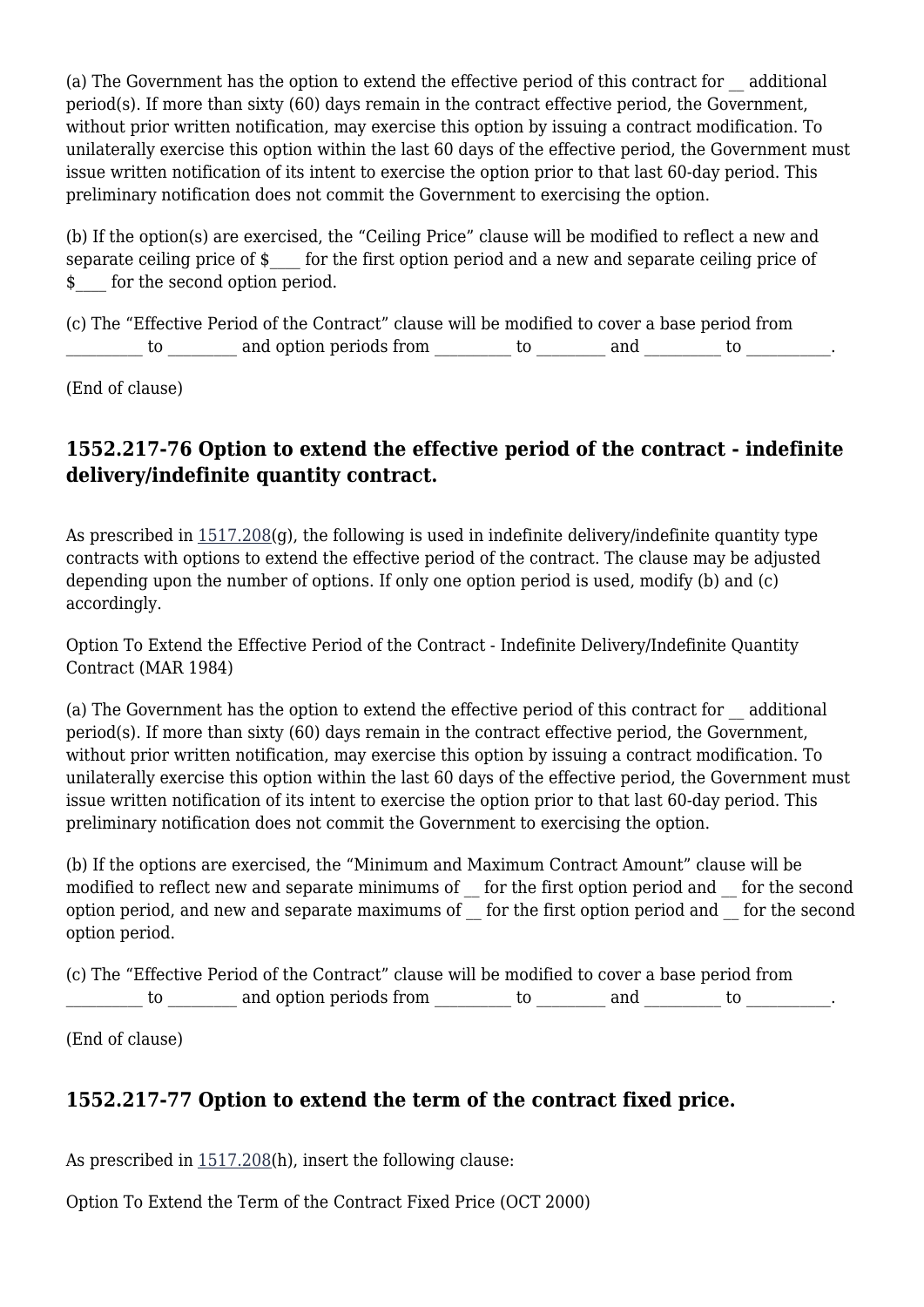The Government has the option to extend the term of this contract for additional period(s). If more than days remain in the contract period of performance, the Government, without prior written notification, may exercise this option by issuing a contract modification. To exercise this option within the last \_\_ days of the period of performance, the Government must provide to the Contractor written notification prior to that last -day period. This preliminary notification does not commit the Government to exercising the option. Use of an option will result in the following contract modifications:

(a) The "Period of Performance" clause will be amended as follows to cover the Base and Option Periods:

**Period Start date End date**

(b) During the option period(s) the Contractor shall provide the services described below:

**Period Attachment**

(c) The "Consideration and Payment" clause will be amended to reflect increased fixed prices for each option period as follows:

#### **Fixed price Option period**

(End of clause)

## **1552.219-70--1552.219-74 [Reserved]**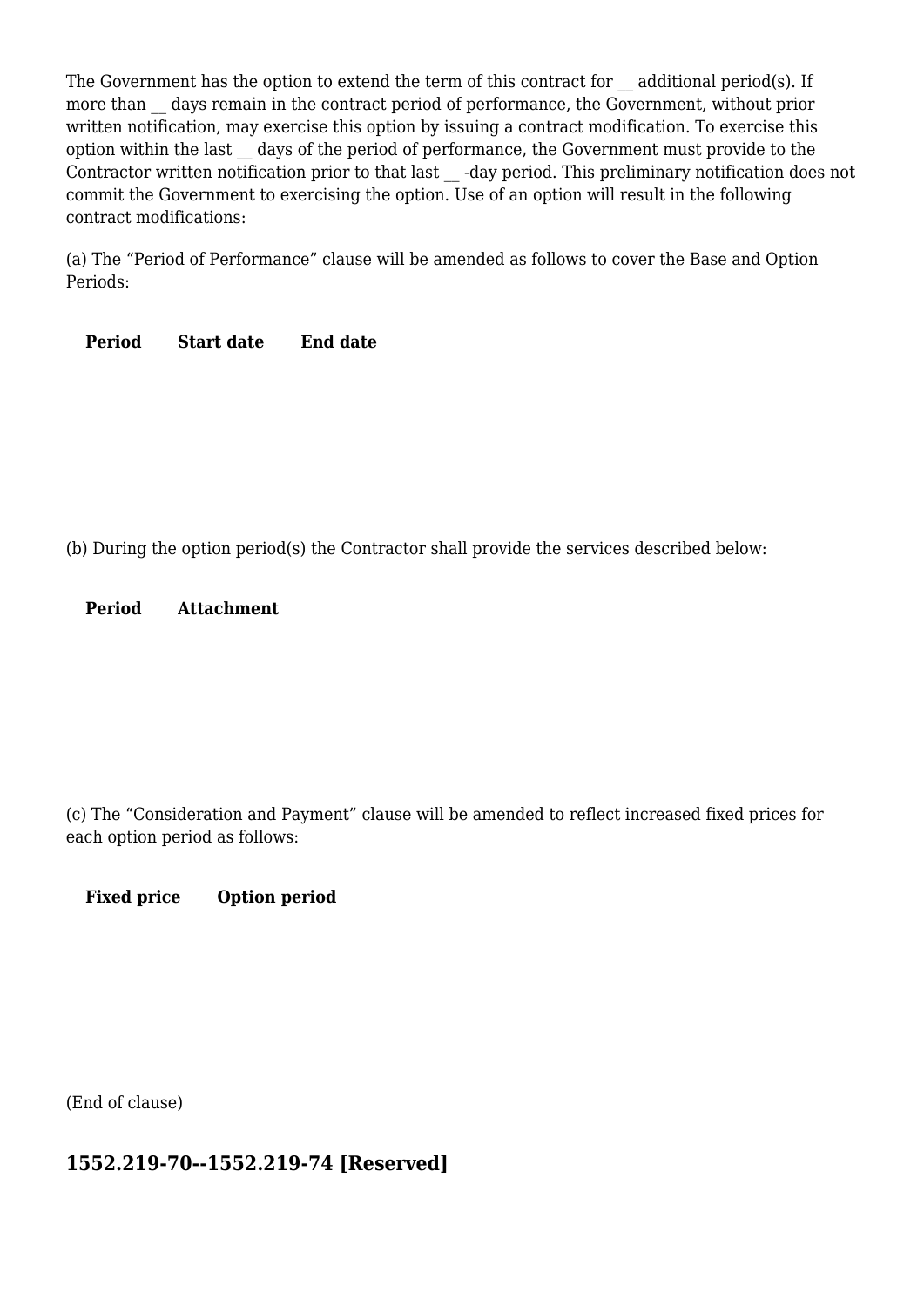## **1552.223-70 Protection of human subjects.**

As prescribed in  $1523.303-70$ , insert the following contract clause when the contract involves human test subjects.

#### Protection of Human Subjects March 2015

(a) The contractor shall meet all EPA requirements for studies using human subjects prior to undertaking any work with human subjects in accordance with 40 CFR part 26 and EPA Order 1000.17 A1 Policy and Procedures on Protection of Human Research Subjects in EPA Conducted or Supported Research. Studies involving intentional exposure of human subjects who are children or pregnant or nursing women are prohibited. Requirements regarding observational studies involving children or pregnant women and fetuses are referenced in subparts C and D of 40 CFR part 26.

(b) The contractor's Institutional Review Board (IRB) approval must state that the contractor's study meets the EPA's regulations at 40 CFR part 26 and EPA Order 1000.17 A1. No work involving human subjects, including recruiting, may be initiated before the EPA has received a copy of the contractor's IRB approval of the project and the EPA has also issued approval. Where human subjects are involved in the research, the contractor must provide evidence of subsequent IRB reviews, including amendments or minor protocol changes, as part of annual reports.

(c) The contractor shall bear full responsibility for the proper and safe performance of all work and services involving the use of human subjects under this contract and shall ensure that work is conducted in a proper manner and as safely as is feasible. The contractor agrees that it has entered into this contract and will discharge its obligations, duties, and undertakings and the work pursuant thereto, whether requiring professional judgment or otherwise, as an independent contractor without imputing liability on the part of the government for the acts of the contractor, its employees, sub-contractors, consultants, heirs, assignees, etc.

(d) If at any time during the performance of this contract, the contracting officer determines that the contractor is not in compliance with any of the requirements and/or standards stated in above, the contracting officer may immediately suspend, in whole or in part, work and further payments under this contract until the contractor corrects the noncompliance. The contracting officer may communicate the notice of suspension by telephone with confirmation in writing. If the contractor fails to complete corrective action within the period of time designated in the contracting officer's written notice of suspension, the contracting officer may terminate this contract in whole or in part.

(End of clause)

## **1552.223-71 EPA Green Meetings and Conferences.**

As prescribed in [1523.703-1,](https://origin-www.acquisition.gov/%5Brp:link:epaar-part-1523%5D#Section_1523_703_1_T48_601419212) insert the following provision, or language substantially the same as the provision, in solicitations for meetings and conference facilities.

EPA Green Meetings and Conferences (SEP 2017)

(a) The mission of the EPA is to protect human health and the environment. As such, all EPA meetings and conferences will be staged using as many environmentally preferable measures as possible. Environmentally preferable means products or services that have a lesser or reduced effect on the environment when compared with competing products or services that serve the same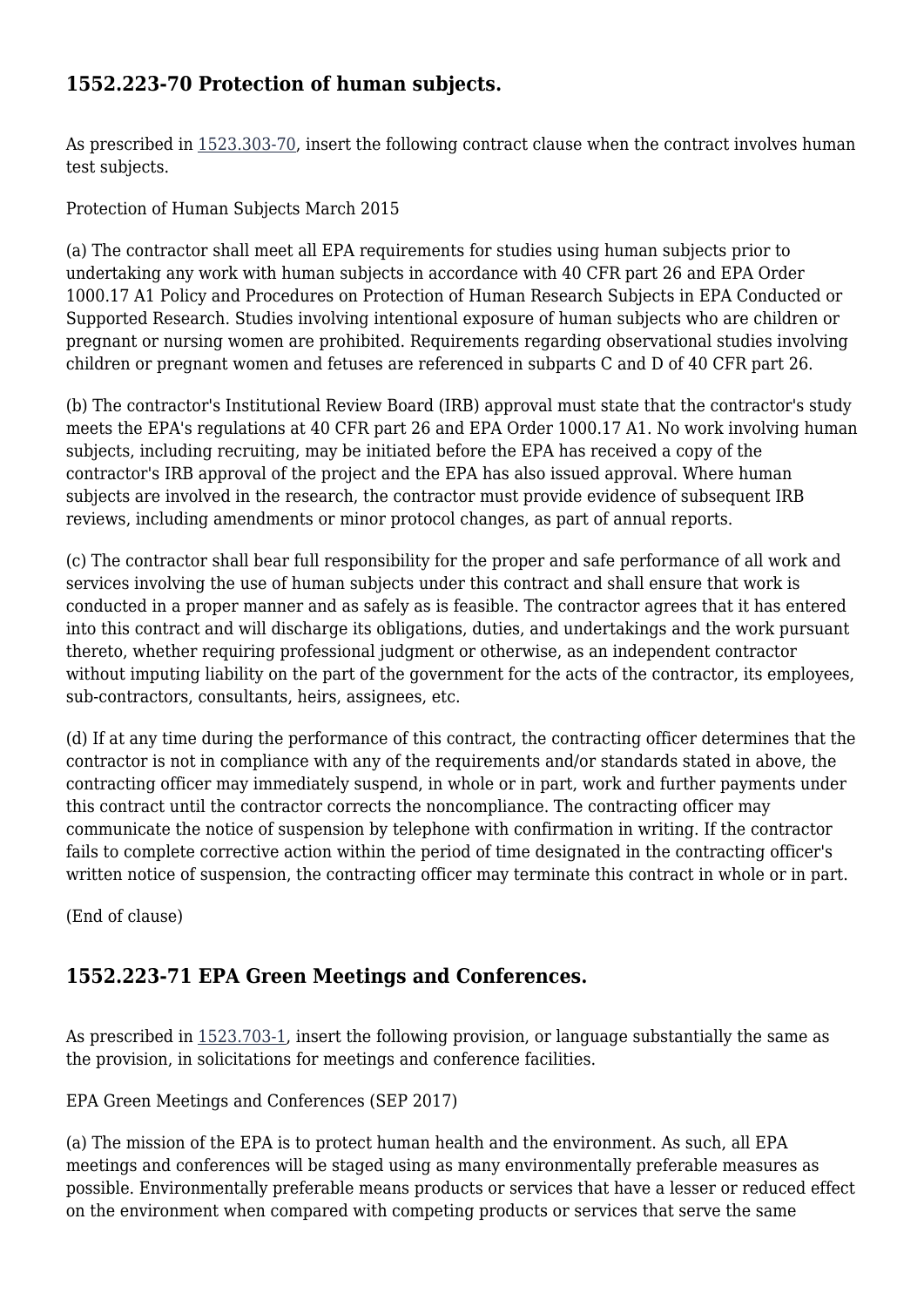purpose.

(b) Potential meeting or conference facility providers for EPA shall provide information about the environmentally preferable features and practices identified by the checklist contained in paragraph (c) of this section, addressing sustainability for meeting and conference facilities including lodging and non-lodging oriented facilities.

(c) The following list of questions is provided to assist contracting officers in evaluating the environmental preferability of prospective meeting and conference facility providers. More information about EPA's Green Meetings initiative may be found on the Internet at *[https://www.epa.gov/p2/green-meetings.](https://www.epa.gov/p2/green-meetings)*

(1) Does your facility track energy usage and/or GHG emissions through ENERGY STAR Portfolio Manager (*<http://www.energystar.gov/benchmark>*) or some other calculator based on a recognized greenhouse gas tracking protocol? Y/N\_

(2) If available for your building type, does your facility currently qualify for the Energy Star certification for superior energy performance? Y/N \_, NA\_

(3) Does your facility track water use through ENERGY STAR Portfolio Manager or another equivalent tracking tool and/or undertake best management practices to reduce water use in the facility (*<http://www.epa.gov/watersense/commercial>*)? Y/N\_

(4) Do you use landscaping professionals who are either certified by a WaterSense recognized program or actively undertake the WaterSense "Water-Smart" landscaping design practices (*<http://www.epa.gov/watersense/outdoor>*)? Y/N\_, NA\_

(5) Based on the amount of renewable energy your buildings uses, does (or would) your facility qualify as a partner under EPA's Green Power Partnership program (*[https://www.epa.gov/greenpower/green-power-partnership-basic-program-in…](https://www.epa.gov/greenpower/green-power-partnership-basic-program-information)*)? Y/N\_

(6) Do you restrict idling of motor vehicles in front of your facility, at the loading dock and elsewhere at your facility? Y/N\_

(7) Does your facility have a default practice of not changing bedding and towels unless requested by guests? Y/N\_, NA\_

(8) Does your facility participate in EPA's WasteWise (*<https://www.epa.gov/smm/wastewise>*) and/or Food Recovery Challenge (*[https://www.epa.gov/sustainable-management-food/food-recovery-challenge…](https://www.epa.gov/sustainable-management-food/food-recovery-challenge-frc)*) programs? Y/N\_

(9) Do you divert from landfill at least 50% of the total solid waste generated at your facility? Y/N\_

(10) Will your facility be able to divert from the landfill at least 75% of the total solid waste expected to be generated during this conference/event? Y/N\_

(11) Do you divert from landfill at least 50% of the food waste generated at your facility (through donation, use as animal feed, recycling, anaerobic digestion, or composting)? Y/N\_

(12) Will your facility be able to divert from landfill at least 75% of the food waste expected to be generated during this conference/event (through donation, use as animal feed, recycling, anaerobic digestion, or composting)? Y/N\_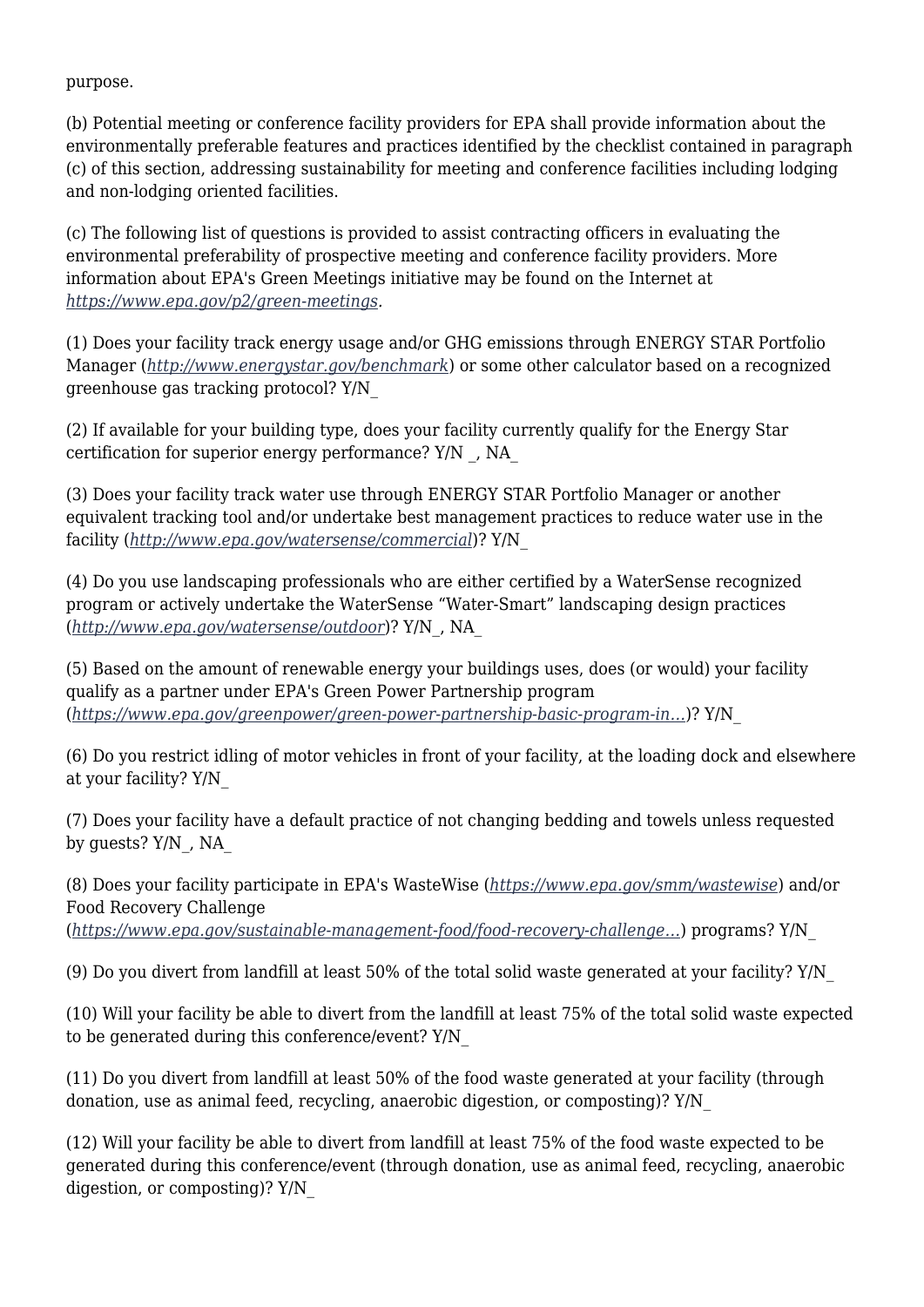(13) Does your facility provide recycling containers for visitors, guests and staff (paper and beverage at minimum)? Y/N\_

(14) With respect to any food and beverage prepared and/or served at your facility, does at least 50% of it on average meet sustainability attributes such as: Local, organic, fair trade, fair labor, antibiotic-free, etc.? Y/N\_

(15) Will your facility be able to ensure that at least 75% of the food and beverage expected to be served during this conference/event meets sustainability attributes such as: Local, organic, fair trade, fair labor, antibiotic-free, etc.? Y/N\_

(16) Does your facility use Design for the Environment (DfE) cleaning products (*[https://www.epa.gov/saferchoice/history-safer-choice-and-design-environ…](https://www.epa.gov/saferchoice/history-safer-choice-and-design-environment)*), or similar products meeting other recognized standards for being `environmentally preferable' (*<http://www.epa.gov/epp/>*) or more sustainable? Y/N\_

(17) Is your facility prepared to document or demonstrate all of the claims you have made above? Y/N\_

(d) The contractor shall include any additional "Green Meeting" information in their proposal which is believed is pertinent to better assist us in considering environmental preferability in selecting our meeting venue.

(End of provision)

## **1552.223-72 Use and care of laboratory animals.**

As prescribed in [1523.303-72,](https://origin-www.acquisition.gov/%5Brp:link:epaar-part-1523%5D#Section_1523_303_72_T48_601419114) insert the following clause in all contracts involving the use of animals in testing, research or training:

Use and Care of Laboratory Animals March 2015

(a) *Use of laboratory animals.*

(1) Before undertaking performance of any contract involving the use of laboratory animals, the contractor shall register with the Secretary of Agriculture of the United States in accordance with the Secretary of Agriculture of the United States in accordance with the Animal Welfare Act of 1966, as amended (AWA), codified at 7 U.S.C. 2131 *et seq.* and promulgated at 9 CFR parts 1-4. The contractor shall furnish evidence of such registration to the contracting officer.

(2) The contractor shall acquire animals used in research and development programs from a dealer licensed by the Secretary of Agriculture, or from exempted sources in accordance with 9 CFR 2.25-2.28. Animals shall not be acquired from any random source Class B dealer.

(3) The contractor may request registration of his/her facility and a current listing of licensed dealers from the Regional Office of the Animal and Plant Health Inspection Service (APHIS), USDA, for the region in which his/her research facility is located. The location of the appropriate APHIS Regional Office as well as information concerning this program may be obtained at *[http://www.aphis.usda.gov/contact\\_us/.](http://www.aphis.usda.gov/contact_us/)*

(b) *Care of laboratory animals.*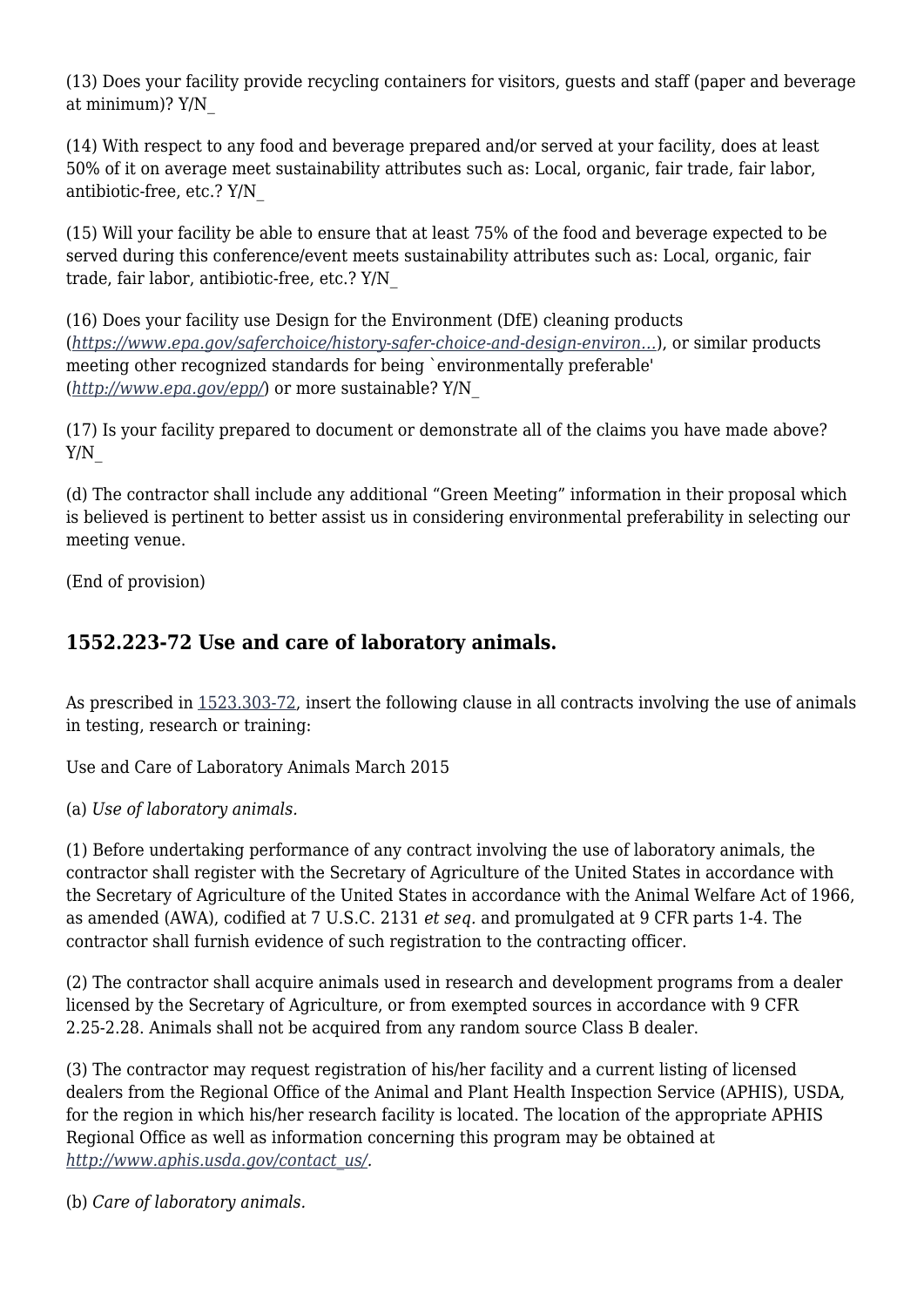(1) In the care of any live animals used or intended for use in the performance of this contract, the contractor shall adhere to:

(i) The standards and practices incorporated in the *Guide for Care and Use of Laboratory Animals,* prepared by the Institute of Laboratory Animal Research of the National Research Council of the National Academies (ILAR/NRC),

(ii) The Animal Welfare Regulations found in 9 CFR parts 1-4, and

(iii) The National Institutes of Health (NIH) Public Health Service (PHS) Policy on the Humane Care and Use of Laboratory Animals.

(2) In case of conflict between standards, the higher standard shall be used.

(3) The contractor's reports on portions of the contract in which animals were used shall contain a certificate stating that the animals were cared for in accordance with the principles enunciated in the *Guide for Care and Use of Laboratory Animals,* prepared by the ILAR/NRC, and/or in the Animal Welfare Regulations found in 9 CFR parts 1-4.

(End of clause)

# **1552.224-70 Social security numbers of consultants and certain sole proprietors and Privacy Act statement.**

As prescribed in [1524.104,](https://origin-www.acquisition.gov/%5Brp:link:epaar-part-1524%5D#Section_1524_104_T48_601420111) insert the following provision in all solicitations.

Social Security Numbers of Consultants and Certain Sole Proprietors and Privacy Act Statement (APR 1984)

(a) Section 6041 of title 26 of the U.S. Code requires EPA to file Internal Revenue Service (IRS) Form 1099 with respect to individuals who receive payments from EPA under purchase orders or contracts. Section 6109 of title 26 of the U.S. Code authorizes collection by EPA of the social security numbers of such individuals for the purpose of filing IRS Form 1099. Social security numbers obtained for this purpose will be used by EPA for the sole purpose of filing IRS Form 1099 in compliance with section 6041 of title 26 of the U.S. Code.

(b) If the offeror or quoter is an individual, consultant, or sole proprietor and has no Employer Identification Number, insert the offeror's or quoter's social security number on the following line.

(End of provision)

# **1552.227-76 Project employee confidentiality agreement.**

As prescribed in [1527.409,](https://origin-www.acquisition.gov/%5Brp:link:epaar-part-1527%5D#Section_1527_409_T48_601522112) insert the following clause:

Project Employee Confidentiality Agreement (MAY 1994)

(a) The Contractor recognizes that Contractor employees in performing this contract may have access to data, either provided by the Government or first generated during contract performance, of a sensitive nature which should not be released to the public without Environmental Protection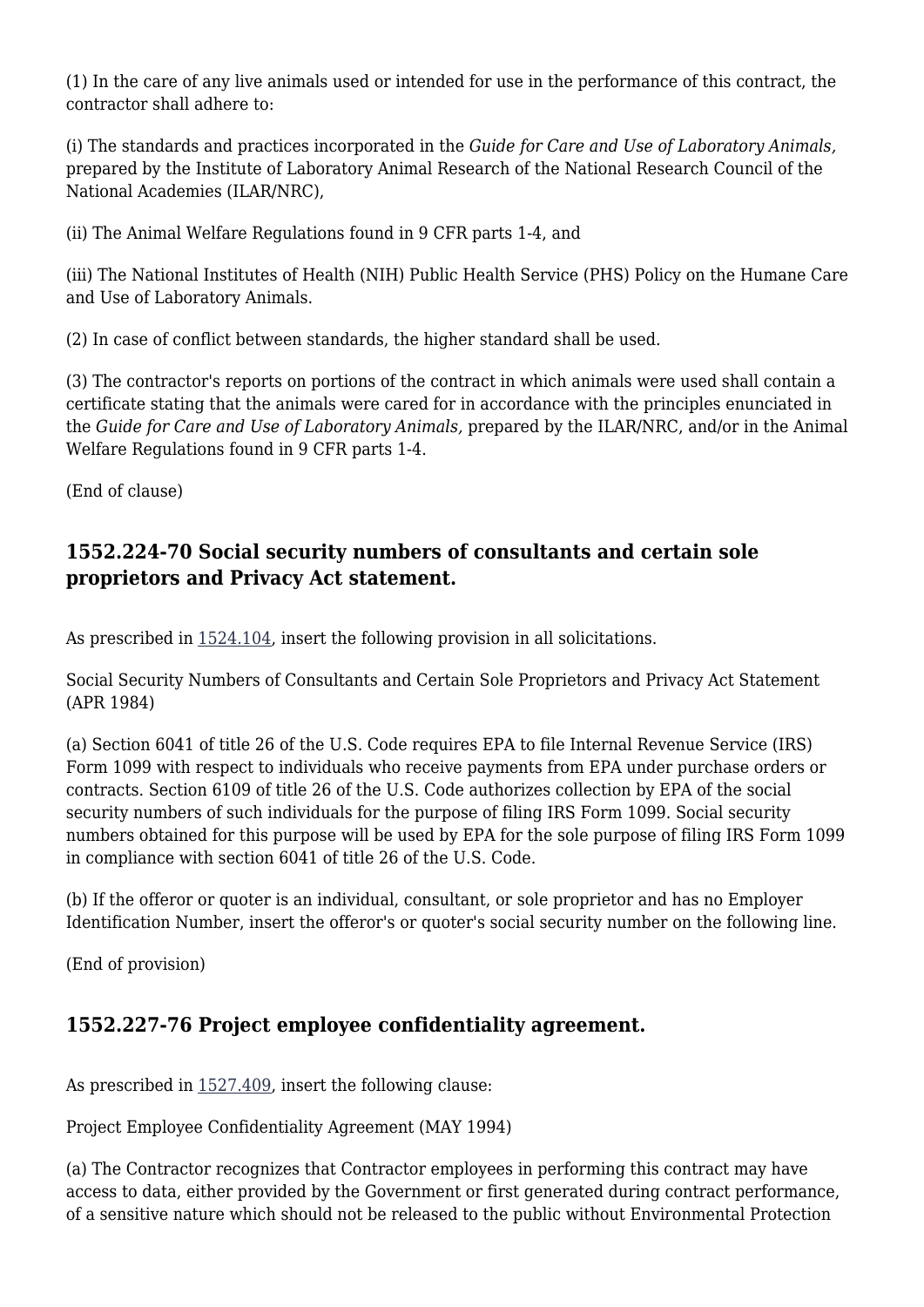Agency (EPA) approval. Therefore, the Contractor agrees to obtain confidentiality agreements from all of its employees working on requirements under this contract.

(b) Such agreements shall contain provisions which stipulate that each employee agrees that the employee will not disclose, either in whole or in part, to any entity external to EPA, the Department of Justice, or the Contractor, any information or data (as defined in FAR Section 27.401) provided by the Government or first generated by the Contractor under this contract, any site-specific cost information, or any enforcement strategy without first obtaining the written permission of the EPA Contracting Officer. If a contractor, through an employee or otherwise, is subpoenaed to testify or produce documents, which could result in such disclosure, the Contractor must provide immediate advance notification to the EPA so that the EPA can authorize such disclosure or have the opportunity to take action to prevent such disclosure. Such agreements shall be effective for the life of the contract and for a period of five (5) years after completion of the contract.

(c) The EPA may terminate this contract for convenience, in whole or in part, if it deems such termination necessary to prevent the unauthorized disclosure of information to outside entities. If such a disclosure occurs without the written permission of the EPA Contracting Officer, the Government may terminate the contract, for default or convenience, or pursue other remedies as may be permitted by law or this contract.

(d) The Contractor further agrees to insert in any subcontract or consultant agreement placed hereunder, except for subcontracts or consultant agreements for well drilling, fence erecting, plumbing, utility hookups, security guard services, or electrical services, provisions which shall conform substantially to the language of this clause, including this paragraph, unless otherwise authorized by the Contracting Officer.

*Alternate I* (JAN 2015). Contracts for other than Superfund work shall include Alternate I in this clause in lieu of paragraph (d).

(d) The Contractor agrees to insert in each subcontract or consultant agreement placed hereunder provisions which shall conform substantially to the language of this clause, including this paragraph (d), unless otherwise authorized by the Contracting Officer.

(End of clause)

# **1552.228-70 Insurance liability to third persons.**

As prescribed in [1528.301,](https://origin-www.acquisition.gov/%5Brp:link:epaar-part-1528%5D#Section_1528_301_T48_601523111) insert the following clause:

Insurance - Liability to Third Persons (OCT 2000)

(a)

(1) Except as provided in subparagraph (2) below, the Contractor shall provide and maintain workers' compensation, employer's liability, comprehensive general liability (bodily injury), and comprehensive automobile liability (bodily injury and property damage) insurance, and such other insurance as the Contracting officer may require under this contract.

(2) The Contractor may, with the approval of the Contracting officer, maintain a self-insurance program; provided that, with respect to workers' compensation, the Contractor is qualified pursuant to statutory authority.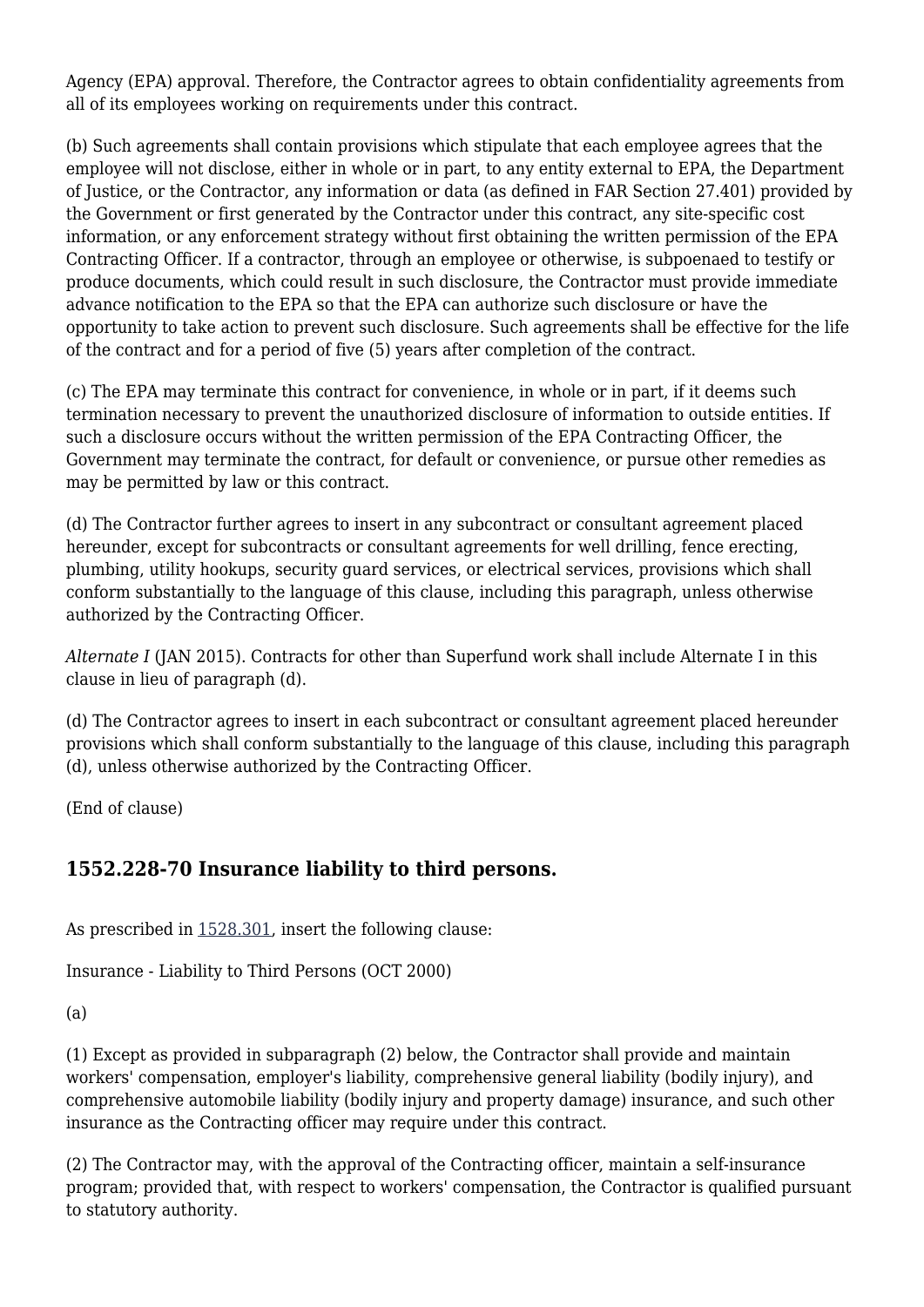(3) All insurance required by this paragraph shall be in a form and amount and for those periods as the Contracting officer may require or approve and with insurers approved by the Contracting officer.

(b) The Contractor agrees to submit for the Contracting officer's approval, to the extent and in the manner required by the Contracting officer, any other insurance that is maintained by the Contractor in connection with the performance of this contract and for which the Contractor seeks reimbursement.

(c) The Contractor shall be reimbursed for that portion of the reasonable cost of insurance allocable to this contract, and required or approved under this clause, in accordance with its established cost accounting practices.

(End of clause)

# **1552.229-70 [Reserved]**

# **1552.232-70 Submission of invoices.**

As prescribed in [1532.908,](https://origin-www.acquisition.gov/%5Brp:link:epaar-part-1532%5D#Section_1532_908_T48_601527511) insert the following clause:

Submission of Invoices (MAY 2019)

(a) *Electronic invoicing and the Invoice Processing Platform (IPP)* -

(1) *Definitions.* As used in this clause -

*Contract financing payment* and *invoice payment* are defined in Federal Acquisition Regulation (FAR) 32.001.

*Electronic form* means an automated system that transmits information electronically from the initiating system to all affected systems. Facsimile, email, and scanned documents are not acceptable electronic forms for submission of payment requests. However, scanned documents are acceptable when they are part of a submission of a payment request made using Invoice Processing Platform or another electronic form authorized by the Contracting Officer.

*Payment request* means any request for contract financing payment or invoice payment submitted by the Contractor under this contract.

(2)(i) Except as provided in paragraph (c) of this clause, the Contractor shall submit invoices using the electronic invoicing program Invoice Processing Platform (IPP), which is a secure web-based service provided by the U.S. Treasury that more efficiently manages government invoicing.

(ii) Under this contract, the following documents are required to be submitted as an attachment to the IPP invoice: (This is a fill-in for acceptable types of required documentation, such as an SF 1034 and 1035, or an invoice/self-designed form on company letterhead that contains the required information.)

(iii) The Contractor's Government Business Point of Contact (as listed in System for Award Management (SAM)) will receive enrollment instructions via email from the IPP. The Contractor must register within 3 to 5 days of receipt of such email from IPP.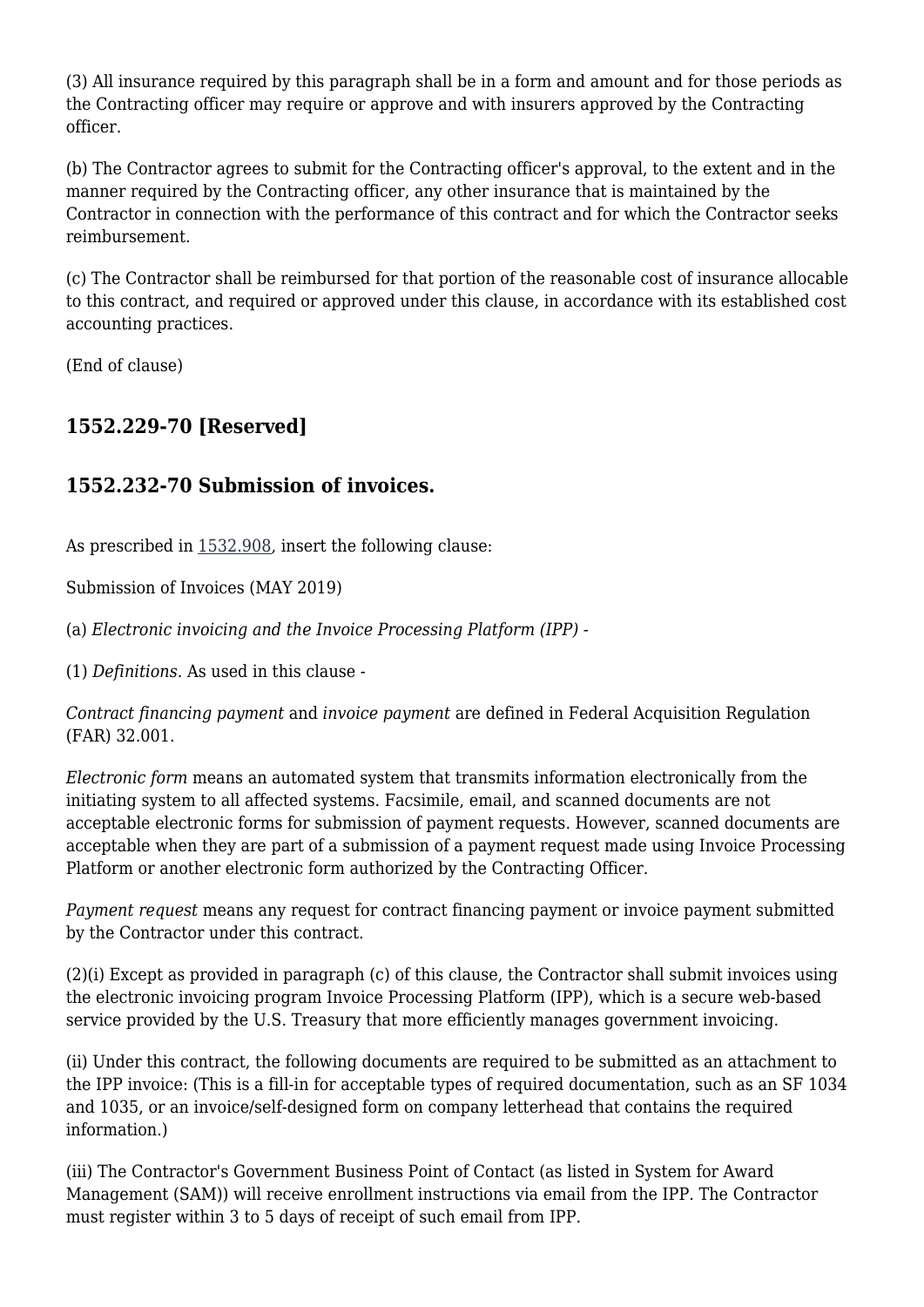(iv) Contractor assistance with enrollment can be obtained by contacting the IPP Production Helpdesk via email at *[IPPCustomerSupport@fiscal.treasury.gov](mailto:IPPCustomerSupport@fiscal.treasury.gov)* or by telephone at (866) 973-3131.

(3) If the Contractor is unable to comply with the requirement to use IPP for submitting invoices for payment, the Contractor shall submit a waiver request in writing to the Contracting Officer. The Contractor may submit an invoice using other than IPP only when -

(i) The Contracting Officer administering the contract for payment has determined, in writing, that electronic submission would be unduly burdensome to the Contractor; and in such cases, the Contracting Officer shall modify the contract to include a copy of the Determination; or

(ii) When the Governmentwide commercial purchase card is used as the method of payment.

(4) The Contractor shall submit any non-electronic payment requests using the method or methods specified in Section G of the contract.

(5) In addition to the requirements of this clause, the Contractor shall meet the requirements of the appropriate payment clauses in this contract when submitting payment requests.

(6) Invoices submitted through IPP will be either rejected, or accepted and paid, in their entirety, and will not be paid on a partial basis.

(b) *Invoice preparation.* The Contractor shall prepare its invoice or request for contract financing payment in accordance with FAR 32.905 on the prescribed Government forms, or the Contractor may submit self-designed forms which contain the required information. Standard Form 1034, *Public Voucher for Purchases and Services other than Personal,* is prescribed for used by contractors to show the amount claimed for reimbursement. Standard Form 1035, *Public Voucher for Purchases and Services other than Personal - Continuation Sheet,* is prescribed for use to furnish the necessary supporting detail or additional information required by the Contracting Officer.

#### (c) *Invoice content.*

(1) The Contractor shall prepare a contract level invoice or request for contract financing payment in accordance with the invoice preparation instructions. If contract work is authorized by an individual task order or delivery order (TO/DO), the invoice or request for contract financing payment shall also include a summary of the current and cumulative amounts claimed by cost element for each TO/DO and for the contract total, as well as any supporting data for each TO/DO as identified in the instructions.

(2) The invoice or request for contract financing payment shall include current and cumulative charges by major cost element such as direct labor, overhead, travel, equipment, and other direct costs. For current costs, each major cost element shall include the appropriate supporting schedule identified in the invoice preparation instructions. Cumulative charges represent the net sum of current charges by cost element for the contract period.

#### (d) *Subcontractor charges.*

(1) The charges for subcontracts shall be further detailed in a supporting schedule showing the major cost elements for each subcontract.

(2) On a case-by-case basis, when needed to verify the reasonableness of subcontractor costs, the Contracting Officer may require that the contractor obtain from the subcontractor cost information in the detail set forth in paragraph (c)(2) of this section. This information should be obtained through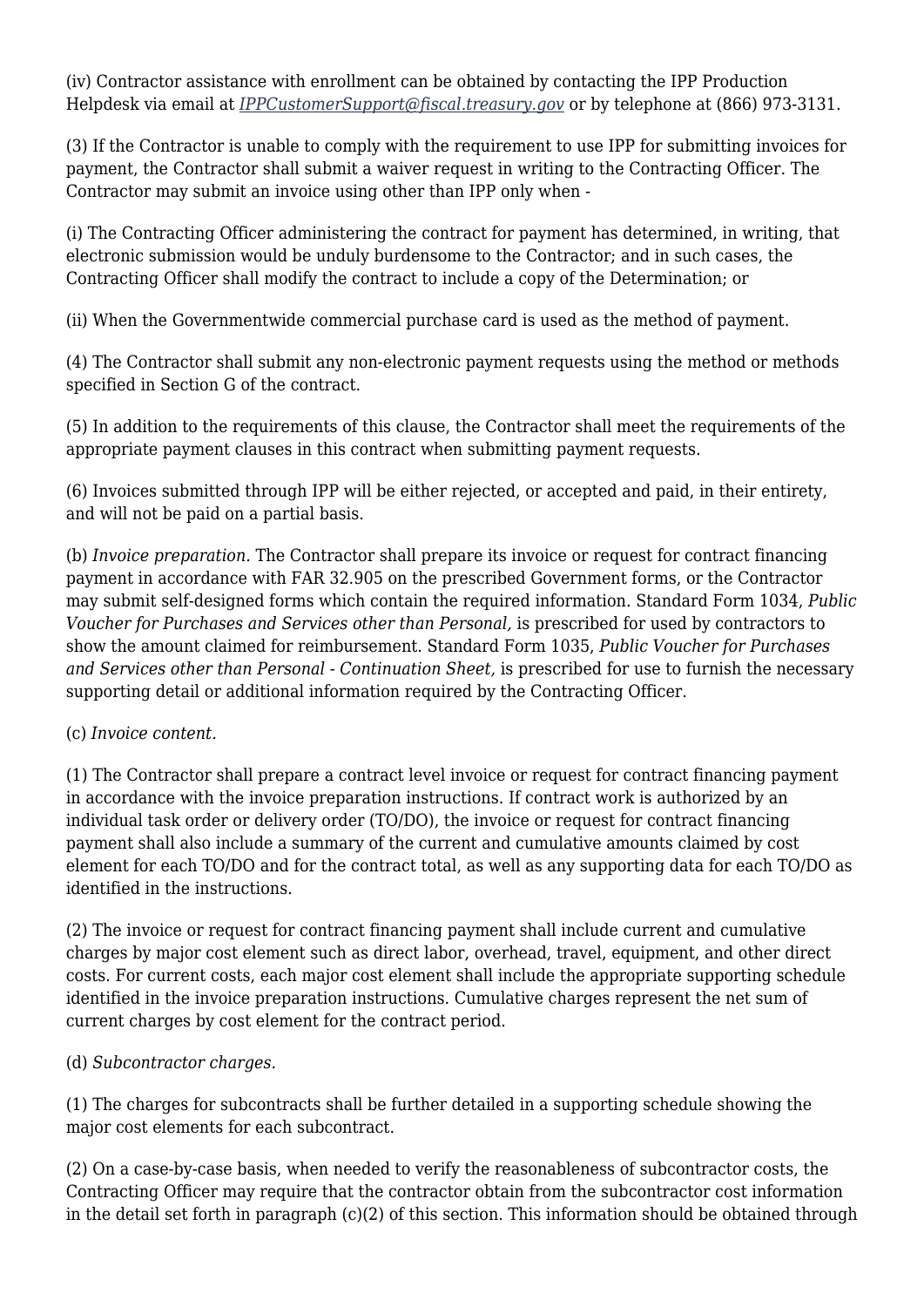a means which maintains subcontractor confidentiality (for example, via sealed envelopes), if the subcontractor expresses Confidential Business Information (CBI) concerns.

(e) *Period of performance indication.* Invoices or requests for contract financing payment must clearly indicate the period of performance for which payment is requested. Separate invoices or requests for contract financing payment are required for charges applicable to the base contract and each option period.

(f) *Invoice submittal.*

(1) Notwithstanding the provisions of the clause of this contract at FAR 52.216-7, *Allowable Cost and Payment,* invoices or requests for contract financing payment shall be submitted once per month unless there has been a demonstrated need and Contracting Officer approval for more frequent billings. When submitted on a monthly basis, the period covered by invoices or requests for contractor financing payments shall be the same as the period for monthly progress reports required under this contract.

(2) If the Contracting Officer allows submissions more frequently than monthly, one submittal each month shall have the same ending period of performance as the monthly progress report.

(3) Where cumulative amounts on the monthly progress report differ from the aggregate amounts claimed in the invoice(s) or request(s) for contract financing payments covering the same period, the contractor shall provide a reconciliation of the difference as part of the payment request.

(g) *EPA Invoice Preparation Instructions - SF 1034.* The information which a contractor is required to submit in its Standard Form 1034 is set forth as follows:

(1) U.S. Department, Bureau, or establishment and location - Insert the names and address of the servicing finance office, unless the contract specifically provides otherwise.

(2) Date Voucher Prepared - Insert date on which the public voucher is prepared and submitted.

(3) Contract/Delivery Order Number and Date - Insert the number and date of the contract and task order or delivery order, if applicable, under which reimbursement is claimed.

(4) Requisition Number and Date - Leave blank.

(5) Voucher Number - Insert the appropriate serial number of the voucher. A separate series of consecutive numbers, beginning with Number 1, shall be used by the contractor for each new contract. For an adjustment invoice, write "[*invoice number*] #Adj" at the voucher number. For a final invoice, put invoice number F. For a completion invoice, put invoice number #C.

(6) Schedule Number; Paid By; Date Invoice Received - Leave blank.

(7) Discount Terms - Enter terms of discount, if applicable.

(8) Payee's Account Number - This space may be used by the contractor to record the account or job number(s) assigned to the contract or may be left blank.

(9) Payee's Name and Address - Show the name of the contractor exactly as it appears in the contract and its correct address, except when an assignment has been made by the contractor, or the right to receive payment has been restricted, as in the case of an advance account. When the right to receive payment is restricted, the type of information to be shown in this space shall be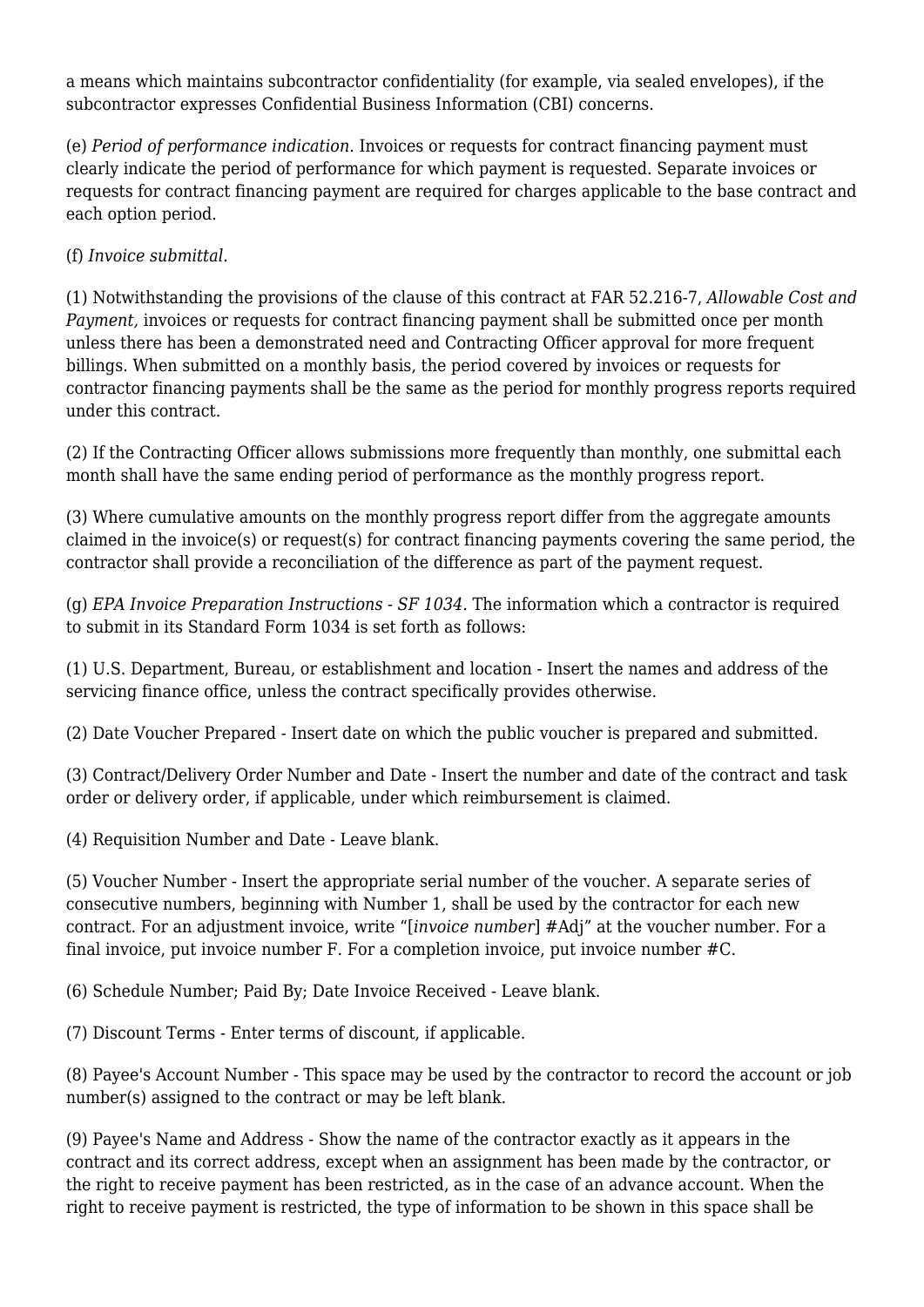furnished by the Contracting Officer.

(10) Shipped From; To; Weight Government B/L Number - Insert for supply contracts.

(11) Date of Delivery or Service - Show the month, day and year, beginning and ending dates of incurrence of costs claimed for reimbursement. Adjustments to costs for prior periods should identify the period applicable to their incurrence, *e.g.,* revised provisional or final indirect cost rates, award fee, etc.

(12) Articles or Services - Insert the following: "For detail, see Standard Form 1035 total amount claimed transferred from Page \_of Standard Form 1035." Insert "COST REIMBURSABLE - PROVISIONAL PAYMENT" or "INDEFINITE QUANTITY/INDEFINITE DELIVERY - PROVISIONAL PAYMENT" on the Interim public vouchers. Insert "COST REIMBURSABLE - COMPLETION VOUCHER" or "INDEFINITE QUANTITY/INDEFINITE DELIVERY - COMPLETION VOUCHER" on the Completion public voucher. Insert "COST REIMBURSABLE - FINAL VOUCHER" or "INDEFINITE QUANTITY/INDEFINITE DELIVERY - FINAL VOUCHER" on the final public voucher. Insert the following certification, signed by an authorized official, on the face of the Standard Form 1034:

"I certify that all payments requested are for appropriate purposes and in accordance with the agreements set forth in the contract."

(Name of Official)

(Title)

(13) Quantity; Unit Price - Insert for supply contracts.

(14) Amount - Insert the amount claimed for the period indicated in paragraph (g)(11) of this clause.

(h) *EPA Invoice Preparation Instructions - SF 1035.* The information which a contractor is required to submit in its Standard Form 1035 is set forth as follows:

(1) U.S. Department, Bureau, or Establishment - Insert the name and address of the servicing finance office.

(2) Voucher Number - Insert the voucher number as shown on the Standard Form 1034.

(3) Schedule Number - Leave blank.

(4) Sheet Number - Insert the sheet number if more than one sheet is used in numerical sequence. Use as many sheets as necessary to show the information required.

(5) Number and Date of Order - Insert payee's name and address as in the Standard Form 1034.

(6) Articles or Services - Insert the contract number as in the Standard Form 1034.

(7) Amount - Insert the latest estimated cost, fee (fixed, base, or award, as applicable), total contract value, and amount and type of fee payable (as applicable).

(8) A summary of claimed current and cumulative costs and fee by major cost element - Include the rate(s) at which indirect costs are claimed and indicate the base of each by identifying the line of costs to which each is applied. The rates invoiced should be as specified in the contract or by a rate agreement negotiated by EPA's Cost and Rate Negotiation Team.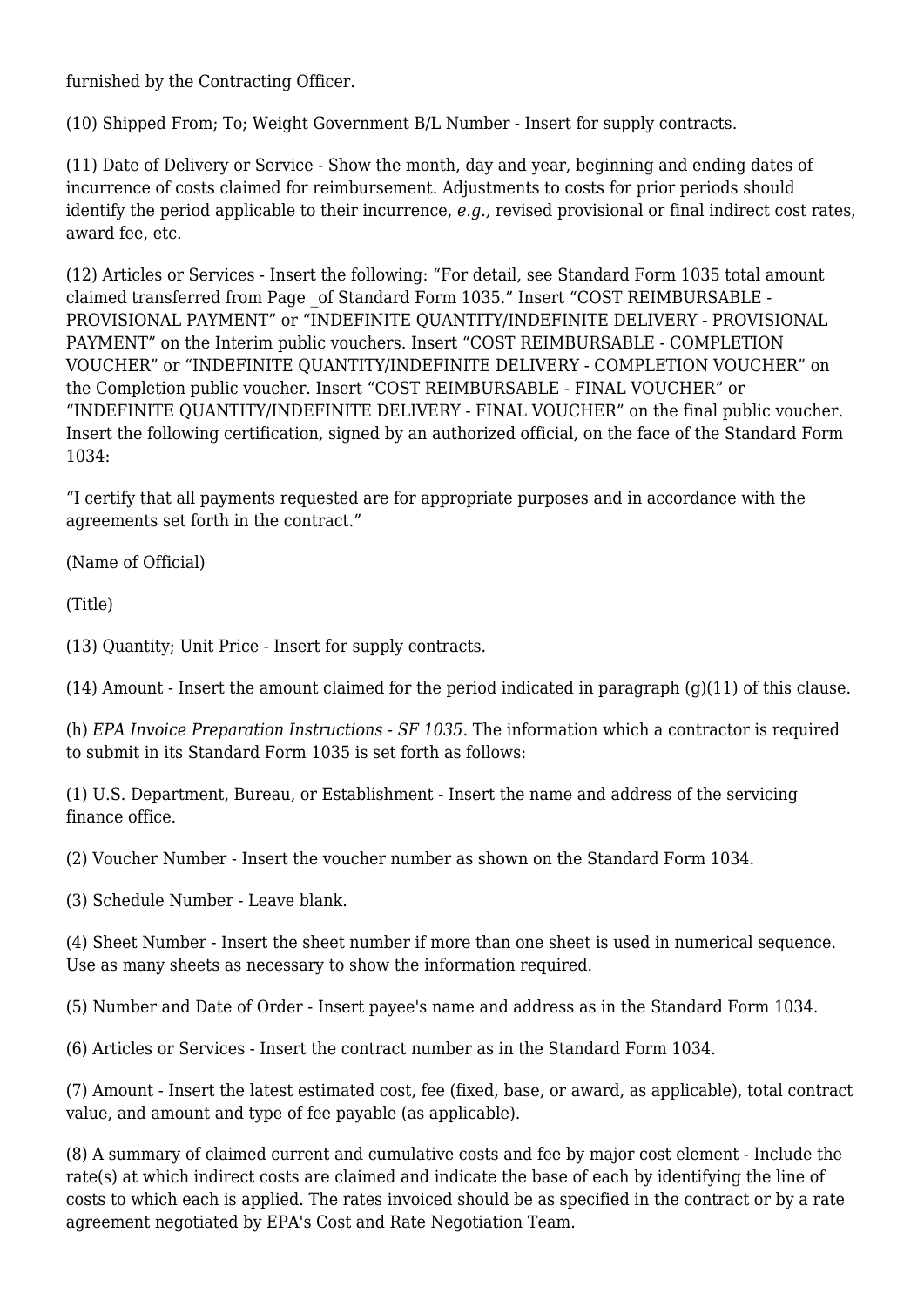(9) Fee - The fee shall be determined in accordance with instructions appearing in the contract.

*Note to paragraph (h)* - Amounts claimed on vouchers must be based on records maintained by the contractor to show by major cost element the amounts claimed for reimbursement for each applicable contract. The records must be maintained based on the contractor's fiscal year and should include reconciliations of any differences between the costs incurred and amounts claimed for reimbursement. A memorandum record reconciling the total indirect cost(s) claimed should also be maintained.

(i) *Supporting Schedules for Cost Reimbursement Contracts.* The following backup information is required as an attachment to the invoice as shown by category of cost:

(1) Direct Labor - Identify the number of hours (by contractor labor category and total) and the total loaded direct labor hours billed for the period in the invoice.

(2) Indirect Cost Rates - Identify by cost center, the indirect cost rate, the period, and the cost base to which it is applied.

(3) Subcontracts - Identify the major cost elements for each subcontract.

(4) Other Direct Costs - When the cost for an individual cost (*e.g.,* photocopying, material and supplies, telephone usage) exceeds \$1,000 per the invoice period, provide a detailed explanation for that cost category.

(5) Contractor Acquired Equipment (if authorized by the contract) - Identify by item the quantities, unit prices, and total dollars billed.

(6) Contractor Acquired Software (if authorized by the contract) - Identify by item the quantities, unit prices, and total dollars billed.

(7) Travel - When travel costs exceed \$2,000 per invoice period, identify by trip, the number of travelers, the duration of travel, the point of origin, destination, purpose of trip, transportation by unit price, per diem rates on daily basis and total dollars billed. Detailed reporting is not required for local travel. The manner of breakdown, *e.g.,* task order/delivery order basis with/without separate program management, contract period will be specified in the contract instructions.

*Note to paragraph (i)* - Any costs requiring advance consent by the Contracting Officer will be considered improper and will be disallowed, if claimed prior to receipt of Contracting Officer consent. Include the total cost claimed for the current and cumulative-to-date periods. After the total amount claimed, provide summary dollar amounts disallowed on the contract as of the date of the invoice. Also include an explanation of the changes in cumulative costs disallowed by addressing each adjustment in terms of: Voucher number, date, dollar amount, source, and reason for the adjustment. Disallowed costs should be identified in unallowable accounts in the contractor's accounting system.

(j) *Supporting Schedules for Time and Materials Contracts.* The following backup information is required as an attachment to the invoice as shown by category of cost:

(1) Direct Labor - Identify the number of hours (by contractor labor category and total) and the total direct labor hours billed for the period of the invoice.

(2) Subcontracts - Identify the major cost elements for each subcontract.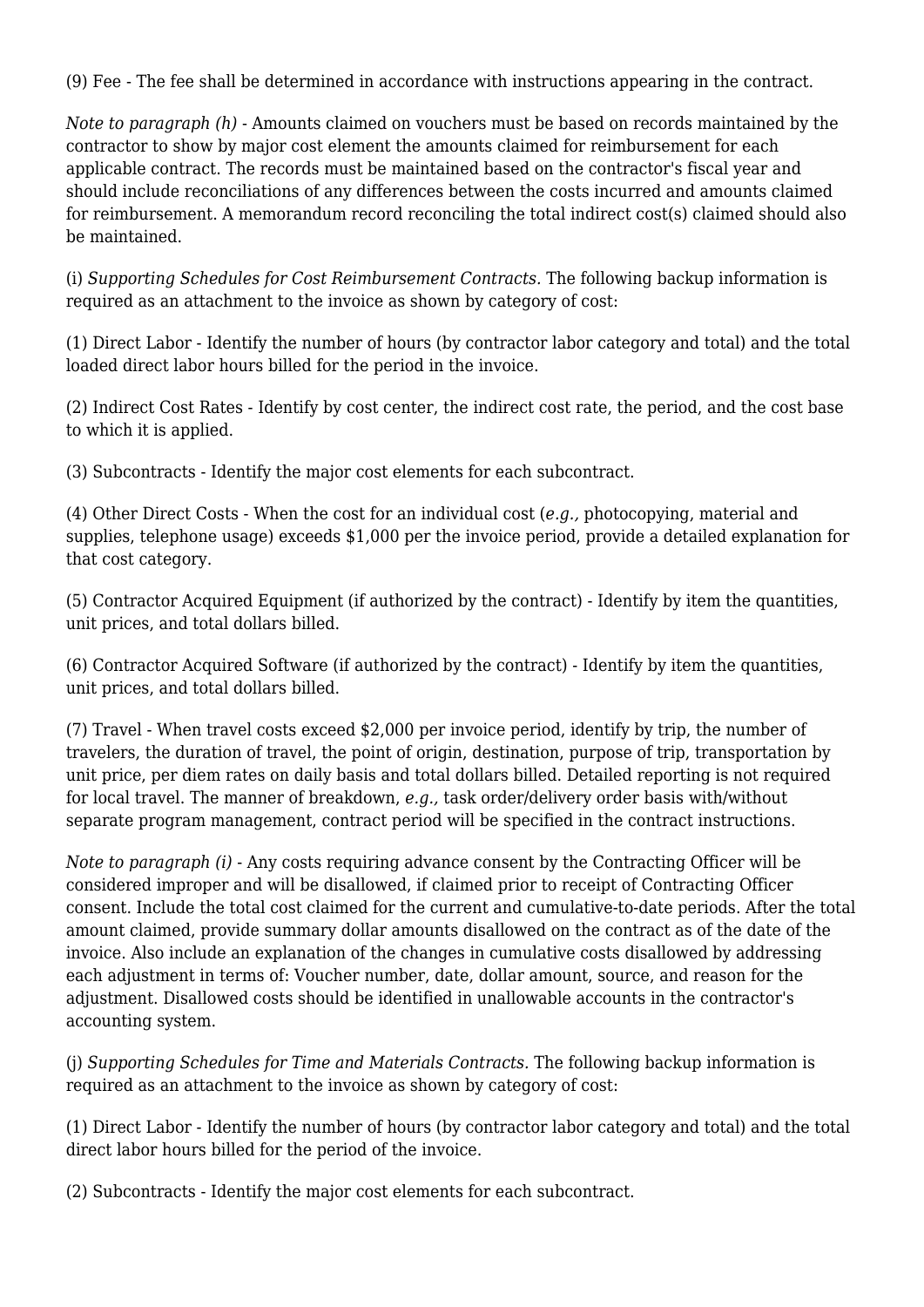(3) Other Direct Costs - When the cost for an individual cost (*e.g.,* photocopying, material and supplies, telephone usage) exceeds \$1,000 per the invoice period, provide a detailed explanation for that cost category.

(4) Indirect Cost Rates - Identify by cost center, the indirect cost rate, the period, and the cost base to which it is applied.

(5) Contractor Acquired Equipment - Identify by item the quantities, unit prices, and total dollars billed.

(6) Contractor Acquired Software - Identify by item the quantities, unit prices, and total dollars billed.

(7) Travel - When travel costs exceed \$2,000 per invoice period, identify by trip, the number of travelers, the duration of travel, the point of origin, destination, purpose of trip, transportation by unit price, per diem rates on daily basis and total dollars billed. Detailed reporting is not required for local travel. The manner of breakdown, *e.g.,* task order/delivery order basis with/without separate program management, contract period will be specified in the contract instructions.

*Note to paragraph (j)* - Any costs requiring advance consent by the Contracting Officer will be considered improper and will be disallowed, if claimed prior to receipt of Contracting Officer consent. Include the total cost claimed for the current and cumulative-to-date periods. After the total amount claimed, provide summary dollar amounts disallowed on the contract as of the date of the invoice. Also include an explanation of the changes in cumulative costs disallowed by addressing each adjustment in terms of: Voucher number, date, dollar amount, source, and reason for the adjustment. Disallowed costs should be identified in unallowable accounts in the contractor's accounting system.

(k) *Adjustment vouchers.* Adjustment vouchers should be submitted if finalized indirect rates were received but the rates are not for the entire period of performance. For example, the base period of performance is for a calendar year but your indirect rates are by fiscal year. Hence, only part of the base period can be adjusted for the applicable final indirect rates. These invoices should be annotated with "adj" after the invoice number.

(l) *Final vouchers.* Final Vouchers shall be submitted if finalized rates have been received for the entire period of performance. For example, the base period of performance is for a calendar year but your indirect rates are by fiscal year. You have received finalized rates for the entire base period that encompass both fiscal years that cover the base period. In accordance with FAR 52.216-7, these invoices shall be submitted within 60 days after settlement of final indirect cost rates. They should be annotated with the word "Final" or "F" after the invoice number. Due to system limitations, the invoice number cannot be more than 11 characters to include spaces.

(m) *Completion vouchers.* In accordance with FAR 52.216-7(d)(5), a completion voucher shall be submitted within 120 days (or longer if approved in writing by the Contracting Officer) after settlement of the final annual indirect cost rates for all years of a physically complete contract. The voucher shall reflect the settled amounts and rates. It shall include settled subcontract amounts and rates. The prime contractor is responsible for settling subcontractor amounts and rates included in the completion invoice. Since EPA's invoices must be on a period of performance basis, the contractor shall have a completion invoice for each year of the period of performance. This voucher must be submitted to the Contracting Officer for review and approval before final payment can be made on the contract. The Contracting Officer may request an audit of the completion vouchers before final payment is made. In addition, once approved, the Contracting Officer will request the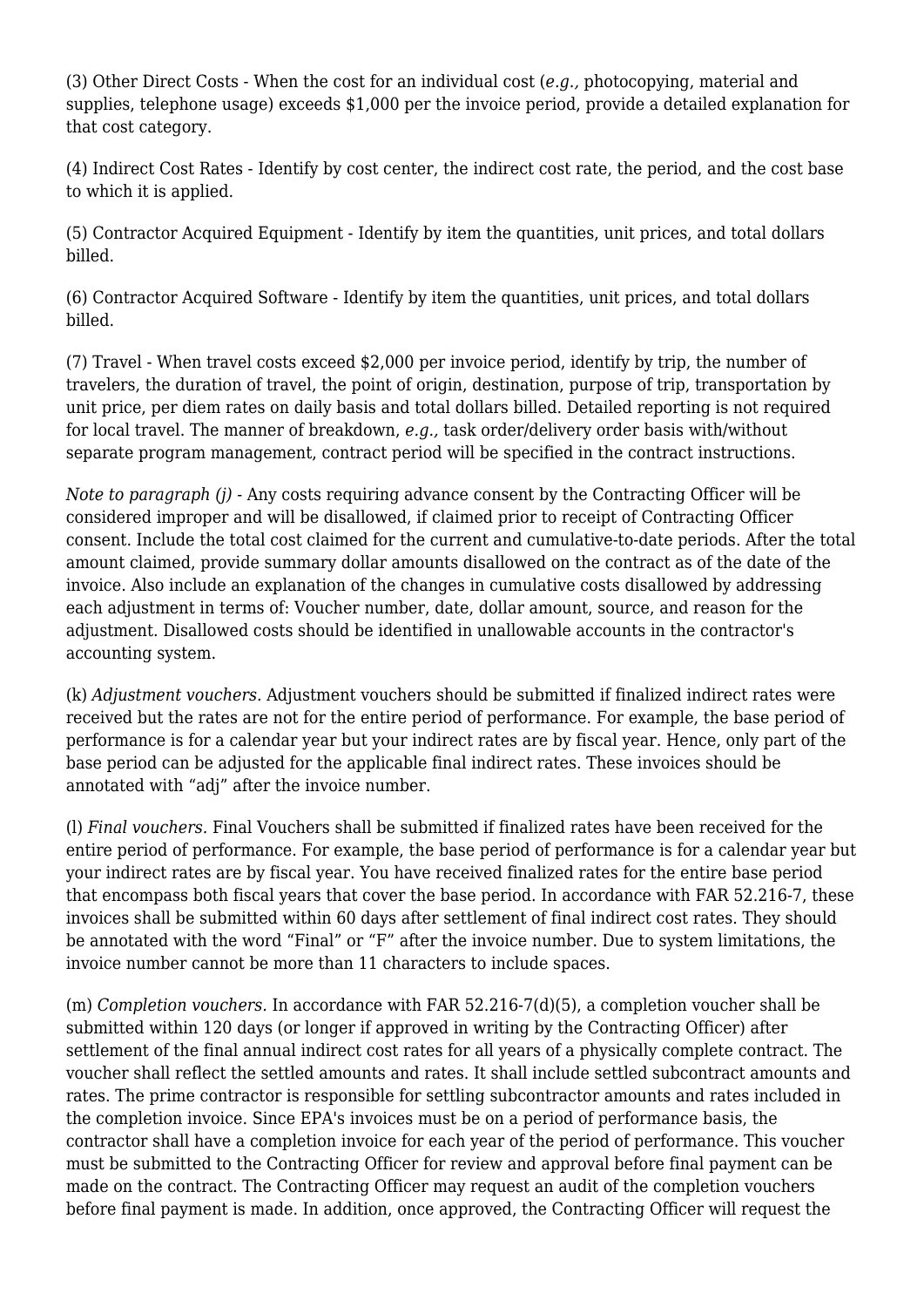appropriate closeout paperwork for the contract. For contracts separately invoiced by delivery or task order, provide a schedule showing final total costs claimed by delivery or task order and in total for the contract. In addition to the completion voucher, the contractor must submit the *Contractor's Release; Assignee's Release,* if applicable; the *Contractor's Assignment of Refunds, Rebates, Credits and other Amounts;* the *Assignee's Assignment of Refunds, Rebates, Credits and other Amounts,* if applicable; and the *Contractor's Affidavit of Waiver of Lien,* when required by the contract.

Alternate I (MAY 2019)

As prescribed in [1532.908,](https://origin-www.acquisition.gov/%5Brp:link:epaar-part-1532%5D#Section_1532_908_T48_601527511) substitute the following paragraphs (c)

(1) and (2) for paragraphs (c)

(1) and (2) if used in a non-commercial time and materials type contract:

(c)

(1) The Contractor shall prepare a contract level invoice or request for contract financing payment in accordance with the invoice preparation instructions. If contract work is authorized by individual task order or delivery order (TO/DO), the invoice or request for contract financing payment shall also include a summary of the current and cumulative amounts claimed by cost element for each TO/DO and for the contract total, as well as any supporting data for each TO/DO as identified in the instructions.

(2) The invoice or request for contract financing payment that employs a fixed rate feature shall include current and cumulative charges by contract labor category and by other major cost elements such as travel, equipment, and other direct costs. For current costs, each cost element shall include the appropriate supporting schedules identified in the invoice preparation instructions.

(End of clause)

# **1552.232-71--1552.232-73 [Reserved]**

# **1552.232-74 Payments - simplified acquisition procedures financing.**

As prescribed in [1532.003,](https://origin-www.acquisition.gov/%5Brp:link:epaar-part-1532%5D#Section_1532_003_T48_601527011) insert the following clause in solicitations and orders that will provide simplified acquisition procedures financing.

Payments - Simplified Acquisition Procedures Financing (JUN 2006)

Simplified acquisition procedures financing in the form of \_\_\_\_\_\_ [contracting officer insert *advance* (prior to performance) and/or *interim* (according to payment schedule] payment(s)) will be provided under this commercial item order in accordance with the payment schedule below. If both advance and interim payments are to be made, the payment schedule shown below will specify the type of payment provided for each line item.

The Government shall pay the contractor as follows upon the submission of invoices or vouchers approved by the Contracting Officer's Representative: [insert payment schedule].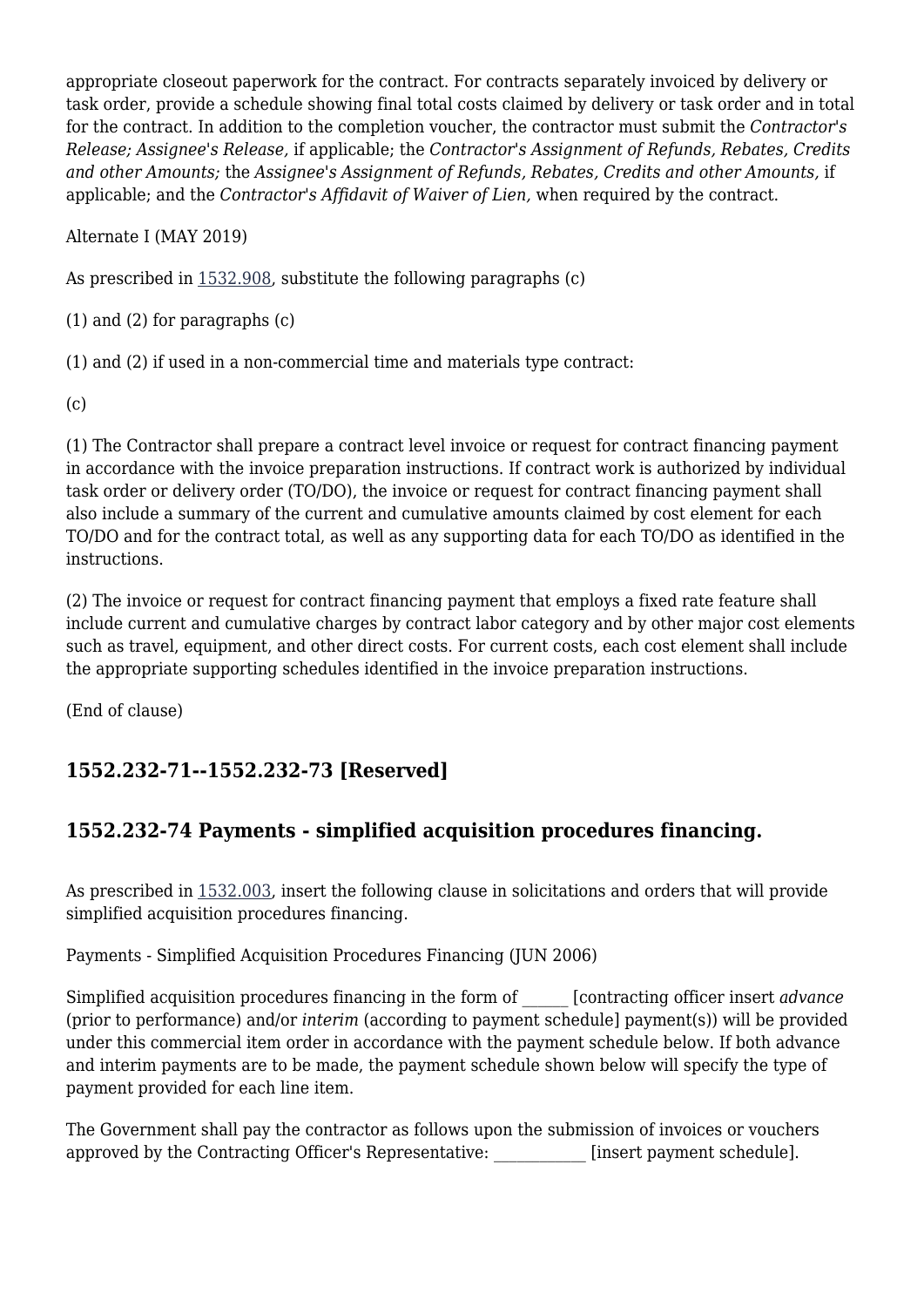# **1552.233-70 Notice of filing requirements for agency protests.**

As prescribed in  $1533.103$ , insert the following provision in all types of solicitations:

Notice of Filing Requirements for Agency Protests (JUL 1999)

Agency protests must be filed with the Contracting Officer in accordance with the requirements of FAR 33.103 (d) and (e). Within 10 calendar days after receipt of an adverse Contracting Officer decision, the protester may submit a written request for an independent review by the Head of the Contracting Activity. This independent review is available only as an appeal of a Contracting Officer decision on a protest. Accordingly, as provided in 4 CFR 21.2(a)(3), any protest to the GAO must be filed within 10 days of knowledge of the initial adverse Agency action.

## **1552.235-70 Screening business information for claims of confidentiality.**

As prescribed in [1535.007-70\(](https://origin-www.acquisition.gov/%5Brp:link:epaar-part-1535%5D#Section_1535_007_70_T48_601629012)a), insert the following contract clause in all types of contracts when the Contracting Officer has determined that during performance of this contract, the Contractor may be required to collect information to perform the work required under this contract. Some of the information may consist of trade secrets or commercial or financial information that would be considered as proprietary or confidential by the business that has the right to the information. The following clause enables EPA to resolve any claims of confidentiality concerning the information that the Contractor will furnish under a contract. The clause entitled "Treatment of Confidential Business Information" shall also be included in the contract:

Screening Business Information for Claims of Confidentiality (APR 1984)

(a) Whenever collecting information under this contract, the Contractor agrees to comply with the following requirements:

(1) If the Contractor collects information from public sources, such as books, reports, journals, periodicals, public records, or other sources that are available to the public without restriction, the Contractor shall submit a list of these sources to the appropriate program office at the time the information is initially submitted to EPA. The Contractor shall identify the information according to source.

(2) If the Contractor collects information from a State or local Government or from a Federal agency, the Contractor shall submit a list of these sources to the appropriate program office at the time the information is initially submitted to EPA. The Contractor shall identify the information according to source.

(3) If the Contractor collects information directly from a business or from a source that represents a business or businesses, such as a trade association:

(i) Before asking for the information, the Contractor shall identify itself, explain that it is performing contractual work for the U.S. Environmental Protection Agency, identify the information that it is seeking to collect, explain what will be done with the information, and give the following notice:

(A) You may, if you desire, assert a business confidentiality claim covering part or all of the information. If you do assert a claim, the information will be disclosed by EPA only to the extent, and by means of the procedures, set forth in 40 CFR part 2, subpart B.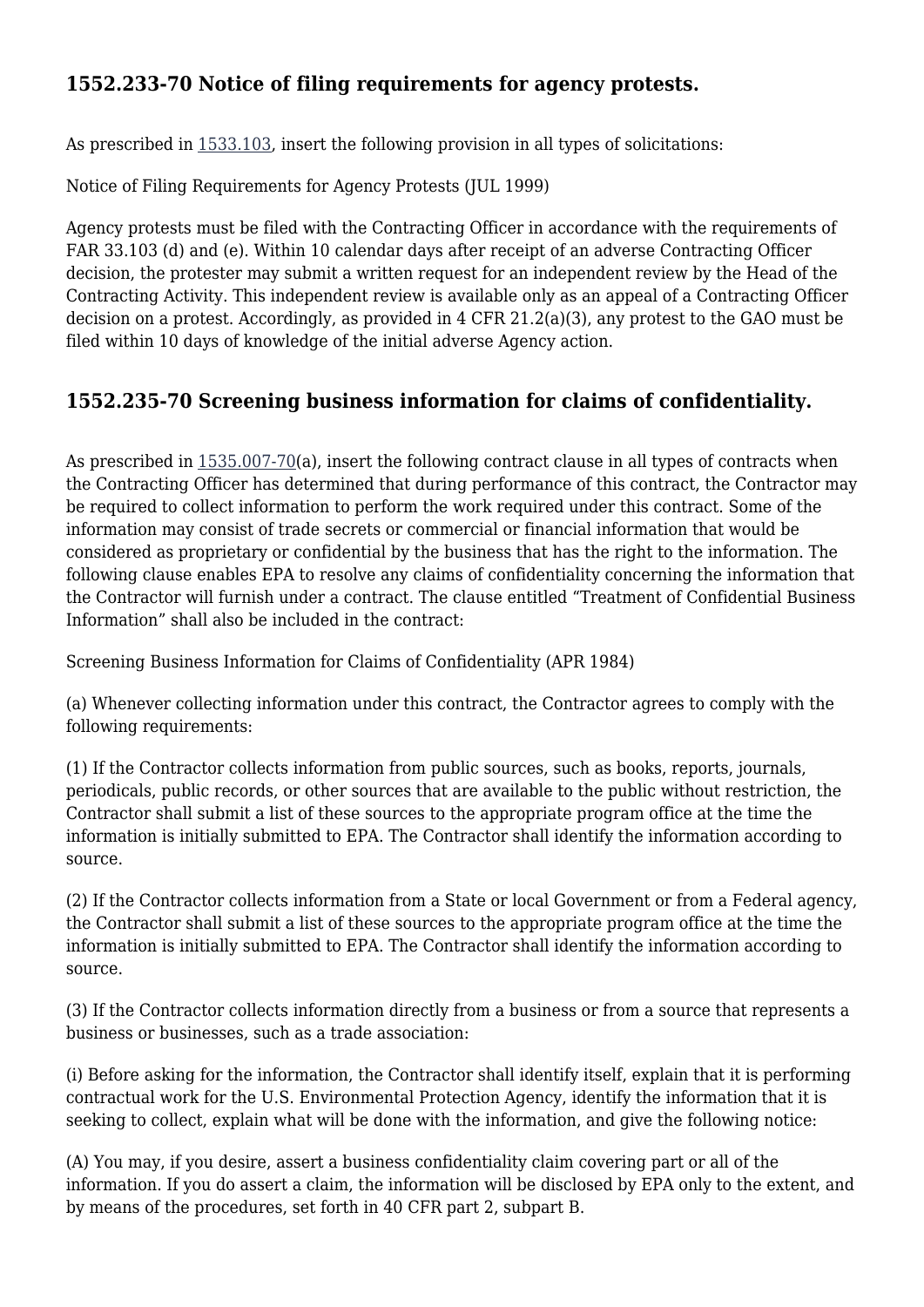(B) If no such claim is made at the time this information is received by the Contractor, it may be made available to the public by the Environmental Protection Agency without further notice to you.

(C) The contractor shall, in accordance with FAR part 9, execute a written agreement regarding the limitations of the use of this information and forward a copy of the agreement to the Contracting Officer.

(ii) Upon receiving the information, the Contractor shall make a written notation that the notice set out above was given to the source, by whom, in what form, and on what date.

(iii) At the time the Contractor initially submits the information to the appropriate program office, the Contractor shall submit a list of these sources, identify the information according to source, and indicate whether the source made any confidentiality claim and the nature and extent of the claim.

(b) The Contractor shall keep all information collected from nonpublic sources confidential in accordance with the clause in this contract entitled "Treatment of Confidential Business Information" as if it had been furnished to the Contractor by EPA.

(c) The Contractor agrees to obtain the written consent of the Contracting Officer, after a written determination by the appropriate program office, prior to entering into any subcontract that will require the subcontractor to collect information. The Contractor agrees to include this clause, including this paragraph (c), and the clause entitled "Treatment of Confidential Business Information" in all subcontracts awarded pursuant to this contract that require the subcontractor collect information.

(End of clause)

# **1552.235-71 Treatment of confidential business information.**

As prescribed in  $1535.007-70(b)$  $1535.007-70(b)$ , insert the following contract clause in all types of contracts when the Contracting Officer has determined that in the performance of a contract, EPA may furnish confidential business information to the Contractor that EPA obtained under the Clean Air Act (42 U.S.C. 7401 *et seq.*), the Federal Water Pollution Control Act (33 U.S.C. 1251, *et seq.*), the Safe Drinking Water Act (42 U.S.C. 300f *et seq.*), the Federal Insecticide, Fungicide, and Rodenticide Act (7 U.S.C. 136 *et seq.*), the Federal Food, Drug, and Cosmetic Act (21 U.S.C. 301 *et seq.*), the Resource Conservation and Recovery Act (42 U.S.C. 6901 *et seq.*), or the Toxic Substances Control Act (15 U.S.C. 2601 *et seq.*). EPA regulations on confidentiality of business information in 40 CFR part 2 subpart B require that the Contractor agree to the clause entitled "Treatment of Confidential Business Information" before any confidential business information may be furnished to the Contractor:

Treatment of Confidential Business Information (APR 1984)

(a) The Contracting Officer, after a written determination by the appropriate program office, may disclose confidential business information to the Contractor necessary to carry out the work required under this contract. The Contractor agrees to use the confidential information only under the following conditions:

(1) The Contractor and Contractor's Employees shall: (i) use the confidential information only for the purposes of carrying out the work required by the contract; (ii) not disclose the information to anyone other than EPA employees without the prior written approval of the Assistant General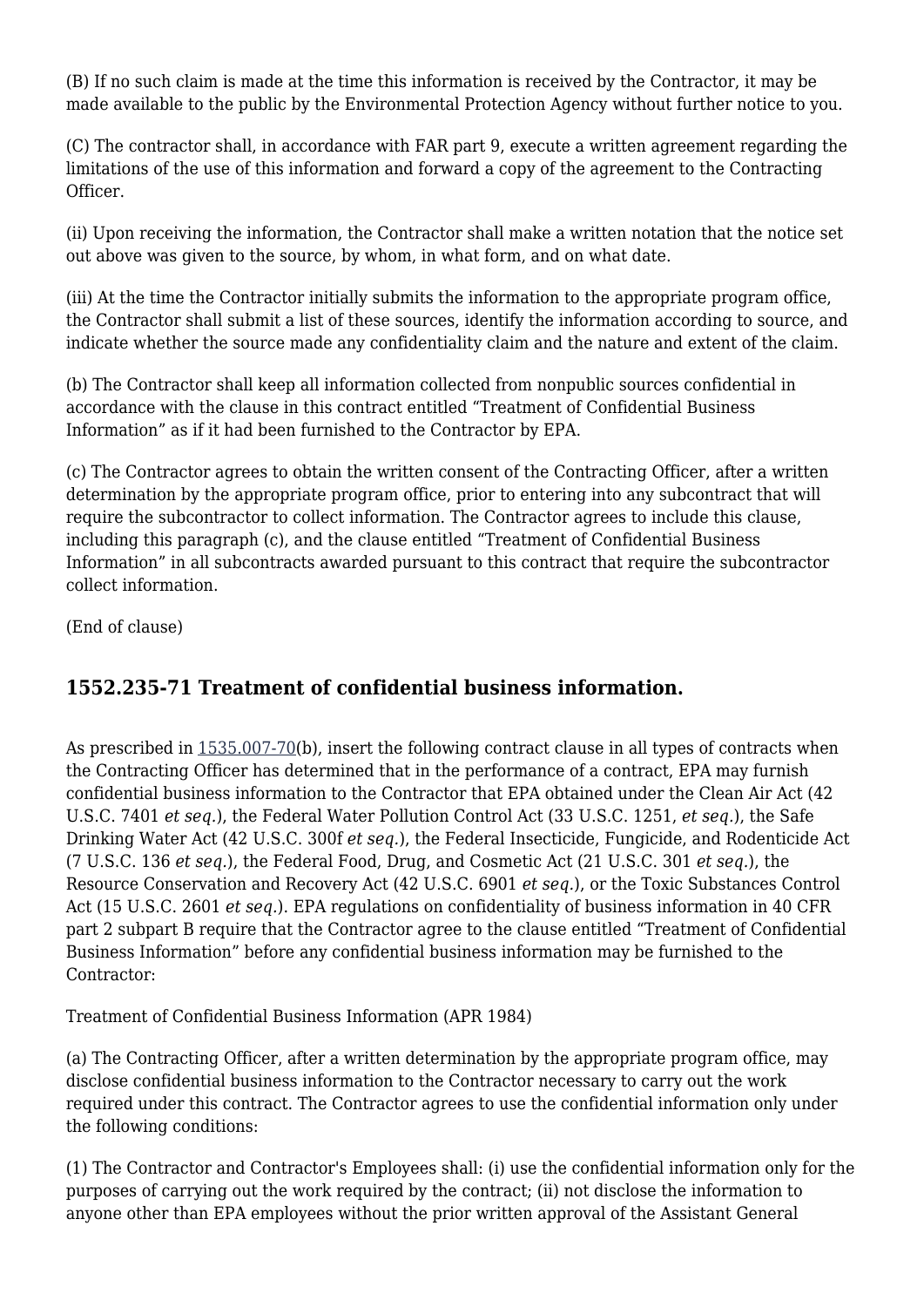Counsel for Contracts and Information Law; and (iii) return to the Contracting Officer all copies of the information, and any abstracts or excerpts therefrom, upon request by the Contracting Officer, whenever the information is no longer required by the Contractor for the performance of the work required by the contract, or upon completion of the contract.

(2) The Contractor shall obtain a written agreement to honor the above limitations from each of the Contractor's employees who will have access to the information before the employee is allowed access.

(3) The Contractor agrees that these contract conditions concerning the use and disclosure of confidential information are included for the benefit of, and shall be enforceable by, both EPA and any affected business having a proprietary interest in the information.

(4) The Contractor shall not use any confidential information supplied by EPA or obtained during performance hereunder to compete with any business to which the confidential information relates.

(b) The Contractor agrees to obtain the written consent of the Contracting Officer, after a written determination by the appropriate program office, prior to entering into any subcontract that will involve the disclosure of confidential business information by the Contractor to the subcontractor. The Contractor agrees to include this clause, including this paragraph (b), in all subcontracts awarded, pursuant to this contract, that require the furnishing of confidential business information to the subcontractor.

(End of clause)

# **1552.235-72 [Reserved]**

# **1552.235-73 Access to Federal Insecticide, Fungicide, and Rodenticide Act Confidential Business Information (APR 1996).**

As prescribed in [1535.007\(](https://origin-www.acquisition.gov/%5Brp:link:epaar-part-1535%5D#Section_1535_007_T48_601629011)a), insert the following provision:

Access to Federal Insecticide, Fungicide, and Rodenticide Act Confidential Business Information (APR 1996)

In order to perform duties under the contract, the Contractor will need to be authorized for access to Federal Insecticide, Fungicide, and Rodenticide Act (FIFRA) confidential business information (CBI). The Contractor and all of its employees handling CBI while working under the contract will be required to follow the procedures contained in the security manual entitled "FIFRA Information Security Manual." These procedures include applying for FIFRA CBI access authorization for each individual working under the contract who will have access to FIFRA CBI, execution of confidentiality agreements, and designation by the Contractor of an individual to serve as a Document Control Officer. The Contractor will be required to abide by those clauses contained in EPAAR [1552.235-70](https://origin-www.acquisition.gov/%5Brp:link:epaar-part-1552%5D#Section_1552_235_70_T48_6018371160), 1552.235- 71, and [1552.235-77](https://origin-www.acquisition.gov/%5Brp:link:epaar-part-1552%5D#Section_1552_235_77_T48_6018371167) that are appropriate to the activities set forth in the contract.

Until EPA has approved the Contractor's security plan, the Contractor may not be authorized for FIFRA CBI access away from EPA facilities.

(End of provision)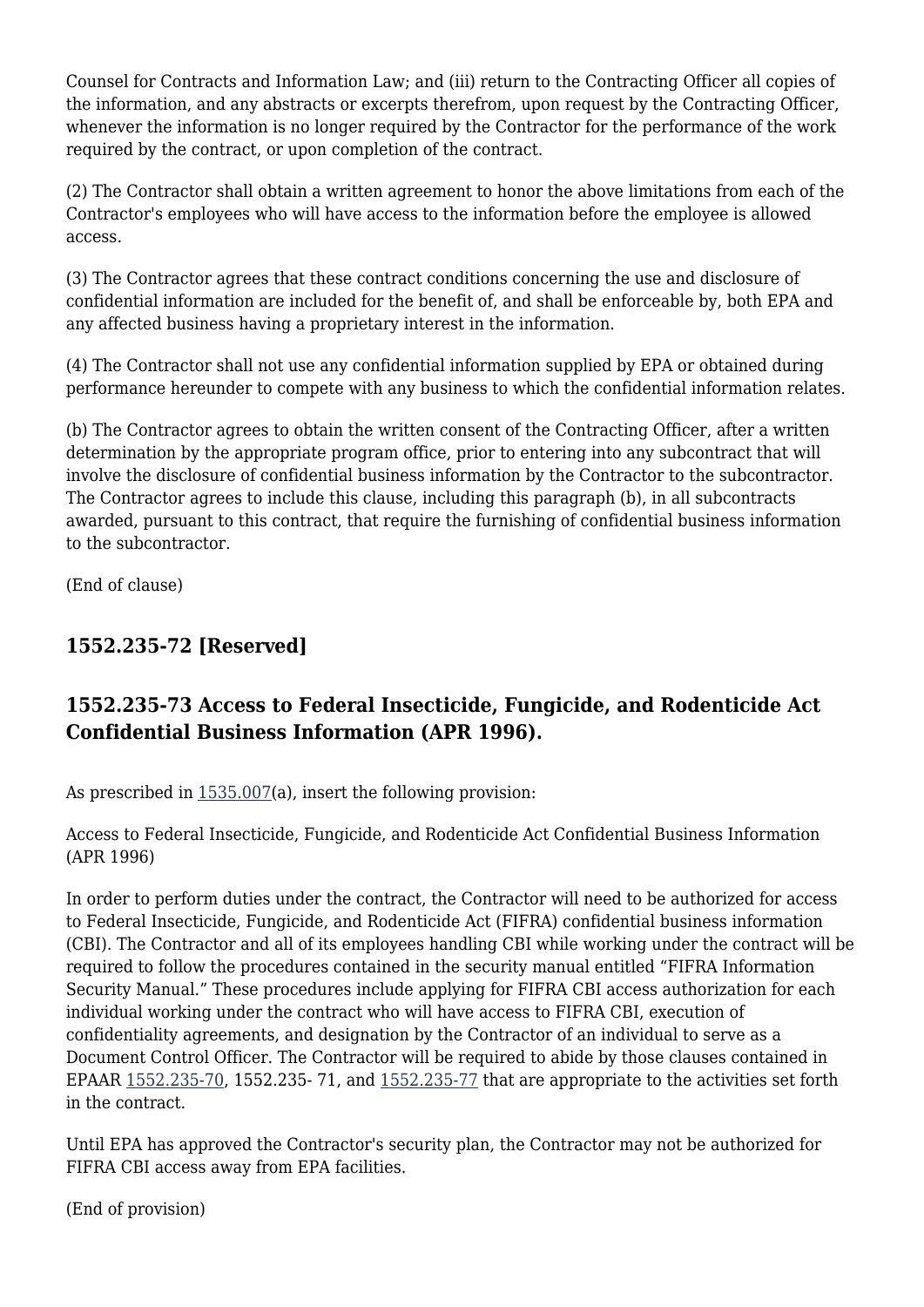## **1552.235-74 [Reserved]**

## **1552.235-75 Access to Toxic Substances Control Act Confidential Business Information (APR 1996).**

As prescribed in [1535.007\(](https://origin-www.acquisition.gov/%5Brp:link:epaar-part-1535%5D#Section_1535_007_T48_601629011)b), insert the following provision:

Access to Toxic Substances Control Act Confidential Business Information (APR 1996)

In order to perform duties under the contract, the Contractor will need to be authorized for access to Toxic Substances Control Act (TSCA) confidential business information (CBI). The Contractor and all of its employees handling CBI while working under the contract will be required to follow the procedures contained in the security manual entitled "TSCA Confidential Business Information Security Manual." These procedures include applying for TSCA CBI access authorization for each individual working under the contract who will have access to TSCA CBI, execution of confidentiality agreements, and designation by the Contractor of an individual to serve as a Document Control Officer. The Contractor will be required to abide by those clauses contained in EPAAR [1552.235-70,](https://origin-www.acquisition.gov/%5Brp:link:epaar-part-1552%5D#Section_1552_235_70_T48_6018371160) [1552.235-71,](https://origin-www.acquisition.gov/%5Brp:link:epaar-part-1552%5D#Section_1552_235_71_T48_6018371161) and [1552.235-78](https://origin-www.acquisition.gov/%5Brp:link:epaar-part-1552%5D#Section_1552_235_78_T48_6018371168) that are appropriate to the activities set forth in the contract.

Until EPA has inspected and approved the Contractor's facilities, the Contractor may not be authorized for TSCA CBI access away from EPA facilities.

(End of provision)

## **1552.235-76 Treatment of Confidential Business Information (APR 1996).**

As prescribed in [1535.007-70\(](https://origin-www.acquisition.gov/%5Brp:link:epaar-part-1535%5D#Section_1535_007_70_T48_601629012)c), insert the following clause:

Treatment of Confidential Business Information (TSCA)(APR 1996)

(a) The Project Officer (PO) or his/her designee, after a written determination by the appropriate program office, may disclose confidential business information (CBI) to the Contractor necessary to carry out the work required under this contract. The Contractor agrees to use the CBI only under the following conditions:

(1) The Contractor and Contractor's employees shall (i) use the CBI only for the purposes of carrying out the work required by the contract; (ii) not disclose the information to anyone other than properly cleared EPA employees without the prior written approval of the Assistant General Counsel for Information Law or his/her designee; and (iii) return the CBI to the PO or his/her designee, whenever the information is no longer required by the Contractor for performance of the work required by the contract, or upon completion of the contract.

(2) The Contractor shall obtain a written agreement to honor the above limitations from each of the Contractor's employees who will have access to the information before the employee is allowed access.

(3) The Contractor agrees that these contract conditions concerning the use and disclosure of CBI are included for the benefit of, and shall be enforceable by, both EPA and any affected businesses having a proprietary interest in the information.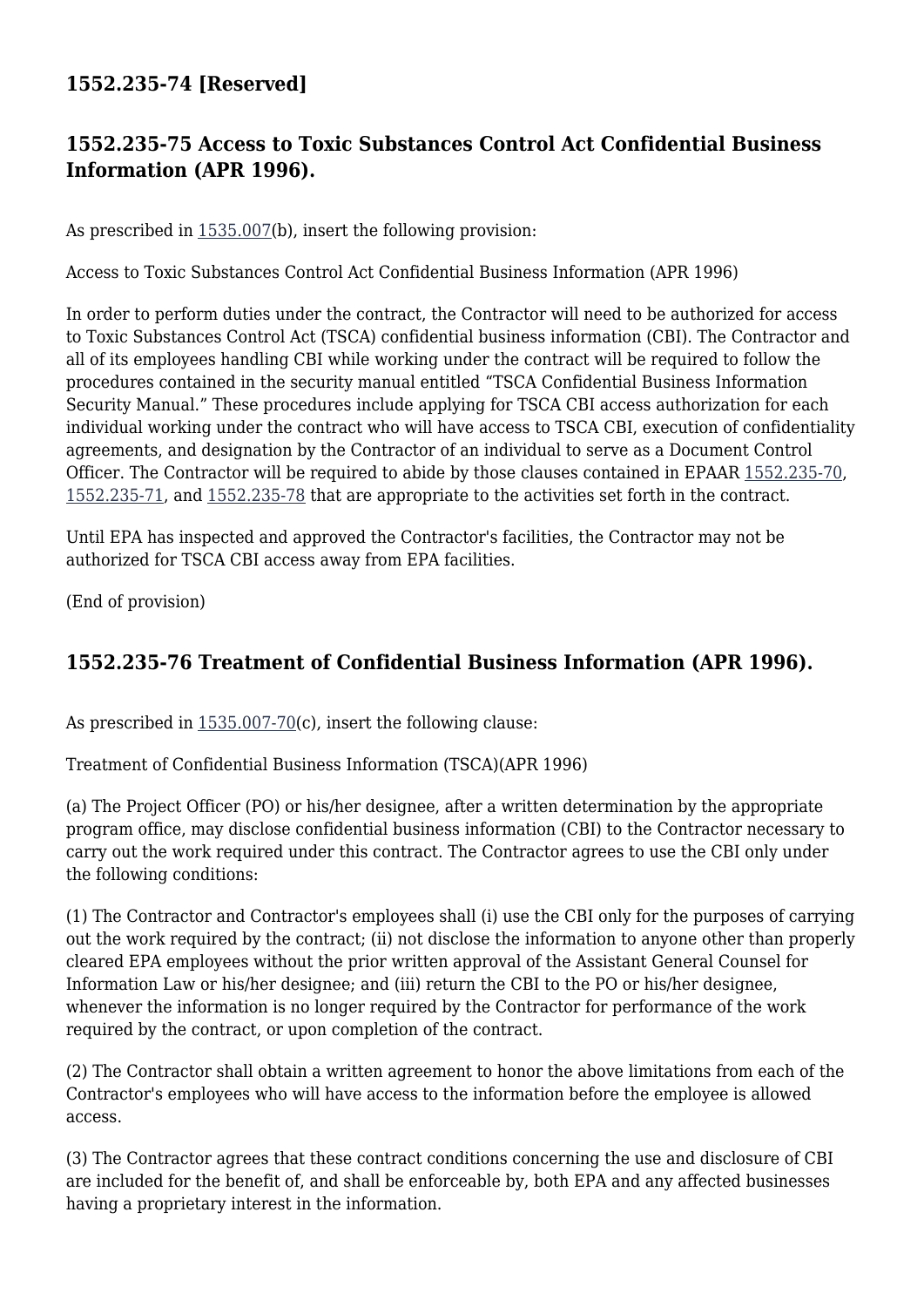(4) The Contractor shall not use any CBI supplied by EPA or obtained during performance hereunder to compete with any business to which the CBI relates.

(b) The Contractor agrees to obtain the written consent of the CO, after a written determination by the appropriate program office, prior to entering into any subcontract that will involve the disclosure of CBI by the Contractor to the subcontractor. The Contractor agrees to include this clause, including this paragraph (b), in all subcontracts awarded pursuant to this contract that require the furnishing of CBI to the subcontractor.

(End of clause)

# **1552.235-77 Data Security for Federal Insecticide, Fungicide and Rodenticide Act Confidential Business Information (DEC 1997).**

As prescribed in [1535.007-70\(](https://origin-www.acquisition.gov/%5Brp:link:epaar-part-1535%5D#Section_1535_007_70_T48_601629012)d), insert the following clause:

Data Security for Federal Insecticide, Fungicide, and Rodenticide Act Confidential Business Information (DEC 1997)

The Contractor shall handle Federal Insecticide, Fungicide, and Rodenticide Act (FIFRA) confidential business information (CBI) in accordance with the contract clause entitled "Treatment of Confidential Business Information" and "Screening Business Information for Claims of Confidentiality," the provisions set forth below, and the Contractor's approved detailed security plan.

(a) The Project Officer (PO) or his/her designee, after a written determination by the appropriate program office, may disclose FIFRA CBI to the contractor necessary to carry out the work required under this contract. The Contractor shall protect all FIFRA CBI to which it has access (including CBI used in its computer operations) in accordance with the following requirements:

(1) The Contractor and Contractor's employees shall follow the security procedures set forth in the FIFRA Information Security Manual. The manual may be obtained from the Project Officer (PO) or the Chief, Information Services Branch (ISB), Program Management and Support Division, Office of Pesticide Programs (OPP) (H7502C), U.S. Environmental Protection Agency, 1200 Pennsylvania Ave., NW., Washington, DC 20460.

(2) The Contractor and Contractor's employees shall follow the security procedures set forth in the Contractor's security plan(s) approved by EPA.

(3) Prior to receipt of FIFRA CBI by the Contractor, the Contractor shall ensure that all employees who will be cleared for access to FIFRA CBI have been briefed on the handling, control, and security requirements set forth in the FIFRA Information Security Manual.

(4) The Contractor Document Control Officer (DCO) shall obtain a signed copy of the FIFRA "Contractor Employee Confidentiality Agreement" from each of the Contractor's employees who will have access to the information before the employee is allowed access.

(b) The Contractor agrees that these requirements concerning protection of FIFRA CBI are included for the benefit of, and shall be enforceable by, both EPA and any affected business having a proprietary interest in the information.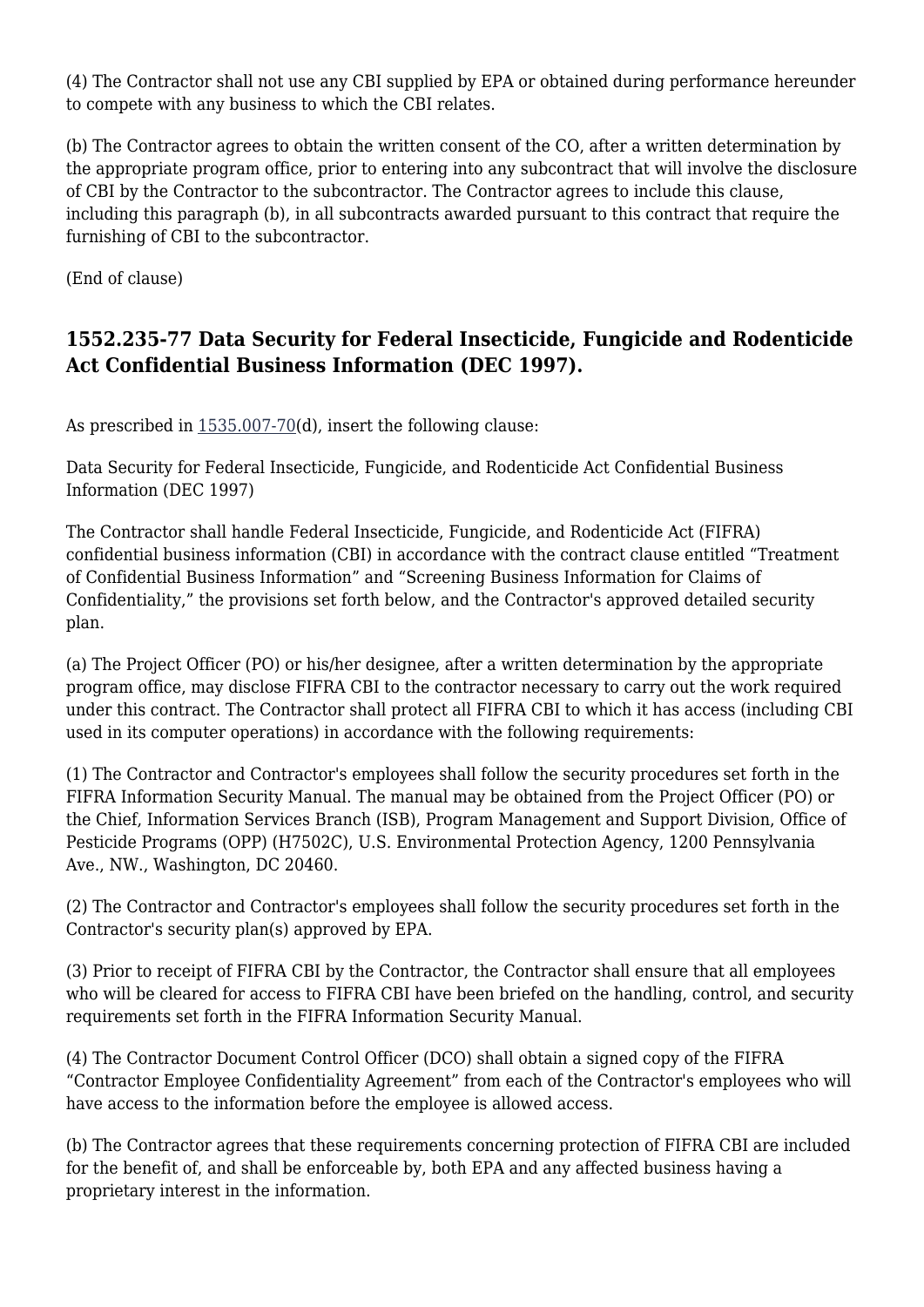(c) The Contractor understands that CBI obtained by EPA under FIFRA may not be disclosed except as authorized by the Act, and that any unauthorized disclosure by the Contractor or the Contractor's employees may subject the Contractor and the Contractor's employees to the criminal penalties specified in FIFRA (7 U.S.C. 136h(f)). For purposes of this contract, the only disclosures that EPA authorizes the Contractor to make are those set forth in the clause entitled "Treatment of Confidential Business Information."

(d) The Contractor agrees to include the provisions of this clause, including this paragraph (d), in all subcontracts awarded pursuant to this contract that require the furnishing of CBI to the subcontractor.

(e) At the request of EPA or at the end of the contract, the Contractor shall return to the EPA PO or his/her designee all documents, logs, and magnetic media which contain FIFRA CBI. In addition, each Contractor employee who has received FIFRA CBI clearance will sign a "Confidentiality Agreement for Contractor Employees Upon Relinquishing FIFRA CBI Access Authority." The Contractor DCO will also forward those agreements to the EPA PO or his/her designee, with a copy to the CO, at the end of the contract.

(f) If, subsequent to the date of this contract, the Government changes the security requirements, the CO shall equitably adjust affected provisions of this contract, in accordance with the "Changes" clause when:

(1) The Contractor submits a timely written request for an equitable adjustment; and

(2) The facts warrant an equitable adjustment.

(End of clause)

### **1552.235-78 Data Security for Toxic Substances Control Act Confidential Business Information (DEC 1997).**

As prescribed in  $1535.007-70(e)$  $1535.007-70(e)$ , insert the following clause:

Data Security for Toxic Substances Control Act Confidential Business Information (DEC 1997)

The Contractor shall handle Toxic Substances Control Act (TSCA) confidential business information (CBI) in accordance with the contract clause entitled "Treatment of Confidential Business Information" and "Screening Business Information for Claims of Confidentiality."

(a) The Project Officer (PO) or his/her designee, after a written determination by the appropriate program office, may disclose TSCA CBI to the contractor necessary to carry out the work required under this contract. The Contractor shall protect all TSCA CBI to which it has access (including CBI used in its computer operations) in accordance with the following requirements:

(1) The Contractor and Contractor's employees shall follow the security procedures set forth in the TSCA CBI Security Manual. The manual may be obtained from the Director, Information Management Division (IMD), Office of Pollution Prevention and Toxics (OPPT), U.S. Environmental Protection Agency (EPA), 1200 Pennsylvania Ave., NW., Washington, DC 20460. Prior to receipt of TSCA CBI by the Contractor, the Contractor shall ensure that all employees who will be cleared for access to TSCA CBI have been briefed on the handling, control, and security requirements set forth in the TSCA CBI Security Manual.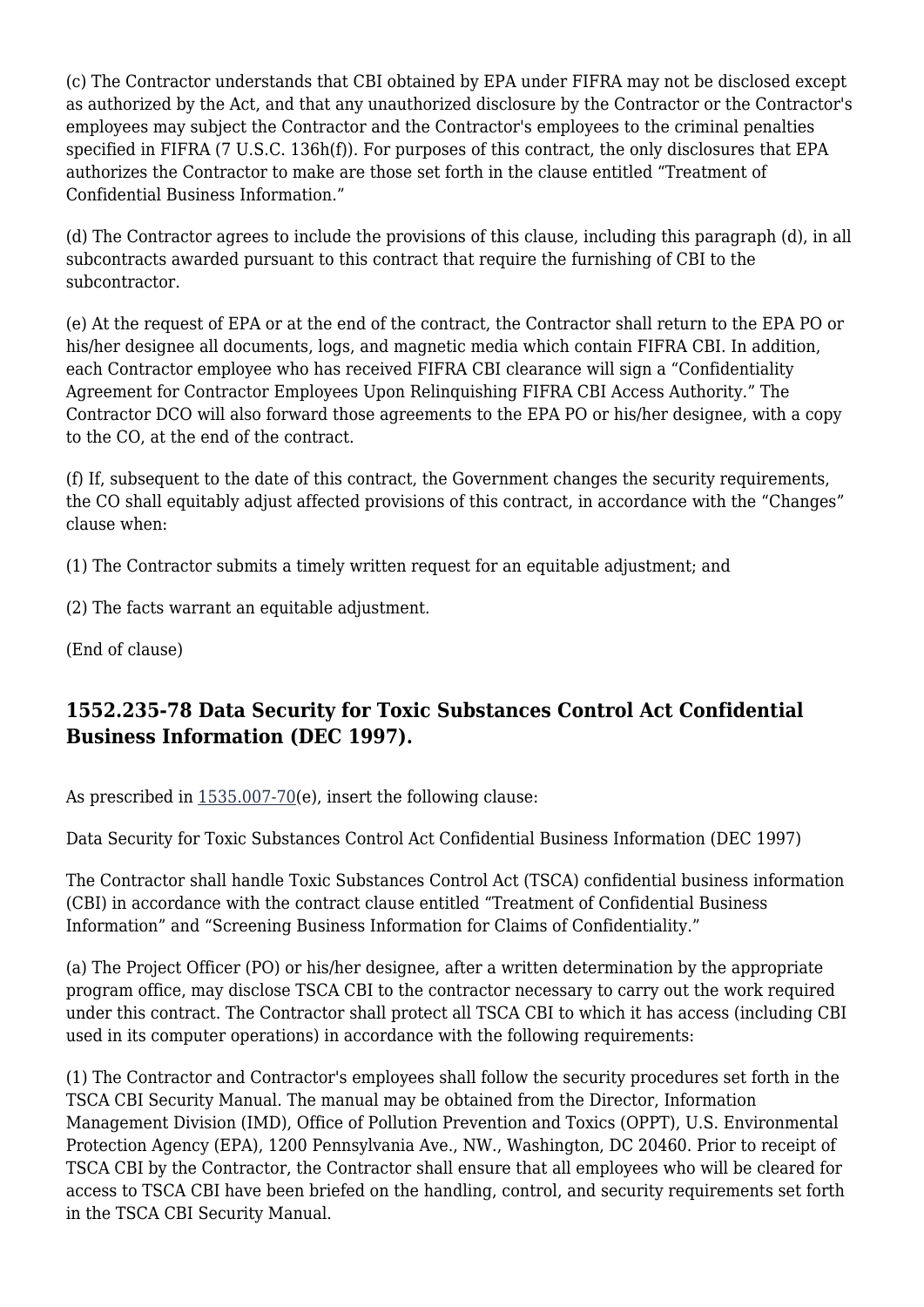(2) The Contractor shall permit access to and inspection of the Contractor's facilities in use under this contract by representatives of EPA's Assistant Administrator for Administration and Resources Management, and the TSCA Security Staff in the OPPT, or by the EPA Project Officer.

(3) The Contractor Document Control Officer (DCO) shall obtain a signed copy of EPA Form 7740-6, "TSCA CBI Access Request, Agreement, and Approval," from each of the Contractor's employees who will have access to the information before the employee is allowed access. In addition, the Contractor shall obtain from each employee who will be cleared for TSCA CBI access all information required by EPA or the U.S. Office of Personnel Management for EPA to conduct a Minimum Background Investigation.

(b) The Contractor agrees that these requirements concerning protection of TSCA CBI are included for the benefit of, and shall be enforceable by, both EPA and any affected business having a proprietary interest in the information.

(c) The Contractor understands that CBI obtained by EPA under TSCA may not be disclosed except as authorized by the Act, and that any unauthorized disclosure by the Contractor or the Contractor's employees may subject the Contractor and the Contractor's employees to the criminal penalties specified in TSCA (15 U.S.C. 2613(d)). For purposes of this contract, the only disclosures that EPA authorizes the Contractor to make are those set forth in the clause entitled "Treatment of Confidential Business Information."

(d) The Contractor agrees to include the provisions of this clause, including this paragraph (d), in all subcontracts awarded pursuant to this contract that require the furnishing of CBI to the subcontractor.

(e) At the request of EPA or at the end of the contract, the Contractor shall return to the EPA PO or his/her designee, all documents, logs, and magnetic media which contain TSCA CBI. In addition, each Contractor employee who has received TSCA CBI clearance will sign EPA Form 7740-18, "Confidentiality Agreement for Contractor Employees Upon Relinquishing TSCA CBI Access Authority." The Contractor DCO will also forward those agreements to the EPA OPPT/IMD, with a copy to the CO, at the end of the contract.

(f) If, subsequent to the date of this contract, the Government changes the security requirements, the CO shall equitably adjust affected provisions of this contract, in accordance with the "Changes" clause, when:

(1) The Contractor submits a timely written request for an equitable adjustment; and,

(2) The facts warrant an equitable adjustment.

(End of clause)

## **1552.235-79 Release of contractor confidential business information.**

As prescribed in [1535.007-70\(](https://origin-www.acquisition.gov/%5Brp:link:epaar-part-1535%5D#Section_1535_007_70_T48_601629012)f), insert the following clause:

Release of Contractor Confidential Business Information (DEC 2018)

(a) The Environmental Protection Agency (EPA) may find it necessary to release information submitted by the Contractor either in response to this solicitation or pursuant to the provisions of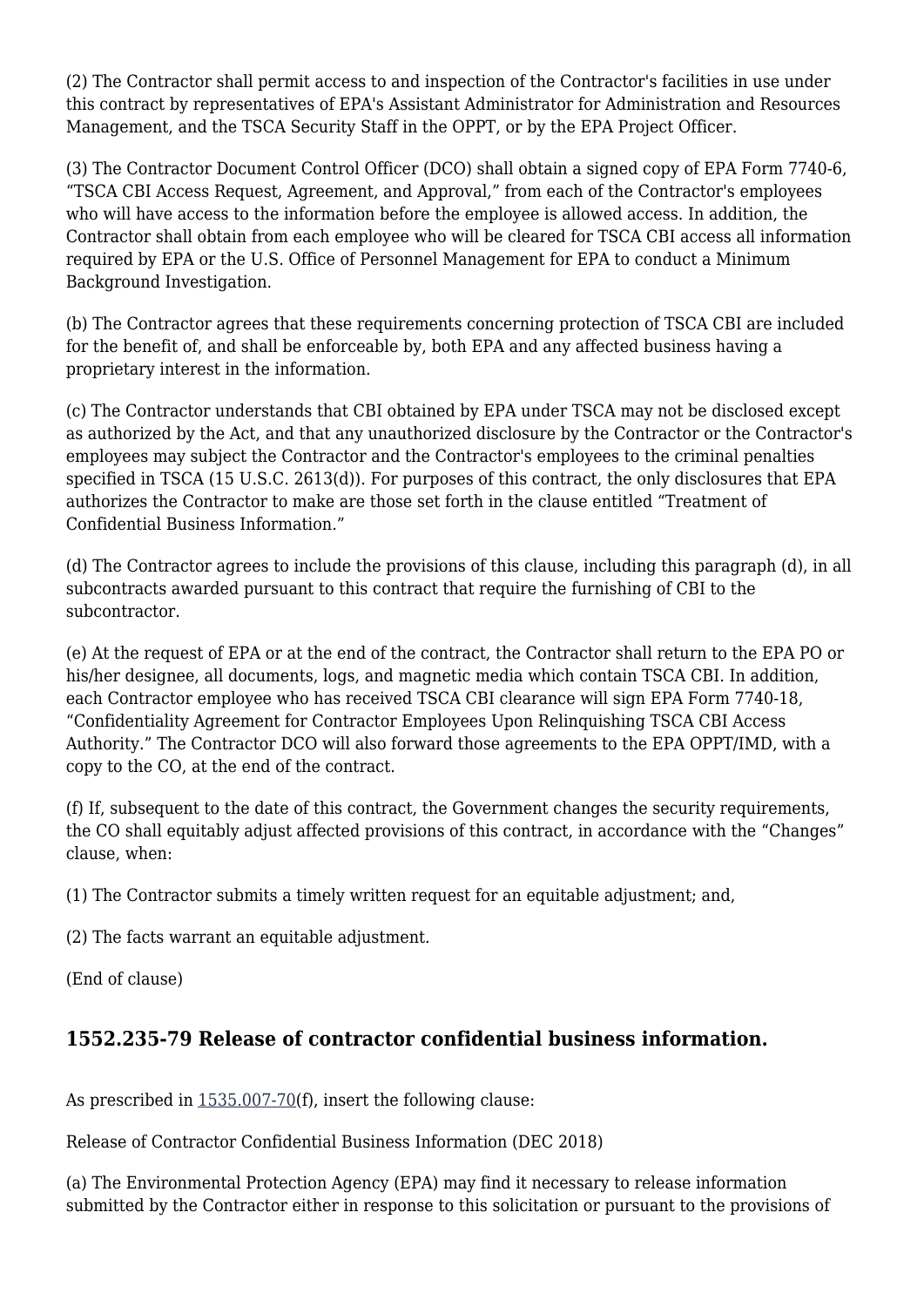this contract, to individuals not employed by EPA. Business information that is ordinarily entitled to confidential treatment under existing EPA regulations (40 CFR part 2) may be included in the information released to these individuals. Accordingly, by submission of this proposal or signature on this contract or other contracts, the Contractor hereby consents to a limited release of its confidential business information (CBI). An EPA contractor may assert a business confidentiality claim covering part or all of the information submitted by the contractor in a manner that is consistent with 40 CFR 2.203(b). If no such CBI claim accompanies the information when it is received by EPA, it may be made available to the public by EPA without further notice to the EPA contactor, pursuant to 40 CFR 2.203(a), and will not require the additional measures set forth in this section.

(b) Possible circumstances where the EPA may release the Contractor's CBI include, but are not limited to the following:

(1) To EPA contractors and other federal agencies and their contractors tasked with recovery, or assisting the Agency in the recovery, of Federal funds expended pursuant to the Comprehensive Environmental Response, Compensation, and Liability Act, 42 U.S.C. 9607, as amended, (CERCLA or Superfund) and/or Sec. 311(c) of the Clean Water Act (CWA), as amended by the Oil Pollution Act of 1990 (OPA) (33 U.S.C. 1321(c));

(2) To the U.S. Department of Justice (DOJ) and contractors employed by DOJ for use in advising the EPA and representing the EPA or other federal agencies in procedures for the recovery of Superfund expenditures and costs and damages to be deposited to the Oil Spill Liability Trust Fund (OSLTF);

(3) To the U.S. Department of the Treasury and contractors employed by that department for use in collecting costs to be deposited to the Superfund or the OSLTF;

(4) To parties liable, or potentially liable, for costs under CERCLA Sec. 107 (42 U.S.C. 9607), OPA Sec. 1002 (33 U.S.C. 2702), or CWA Sec. 311 (33 U.S.C. 1321) and their insurers or guarantors (`Potentially Responsible Parties') for purposes of facilitating collection, settlement or litigation of claims against such parties;

(5) To EPA contractors who, for purposes of performing the work required under the respective contracts, require access to information that the Agency obtained under the Clean Air Act (42 U.S.C. 7401 *et seq.*); the CWA (33 U.S.C.1251 *et seq.*); the Safe Drinking Water Act (42 U.S.C. 300f *et seq.*); the Federal Insecticide, Fungicide and Rodenticide Act (7 U.S.C. 136 *et seq.*); the Resource Conservation and Recovery Act (42 U.S.C. 6901 *et seq.*); the Toxic Substances Control Act (15 U.S.C. 2601 *et seq.*); CERCLA (42 U.S.C. 9601 *et seq.*); or the OPA (33 U.S.C. 2701 *et seq.*);

(6) To EPA contractors tasked with assisting the Agency in handling and processing information and documents in the administration of Agency contracts, such as providing both preaward and post award audit support and specialized technical support to the Agency's technical evaluation panels;

(7) To employees of grantees working at EPA under the Senior Environmental Employment (SEE) Program;

(8) To Speaker of the House, President of the Senate, or Chairman of a Congressional Committee or Subcommittee;

(9) To entities such as the United States Government Accountability Office, boards of contract appeals, and the Courts in the resolution of solicitation or contract protests and disputes;

(10) To EPA contractor employees engaged in information systems analysis, development, operation,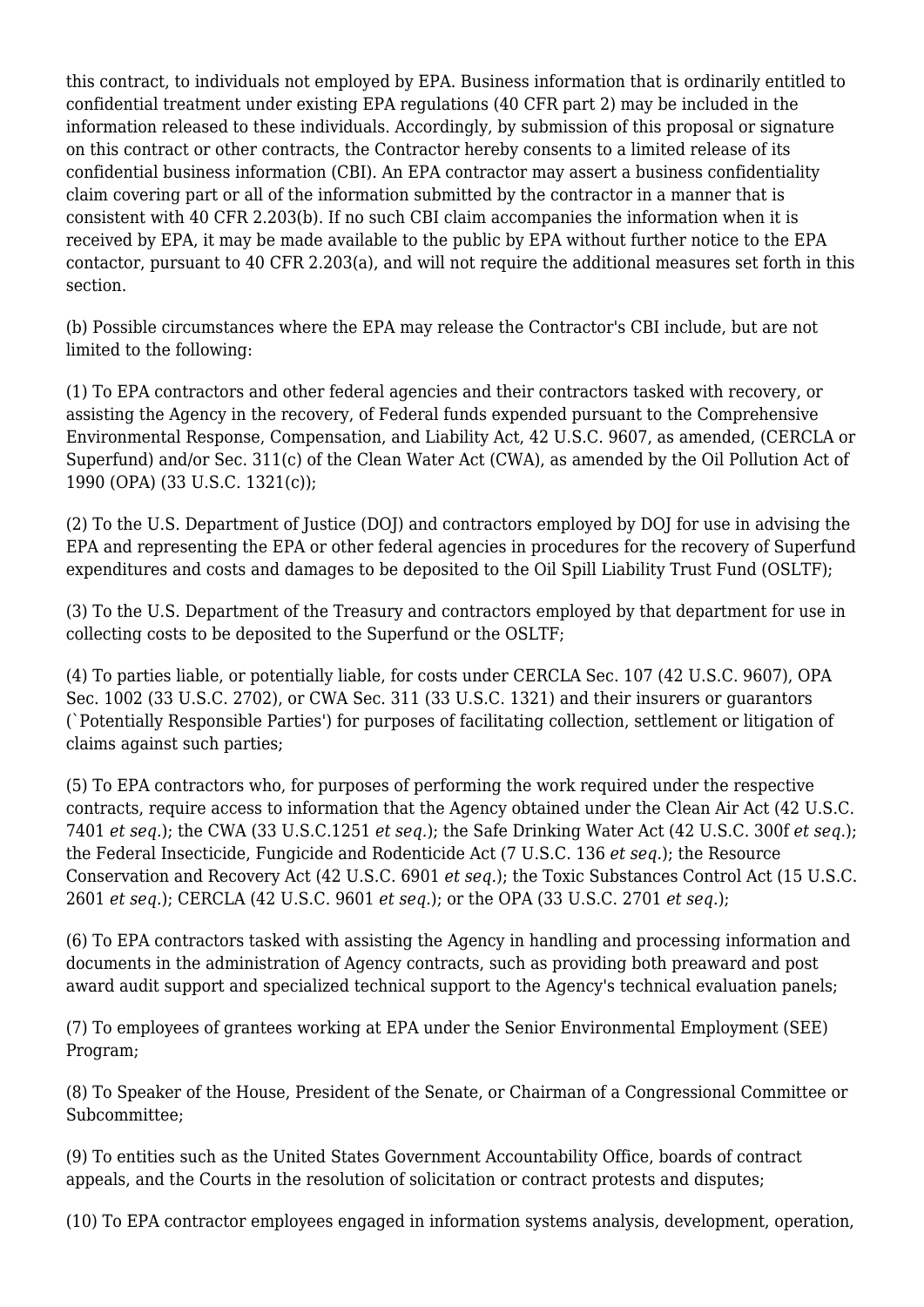and maintenance, including performing data processing and management functions for the EPA; and

(11) Pursuant to a court order or court-supervised agreement.

(c) The EPA recognizes an obligation to protect the contractor from competitive harm that may result from the release of such information to a competitor. (See also the clauses in this document entitled "Screening Business Information for Claims of Confidentiality" and "Treatment of Confidential Business Information.") Except where otherwise provided by law, CBI shall be released under paragraphs  $(b)(1)$ ,  $(2)$ ,  $(3)$ ,  $(4)$ ,  $(5)$ ,  $(6)$ ,  $(7)$  or  $(10)$  of this clause only pursuant to a confidentiality agreement.

(d) With respect to EPA contractors, EPAAR § [1552.235-71](https://origin-www.acquisition.gov/%5Brp:link:epaar-part-1552%5D#Section_1552_235_71_T48_6018371161) will be used as the confidentiality agreement. With respect to contractors for other federal agencies, EPA will expect these agencies to enter into similar confidentiality agreements with their contractors. With respect to Potentially Responsible Parties, such confidentiality agreements may permit further disclosure to other entities where necessary to further settlement or litigation of claims under CERCLA, the CWA, or the OPA. Such entities include, but are not limited to, accounting firms and technical experts able to analyze the information, provided that they also agree to be bound by an appropriate confidentiality agreement.

(e) This clause does not authorize the EPA to release the Contractor's CBI to the public pursuant to a request filed under the Freedom of Information Act.

(f) The Contractor agrees to include this clause, including this paragraph (f), in all subcontracts at all levels awarded pursuant to this contract that require the furnishing of confidential business information by the subcontractor.

(End of clause)

### **1552.235-80 Access to confidential business information.**

As prescribed in  $1535.007-70(q)$  $1535.007-70(q)$ , insert the following clause.

Access to Confidential Business Information (OCT 2000)

It is not anticipated that it will be necessary for the contractor to have access to confidential business information (CBI) during the performance of tasks required under this contract. However, the following applies to any and all tasks under which the contractor will or may have access to CBI:

The contractor shall not have access to CBI submitted to EPA under any authority until the contractor obtains from the Project Officer a certification that the EPA has followed all necessary procedures under 40 CFR part 2, subpart B (and any other applicable procedures), including providing, where necessary, prior notice to the submitters of disclosure to the contractor.

(End of clause)

### **1552.235-81 Institutional oversight of life sciences dual use research of concern - Representation.**

As prescribed in  $1535.007(c)$  $1535.007(c)$ , insert the following solicitation provision: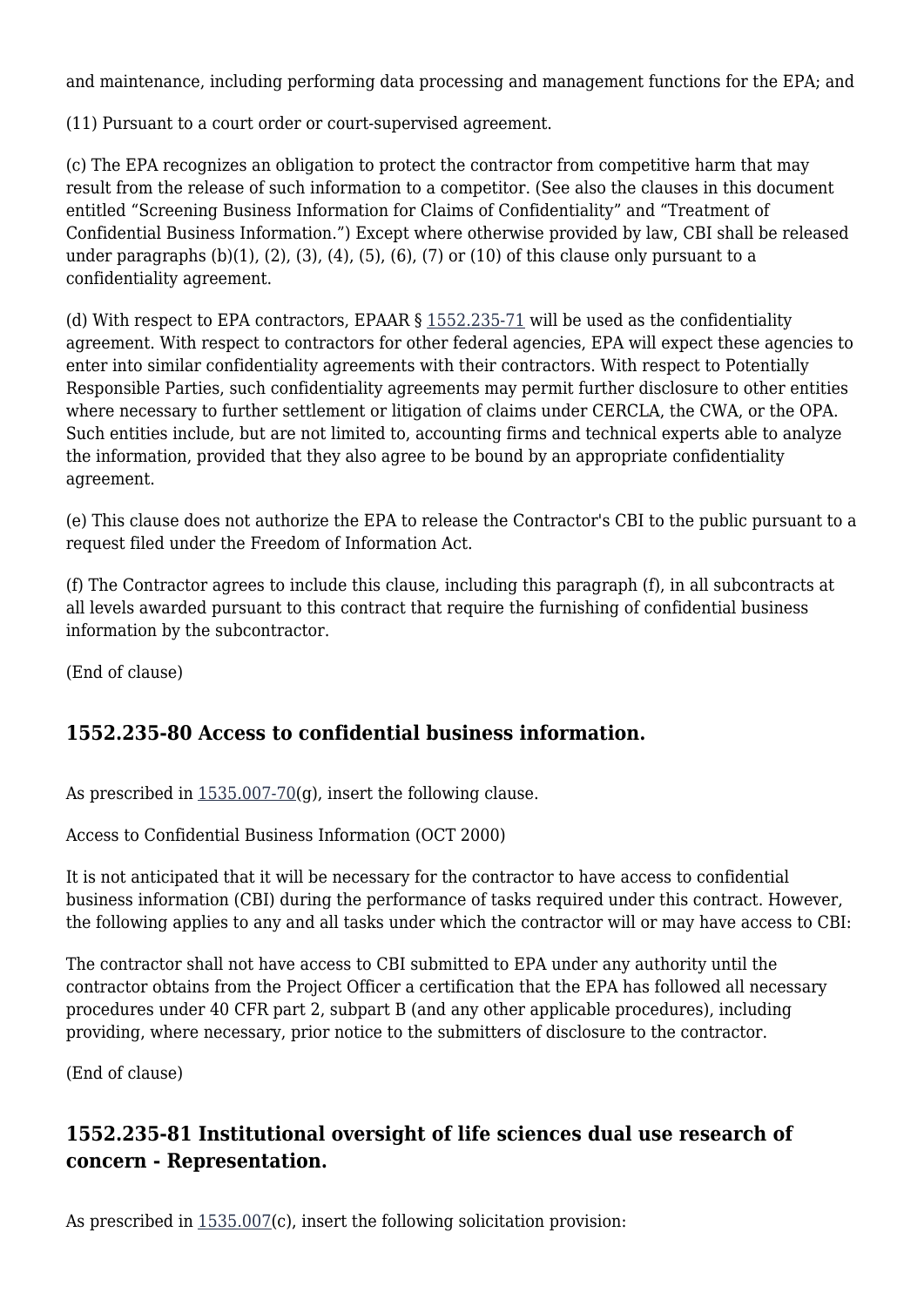Institutional Oversight of Life Sciences Dual Use Research of Concern - Representation (JUNE 2016)

(a) *Definitions.* As used in this provision -

*Institution* means any government agency (Federal, State, tribal, or local), academic institution, corporation, company, partnership, society, association, firm, sole proprietorship, or other legal entity conducting research.

*Life Sciences research* means a systematic investigation designed to develop or contribute to generalizable knowledge involving living organisms (*e.g.,* microbes, human beings, animals, and plants) and their products, including all disciplines and methodologies of biology such as aerobiology, agricultural science, plant science, animal science, bioinformatics, genomics, proteomics, microbiology, synthetic biology, virology, molecular biology, environmental science, public health, modeling, engineering of living systems, and all applications of the biological sciences. The term is meant to encompass the diverse approaches to understanding life at the level of ecosystems, populations, organisms, organs, tissues, cells, and molecules. Life sciences research does not include routine product testing, quality control, mapping, collection of general-purpose statistics, routine monitoring and evaluation of an operational program, observational studies, and the training of scientific and technical personnel.

(b) *Representation.* By submission of its offer or quotation, the Offeror represents that if it is:

(1) An institution within the United States that conducts or sponsors life sciences research that involves one or more of the agents or toxins listed in section 6.2.1 of the "United States Government Policy for Institutional Oversight of Life Sciences Dual Use Research of Concern" (*iDURC Policy*), even if the research is not supported by United States Government funds; or

(2) An institution outside of the United States that receives funds to conduct or sponsor research that involves one or more of the agents or toxins listed in section 6.2.1 of the *iDURC Policy*; then the Offeror will comply with the *iDURC Policy.*

(c) *Resources.* Information about dual use research in the life sciences, as well as specific details on the *iDURC Policy* can be found on the U.S. Department of Health and Human Services *Dual Use Research of Concern* page: *<http://www.phe.gov/s3/dualuse/Pages/default.aspx>.*

(End of provision)

## **1552.235-82 Institutional oversight of life sciences dual use research of concern.**

As prescribed in [1535.007-70\(](https://origin-www.acquisition.gov/%5Brp:link:epaar-part-1535%5D#Section_1535_007_70_T48_601629012)h), insert the following contract clause:

Institutional Oversight Of Life Sciences Dual Use Research Of Concern (JUNE 2016)

(a) *Definitions.* As used in this clause -

*Institution* means any government agency (Federal, State, tribal, or local), academic institution, corporation, company, partnership, society, association, firm, sole proprietorship, or other legal entity conducting research.

*Life Sciences research* means a systematic investigation designed to develop or contribute to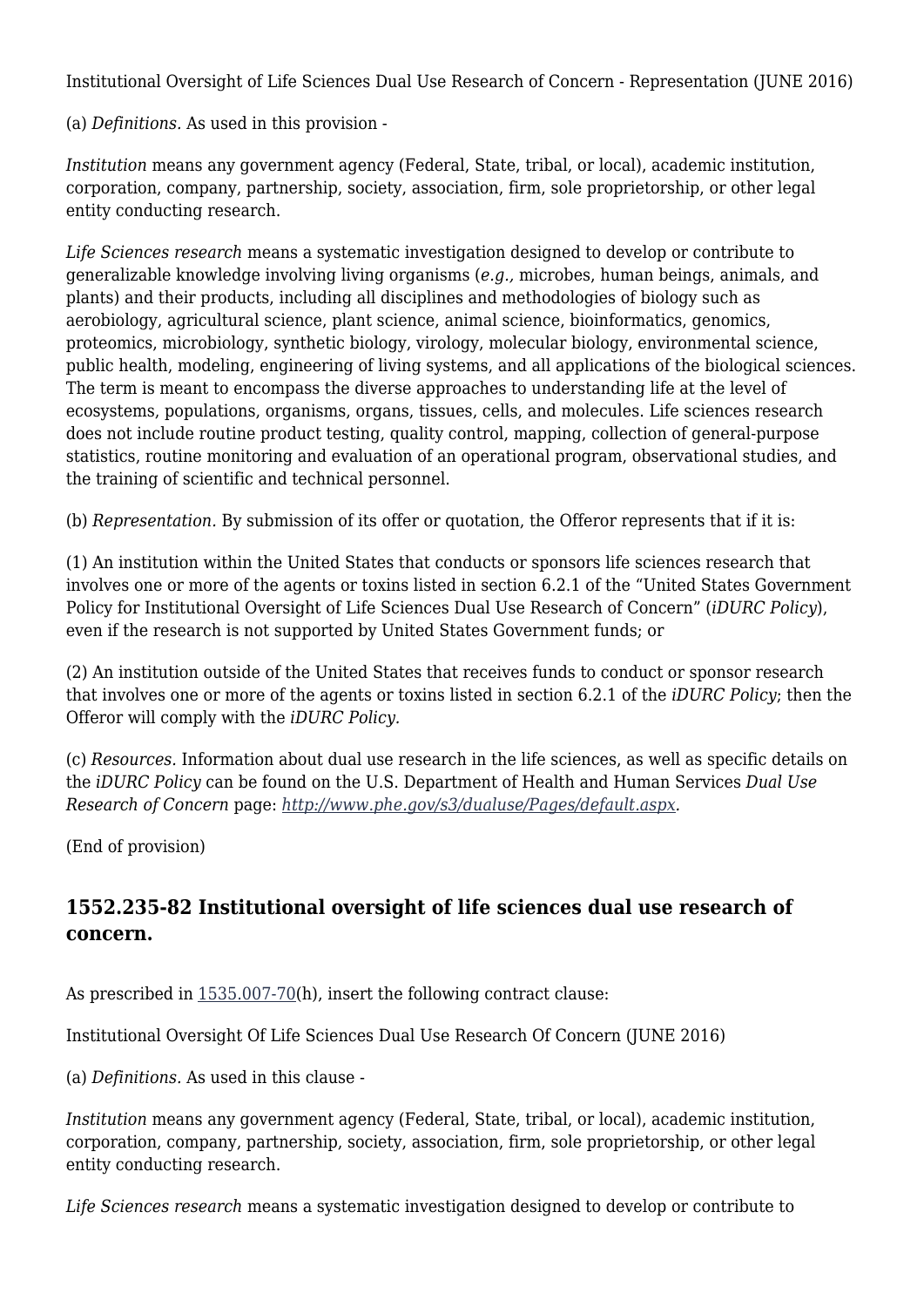generalizable knowledge involving living organisms (*e.g.,* microbes, human beings, animals, and plants) and their products, including all disciplines and methodologies of biology such as aerobiology, agricultural science, plant science, animal science, bioinformatics, genomics, proteomics, microbiology, synthetic biology, virology, molecular biology, environmental science, public health, modeling, engineering of living systems, and all applications of the biological sciences. The term is meant to encompass the diverse approaches to understanding life at the level of ecosystems, populations, organisms, organs, tissues, cells, and molecules. Life sciences research does not include routine product testing, quality control, mapping, collection of general-purpose statistics, routine monitoring and evaluation of an operational program, observational studies, and the training of scientific and technical personnel.

(b) *Compliance.* The Contractor agrees that it shall comply with the "United States Government Policy for Institutional Oversight of Life Sciences Dual Use Research of Concern" (*iDURC Policy*) during the period of performance of this contract, including all option periods or other extensions, if the Contractor:

(1) Is an institution within the United States that conducts or sponsors, or begins to conduct or sponsor life sciences research that involves one or more of the agents or toxins listed in Section 6.2.1 of the *iDURC Policy,* even if the research is not supported by United States Government funds; or

(2) Is an institution outside the United States that receives funds through this contract to conduct or sponsor research that involves one or more of the agents or toxins listed in Section 6.2.1 of the *iDURC Policy.*

(c) *Resources.* Information about dual use research in the life sciences as well as specific details on the *iDURC Policy* can be found on the U.S. Department of Health and Human Services *Dual Use Research of Concern* page: *<http://www.phe.gov/s3/dualuse/Pages/default.aspx>.*

(End of clause)

### **1552.236-70 Samples and certificates.**

As prescribed in [1536.521,](https://origin-www.acquisition.gov/%5Brp:link:epaar-part-1536%5D#Section_1536_521_T48_601630211) insert the following contract clause in construction contracts.

Samples and Certificates (APR 1984)

When required by the specifications or the Contracting Officer, samples, certificates, and test data shall be submitted after award of the contract, prepaid, in time for proper action by the Contracting Officer or his/her designated representative. Certificates and test data shall be submitted in triplicate to show compliance of materials and construction specified in the contract performance requirements. Samples shall be submitted in duplicate by the Contractor, except as otherwise specified, to show compliance with the contract requirements. Materials or equipment for which samples, certifications or test data are required shall not be used in the work until approved in writing by the Contracting Officer.

(End of clause)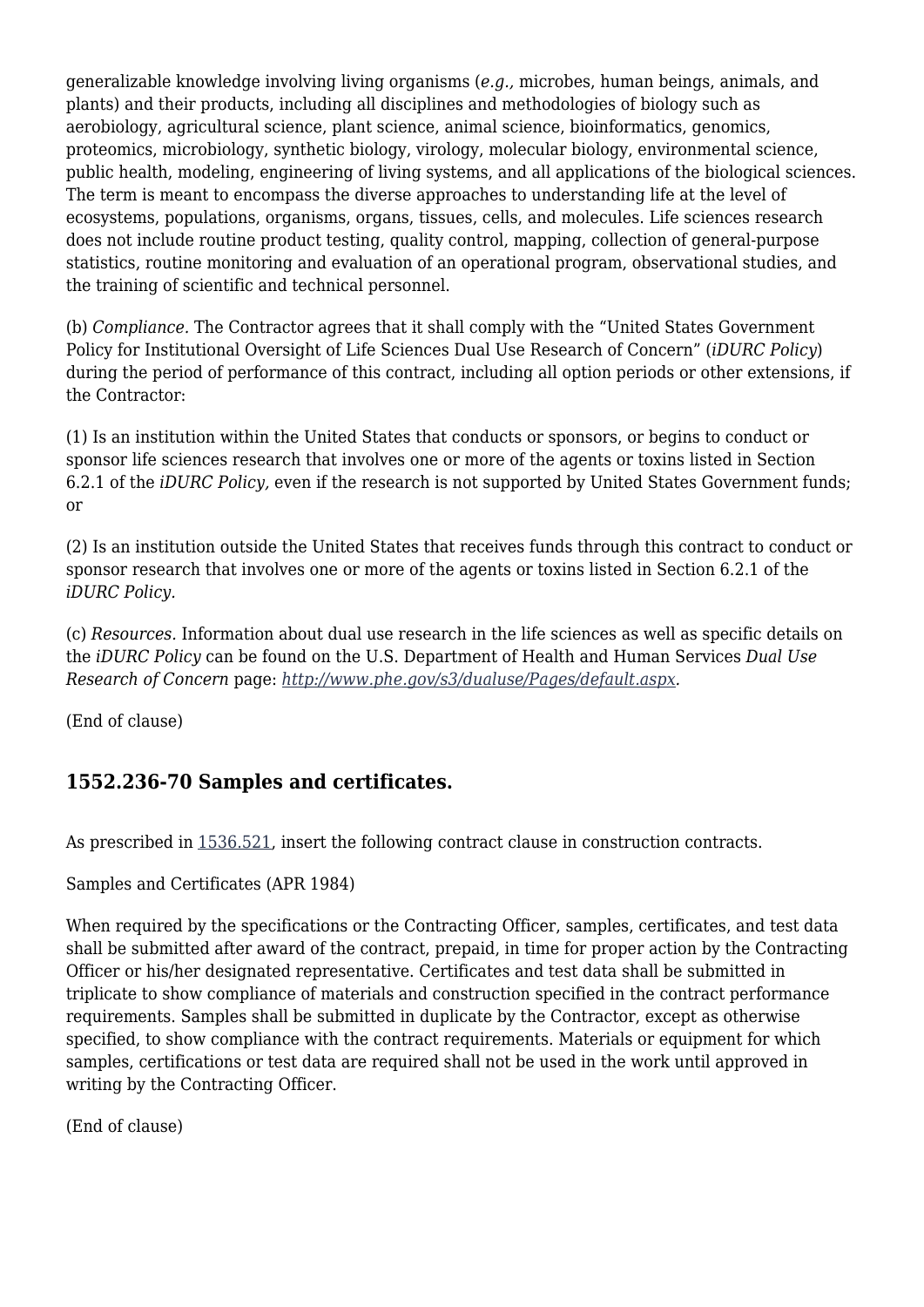### **1552.237-70 Contract publication review procedures.**

As prescribed in [1537.110,](https://origin-www.acquisition.gov/%5Brp:link:epaar-part-1537%5D#Section_1537_110_T48_601631111) insert the following contract clause when the products of the contract are subject to contract publication review.

Contract Publication Review Procedures (APR 1984)

(a) Material generated under this contract intended for release to the public is subject to the Agency's publication review process in accordance with the EPA Order on this subject and the following.

(b) Except as indicated in paragraph (c) of this contract, the Contractor shall not independently publish or print material generated under this contract until after completion of the EPA review process. The Contracting Officer's Representative will notify the Contractor of review completion within calendar days after the Contractor's transmittal to the Contracting Officer's Representative of material generated under this contract. If the Contractor does not receive Contracting Officer's Representative notification within this period, the Contractor shall immediately notify the Contracting Officer in writing.

(c) The Contractor may publish, in a scientific journal, material resulting directly or indirectly from work performed under this contract, subject to the following:

(1) The Contractor shall submit to the Contracting Officer and the Contracting Officer's Representative, at least 30 days prior to publication, a copy of any paper, article, or other dissemination of information intended for publication.

(2) The Contractor shall include the following statement in a journal article which has not been subjected to EPA review: "Although the research described in this article has been funded wholly or in part by the United States Environmental Protection Agency contract (number) to (Name of Contractor), it has not been subject to the Agency's review and therefore does not necessarily reflect the views of the Agency, and no official endorsement should be inferred."

(3) Following publication of the journal article, the Contractor shall submit five copies of the journal article to the Contracting Officer's Representative, and one copy to the Contracting Officer.

(d) If the Government has completed the review process and agreed that the contract material may be attributed to EPA, the Contractor shall include the following statement in the document:

This material has been funded wholly or in part by the United States Environmental Protection Agency under contract (number) to (name). It has been subject to the Agency's review, and it has been approved for publication as an EPA document. Mention of trade names or commercial products does not constitute endorsement or recommendation for use.

(e) If the Government has completed the review process, but decides not to publish the material, the Contractor may independently publish and distribute the material for its own use and its own expense, and shall include the following statement in any independent publication:

Although the information described in this article has been funded wholly or in part by the United States Environmental Protection Agency under contract (number) to (name), it does not necessarily reflect the views of the Agency and no official endorsement should be inferred.

(End of clause)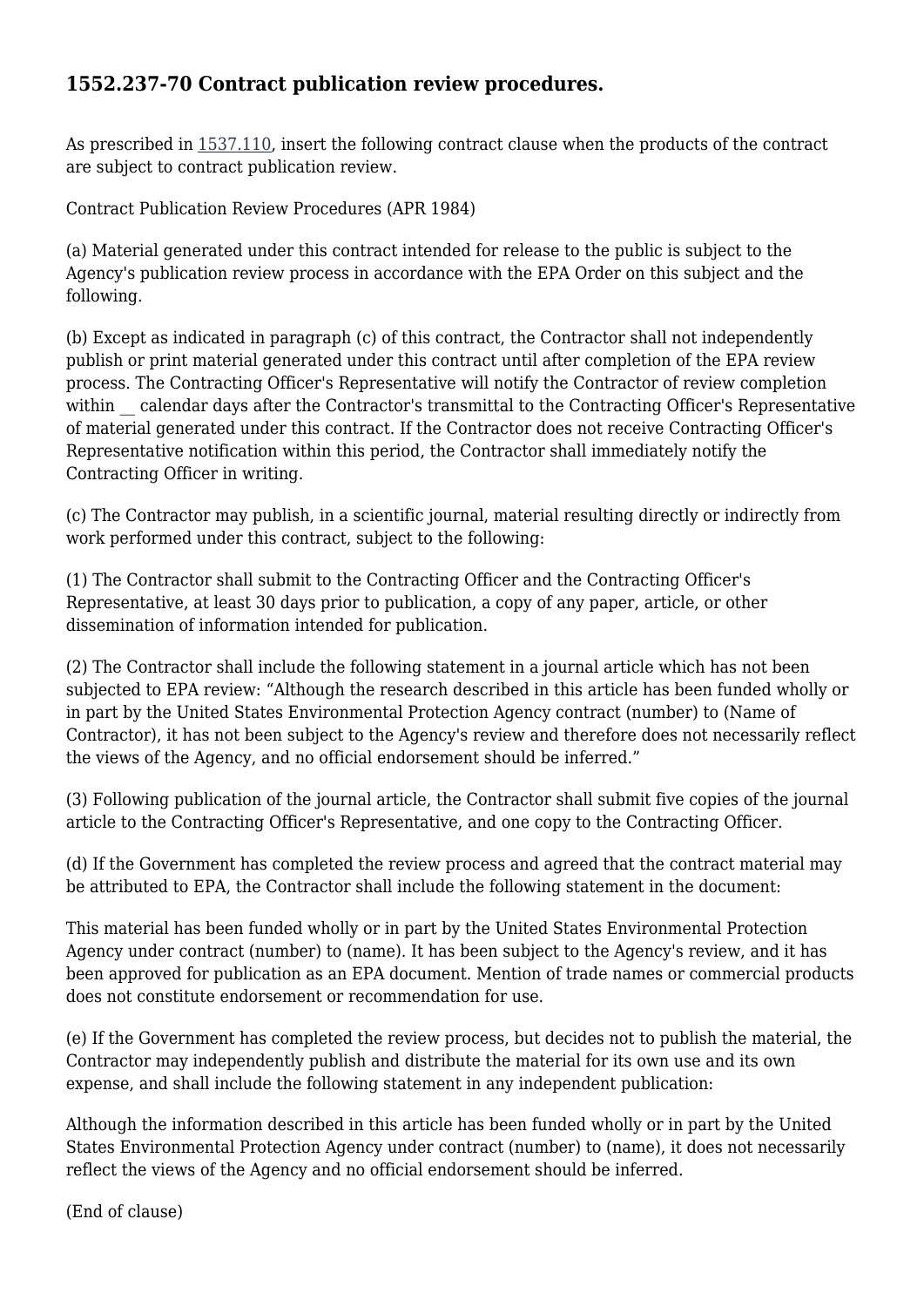### **1552.237-71 Technical direction.**

As prescribed in [1537.110,](https://origin-www.acquisition.gov/%5Brp:link:epaar-part-1537%5D#Section_1537_110_T48_601631111) insert a clause substantially the same as the following:

Technical Direction (AUG 2009)

(a) *Definitions.*

*Contracting officer technical representative (COTR),* means an individual appointed by the contracting officer in accordance with Agency procedures to perform specific technical and administrative functions.

*Task order,* as used in this clause, means work assignment, delivery order, or any other document issued by the contracting officer to order work under a service contract.

(b) The Contracting Officer's Representative(s) may provide technical direction on contract or work request performance. Technical direction includes:

(1) Instruction to the contractor that approves approaches, solutions, designs, or refinements; fills in details; completes the general descriptions of work shifts emphasis among work areas or tasks; and

(2) Evaluation and acceptance of reports or other deliverables.

(c) Technical direction must be within the scope of work of the contract and any task order there under. The Contracting Officer's Representative(s) does not have the authority to issue technical direction which:

(1) Requires additional work outside the scope of the contract or task order;

(2) Constitutes a change as defined in the "Changes" clause;

(3) Causes an increase or decrease in the estimated cost of the contract or task order;

(4) Alters the period of performance of the contract or task order; or

(5) Changes any of the other terms or conditions of the contract or task order.

(d) Technical direction will be issued in writing or confirmed in writing within five (5) days after oral issuance. The contracting officer will be copied on any technical direction issued by the Contracting Officer's Representative.

(e) If, in the contractor's opinion, any instruction or direction by the Contracting Officer's Representative(s) falls within any of the categories defined in paragraph (c) of the clause, the contractor shall not proceed but shall notify the contracting officer in writing within 3 days after receiving it and shall request that the contracting officer take appropriate action as described in this paragraph. Upon receiving this notification, the contracting officer shall:

(1) Advise the contractor in writing as soon as practicable, but no later than 30 days after receipt of the contractor's notification, that the technical direction is within the scope of the contract effort and does not constitute a change under the "Changes" clause of the contract;

(2) Advise the contractor within a reasonable time that the government will issue a written modification to the contract; or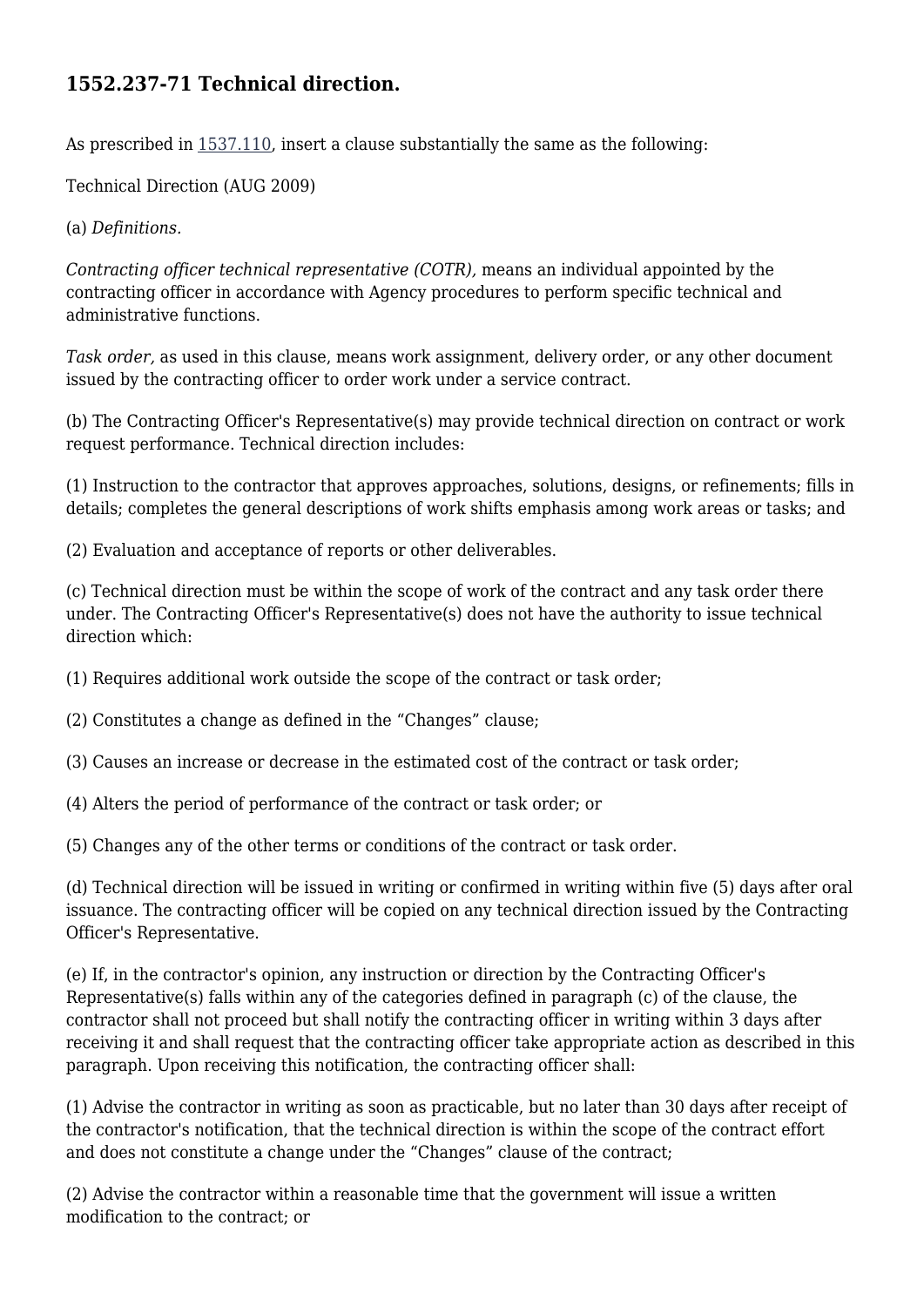(3) Advise the contractor that the technical direction is outside the scope of the contract and is thereby rescinded.

(f) A failure of the contractor and contracting officer to agree as to whether the technical direction is within the scope of the contract, or a failure to agree upon the contract action to be taken with respect thereto, shall be subject to the provisions of the clause entitled "Disputes" in this contract.

(g) Any action(s) taken by the contractor, in response to any direction given by any person acting on behalf of the government or any government official other than the contracting officer or the Contracting Officer's Representative, shall be at the contractor's risk.

(End of clause)

## **1552.237-72 Key personnel.**

As prescribed in [1537.110,](https://origin-www.acquisition.gov/%5Brp:link:epaar-part-1537%5D#Section_1537_110_T48_601631111) insert the following contract clause when it is necessary for contract performance to identify Contractor key personnel.

Key Personnel (APR 1984)

(a) The Contractor shall assign to this contract the following key personnel:

(b) During the first ninety (90) days of performance, the Contractor shall make no substitutions of key personnel unless the substitution is necessitated by illness, death, or termination of employment. The Contractor shall notify the Contracting Officer within 15 calendar days after the occurrence of any of these events and provide the information required by paragraph (c) of this clause. After the initial 90-day period, the Contractor shall submit the information required by paragraph (c) to the Contracting Officer at least 15 days prior to making any permanent substitutions.

(c) The Contractor shall provide a detailed explanation of the circumstances necessitating the proposed substitutions, complete resumes for the proposed substitutes, and any additional information requested by the Contracting Officer. Proposed substitutes should have comparable qualifications to those of the persons being replaced. The Contracting Officer will notify the Contractor within 15 calendar days after receipt of all required information of the decision on substitutions. This clause will be modified to reflect any approved changes of key personnel.

(End of clause)

# **1552.237-73 [Reserved]**

## **1552.237-74 Publicity.**

As prescribed in [1537.110,](https://origin-www.acquisition.gov/%5Brp:link:epaar-part-1537%5D#Section_1537_110_T48_601631111) insert the following contract clause in contracts pertaining to the removal or remedial activities under the Comprehensive Environmental Response, Compensation and Liability Act (CERCLA) ("Super Fund") program. The term "on-scene coordinator" may be substituted with "Contracting Officer's Representative."

Publicity (APR 1984)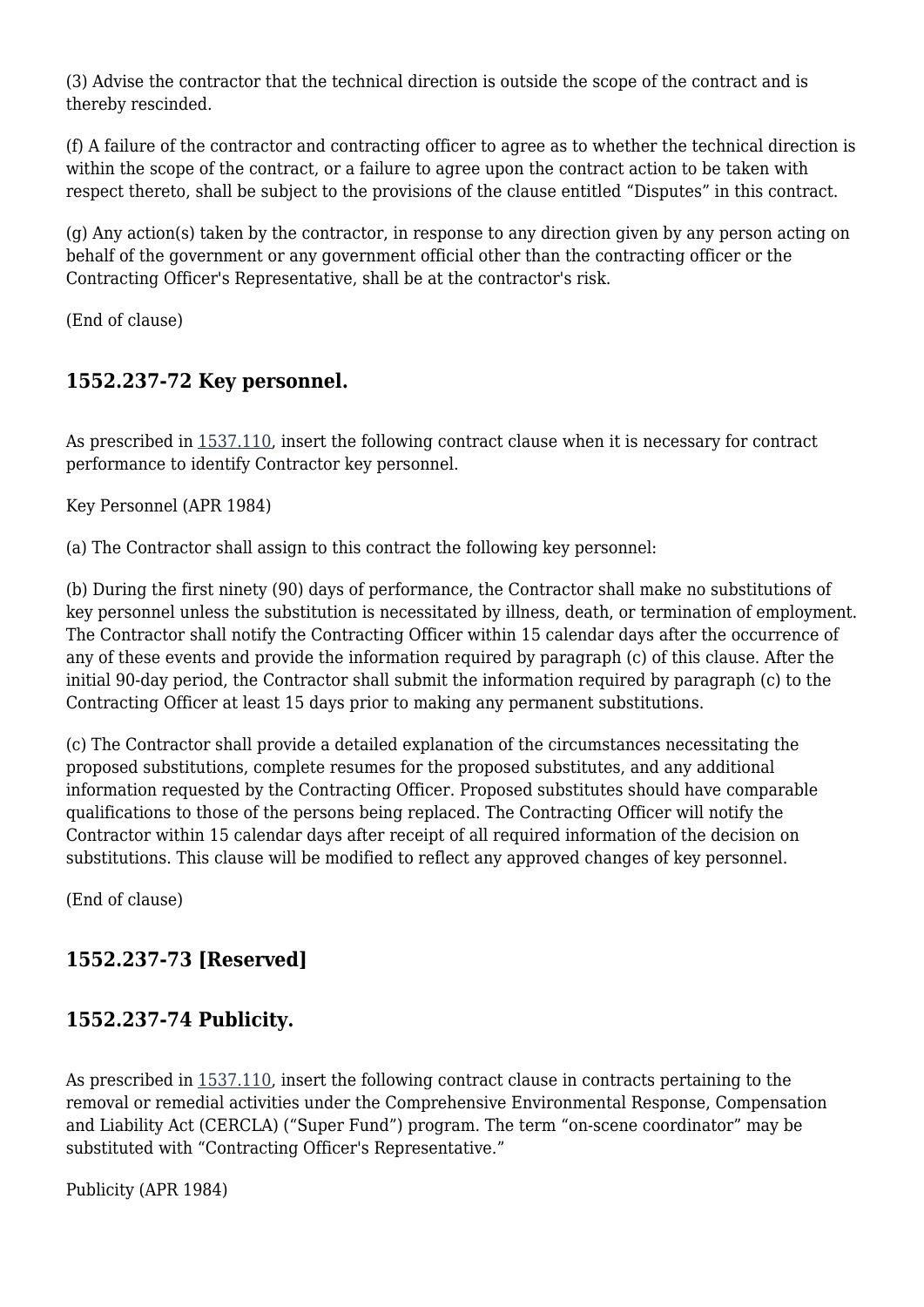(a) The Contractor agrees to notify and obtain the verbal approval of the on-scene coordinator (or Contracting Officer's Representative) prior to releasing any information to the news media regarding the removal or remedial activities being conducted under this contract.

(b) It is also agreed that the Contractor shall acknowledge EPA support whenever the work funded in whole or in part by this contract is publicized in any news media.

(End of clause)

### **1552.237-75 Paperwork Reduction Act.**

As prescribed in [1537.110,](https://origin-www.acquisition.gov/%5Brp:link:epaar-part-1537%5D#Section_1537_110_T48_601631111) insert this contract clause in any contract requiring the collection of identical information from ten (10) or more public respondents.

Paperwork Reduction Act (APR 1984)

If it is established at award or subsequently becomes a contractual requirement to collect identical information from ten (10) or more public respondents, the Paperwork Reduction Act of 1980, 44 U.S.C. 3501 *et seq.* applies. In that event, the Contractor shall not take any action to solicit information from any of the public respondents until notified in writing by the Contracting officer that the required Office of Management and Budget (OMB) final clearance was received.

(End of clause)

### **1552.237-76 Government-Contractor Relations.**

As prescribed in  $1537.110(q)$  $1537.110(q)$ , insert the following clause:

Government-Contractor Relations (JUN 1999)

(a) The Government and the Contractor understand and agree that the services to be delivered under this contract by the contractor to the Government are non-personal services and the parties recognize and agree that no employer-employee relationship exists or will exist under the contract between the Government and the Contractor's personnel. It is, therefore, in the best interest of the Government to afford both parties a full understanding of their respective obligations.

(b) Contractor personnel under this contract shall not:

(1) Be placed in a position where they are under the supervision, direction, or evaluation of a Government employee.

(2) Be placed in a position of command, supervision, administration or control over Government personnel, or over personnel of other Contractors under other EPA contracts, or become a part of the Government organization.

(3) Be used in administration or supervision of Government procurement activities.

(c) *Employee relationship.*

(1) The services to be performed under this contract do not require the Contractor or his/her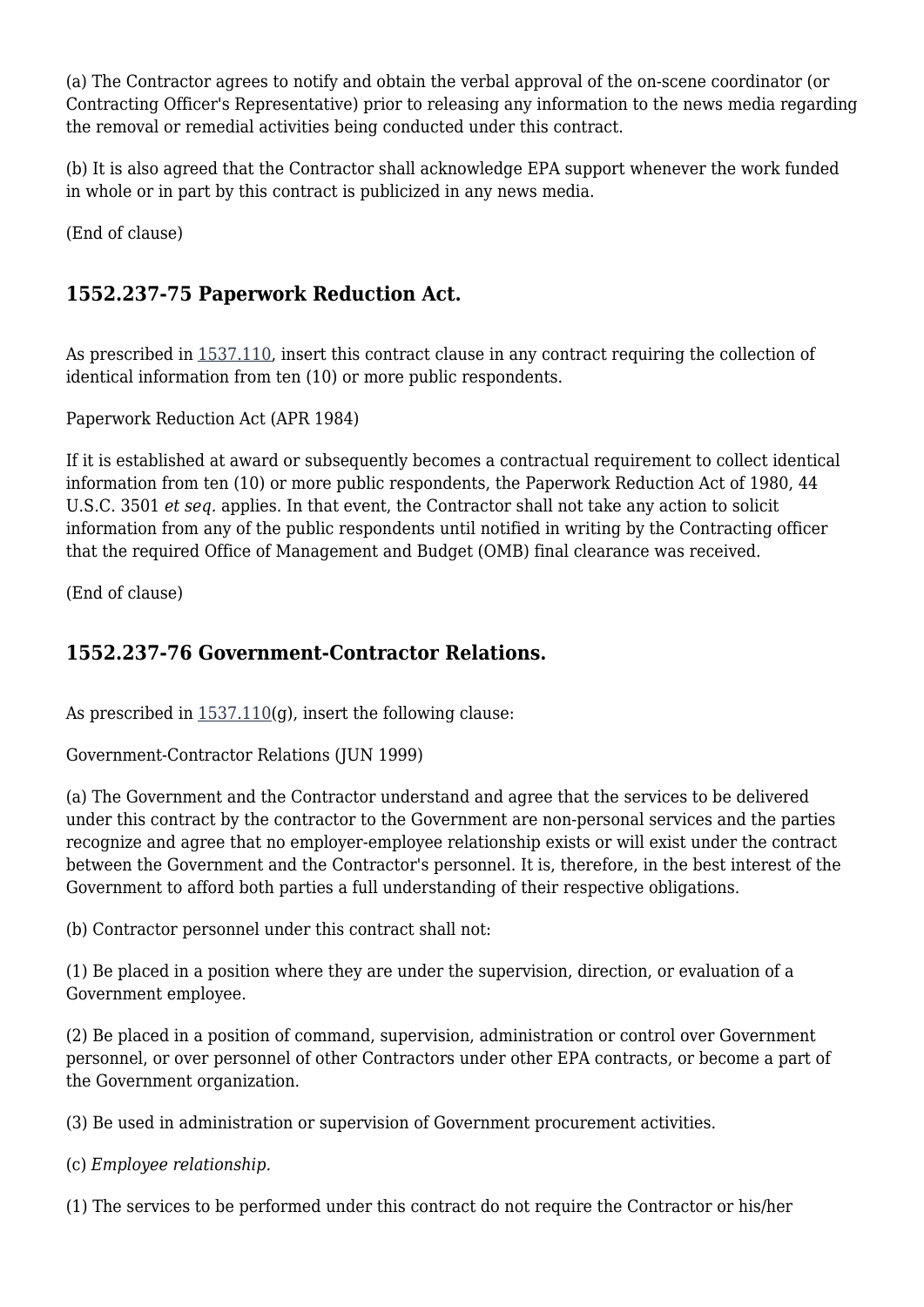personnel to exercise personal judgment and discretion on behalf of the Government. Rather the Contractor's personnel will act and exercise personal judgment and discretion on behalf of the Contractor.

(2) Rules, regulations, directives, and requirements that are issued by the U.S. Environmental Protection Agency under its responsibility for good order, administration, and security are applicable to all personnel who enter the Government installation or who travel on Government transportation. This is not to be construed or interpreted to establish any degree of Government control that is inconsistent with a non-personal services contract.

(d) *Inapplicability of employee benefits.* This contract does not create an employer-employee relationship. Accordingly, entitlements and benefits applicable to such relationships do not apply.

(1) Payments by the Government under this contract are not subject to Federal income tax withholdings.

(2) Payments by the Government under this contract are not subject to the Federal Insurance Contributions Act.

(3) The Contractor is not entitled to unemployment compensation benefits under the Social Security Act, as amended, by virtue of performance of this contract.

(4) The Contractor is not entitled to workman's compensation benefits by virtue of this contract.

(5) The entire consideration and benefits to the Contractor for performance of this contract is contained in the provisions for payment under this contract.

(e) *Notice.* It is the Contractor's, as well as, the Government's responsibility to monitor contract activities and notify the Contracting Officer if the Contractor believes that the intent of this clause has been or may be violated.

(1) The Contractor should notify the Contracting Officer in writing promptly, within \_\_\_\_ (to be negotiated and inserted into the basic contract at contract award) calendar days from the date of any incident that the Contractor considers to constitute a violation of this clause. The notice should include the date, nature and circumstance of the conduct, the name, function and activity of each Government employee or Contractor official or employee involved or knowledgeable about such conduct, identify any documents or substance of any oral communication involved in the conduct, and the estimate in time by which the Government must respond to this notice to minimize cost, delay or disruption of performance.

(2) The Contracting Officer will promptly, within \_\_\_\_ (to be negotiated and inserted into the basic contract at contract award) calendar days after receipt of notice, respond to the notice in writing. In responding, the Contracting Officer will either:

(i) Confirm that the conduct is in violation and when necessary direct the mode of further performance,

(ii) Countermand any communication regarded as a violation,

(iii) Deny that the conduct constitutes a violation and when necessary direct the mode of further performance; or

(iv) In the event the notice is inadequate to make a decision, advise the Contractor what additional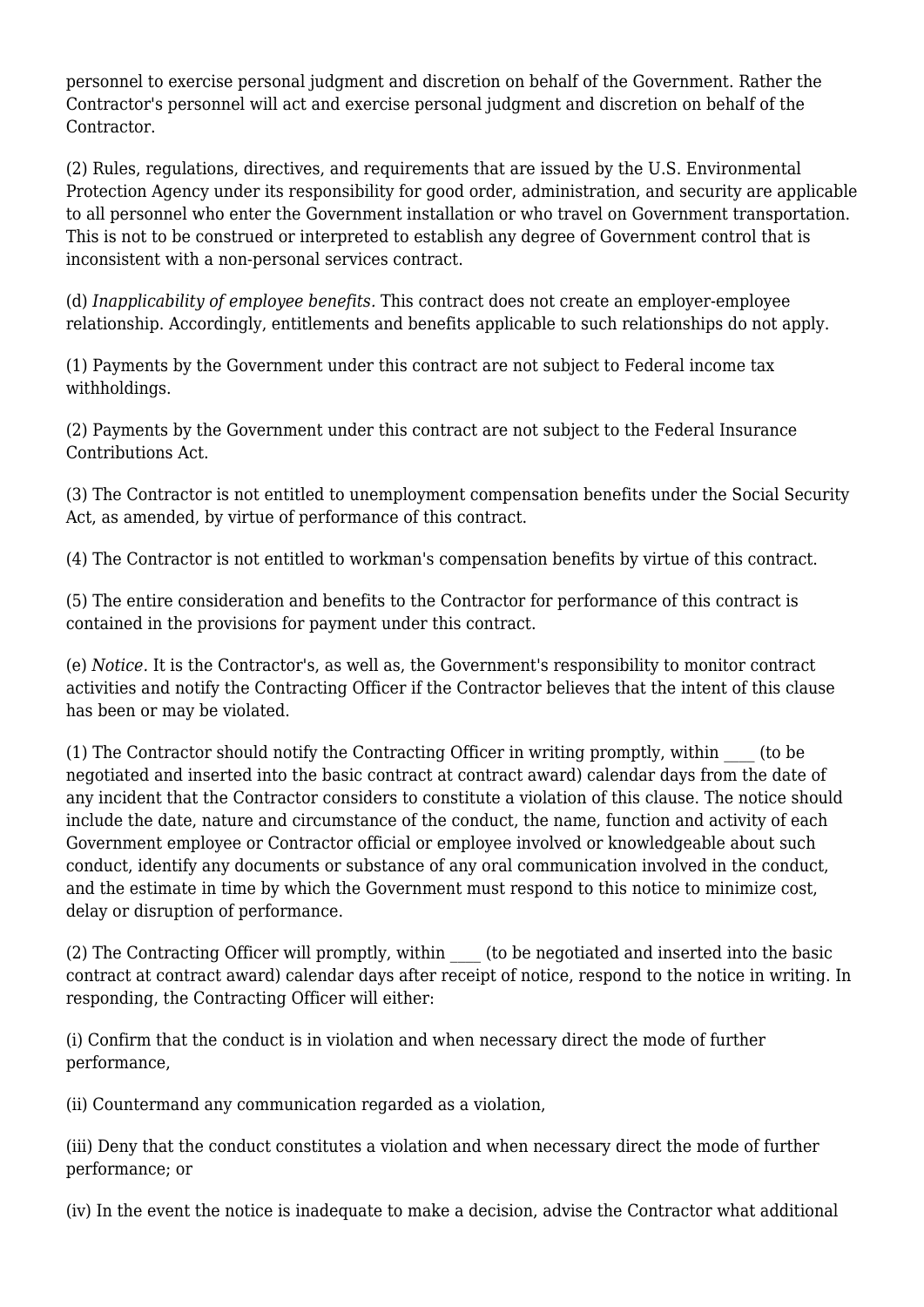information is required, and establish the date by which it should be furnished by the Contractor and the date thereafter by which the Government will respond.

(End of clause)

### **1552.239-71 Open Source Software.**

As prescribed in § [§ 1539.2071 Contract clause.,](https://origin-www.acquisition.gov/%5Brp:link:epaar-part-1539%5D#Section__1539_2071_T48_601632111) insert the following clause:

Open Source Software (AUG 2020)

#### (a) *Definitions.*

"Custom-Developed Code" means code that is first produced in the performance of a federal contract or is otherwise fully funded by the federal government. It includes code, or segregable portions of code, for which the government could obtain unlimited rights under Federal Acquisition Regulation (FAR) Part 27 and relevant agency FAR Supplements. Custom-developed code also includes code developed by agency employees as part of their official duties. Custom-developed code may include, but is not limited to, code written for software projects, modules, plugins, scripts, middleware and Application Programming Interfaces (API); it does not, however, include code that is truly exploratory or disposable in nature, such as that written by a developer experimenting with a new language or library.

"Open Source Software (OSS)" means software that can be accessed, used, modified and shared by anyone. OSS is often distributed under licenses that comply with the definition of "Open Source" provided by the Open Source Initiative at <https://opensource.org/osd>or equivalent, and/or that meet the definition of "Free Software" provided by the Free Software Foundation at: <https://www.gnu.org/philosophy/free-sw.html> or equivalent.

"Software" means: (i) Computer programs that comprise a series of instructions, rules, routines or statements, regardless of the media in which recorded, that allow or cause a computer to perform a specific operation or series of operations; and (ii) recorded information comprising source code listings, design details, algorithms, processes, flow charts, formulas and related material that would enable the computer program to be produced, created or compiled. Software does not include computer databases or computer software documentation.

"Source Code" means computer commands written in a computer programming language that is meant to be read by people. Generally, source code is a higher-level representation of computer commands written by people, but must be assembled, interpreted or compiled before a computer can execute the code as a program.

(b)(1) Policy. It is the EPA policy that new custom-developed code be made broadly available for reuse across the federal government, subject to the exceptions provided in (b)(3). The policy does not apply retroactively so it does not require existing custom-developed code also be made available for Government-wide reuse or as OSS. However, making such code available for government-wide reuse or as OSS, to the extent practicable, is strongly encouraged. The EPA also supports the Office of Management and Budget's (OMB) Federal Source Code Policy provided in OMB Memorandum M-16-21, Federal Source Code Policy: Achieving Efficiency, Transparency, and Innovation through Reusable and Open Source Software, by:

(i) Providing an enterprise code inventory (*e.g.*, code.json file) that lists new and applicable custom-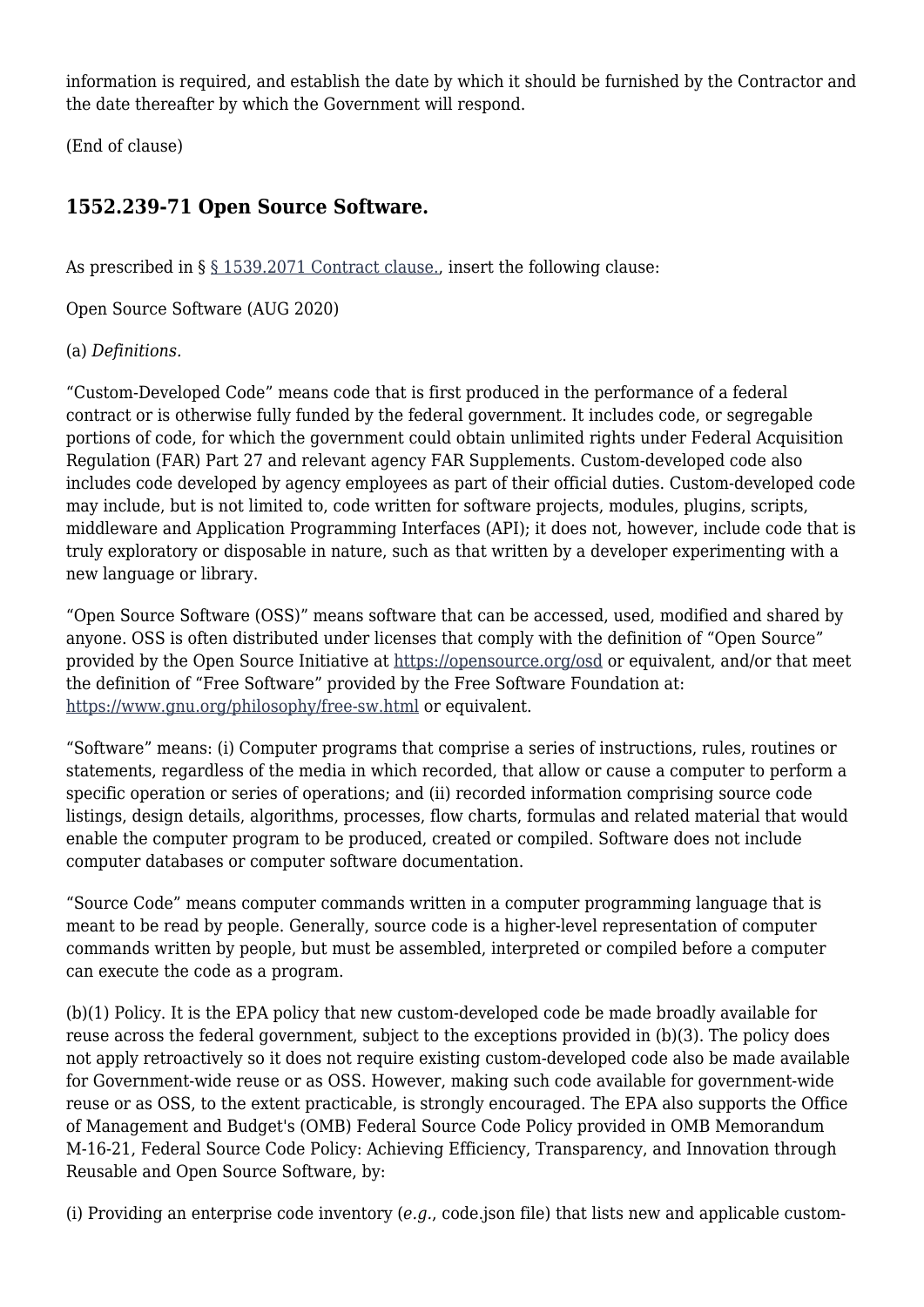developed code for, or by, the EPA;

(ii) Indicating whether the code is available for Federal reuse; or

(iii) Indicating if the code is available publicly as OSS.

(2) Exemption: Source code developed for National Security Systems (NSS), as defined in 40 U.S.C. 11103, is exempt from the requirements herein.

(3) Exceptions: Exceptions may be applied in specific instances to exempt EPA from sharing customdeveloped code with other government agencies. Any exceptions used must be approved and documented by the Chief Information Officer (CIO) or his or her designee for the purposes of ensuring effective oversight and management of IT resources. For excepted software, EPA must provide OMB a brief narrative justification for each exception, with redactions as appropriate. Applicable exceptions are as follows:

(i) The sharing of the source code is restricted by law or regulation, including—but not limited to—patent or intellectual property law, the Export Asset Regulations, the International Traffic in Arms Regulation and the federal laws and regulations governing classified information.

(ii) The sharing of the source code would create an identifiable risk to the detriment of national security, confidentiality of government information or individual privacy.

(iii) The sharing of the source code would create an identifiable risk to the stability, security or integrity of EPA's systems or personnel.

(iv) The sharing of the source code would create an identifiable risk to EPA mission, programs or operations.

(v) The CIO believes it is in the national interest to exempt sharing the source code.

(c) The Contractor shall deliver to the Contracting Officer (CO) or Contracting Officer's Representative (COR) the underlying source code, license file, related files, build instructions, software user's guides, automated test suites, and other associated documentation as applicable.

(d) In accordance with OMB Memorandum M-16-21 the Government asserts its unlimited rights—including rights to reproduction, reuse, modification and distribution of the custom source code, associated documentation, and related files—for reuse across the federal government and as open source software for the public. These unlimited rights described above attach to all code furnished in the performance of the contract, unless the parties expressly agree otherwise in the contract.

(e) The Contractor is prohibited from reselling code developed under this contract without express written consent of the EPA Contracting Officer. The Contractor must provide at least 30 days advance notice if it intends to resell code developed under this contract.

(f) Technical guidance for EPA's OSS Policy should conform with the "EPA's Open Source Code Guidance" that will be maintained by the Office of Mission Support (OMS) at <https://developer.epa.gov/guide/open-source-code/>or equivalent.

(g) The Contractor shall identify all deliverables and asserted restrictions as follows:

(1) The Contractor shall use open source license either: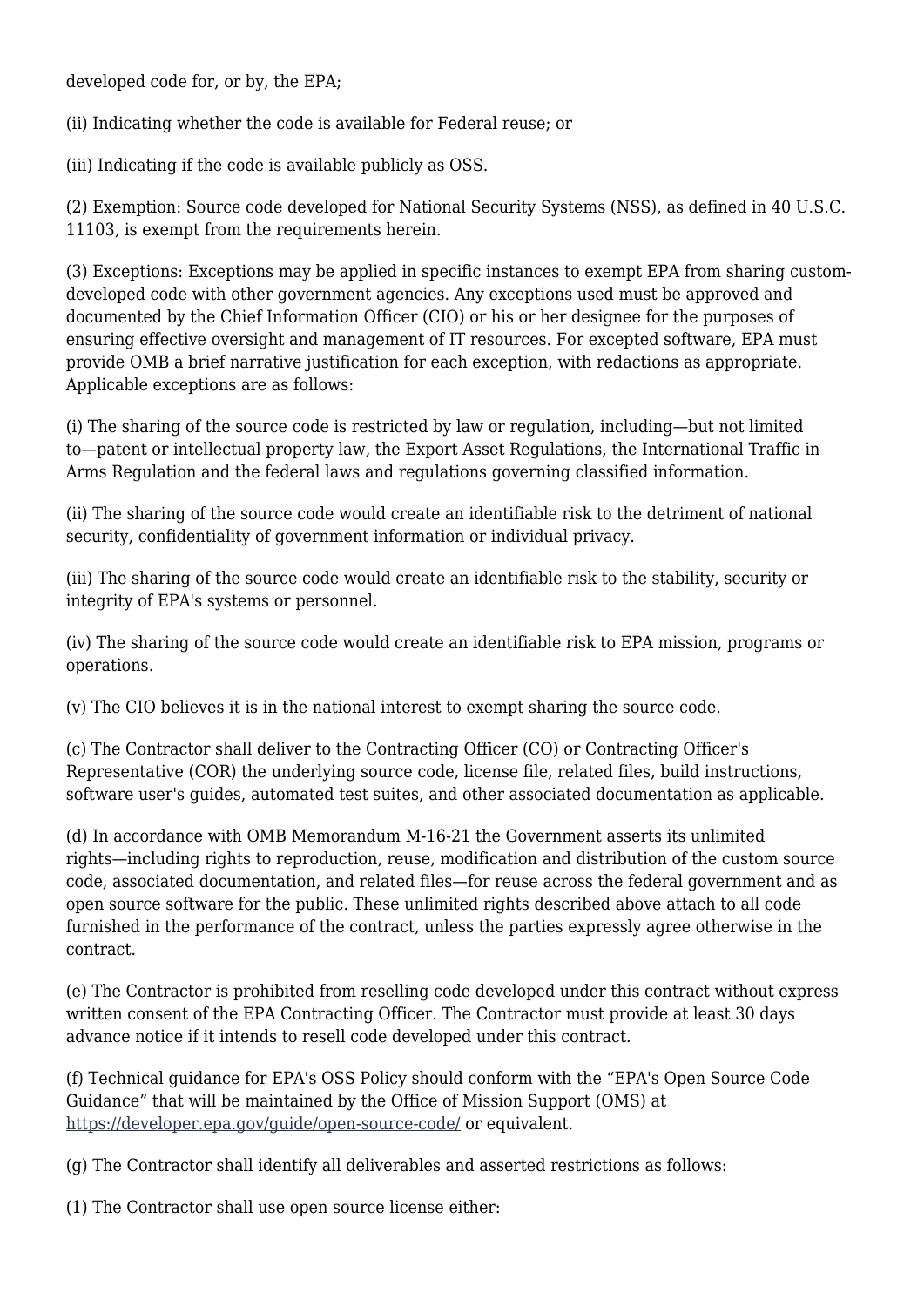(i) Identified in the contract, or

(ii) developed using one of the following licenses: (a) Creative Commons Zero (CC0); (b) MIT license; (c) GNU General Public License version 3 (GPL v3); (4) Lesser General Public License 2.1 (LGPL-2.1); (5) Apache 2.0 license; or (6) other open source license subject to Agency approval.

(2) The Contractor shall provide a copy of the proposed commercial license agreement to the Contracting Officer prior to contracting for commercial data/software.

(3) The Contractor shall identify any data that will be delivered with restrictions.

(4) The Contractor shall deliver the data package as specified by the EPA.

(5) The Contractor shall deliver the source code to the EPA-specified version control repository and source code management system.

(h) The Contractor shall comply with software and data rights requirements and provide all licenses for software dependencies as follows:

(1) The Contractor shall ensure all deliverables are appropriately marked with the applicable restrictive legends.

(2) The EPA is deemed to have received unlimited rights when data or software is delivered by the Contractor with restrictive markings omitted.

(3) If the delivery is made with restrictive markings that are not authorized by the contract, then the marking is characterized as "nonconforming." In accordance with Federal Acquisition Regulation (FAR) 46.407, Nonconforming supplies or services, the Contractor will be given the chance to correct or replace the nonconforming supplies within the required delivery schedule. If the Contractor is unable to deliver conforming supplies, then the EPA is deemed to have received unlimited rights to the nonconforming supplies.

(i) The Contractor shall include this clause in all subcontracts that include custom-developed code requirements.

(End of clause)

### **1552.242-70 Indirect costs.**

As prescribed in [1542.705-70,](https://origin-www.acquisition.gov/%5Brp:link:epaar-part-1542%5D#Section_1542_705_70_T48_601733113) insert the following clause in all cost-reimbursement and noncommercial time and materials type contracts. If ceilings are not being established, enter "not applicable" in paragraph (c) of the clause.

Indirect Costs (SEP 2017)

(a) In accordance with paragraph (d) of the "Allowable Cost and Payment" clause, the final indirect cost rates applicable to this contract shall be established between the Contractor and the appropriate Government representative (EPA, other Government agency, or auditor), as provided by FAR 42.703-1(a). EPA's procedures require a Contracting Officer determination of indirect cost rates for its contracts. In those cases where EPA is the cognizant agency (see FAR 42.705-1), the final rate proposal shall be submitted to the cognizant audit activity and to the following designated Contracting Officer: U.S. Environmental Protection Agency, Manager, Financial Analysis and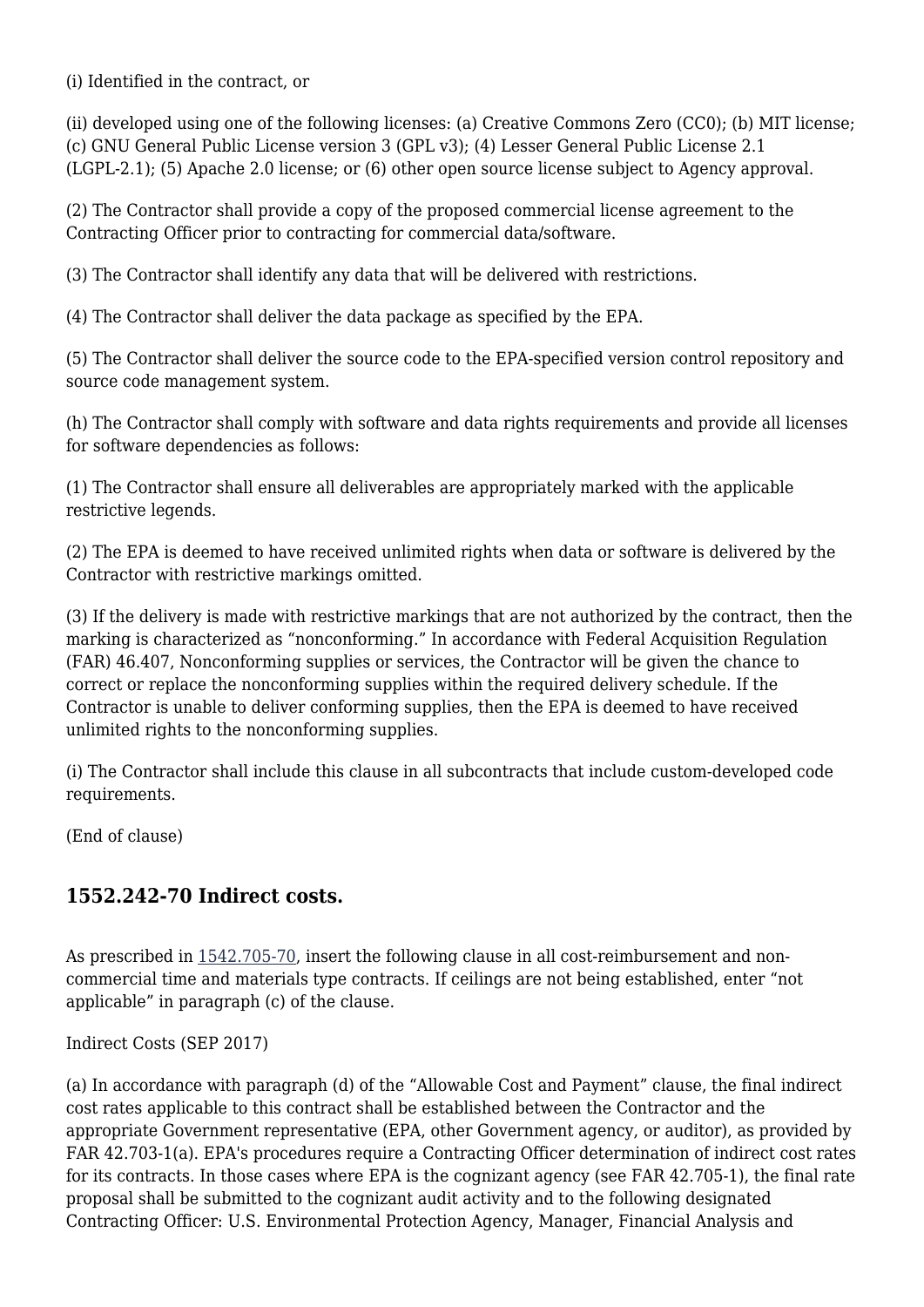Oversight Service Center, Mail Code 3802R, Policy, Training Oversight Division, 1200 Pennsylvania Avenue NW., Washington, DC 20460.

Where EPA is not the cognizant agency, the final rate proposal shall be submitted to the above-cited address, to the cognizant audit agency, and to the designated Contracting Officer of the cognizant agency. Upon establishment of the final indirect cost rates, the Contractor shall submit an executed Certificate of Current Cost or Pricing Data (see FAR 15.406-2) applicable to the data furnished in connection with the final rates to the cognizant audit agency. The final rates shall be contained in a written understanding between the Contractor and the appropriate Government representative. Pursuant to the "Allowable Cost and Payment" clause, the allowable indirect costs under this contract shall be obtained by applying the final agreed upon rate(s) to the appropriate bases.

(b) Until final annual indirect cost rates are established for any period, the Government shall reimburse the contractor at billing rates established by the appropriate Government representative in accordance with FAR 42.704, subject to adjustment when the final rates are established. The established billing rates are currently as follows:

**Cost center Period Rate Base**

These billing rates may be prospectively or retroactively revised by mutual agreement, at the request of either the Government or the Contractor, to prevent substantial overpayment or underpayment.

(c) Notwithstanding the provisions of paragraphs (a) and (b) of this clause, ceilings are hereby established on indirect costs reimbursable under this contract. The Government shall not be obligated to pay the Contractor any additional amount on account of indirect costs in excess of the ceiling rates listed below:

**Cost center Period Rate Base**

(End of clause)

### **1552.242-72 Financial administrative contracting officer.**

As prescribed in [1542.705](https://origin-www.acquisition.gov/%5Brp:link:epaar-part-1542%5D#Section_1542_705_T48_601733112) (b), insert the following clause:

Financial Administrative Contracting Officer (OCT 2000)

(a) A Financial Administrative Contracting Officer (FACO) is responsible for performing certain postaward functions related to the financial aspects of this contract when the EPA is the cognizant federal agency. These functions include the following duties: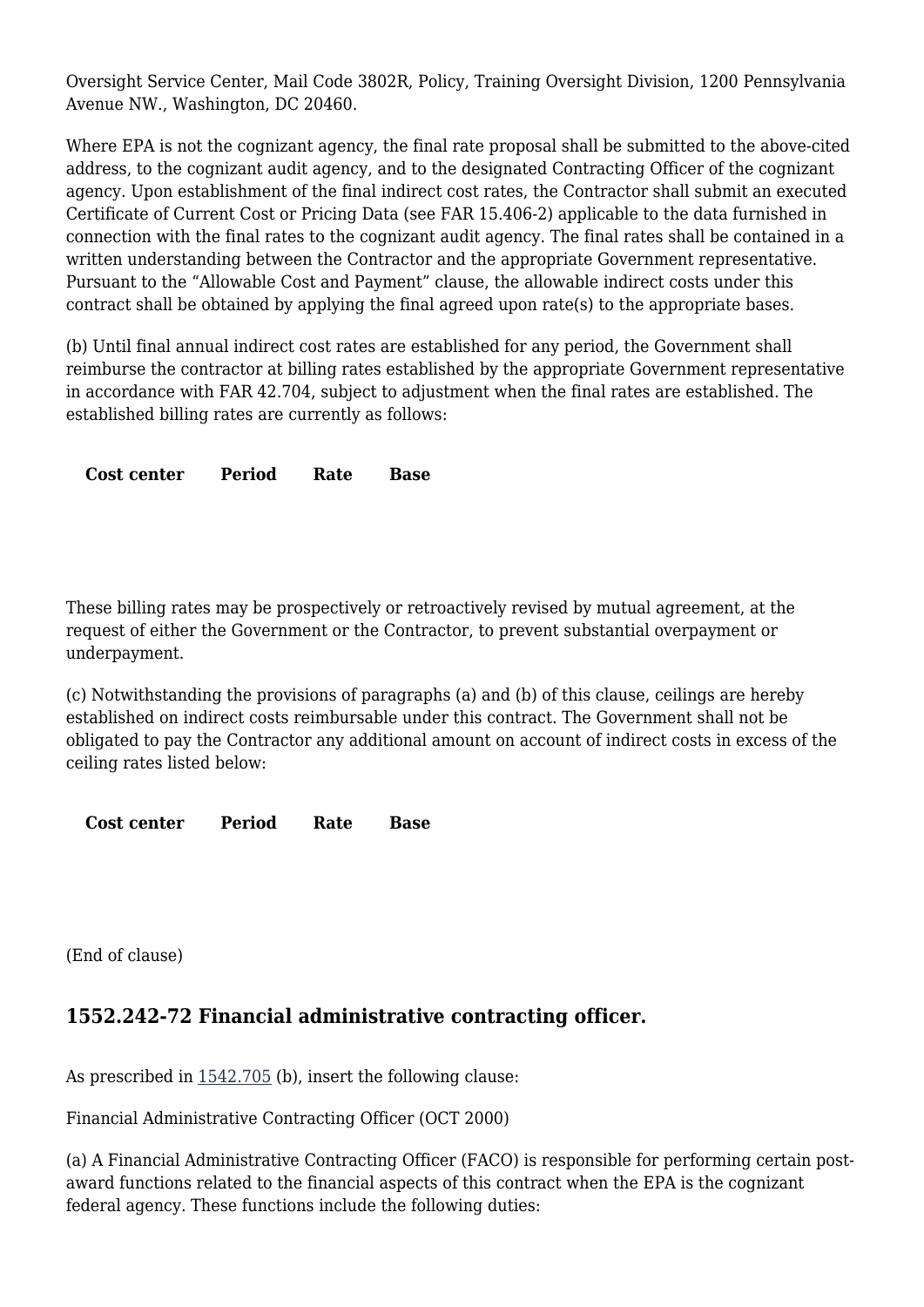(1) Review the contractor's compensation structure and insurance plan.

(2) Negotiate advance agreements applicable to treatment of costs and to Independent Research & Development/Bid and Proposal costs.

(3) Negotiate changes to interim billing rates and establish final indirect cost rates and billing rates.

(4) Prepare findings of fact and issue decisions related to financial matters under the Disputes clause, if appropriate.

(5) In connection with Cost Accounting Standards:

(A) Determine the adequacy of the contractor's disclosure statements;

(B) Determine whether the disclosure statements are in compliance with Cost Accounting Standards and FAR part 31;

(C) Determine the contractor's compliance with Cost Accounting Standards and disclosure statements, if applicable; and

(D) Negotiate price adjustments and execute supplemental agreements under the Cost Accounting Standards clauses at FAR 52.230-3, 52.230-4, and 52.230-5.

(6) Review, approve or disapprove, and maintain surveillance of the contractor's purchasing system.

(7) Perform surveillance, resolve issues, and establish any necessary agreements related to the contractor's cost/schedule control system, including travel policies/procedures, allocation and cost charging methodology, timekeeping and labor distribution policies and procedures, subcontract payment practices, matters concerning relationships between the contractor and its affiliates and subsidiaries, and consistency between bid and accounting classifications.

(8) Review, resolve issues, and establish any necessary agreements related to the contractor's estimating system.

(b) The FACO shall consult with the contracting officer whenever necessary or appropriate and shall forward a copy of all agreements/decisions to the contracting officer upon execution.

(c) The FACO for this contract is:

(End of clause)

### **1552.245-70 Government property.**

As prescribed in  $1545.107(a)$  $1545.107(a)$ , insert a clause substantially the same as follows:

Government Property (SEP 2009)

(a) The contractor shall not fabricate or acquire, on behalf of the Government, either directly or indirectly through a subcontract, any item of property without prior written approval from the Contracting Officer. If the Contracting Officer authorizes the contractor to acquire and/or fabricate equipment for use in the performance of this contract, the equipment shall be subject to the provisions of the "Government Property" clause and listed on the contract via contract modification.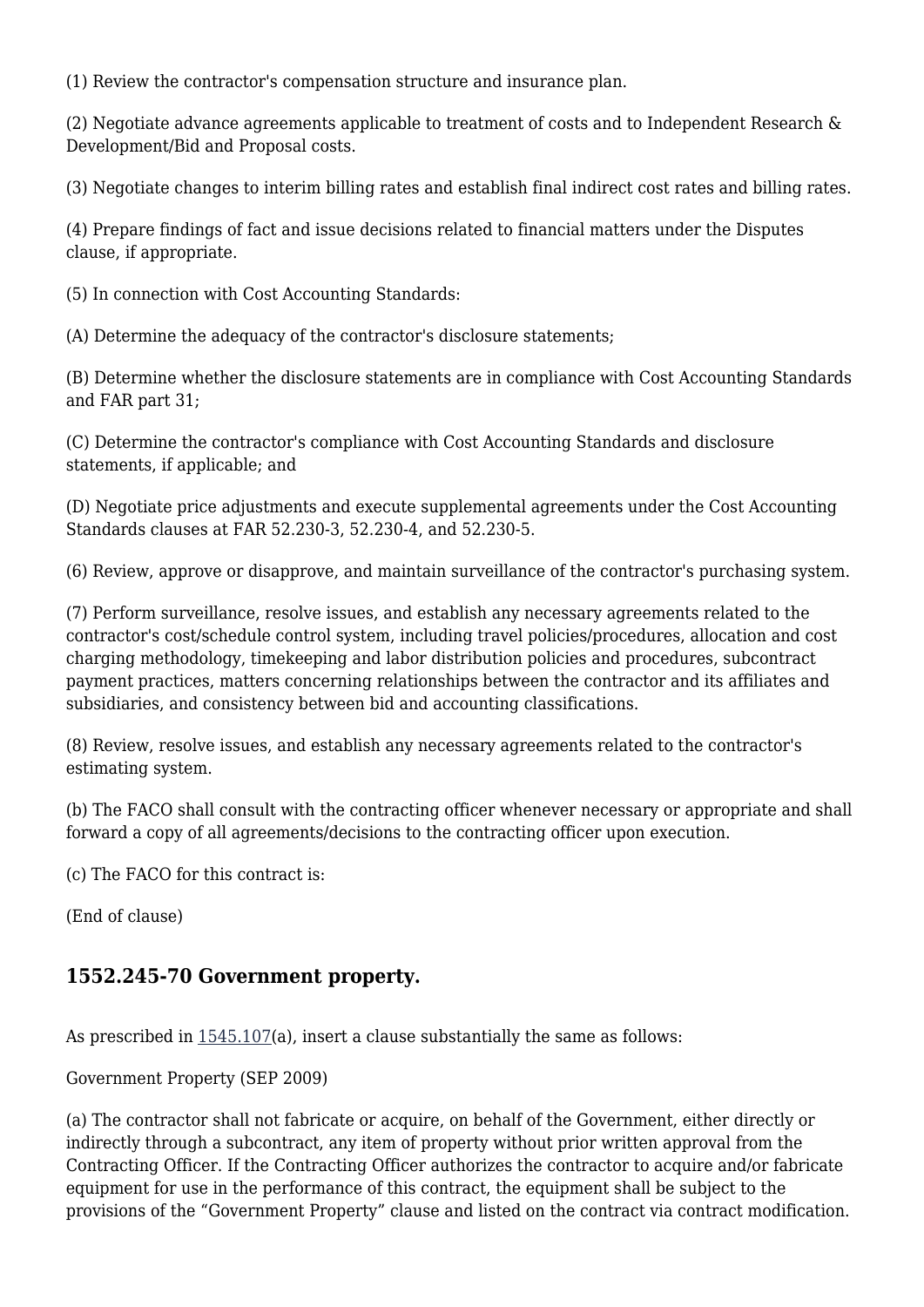(b) If the Government provides item(s) of Government property to the contractor for use in the performance of this contract, this property shall be used and maintained by the contractor in accordance with the provisions of the "Government Property" clause.

The "EPA Contract Property Administration Requirements" provided below apply to this contract.

U.S. Environmental Protection Agency

Contract Property Administration Requirements

1. *Purpose.* This document sets forth the requirements for the U.S. Environmental Protection Agency (EPA) contractors performing Government property management responsibilities under EPA contracts. These requirements supplement those contained in the Government Property clause(s) and Part 45 Government Property of the Federal Acquisition Regulation (FAR).

### 2. *Contract Property Administration (CPAR)*

a. *EPA Delegation.* EPA delegates all contract property administration to the EPA Contract Property Coordinator (CPC). The delegations apply to all EPA contracts issued with or that have the potential to receive, purchase or acquire Government Property or include the Government Property clauses. In addition to administering all contract property, the CPC provides technical expertise and assistance to the Contracting Officer (CO) and Contracting Officer Technical Representative (COTR) relative to Government Property.

b. *DCMA Re-delegation.* The CPC may request support for contract property management oversight, including property administration and plant clearance, from the Defense Contract Management Agency (DCMA). If DCMA agrees to provide support, DCMA will notify the contractor of the assigned property administrator (PA) and plant clearance officer (PLCO). The DCMA PA is available to the contractor for assistance in all matters of property administration. Notwithstanding the delegation, as necessary, the contractor may contact the EPA CO. In the event of a disagreement between the contractor and the DCMA PA, the contractor should seek resolution from the CO. Unless, otherwise directed in the contract, or this document, all originals of written information or reports, except direct correspondence between the contractor and the DCMA PA, relative to Government property, should be forwarded to the administrative CO assigned to this contract and the CPC.

c. *Disagreement*s. Notwithstanding the delegation(s), as necessary, the contractor may contact the CO. In the event of a disagreement between the contractor and the PA or the CPC the contractor should seek resolution from the CO.

### 3. *Requests for Government Property.*

In accordance with FAR 45.102, the contractor shall furnish all property required for performing Government contracts. If a contractor believes that Government property is required for performance of the contract, the contractor shall submit a written request to the CO. At a minimum, the request shall contain the following elements:

- a. Contract number for which the property is required.
- b. An item(s) description, quantity and estimated cost.
- c. Certification that no like contractor property exists which could be utilized.
- d. A detailed description of the task-related purpose of the property.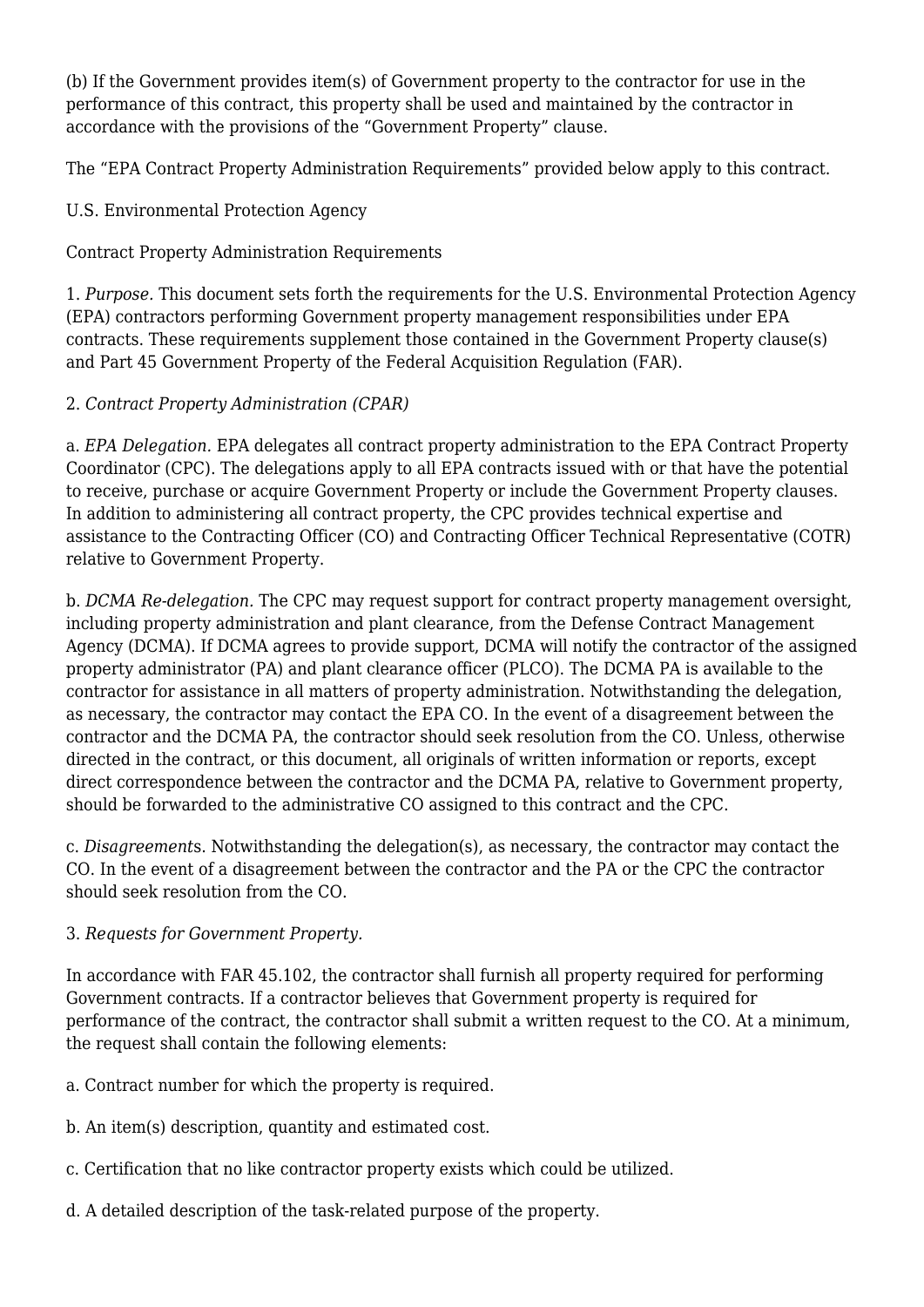e. Explanation of negative impact if property is not provided by the Government.

f. Lease versus purchase analysis shall be furnished with the request to acquire property on behalf of the Government, with the exception of requests for material purchases. The contractor may not proceed with acquisition of property on behalf of the Government until receipt of written authorization from the Contracting Officer.

4. *Transfer of Government Property.* The Contracting Officer initiates the transfer of the government property via a contract modification. The transferor (EPA or another contractor) shall provide to the transferee, the receiving contractor, the information needed to establish and maintain the property records required of FAR 52.245-1, as well as all of the applicable data elements required by Attachment 1 of this clause. The transferee, the receiving contractor, should perform a complete inventory of the property before signing the acceptance document for the property. Accountability will transfer to the receiving contractor upon receipt and acceptance of the property, in accordance with FAR 45.106.

#### 5. *Records of Government Property.*

a. In accordance with FAR 52.245-1, the contractor shall create and maintain records of all Government property, regardless of value, including property provided to and in the possession of a subcontractor. Material provided by the Government or acquired by the contractor and billed as a direct charge to the contract is Government property and records must be established as such.

b. The Contractor shall identify all Superfund property and designate it as such both on the item and on the Government property record. If it is not practicable to tag the item, the contractor shall write the ID number on a tag, card or other entity that may be kept with the item or in a file.

c. Support documentation used for posting entries to the property record shall provide complete, current and auditable data. Entries shall be posted to the record in a timely manner following an action.

d. For Government vehicles, in addition to the data elements required by EPA, the contractor shall also comply with the General Services Administration (GSA) and Department of Energy (DOE) record and report requirements supplied with all EPA provided motor vehicles. If the above requirements were not provided with the vehicle, the contractor shall notify the designated CPC and the Fleet Manager.

e. When Government property is disclosed to be in the management and/or control of the contractor but not provided under any contract, the contractor shall record and report the property in accordance with FAR 52.245-1.

6. *Inventories of Government Property.* The contractor shall conduct a complete physical inventory of EPA property at least once per year. The contractor shall report the results of the inventory, including any discrepancies, to the CO. Reconciliation of discrepancies shall be completed in accordance with the schedule negotiated with the CO. See section 10 herein, Contract Closeout, for information on final inventories.

7. *Reports of Government Property.* EPA requires an annual summary report, for each contract, by contract number, of Government property in the contractor's possession. The annual summary is due as of September 30th of each year, and upon contract termination or expiration.

a. For each classification listed on the EPA Property Report form, with the exception of material, the contractor shall provide the total acquisition cost and total quantity. If there are zero items in a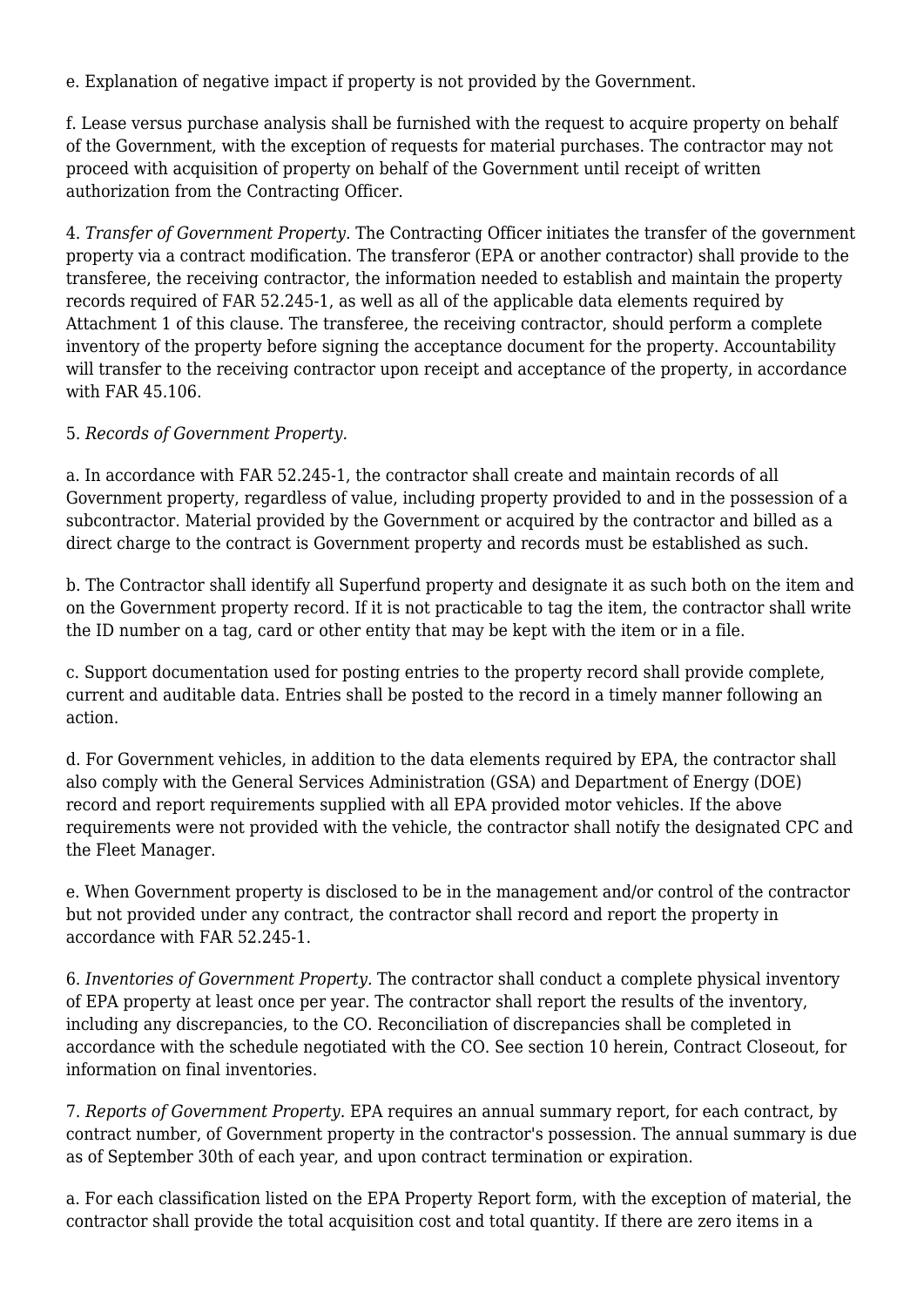classification, or if there is an ending balance of zero, the classification must be listed with zeros in the quantity and acquisition cost columns.

b. For material, the contractor shall provide the total acquisition cost only.

c. Property classified as Plant Equipment, Superfund and Special Test Equipment must be reported on two separate lines. The first line shall include the total acquisition cost and quantity of all items or systems with a unit acquisition cost of \$25,000 or more. The second line shall include the total acquisition cost and quantity of all items with a unit acquisition cost of less than \$25,000.

d. For items comprising a system, which is defined as "a group of interacting items functioning as a complex whole," the contractor may maintain the record as a system noting all components of the system under the main component or maintain individual records for each item. However, for the annual report of Government property the components must be reported as a system with one total dollar amount for the system, if that system total is \$25,000 or more.

e. The reports are to be received at EPA by the CPC by October 5th of each year.

f. Distribution shall be as follows:

Original to: CPC

One copy: CO

g. Contractors are required to comply with GSA and DOE special reporting requirements for motor vehicles. A statement of these requirements will be provided by the EPA Facility Management and Services Division (FMSD) concurrent with receipt of each vehicle.

h. The contractor shall provide detailed reports on an as-needed basis, as may be requested by the CO or the CPC.

8. *Disposition of Government Property.* The disposition process is composed of three distinct phases: identification, reporting, and final disposition.

a. *Identification.* The disposition process begins with the contractor identifying Government property that is no longer required for contract performance. Effective contract property management systems provide for identification of excess as it occurs. Once Government property has been determined to be excess to the accountable contract, it must be screened against the contractor's other EPA contracts for further use. If the property may be reutilized, the contractor shall notify the CO in writing. Government property will be transferred via contract modifications to other contracts only when the COs on both the current contract and the receiving contract authorize the transfer.

#### b. *Reporting.*

(i) *EPA.* Government property shall be reported in accordance with FAR 52.245-1. The Standard Form, SF 1428, Inventory Disposal Schedule, provides the format for reporting excess Government property. Instructions for completing and when to use the form may be found at FAR 52.245-1(j). Forward the completed SF 1428 to the CPC. The SF 1428 is available at *[http://www.arnet.gov/far/current/html/FormsStandard54.html.](http://www.arnet.gov/far/current/html/FormsStandard54.html)* Superfund property must contain a Superfund notification and the following language must be displayed on the form: "Note to CO: Reimbursement to the EPA Superfund is required."

(ii) *DCMA.* If the EPA contract has been re-delegated to DCMA, the excess items will be entered into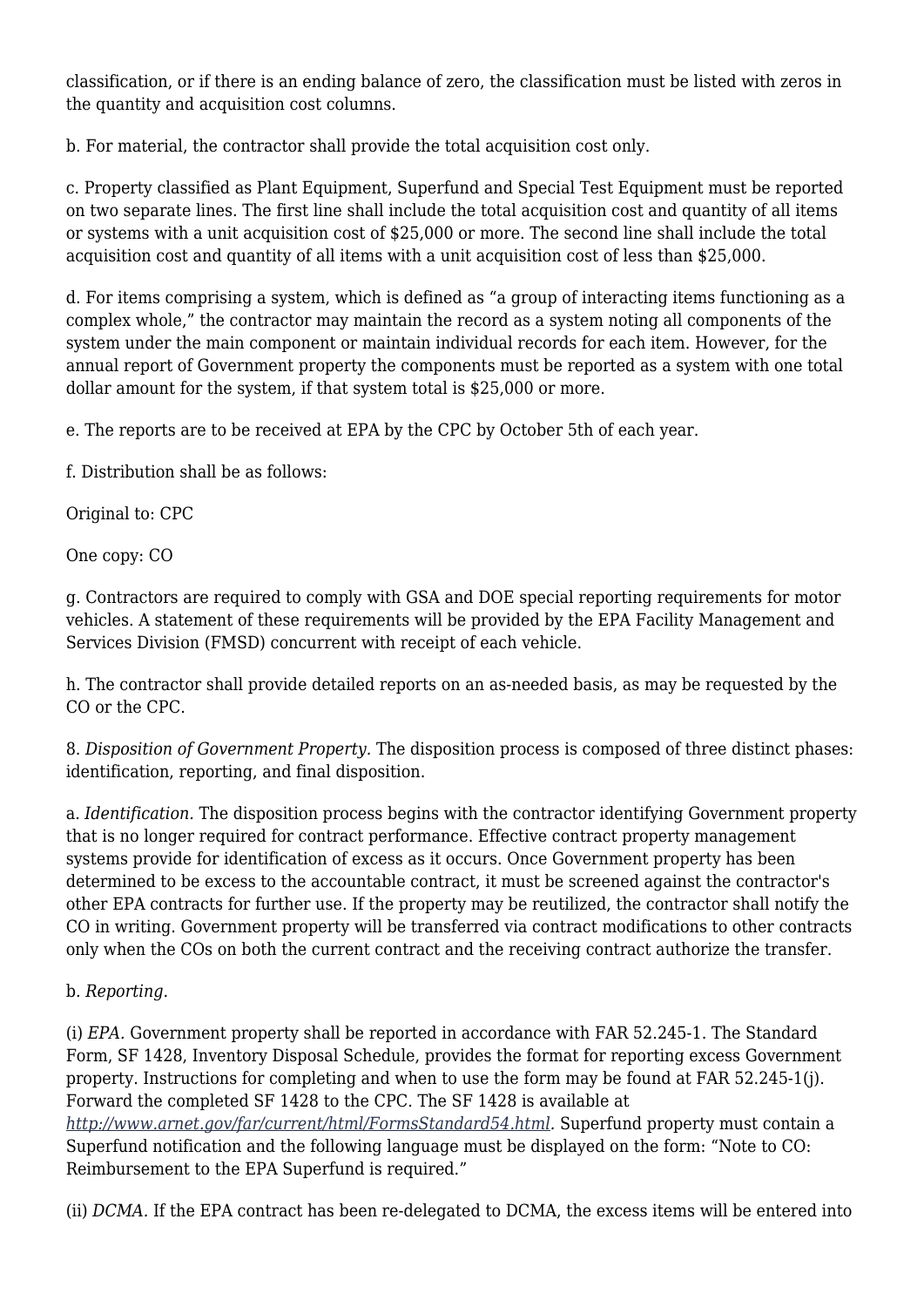the Plant Clearance Automated Reutilization Screening System (PCARSS). Access and information pertaining to this system may be addressed to the DCMA Plant Clearance Officer (PLCO).

#### c. *Disposition Instructions.*

(i) *Retention.* When Government property is identified as excess, the CO may direct the contractor in writing to retain all or part of the excess Government Property under the current contract for possible future requirements.

(ii) *Return to EPA.* When Government property is identified as excess, the CO may direct the contractor in writing to return those items to EPA inventory. The contractor shall ship/deliver the property in accordance with the instructions provided by the CO.

(iii) *Transfer.* When Government property is identified as excess, the CO may direct the contractor in writing to transfer the property to another EPA contractor. The contractor shall transfer the property by shipping it in accordance with the instructions provided by the CO. To effect transfer of accountability, the contractor shall provide the recipient of the property with the applicable data elements set forth in Attachment 1 of this clause.

(iv) *Sale.* If GSA or the DCMA PLCO conducts a sale of the excess Government property, the contractor shall allow prospective bidders access to property offered for sale.

(v) *Abandonment.* Abandoned property must be disposed of in a manner that does not endanger the health and safety of the public. If the contract is delegated to DCMA and the contractor has input EPA property into the PCARSS system, the EPA Property Utilization Officer (PUO) shall notify the CO. The CO shall notify the contractor in writing of those items EPA would like to retain, have returned or transferred to another EPA contractor. The contractor shall notify the DCMA PLCO and request withdrawal of those items from the inventory schedule. The contractor shall update the Government property record to indicate the disposition of the item and to close the record. The contractor shall also obtain either a signed receipt or proof of shipment from the recipient. The contractor shall notify the CO when all actions pertaining to disposition have been completed. The contractor shall complete an EPA Property report with changes, to include supporting documentation of completed disposition actions and submit it to the CPC.

9. *Decontamination.* In addition to the requirements of the "Government Property" clause and prior to performing disposition of any EPA Government Property, the contractor shall certify in writing that the property is free from contamination by any hazardous or toxic substances.

10. *Contract Closeout.* The contractor shall complete a physical inventory of all Government property at contract completion and the results, including any discrepancies, shall be reported to the CO. If the contract is delegated to DCMA, the physical inventory report will be submitted to the EPA CO and a copy submitted to the DCMA PA. In the case of a terminated contract, the contractor shall comply with the inventory requirements set forth in the applicable termination clause. The results of the inventory, as well as a detailed inventory listing, must be forwarded to the CO and if delegated, a copy to the DCMA PA. In order to expedite the disposal process, contractors may be required to, or may elect to submit to the CPC, an inventory schedule for disposal purposes up to six (6) months prior to contract completion. If such an inventory schedule is prepared, the contractor must indicate the earliest date that each item may be disposed. The contractor shall update all property records to show disposal action. The contractor shall notify the CO, and, if delegated, the DCMA PA, in writing, when all work has been completed under the contract and all Government property accountable to the contract has been disposed. The contractor shall complete a FINAL EPA Property report with all supporting documentation to the CPC.